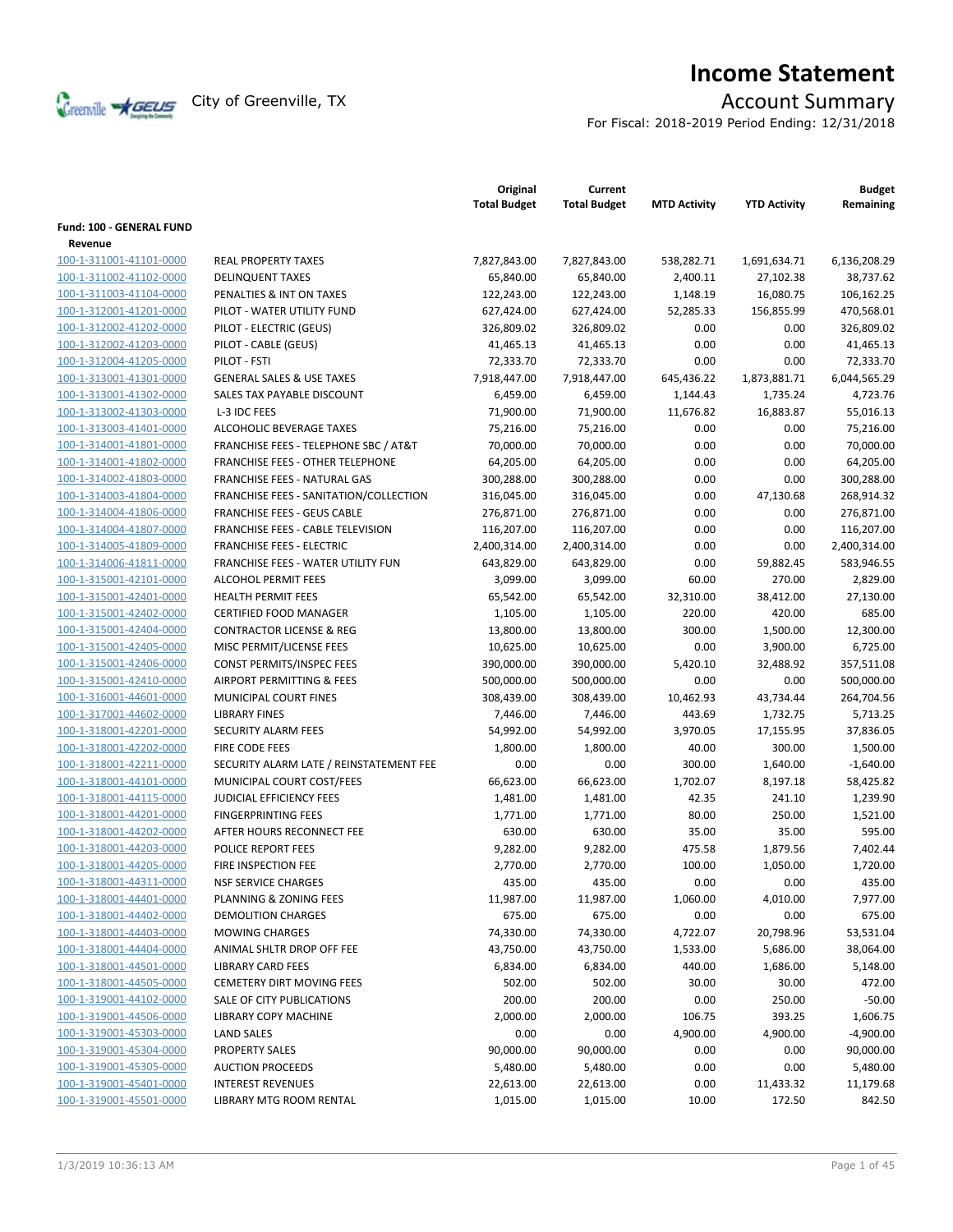|                                                    |                                                   | Original<br><b>Total Budget</b> | Current<br><b>Total Budget</b> | <b>MTD Activity</b> | <b>YTD Activity</b> | <b>Budget</b><br>Remaining |
|----------------------------------------------------|---------------------------------------------------|---------------------------------|--------------------------------|---------------------|---------------------|----------------------------|
| 100-1-319001-45503-0000                            | <b>PAVILION RENTALS</b>                           | 11,908.00                       | 11,908.00                      | 0.00                | 470.00              | 11,438.00                  |
| 100-1-319001-45601-0000                            | MISCELLANEOUS REVENUES                            | 41,204.00                       | 41,204.00                      | 388.20              | 58,759.73           | $-17,555.73$               |
| 100-1-319001-45604-0000                            | OTHER REVENUE / OVER/SHORT                        | 0.00                            | 0.00                           | 0.00                | $-321,904.01$       | 321,904.01                 |
| 100-1-322001-43002-0000                            | <b>ANIMAL SHELTER CONTRIB</b>                     | 100,000.00                      | 100,000.00                     | 0.00                | 25,000.00           | 75,000.00                  |
| 100-1-322001-43003-0000                            | HUNT CO CONTRIB - FIRE                            | 28,800.00                       | 28,800.00                      | 2,400.00            | 7,200.00            | 21,600.00                  |
| 100-1-322001-43004-0000                            | HUNT CO MEM HOSP REIM                             | 22,400.00                       | 22,400.00                      | 0.00                | 2,053.00            | 20,347.00                  |
| 100-1-323001-46008-0000                            | <b>XFR - TOURISM FUND</b>                         | 190,000.00                      | 190,000.00                     | 15,833.33           | 47,499.99           | 142,500.01                 |
| 100-1-324001-46506-0000                            | <b>CA - RECREATION FUND</b>                       | 10,275.00                       | 10,275.00                      | 856.25              | 2,568.75            | 7,706.25                   |
| 100-1-324001-46509-0000                            | CA - VENUE MGMT FUND                              | 5,741.00                        | 5,741.00                       | 478.42              | 1,435.26            | 4,305.74                   |
| 100-1-324001-46537-0000                            | CA - MAIL MACHINE LEASE                           | 3,132.00                        | 3,132.00                       | 269.28              | 538.56              | 2,593.44                   |
| 100-1-324001-46614-0000                            | CA - SANITATION FUND COLLECTION                   | 41,607.00                       | 41,607.00                      | 3,467.25            | 10,401.75           | 31,205.25                  |
| 100-1-324001-46650-0000                            | CA - UTILITY FUND TO GENERAL GOVERNME             | 406,798.00                      | 406,798.00                     | 33,899.83           | 101,699.49          | 305,098.51                 |
| 100-1-324001-46651-0000                            | CA - UTILITY FUND TO PUBLIC WORKS                 | 155,979.00                      | 155,979.00                     | 12,998.25           | 38,994.75           | 116,984.25                 |
| 100-1-324001-46801-0000                            | <b>CA - SPENCE FUND</b>                           | 600.00                          | 600.00                         | 50.00               | 150.00              | 450.00                     |
| 100-1-324009-46901-0000                            | CA - ELECTRIC UTILITY                             | 355,294.00                      | 355,294.00                     | 29,607.83           | 88,823.49           | 266,470.51                 |
| 100-1-324009-46906-0000                            | <b>CA - CABLE UTILITY</b>                         | 57,596.00                       | 57,596.00                      | 4,799.67            | 14,399.01           | 43,196.99                  |
|                                                    | <b>Revenue Total:</b>                             | 24,474,298.85                   | 24,474,298.85                  | 1,426,185.71        | 4,171,844.48        | 20,302,454.37              |
| Expense                                            |                                                   |                                 |                                |                     |                     |                            |
| 100-1-411000-52001-0000                            | <b>OFFICE SUPPLIES</b>                            | 60.00                           | 60.00                          | 0.00                | 0.00                | 60.00                      |
| 100-1-411000-52005-0000                            | PRINTED MATERIALS                                 | 96.00                           | 96.00                          | 0.00                | 0.00                | 96.00                      |
| 100-1-411000-52103-0000                            | <b>MEETING SUPPLIES</b>                           | 2,150.00                        | 2,150.00                       | 0.00                | 160.94              | 1,989.06                   |
| 100-1-411000-54001-0000                            | <b>TELEPHONE CHARGES</b>                          | 1,452.00                        | 1,452.00                       | 0.00                | 112.00              | 1,340.00                   |
| 100-1-411000-54201-0000                            | MEMBERSHIPS & SUBSCRIPTIONS                       | 6,274.00                        | 6,274.00                       | 0.00                | 2,164.80            | 4,109.20                   |
| 100-1-411000-54204-0000                            | PUBLIC RELATIONS                                  | 1,200.00                        | 1,200.00                       | 0.00                | 0.00                | 1,200.00                   |
| 100-1-411000-54213-0000                            | PLAQUES AND AWARDS                                | 750.00                          | 750.00                         | 0.00                | 0.00                | 750.00                     |
| 100-1-411000-54214-0000                            | <b>TRAVEL &amp; TRAINING</b>                      | 16,995.00                       | 16,995.00                      | 719.77              | 4,232.90            | 12,762.10                  |
| 100-1-411400-51001-0000                            | <b>REGULAR SALARIES</b>                           | 82,284.00                       | 82,284.00                      | 3,073.44            | 18,410.23           | 63,873.77                  |
| 100-1-411400-51021-0000                            | LONGEVITY                                         | 1,560.00                        | 1,560.00                       | 0.00                | 1,560.00            | 0.00                       |
| 100-1-411400-51116-0000                            | CAR ALLOWANCE                                     | 4,200.00                        | 4,200.00                       | 161.54              | 969.24              | 3,230.76                   |
| 100-1-411400-51117-0000                            | <b>CELL PHONE ALLOWANCE</b>                       | 696.00                          | 696.00                         | 26.77               | 160.62              | 535.38                     |
| 100-1-411400-51201-0000                            | <b>FICA</b>                                       | 5,502.00                        | 5,502.00                       | 193.74              | 1,266.30            | 4,235.70                   |
| 100-1-411400-51202-0000                            | MEDICARE                                          | 1,287.00                        | 1,287.00                       | 45.31               | 296.16              | 990.84                     |
| 100-1-411400-51203-0000                            | HEALTH INSURANCE                                  | 10,725.00                       | 10,725.00                      | 893.75              | 2,681.25            | 8,043.75                   |
| 100-1-411400-51204-0000                            | <b>WORKERS COMPENSATION</b>                       | 243.00                          | 243.00                         | 20.25               | 60.75               | 182.25                     |
| 100-1-411400-51205-0000                            | STATE UNEMPLOYMENT                                | 69.00                           | 69.00                          | 0.00                | 0.00                | 69.00                      |
| 100-1-411400-51301-0000                            | <b>TMRS</b>                                       | 9,939.00                        | 9,939.00                       | 379.02              | 2,451.83            | 7,487.17                   |
| 100-1-411400-52001-0000                            | <b>OFFICE SUPPLIES</b><br>POSTAGE / FREIGHT       | 360.00                          | 360.00                         | 0.00                | 0.00                | 360.00                     |
| 100-1-411400-52002-0000<br>100-1-411400-52005-0000 |                                                   | 150.00                          | 150.00                         | 3.10                | 4.86                | 145.14                     |
|                                                    | PRINTED MATERIALS                                 | 150.00                          | 150.00                         | 0.00                | 0.00                | 150.00                     |
| 100-1-411400-54001-0000<br>100-1-411400-54101-0000 | <b>TELEPHONE CHARGES</b><br>PROFESSIONAL SERVICES | 1,020.00                        | 1,020.00                       | 0.01                | 107.64              | 912.36                     |
| 100-1-411400-54201-0000                            | MEMBERSHIPS & SUBSCRIPTIONS                       | 875.00<br>135.00                | 875.00<br>135.00               | 0.00<br>0.00        | 375.00<br>125.00    | 500.00<br>10.00            |
| 100-1-411400-54206-0000                            | <b>ELECTION EXPENSE</b>                           | 4,000.00                        | 4,000.00                       | 0.00                | 128.24              | 3,871.76                   |
| 100-1-411400-54212-0000                            | PRINTING                                          | 4,000.00                        | 4,000.00                       | 0.00                | 0.00                | 4,000.00                   |
| 100-1-411400-54214-0000                            | <b>TRAVEL &amp; TRAINING</b>                      | 1,100.00                        | 1,100.00                       | 0.00                | 65.40               | 1,034.60                   |
| 100-1-412100-51001-0000                            | <b>REGULAR SALARIES</b>                           | 181,564.00                      | 181,564.00                     | 5,667.04            | 34,022.21           | 147,541.79                 |
| 100-1-412100-51020-0000                            | <b>OVERTIME</b>                                   | 7,037.00                        | 7,037.00                       | 213.14              | 1,145.45            | 5,891.55                   |
| 100-1-412100-51021-0000                            | LONGEVITY                                         | 5,912.00                        | 5,912.00                       | 0.00                | 3,530.00            | 2,382.00                   |
| 100-1-412100-51101-0000                            | <b>CERTIFICATION PAY</b>                          | 3,600.00                        | 3,600.00                       | 92.31               | 553.86              | 3,046.14                   |
| 100-1-412100-51201-0000                            | <b>FICA</b>                                       | 12,283.00                       | 12,283.00                      | 336.00              | 2,259.09            | 10,023.91                  |
| 100-1-412100-51202-0000                            | MEDICARE                                          | 2,873.00                        | 2,873.00                       | 78.58               | 528.33              | 2,344.67                   |
| 100-1-412100-51203-0000                            | <b>HEALTH INSURANCE</b>                           | 42,900.00                       | 42,900.00                      | 3,575.00            | 10,725.00           | 32,175.00                  |
| 100-1-412100-51204-0000                            | <b>WORKERS COMPENSATION</b>                       | 542.00                          | 542.00                         | 45.17               | 135.51              | 406.49                     |
| 100-1-412100-51205-0000                            | STATE UNEMPLOYMENT                                | 399.00                          | 399.00                         | 0.00                | 0.00                | 399.00                     |
| 100-1-412100-51301-0000                            | <b>TMRS</b>                                       | 21,375.00                       | 21,375.00                      | 694.00              | 4,561.04            | 16,813.96                  |
| 100-1-412100-52001-0000                            | <b>OFFICE SUPPLIES</b>                            | 900.00                          | 900.00                         | 0.00                | 51.74               | 848.26                     |
| 100-1-412100-52002-0000                            | POSTAGE / FREIGHT                                 | 3,700.00                        | 3,700.00                       | 170.42              | 430.47              | 3,269.53                   |
| 100-1-412100-52005-0000                            | PRINTED MATERIALS                                 | 1,500.00                        | 1,500.00                       | 0.00                | 0.00                | 1,500.00                   |
| 100-1-412100-52102-0000                            | <b>BOOKS / REF SUPPLIES</b>                       | 250.00                          | 250.00                         | 0.00                | 0.00                | 250.00                     |
|                                                    |                                                   |                                 |                                |                     |                     |                            |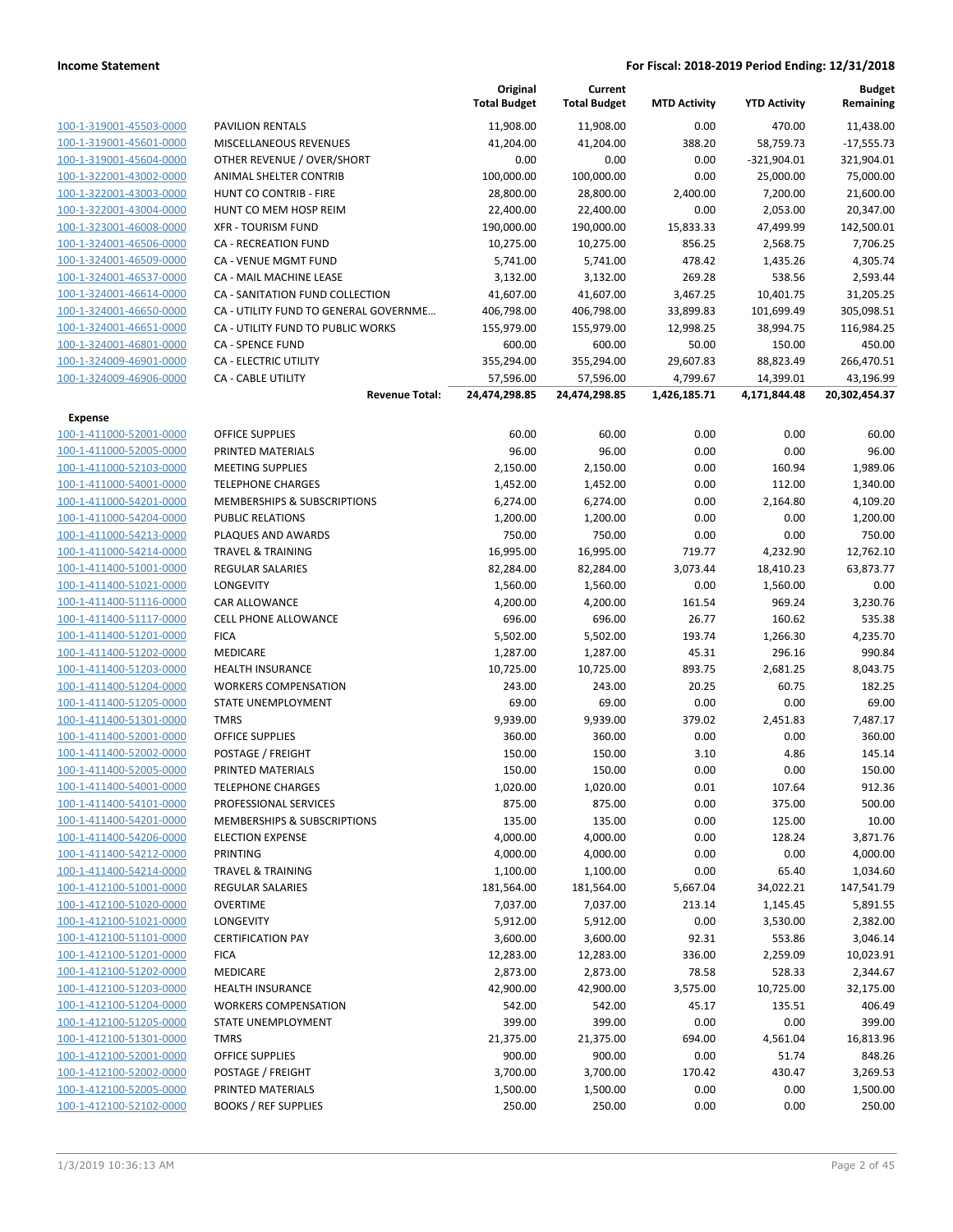|                         |                                         | Original<br><b>Total Budget</b> | Current<br><b>Total Budget</b> | <b>MTD Activity</b> | <b>YTD Activity</b> | <b>Budget</b><br>Remaining |
|-------------------------|-----------------------------------------|---------------------------------|--------------------------------|---------------------|---------------------|----------------------------|
| 100-1-412100-52110-0000 | <b>TICKET WRITER SUPPLIES</b>           | 8,700.00                        | 8,700.00                       | 0.00                | 0.00                | 8,700.00                   |
| 100-1-412100-53201-0000 | <b>FURNITURE &amp; OFFICE EQUIPMENT</b> | 1,212.00                        | 1,212.00                       | 0.00                | 1,211.54            | 0.46                       |
| 100-1-412100-54001-0000 | <b>TELEPHONE CHARGES</b>                | 6,882.00                        | 6,882.00                       | 0.05                | 222.67              | 6,659.33                   |
| 100-1-412100-54101-0000 | PROFESSIONAL SERVICES                   | 27,192.00                       | 27,192.00                      | 4,999.70            | 5,069.70            | 22,122.30                  |
| 100-1-412100-54201-0000 | MEMBERSHIPS & SUBSCRIPTIONS             | 550.00                          | 550.00                         | 0.00                | 40.00               | 510.00                     |
| 100-1-412100-54207-0000 | COURT COSTS, JURY, WIT FEES             | 360.00                          | 360.00                         | 0.00                | 36.00               | 324.00                     |
| 100-1-412100-54214-0000 | <b>TRAVEL &amp; TRAINING</b>            | 6,785.00                        | 6,785.00                       | 52.64               | 1,552.43            | 5,232.57                   |
| 100-1-413200-51001-0000 | REGULAR SALARIES                        | 219,608.00                      | 219,608.00                     | 8,258.80            | 49,415.61           | 170,192.39                 |
| 100-1-413200-51020-0000 | <b>OVERTIME</b>                         | 130.00                          | 130.00                         | 0.00                | 0.00                | 130.00                     |
| 100-1-413200-51021-0000 | <b>LONGEVITY</b>                        | 432.00                          | 432.00                         | 0.00                | 432.00              | 0.00                       |
| 100-1-413200-51116-0000 | CAR ALLOWANCE                           | 7,200.00                        | 7,200.00                       | 276.92              | 1,661.52            | 5,538.48                   |
| 100-1-413200-51117-0000 | <b>CELL PHONE ALLOWANCE</b>             | 960.00                          | 960.00                         | 36.92               | 221.52              | 738.48                     |
| 100-1-413200-51201-0000 | <b>FICA</b>                             | 8,974.00                        | 8,974.00                       | 75.15               | 2,018.78            | 6,955.22                   |
| 100-1-413200-51202-0000 | <b>MEDICARE</b>                         | 3,311.00                        | 3,311.00                       | 119.53              | 725.44              | 2,585.56                   |
| 100-1-413200-51203-0000 | <b>HEALTH INSURANCE</b>                 | 21,450.00                       | 21,450.00                      | 1,787.50            | 5,362.50            | 16,087.50                  |
| 100-1-413200-51204-0000 | <b>WORKERS COMPENSATION</b>             | 625.00                          | 625.00                         | 52.08               | 156.24              | 468.76                     |
| 100-1-413200-51205-0000 | STATE UNEMPLOYMENT                      | 137.00                          | 137.00                         | 0.00                | 0.00                | 137.00                     |
| 100-1-413200-51301-0000 | <b>TMRS</b>                             | 25,573.00                       | 25,573.00                      | 996.15              | 6,011.12            | 19,561.88                  |
| 100-1-413200-51303-0000 | SUP 457 COMP PLAN                       | 12,334.00                       | 12,334.00                      | 847.62              | 5,085.72            | 7,248.28                   |
| 100-1-413200-52001-0000 | <b>OFFICE SUPPLIES</b>                  | 550.00                          | 550.00                         | 0.00                | 34.46               | 515.54                     |
| 100-1-413200-52002-0000 | POSTAGE / FREIGHT                       | 200.00                          | 200.00                         | 0.00                | 26.80               | 173.20                     |
| 100-1-413200-52103-0000 | <b>MEETING SUPPLIES</b>                 | 475.00                          | 475.00                         | 0.00                | 427.82              | 47.18                      |
| 100-1-413200-54001-0000 | <b>TELEPHONE CHARGES</b>                | 5,332.00                        | 5,332.00                       | 0.06                | 332.25              | 4,999.75                   |
| 100-1-413200-54101-0000 | PROFESSIONAL SERVICES                   | 100.00                          | 100.00                         | 0.00                | 0.00                | 100.00                     |
| 100-1-413200-54201-0000 | MEMBERSHIPS & SUBSCRIPTIONS             | 1,400.00                        | 1,400.00                       | 0.00                | 0.00                | 1,400.00                   |
| 100-1-413200-54205-0000 | <b>BUSINESS MEALS</b>                   | 250.00                          | 250.00                         | 0.00                | 45.00               | 205.00                     |
| 100-1-413200-54212-0000 | <b>PRINTING</b>                         | 450.00                          | 450.00                         | 0.00                | 0.00                | 450.00                     |
| 100-1-413200-54214-0000 | <b>TRAVEL &amp; TRAINING</b>            | 8,000.00                        | 8,000.00                       | 0.00                | 1,569.91            | 6,430.09                   |
| 100-1-415100-51001-0000 | <b>REGULAR SALARIES</b>                 | 300,886.00                      | 300,886.00                     | 10,457.09           | 55,427.70           | 245,458.30                 |
| 100-1-415100-51020-0000 | <b>OVERTIME</b>                         | 1,148.00                        | 1,148.00                       | 109.69              | 584.32              | 563.68                     |
| 100-1-415100-51021-0000 | LONGEVITY                               | 4,000.00                        | 4,000.00                       | 0.00                | 3,174.00            | 826.00                     |
| 100-1-415100-51116-0000 | CAR ALLOWANCE                           | 4,200.00                        | 4,200.00                       | 161.54              | 969.24              | 3,230.76                   |
| 100-1-415100-51117-0000 | <b>CELL PHONE ALLOWANCE</b>             | 1,920.00                        | 1,920.00                       | 36.92               | 221.52              | 1,698.48                   |
| 100-1-415100-51201-0000 | <b>FICA</b>                             | 19,354.00                       | 19,354.00                      | 1,151.16            | 4,093.42            | 15,260.58                  |
| 100-1-415100-51202-0000 | <b>MEDICARE</b>                         | 4,526.00                        | 4,526.00                       | 269.22              | 957.34              | 3,568.66                   |
| 100-1-415100-51203-0000 | <b>HEALTH INSURANCE</b>                 | 58,988.00                       | 58,988.00                      | 4,915.66            | 14,746.98           | 44,241.02                  |
| 100-1-415100-51204-0000 | <b>WORKERS COMPENSATION</b>             | 854.00                          | 854.00                         | 71.17               | 213.51              | 640.49                     |
| 100-1-415100-51205-0000 | <b>STATE UNEMPLOYMENT</b>               | 377.00                          | 377.00                         | 37.99               | 175.87              | 201.13                     |
| 100-1-415100-51301-0000 | <b>TMRS</b>                             | 34,961.00                       | 34,961.00                      | 2,212.40            | 7,696.25            | 27,264.75                  |
| 100-1-415100-52001-0000 | <b>OFFICE SUPPLIES</b>                  | 1,700.00                        | 1,700.00                       | 0.00                | 101.58              | 1,598.42                   |
| 100-1-415100-52002-0000 | POSTAGE / FREIGHT                       | 4,000.00                        | 4,000.00                       | 288.90              | 591.74              | 3,408.26                   |
| 100-1-415100-54001-0000 | <b>TELEPHONE CHARGES</b>                | 2,858.00                        | 2,858.00                       | 0.04                | 267.40              | 2,590.60                   |
| 100-1-415100-54110-0000 | <b>AUDIT</b>                            | 58,181.00                       | 58,181.00                      | 0.00                | 28,660.00           | 29,521.00                  |
| 100-1-415100-54201-0000 | <b>MEMBERSHIPS &amp; SUBSCRIPTIONS</b>  | 2,345.00                        | 2,345.00                       | 0.00                | 225.00              | 2,120.00                   |
| 100-1-415100-54211-0000 | ADVERTISING                             | 25,000.00                       | 25,000.00                      | 0.00                | 1,678.85            | 23,321.15                  |
| 100-1-415100-54212-0000 | <b>PRINTING</b>                         | 3,500.00                        | 3,500.00                       | 0.00                | 0.00                | 3,500.00                   |
| 100-1-415100-54214-0000 | <b>TRAVEL &amp; TRAINING</b>            | 4,500.00                        | 4,500.00                       | 70.31               | 197.08              | 4,302.92                   |
| 100-1-415150-54401-0000 | APPRAISER                               | 276,930.00                      | 276,930.00                     | 67,210.30           | 67,210.30           | 209,719.70                 |
| 100-1-415150-54402-0000 | <b>COLLECTOR</b>                        | 16,000.00                       | 16,000.00                      | 0.00                | 15,911.38           | 88.62                      |
| 100-1-415300-54106-0000 | <b>ATTORNEY FEES</b>                    | 200,000.00                      | 200,000.00                     | 16,291.06           | 32,179.47           | 167,820.53                 |
| 100-1-415500-51001-0000 | REGULAR SALARIES                        | 171,254.00                      | 171,254.00                     | 6,926.88            | 41,304.26           | 129,949.74                 |
| 100-1-415500-51020-0000 | <b>OVERTIME</b>                         | 735.00                          | 735.00                         | 25.48               | 471.34              | 263.66                     |
| 100-1-415500-51021-0000 | LONGEVITY                               | 3,990.00                        | 3,990.00                       | 0.00                | 3,990.00            | 0.00                       |
| 100-1-415500-51116-0000 | CAR ALLOWANCE                           | 4,200.00                        | 4,200.00                       | 161.54              | 969.24              | 3,230.76                   |
| 100-1-415500-51117-0000 | CELL PHONE ALLOWANCE                    | 960.00                          | 960.00                         | 36.92               | 221.52              | 738.48                     |
| 100-1-415500-51201-0000 | <b>FICA</b>                             | 11,231.00                       | 11,231.00                      | 420.54              | 2,796.08            | 8,434.92                   |
| 100-1-415500-51202-0000 | MEDICARE                                | 2,627.00                        | 2,627.00                       | 98.35               | 653.93              | 1,973.07                   |
| 100-1-415500-51203-0000 | <b>HEALTH INSURANCE</b>                 | 32,175.00                       | 32,175.00                      | 2,681.25            | 8,043.75            | 24,131.25                  |
| 100-1-415500-51204-0000 | <b>WORKERS COMPENSATION</b>             | 496.00                          | 496.00                         | 41.33               | 123.99              | 372.01                     |
|                         |                                         |                                 |                                |                     |                     |                            |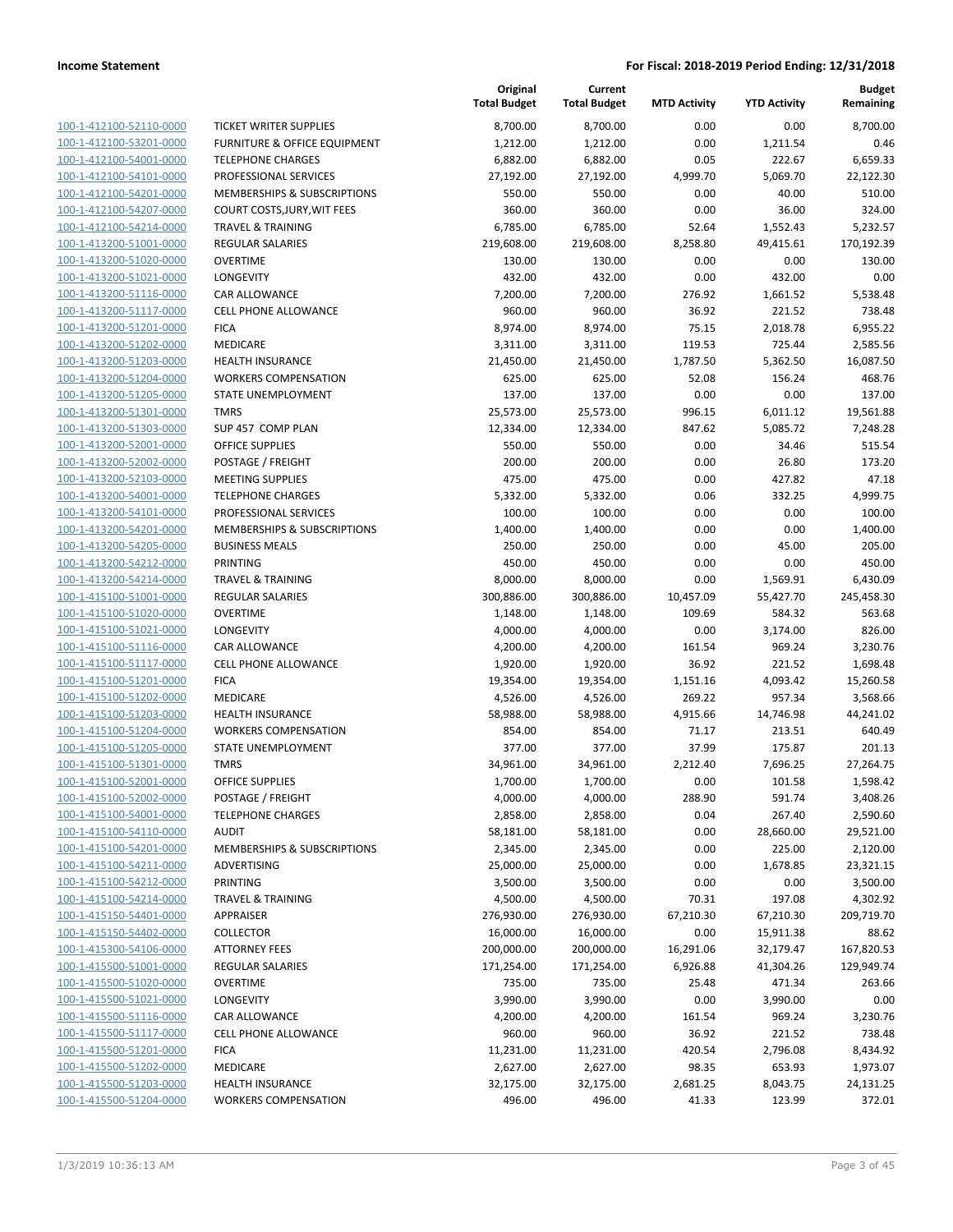| 100-1-415500-51205-0000        |
|--------------------------------|
| 100-1-415500-51301-0000        |
| 100-1-415500-52001-0000        |
| 100-1-415500-52002-0000        |
| 100-1-415500-52303-0000        |
| 100-1-415500-54001-0000        |
| 100-1-415500-54102-0000        |
| 100-1-415500-54107-0000        |
| 100-1-415500-54118-0000        |
| 100-1-415500-54119-0000        |
| 100-1-415500-54201-0000        |
| 100-1-415500-54213-0000        |
| 100-1-415500-54214-0000        |
| 100-1-421100-51001-0000        |
| 100-1-421100-51020-0000        |
| 100-1-421100-51021-0000        |
| 100-1-421100-51101-0000        |
| 100-1-421100-51115-0000        |
| 100-1-421100-51117-0000        |
| 100-1-421100-51201-0000        |
| 100-1-421100-51202-0000        |
| 100-1-421100-51203-0000        |
| <u>100-1-421100-51204-0000</u> |
| 100-1-421100-51205-0000        |
| 100-1-421100-51301-0000        |
| 100-1-421100-52001-0000        |
| 100-1-421100-52002-0000        |
| 100-1-421100-52004-0000        |
| 100-1-421100-52005-0000        |
| 100-1-421100-52103-0000        |
| 100-1-421100-52104-0000        |
| 100-1-421100-52201-0000        |
| <u>100-1-421100-52203-0000</u> |
| 100-1-421100-52302-0000        |
| 100-1-421100-52305-0000        |
| 100-1-421100-53202-0000        |
| 100-1-421100-53205-0000        |
| 100-1-421100-54001-0000        |
| 100-1-421100-54002-0000        |
| 100-1-421100-54201-0000        |
| 100-1-421100-54205-0000        |
| 100-1-421100-54212-0000        |
| <u>100-1-421100-54213-0000</u> |
| 100-1-421100-54214-0000        |
| 100-1-421210-51001-0000        |
| 100-1-421210-51020-0000        |
| 100-1-421210-51021-0000        |
| <u>100-1-421210-51101-0000</u> |
| 100-1-421210-51115-0000        |
| 100-1-421210-51117-0000        |
| 100-1-421210-51201-0000        |
| 100-1-421210-51202-0000        |
| <u>100-1-421210-51203-0000</u> |
| 100-1-421210-51204-0000        |
| 1-421210-51205-0000<br>100-    |
| 100-1-421210-51301-0000        |
| <u>100-1-421210-51401-0000</u> |
| <u>100-1-421210-52001-0000</u> |
| 100-1-421210-52002-0000        |
|                                |

|                         |                              | Original<br><b>Total Budget</b> | Current<br><b>Total Budget</b> | <b>MTD Activity</b> | <b>YTD Activity</b> | <b>Budget</b><br>Remaining |
|-------------------------|------------------------------|---------------------------------|--------------------------------|---------------------|---------------------|----------------------------|
| 100-1-415500-51205-0000 | STATE UNEMPLOYMENT           | 206.00                          | 206.00                         | 0.00                | 0.00                | 206.00                     |
| 100-1-415500-51301-0000 | <b>TMRS</b>                  | 20,288.00                       | 20,288.00                      | 830.92              | 5,456.33            | 14,831.67                  |
| 100-1-415500-52001-0000 | <b>OFFICE SUPPLIES</b>       | 2,000.00                        | 2,000.00                       | 0.00                | 125.00              | 1,875.00                   |
| 100-1-415500-52002-0000 | POSTAGE / FREIGHT            | 1,000.00                        | 1,000.00                       | 121.47              | 165.34              | 834.66                     |
| 100-1-415500-52303-0000 | <b>TRAINING SUPPLIES</b>     | 500.00                          | 500.00                         | 0.00                | 0.00                | 500.00                     |
| 100-1-415500-54001-0000 | <b>TELEPHONE CHARGES</b>     | 2,165.00                        | 2,165.00                       | 0.03                | 138.60              | 2,026.40                   |
| 100-1-415500-54102-0000 | <b>MVR CHECKS</b>            | 200.00                          | 200.00                         | 0.00                | 0.00                | 200.00                     |
| 100-1-415500-54107-0000 | <b>MEDICAL</b>               | 5,500.00                        | 5,500.00                       | 0.00                | 212.00              | 5,288.00                   |
| 100-1-415500-54118-0000 | <b>MEDICAL - POLICE</b>      | 2,500.00                        | 2,500.00                       | 0.00                | 0.00                | 2,500.00                   |
| 100-1-415500-54119-0000 | <b>MEDICAL - FIRE</b>        | 2,500.00                        | 2,500.00                       | 0.00                | 213.00              | 2,287.00                   |
| 100-1-415500-54201-0000 | MEMBERSHIPS & SUBSCRIPTIONS  | 5,500.00                        | 5,500.00                       | 35.00               | 216.87              | 5,283.13                   |
| 100-1-415500-54213-0000 | PLAQUES AND AWARDS           | 10,900.00                       | 10,900.00                      | 2,038.05            | 2,878.05            | 8,021.95                   |
| 100-1-415500-54214-0000 | <b>TRAVEL &amp; TRAINING</b> | 6,000.00                        | 6,000.00                       | 0.00                | 54.50               | 5,945.50                   |
| 100-1-421100-51001-0000 | <b>REGULAR SALARIES</b>      | 284,521.00                      | 284,521.00                     | 13,478.40           | 87,560.85           | 196,960.15                 |
| 100-1-421100-51020-0000 | <b>OVERTIME</b>              | 1,850.00                        | 1,850.00                       | 0.00                | 1,532.04            | 317.96                     |
| 100-1-421100-51021-0000 | LONGEVITY                    | 4,488.00                        | 4,488.00                       | 0.00                | 7,448.00            | $-2,960.00$                |
| 100-1-421100-51101-0000 | <b>CERTIFICATION PAY</b>     | 3,600.00                        | 3,600.00                       | 207.69              | 1,246.14            | 2,353.86                   |
| 100-1-421100-51115-0000 | <b>CLOTHING ALLOWANCE</b>    | 840.00                          | 840.00                         | 13.86               | 683.16              | 156.84                     |
| 100-1-421100-51117-0000 | <b>CELL PHONE ALLOWANCE</b>  | 1,560.00                        | 1,560.00                       | 96.92               | 581.52              | 978.48                     |
| 100-1-421100-51201-0000 | <b>FICA</b>                  | 18,405.00                       | 18,405.00                      | 829.32              | 5,913.66            | 12,491.34                  |
| 100-1-421100-51202-0000 | MEDICARE                     | 4,304.00                        | 4,304.00                       | 193.95              | 1,383.03            | 2,920.97                   |
| 100-1-421100-51203-0000 | <b>HEALTH INSURANCE</b>      | 42,900.00                       | 42,900.00                      | 3,575.00            | 10,725.00           | 32,175.00                  |
| 100-1-421100-51204-0000 | <b>WORKERS COMPENSATION</b>  | 6,075.00                        | 6,075.00                       | 506.25              | 1,518.75            | 4,556.25                   |
| 100-1-421100-51205-0000 | STATE UNEMPLOYMENT           | 275.00                          | 275.00                         | 0.00                | 0.00                | 275.00                     |
| 100-1-421100-51301-0000 | <b>TMRS</b>                  | 33,248.00                       | 33,248.00                      | 1,603.20            | 11,509.85           | 21,738.15                  |
| 100-1-421100-52001-0000 | <b>OFFICE SUPPLIES</b>       | 1,000.00                        | 1,000.00                       | 0.00                | 0.00                | 1,000.00                   |
| 100-1-421100-52002-0000 | POSTAGE / FREIGHT            | 300.00                          | 300.00                         | 12.46               | 57.65               | 242.35                     |
| 100-1-421100-52004-0000 | <b>COMPUTER SUPPLIES</b>     | 300.00                          | 300.00                         | 0.00                | 0.00                | 300.00                     |
| 100-1-421100-52005-0000 | PRINTED MATERIALS            | 210.00                          | 210.00                         | 0.00                | 0.00                | 210.00                     |
| 100-1-421100-52103-0000 | <b>MEETING SUPPLIES</b>      | 1,200.00                        | 1,200.00                       | 0.00                | 48.17               | 1,151.83                   |
| 100-1-421100-52104-0000 | <b>WEARING APPAREL</b>       | 397.98                          | 397.98                         | 0.00                | 0.00                | 397.98                     |
| 100-1-421100-52201-0000 | MINOR TOOLS & EQUIPMENT      | 600.00                          | 600.00                         | 0.00                | 59.37               | 540.63                     |
| 100-1-421100-52203-0000 | <b>MOTOR VEHICLE FUEL</b>    | 4,200.00                        | 4,200.00                       | 126.37              | 679.06              | 3,520.94                   |
| 100-1-421100-52302-0000 | <b>MEDICAL SUPPLIES</b>      | 300.00                          | 300.00                         | 0.00                | 24.89               | 275.11                     |
| 100-1-421100-52305-0000 | PUBLIC EDUCATION             | 4,725.00                        | 4,725.00                       | 0.00                | 0.00                | 4,725.00                   |
| 100-1-421100-53202-0000 | MACHINE, TOOLS & IMPLMNTS    | 150.00                          | 150.00                         | 0.00                | 0.00                | 150.00                     |
| 100-1-421100-53205-0000 | <b>MOTOR VEHICLES</b>        | 2,245.00                        | 2,245.00                       | 0.00                | 2,649.88            | $-404.88$                  |
| 100-1-421100-54001-0000 | <b>TELEPHONE CHARGES</b>     | 20,174.00                       | 20,174.00                      | 0.04                | 242.52              | 19,931.48                  |
| 100-1-421100-54002-0000 | UTILITY CHARGES              | 83,432.00                       | 83,432.00                      | 5,944.71            | 18,295.59           | 65,136.41                  |
| 100-1-421100-54201-0000 | MEMBERSHIPS & SUBSCRIPTIONS  | 2,664.00                        | 2,664.00                       | 0.00                | 25.00               | 2,639.00                   |
| 100-1-421100-54205-0000 | <b>BUSINESS MEALS</b>        | 150.00                          | 150.00                         | 0.00                | 0.00                | 150.00                     |
| 100-1-421100-54212-0000 | PRINTING                     | 222.00                          | 222.00                         | 0.00                | 0.00                | 222.00                     |
| 100-1-421100-54213-0000 | PLAQUES AND AWARDS           | 200.00                          | 200.00                         | 0.00                | 0.00                | 200.00                     |
| 100-1-421100-54214-0000 | <b>TRAVEL &amp; TRAINING</b> | 6,158.53                        | 6,158.53                       | 0.00                | 0.00                | 6,158.53                   |
| 100-1-421210-51001-0000 | REGULAR SALARIES             | 818,807.00                      | 818,807.00                     | 25,282.97           | 149,147.88          | 669,659.12                 |
| 100-1-421210-51020-0000 | <b>OVERTIME</b>              | 46,777.00                       | 46,777.00                      | 1,909.28            | 13,864.50           | 32,912.50                  |
| 100-1-421210-51021-0000 | <b>LONGEVITY</b>             | 15,528.00                       | 15,528.00                      | 73.85               | 12,123.10           | 3,404.90                   |
| 100-1-421210-51101-0000 | <b>CERTIFICATION PAY</b>     | 19,320.00                       | 19,320.00                      | 576.91              | 3,461.46            | 15,858.54                  |
| 100-1-421210-51115-0000 | <b>CLOTHING ALLOWANCE</b>    | 7,920.00                        | 7,920.00                       | 41.58               | 2,949.48            | 4,970.52                   |
| 100-1-421210-51117-0000 | CELL PHONE ALLOWANCE         | 5,160.00                        | 5,160.00                       | 152.32              | 913.92              | 4,246.08                   |
| 100-1-421210-51201-0000 | <b>FICA</b>                  | 56,638.00                       | 56,638.00                      | 1,621.15            | 10,718.61           | 45,919.39                  |
| 100-1-421210-51202-0000 | MEDICARE                     | 13,246.00                       | 13,246.00                      | 379.14              | 2,506.78            | 10,739.22                  |
| 100-1-421210-51203-0000 | <b>HEALTH INSURANCE</b>      | 117,975.00                      | 117,975.00                     | 9,831.25            | 29,493.75           | 88,481.25                  |
| 100-1-421210-51204-0000 | <b>WORKERS COMPENSATION</b>  | 25,438.00                       | 25,438.00                      | 2,119.83            | 6,359.49            | 19,078.51                  |
| 100-1-421210-51205-0000 | STATE UNEMPLOYMENT           | 755.00                          | 755.00                         | 0.00                | 0.00                | 755.00                     |
| 100-1-421210-51301-0000 | <b>TMRS</b>                  | 102,313.00                      | 102,313.00                     | 3,257.89            | 21,201.91           | 81,111.09                  |
| 100-1-421210-51401-0000 | <b>CONTRA - SALARIES</b>     | 0.00                            | 0.00                           | 0.00                | $-483.06$           | 483.06                     |
| 100-1-421210-52001-0000 | <b>OFFICE SUPPLIES</b>       | 1,635.00                        | 1,635.00                       | 0.00                | 0.00                | 1,635.00                   |
| 100-1-421210-52002-0000 | POSTAGE / FREIGHT            | 150.00                          | 150.00                         | 0.77                | 7.37                | 142.63                     |
|                         |                              |                                 |                                |                     |                     |                            |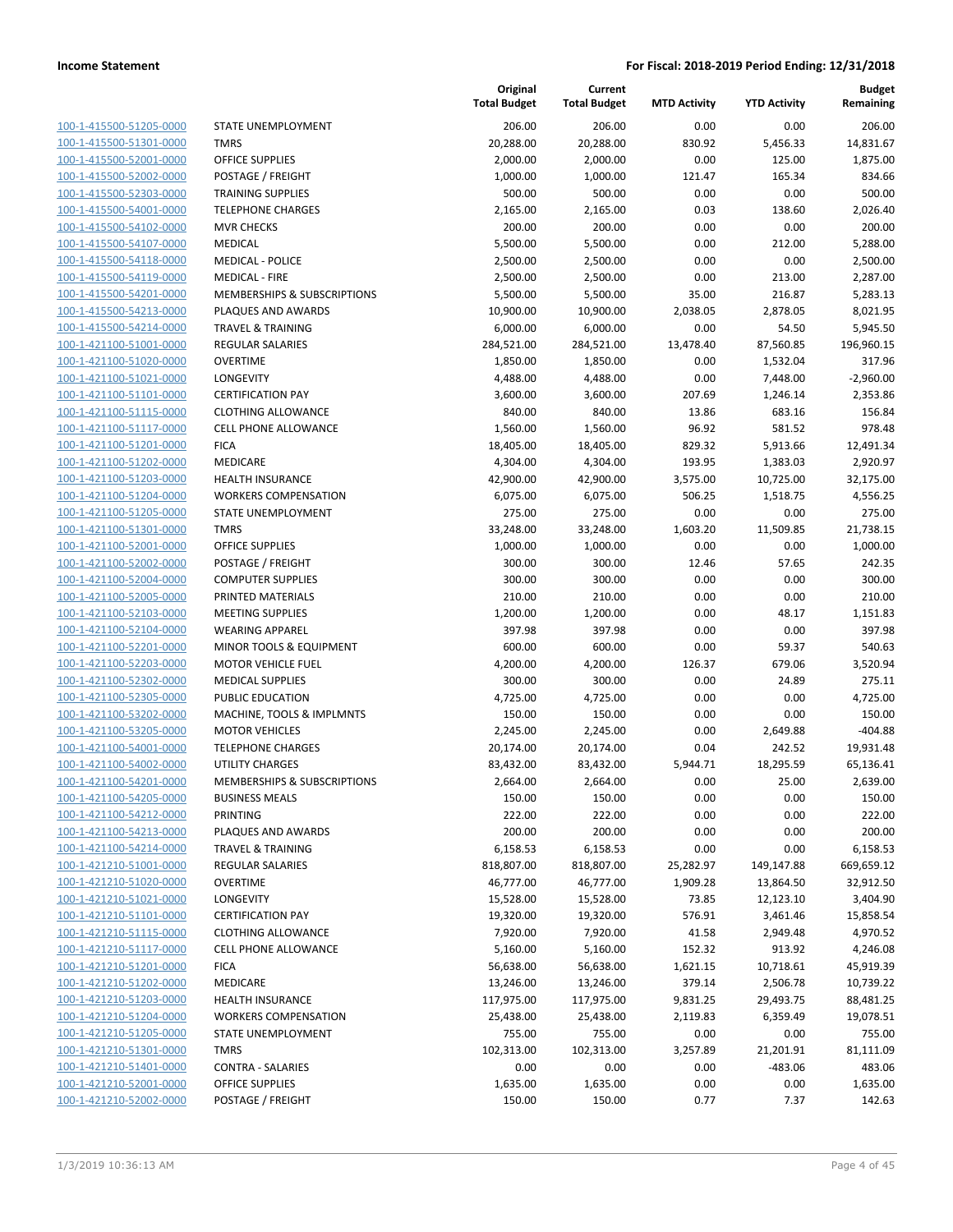| 100-1-421210-52004-0000        |
|--------------------------------|
| 100-1-421210-52005-0000        |
| 100-1-421210-52102-0000        |
| 100-1-421210-52201-0000        |
| 100-1-421210-52203-0000        |
| 100-1-421210-53203-0000        |
|                                |
| 100-1-421210-53205-0000        |
| 100-1-421210-54001-0000        |
| 100-1-421210-54201-0000        |
| 100-1-421210-54208-0000        |
| 100-1-421210-54214-0000        |
| 100-1-421210-54215-0000        |
| 100-1-421210-54216-0000        |
| 100-1-421230-51001-0000        |
| 100-1-421230-51020-0000        |
| 100-1-421230-51021-0000        |
|                                |
| 100-1-421230-51101-0000        |
| 100-1-421230-51102-0000        |
| 100-1-421230-51115-0000        |
| 100-1-421230-51117-0000        |
| 100-1-421230-51201-0000        |
| 100-1-421230-51202-0000        |
| 100-1-421230-51203-0000        |
| 100-1-421230-51204-0000        |
| 100-1-421230-51205-0000        |
| 100-1-421230-51301-0000        |
|                                |
| 100-1-421230-51401-0000        |
| 100-1-421230-52001-0000        |
| 100-1-421230-52002-0000        |
| 100-1-421230-52004-0000        |
| 100-1-421230-52005-0000        |
| 100-1-421230-52104-0000        |
| 100-1-421230-52108-0000        |
| 100-1-421230-52109-0000        |
| 100-1-421230-52111-0000        |
| 100-1-421230-52201-0000        |
| 100-1-421230-52203-0000        |
| 100-1-421230-52309-0000        |
|                                |
| 100-1-421230-53202-0000        |
| 100-1-421230-53205-0000        |
| 100-1-421230-54001-0000        |
| 100-1-421230-54108-0000        |
| <u>100-1-421230-54201-0000</u> |
| <u>100-1-421230-54214-0000</u> |
| 100-1-421240-51001-0000        |
| 100-1-421240-51020-0000        |
| 100-1-421240-51021-0000        |
| <u>100-1-421240-51101-0000</u> |
|                                |
| 100-1-421240-51102-0000        |
| 100-1-421240-51115-0000        |
| 100-1-421240-51117-0000        |
| 100-1-421240-51201-0000        |
| 100-1-421240-51202-0000        |
| 100-1-421240-51203-0000        |
| 100-1-421240-51204-0000        |
| 100-1-421240-51205-0000        |
| 100-1-421240-51301-0000        |
| 100-1-421240-51302-0000        |
| <u>100-1-421240-51401-0000</u> |
|                                |

|                         |                                    | Original<br><b>Total Budget</b> | Current<br><b>Total Budget</b> | <b>MTD Activity</b> | <b>YTD Activity</b> | <b>Budget</b><br>Remaining |
|-------------------------|------------------------------------|---------------------------------|--------------------------------|---------------------|---------------------|----------------------------|
| 100-1-421210-52004-0000 | <b>COMPUTER SUPPLIES</b>           | 1,785.00                        | 1,785.00                       | 0.00                | 197.86              | 1,587.14                   |
| 100-1-421210-52005-0000 | PRINTED MATERIALS                  | 100.00                          | 100.00                         | 0.00                | 0.00                | 100.00                     |
| 100-1-421210-52102-0000 | <b>BOOKS / REF SUPPLIES</b>        | 120.00                          | 120.00                         | 0.00                | 0.00                | 120.00                     |
| 100-1-421210-52201-0000 | MINOR TOOLS & EQUIPMENT            | 1,160.00                        | 1,160.00                       | 0.00                | 140.54              | 1,019.46                   |
| 100-1-421210-52203-0000 | <b>MOTOR VEHICLE FUEL</b>          | 8,413.00                        | 8,413.00                       | 337.58              | 962.89              | 7,450.11                   |
| 100-1-421210-53203-0000 | <b>INSTRUMENTS &amp; APPARATUS</b> | 300.00                          | 300.00                         | 0.00                | 0.00                | 300.00                     |
| 100-1-421210-53205-0000 | <b>MOTOR VEHICLES</b>              | 3,947.00                        | 3,947.00                       | 0.00                | 126.59              | 3,820.41                   |
| 100-1-421210-54001-0000 | <b>TELEPHONE CHARGES</b>           | 28,094.00                       | 28,094.00                      | 0.15                | 1,100.99            | 26,993.01                  |
| 100-1-421210-54201-0000 | MEMBERSHIPS & SUBSCRIPTIONS        | 6,557.00                        | 6,557.00                       | 3,400.00            | 3,400.00            | 3,157.00                   |
| 100-1-421210-54208-0000 | <b>LABORATORY WORK</b>             | 5,500.00                        | 5,500.00                       | $-3,743.53$         | 709.23              | 4,790.77                   |
| 100-1-421210-54214-0000 | <b>TRAVEL &amp; TRAINING</b>       | 8,450.00                        | 8,450.00                       | 0.00                | 150.00              | 8,300.00                   |
| 100-1-421210-54215-0000 | <b>EVIDENCE PURCHASES</b>          | 1,000.00                        | 1,000.00                       | 0.00                | 0.00                | 1,000.00                   |
| 100-1-421210-54216-0000 | <b>INFORMANT EXPENSES</b>          | 500.00                          | 500.00                         | 0.00                | 0.00                | 500.00                     |
| 100-1-421230-51001-0000 | <b>REGULAR SALARIES</b>            | 2,876,471.00                    | 2,876,471.00                   | 102,965.99          | 590,410.58          | 2,286,060.42               |
| 100-1-421230-51020-0000 | <b>OVERTIME</b>                    | 209,683.00                      | 209,683.00                     | 9,577.95            | 88,692.34           | 120,990.66                 |
| 100-1-421230-51021-0000 | LONGEVITY                          | 39,132.00                       | 39,132.00                      | 198.31              | 30,521.41           | 8,610.59                   |
| 100-1-421230-51101-0000 | <b>CERTIFICATION PAY</b>           | 55,380.00                       | 55,380.00                      | 1,407.68            | 8,446.08            | 46,933.92                  |
| 100-1-421230-51102-0000 | <b>BILINGUAL PAY</b>               | 900.00                          | 900.00                         | 34.62               | 207.72              | 692.28                     |
| 100-1-421230-51115-0000 | <b>CLOTHING ALLOWANCE</b>          | 4,920.00                        | 4,920.00                       | 166.32              | 1,039.50            | 3,880.50                   |
| 100-1-421230-51117-0000 | CELL PHONE ALLOWANCE               | 2,880.00                        | 2,880.00                       | 73.84               | 443.04              | 2,436.96                   |
| 100-1-421230-51201-0000 | <b>FICA</b>                        | 198,854.00                      | 198,854.00                     | 6,766.98            | 43,308.43           | 155,545.57                 |
| 100-1-421230-51202-0000 | <b>MEDICARE</b>                    | 46,506.00                       | 46,506.00                      | 1,582.60            | 10,128.58           | 36,377.42                  |
| 100-1-421230-51203-0000 | <b>HEALTH INSURANCE</b>            | 445,088.00                      | 445,088.00                     | 37,090.67           | 111,272.01          | 333,815.99                 |
| 100-1-421230-51204-0000 | <b>WORKERS COMPENSATION</b>        | 88,834.00                       | 88,834.00                      | 7,402.83            | 22,208.49           | 66,625.51                  |
| 100-1-421230-51205-0000 | STATE UNEMPLOYMENT                 | 2,848.00                        | 2,848.00                       | 0.00                | 223.01              | 2,624.99                   |
| 100-1-421230-51301-0000 | <b>TMRS</b>                        | 359,219.00                      | 359,219.00                     | 13,296.13           | 84,424.26           | 274,794.74                 |
| 100-1-421230-51401-0000 | <b>CONTRA - SALARIES</b>           | $-172,600.00$                   | $-172,600.00$                  | $-802.39$           | $-2,342.31$         | $-170,257.69$              |
| 100-1-421230-52001-0000 | OFFICE SUPPLIES                    | 1,530.00                        | 1,530.00                       | 0.00                | 30.48               | 1,499.52                   |
| 100-1-421230-52002-0000 | POSTAGE / FREIGHT                  | 430.00                          | 430.00                         | 0.00                | 0.00                | 430.00                     |
| 100-1-421230-52004-0000 | <b>COMPUTER SUPPLIES</b>           | 2,200.00                        | 2,200.00                       | 0.00                | 0.00                | 2,200.00                   |
| 100-1-421230-52005-0000 | PRINTED MATERIALS                  | 1,370.00                        | 1,370.00                       | 0.00                | 0.00                | 1,370.00                   |
| 100-1-421230-52104-0000 | <b>WEARING APPAREL</b>             | 48,245.00                       | 48,245.00                      | 1,424.33            | 2,118.02            | 46,126.98                  |
| 100-1-421230-52108-0000 | <b>MENAGERIE SUPPLIES</b>          | 475.00                          | 475.00                         | 0.00                | 0.00                | 475.00                     |
| 100-1-421230-52109-0000 | <b>SUPPORT OF PRISONERS</b>        | 2,440.00                        | 2,440.00                       | 0.00                | 0.00                | 2,440.00                   |
| 100-1-421230-52111-0000 | <b>AMMUNITION</b>                  | 15,166.89                       | 15,166.89                      | 0.00                | 4,896.00            | 10,270.89                  |
| 100-1-421230-52201-0000 | MINOR TOOLS & EQUIPMENT            | 14,339.00                       | 14,339.00                      | $-225.00$           | 999.71              | 13,339.29                  |
| 100-1-421230-52203-0000 | <b>MOTOR VEHICLE FUEL</b>          | 90,086.00                       | 90,086.00                      | 6,974.72            | 18,878.29           | 71,207.71                  |
| 100-1-421230-52309-0000 | <b>BODY ARMOR</b>                  | 10,800.00                       | 10,800.00                      | 0.00                | 0.00                | 10,800.00                  |
| 100-1-421230-53202-0000 | MACHINE, TOOLS & IMPLMNTS          | 1,500.00                        | 1,500.00                       | 0.00                | 324.00              | 1,176.00                   |
| 100-1-421230-53205-0000 | <b>MOTOR VEHICLES</b>              | 32,000.00                       | 32,000.00                      | 3,305.14            | 4,718.15            | 27,281.85                  |
| 100-1-421230-54001-0000 | <b>TELEPHONE CHARGES</b>           | 57,625.00                       | 57,625.00                      | 0.25                | 2,398.81            | 55,226.19                  |
| 100-1-421230-54108-0000 | <b>VETERINARY SERVICES</b>         | 650.00                          | 650.00                         | 0.00                | 0.00                | 650.00                     |
| 100-1-421230-54201-0000 | MEMBERSHIPS & SUBSCRIPTIONS        | 570.00                          | 570.00                         | 0.00                | 30.00               | 540.00                     |
| 100-1-421230-54214-0000 | <b>TRAVEL &amp; TRAINING</b>       | 12,735.00                       | 12,735.00                      | 60.00               | 884.00              | 11,851.00                  |
| 100-1-421240-51001-0000 | REGULAR SALARIES                   | 805,255.00                      | 805,255.00                     | 28,129.26           | 167,919.76          | 637,335.24                 |
| 100-1-421240-51020-0000 | <b>OVERTIME</b>                    | 43,164.00                       | 43,164.00                      | 1,319.09            | 16,567.28           | 26,596.72                  |
| 100-1-421240-51021-0000 | <b>LONGEVITY</b>                   | 13,594.00                       | 13,594.00                      | 92.31               | 10,555.86           | 3,038.14                   |
| 100-1-421240-51101-0000 | <b>CERTIFICATION PAY</b>           | 16,680.00                       | 16,680.00                      | 600.01              | 3,461.58            | 13,218.42                  |
| 100-1-421240-51102-0000 | <b>BILINGUAL PAY</b>               | 1,500.00                        | 1,500.00                       | 34.62               | 207.72              | 1,292.28                   |
| 100-1-421240-51115-0000 | <b>CLOTHING ALLOWANCE</b>          | 120.00                          | 120.00                         | 4.62                | 27.72               | 92.28                      |
| 100-1-421240-51117-0000 | <b>CELL PHONE ALLOWANCE</b>        | 1,920.00                        | 1,920.00                       | 73.84               | 443.04              | 1,476.96                   |
| 100-1-421240-51201-0000 | <b>FICA</b>                        | 18,161.00                       | 18,161.00                      | 894.20              | 5,986.75            | 12,174.25                  |
| 100-1-421240-51202-0000 | MEDICARE                           | 12,787.00                       | 12,787.00                      | 403.62              | 2,711.21            | 10,075.79                  |
| 100-1-421240-51203-0000 | <b>HEALTH INSURANCE</b>            | 193,050.00                      | 193,050.00                     | 16,087.50           | 48,262.50           | 144,787.50                 |
| 100-1-421240-51204-0000 | <b>WORKERS COMPENSATION</b>        | 5,226.00                        | 5,226.00                       | 435.50              | 1,306.50            | 3,919.50                   |
| 100-1-421240-51205-0000 | STATE UNEMPLOYMENT                 | 1,304.00                        | 1,304.00                       | 0.00                | 104.30              | 1,199.70                   |
| 100-1-421240-51301-0000 | <b>TMRS</b>                        | 42,073.00                       | 42,073.00                      | 1,809.54            | 11,841.68           | 30,231.32                  |
| 100-1-421240-51302-0000 | <b>FR&amp;R RETIREMENT</b>         | 95,364.00                       | 95,364.00                      | 2,744.89            | 17,947.15           | 77,416.85                  |
| 100-1-421240-51401-0000 | <b>CONTRA - SALARIES</b>           | 0.00                            | 0.00                           | 0.00                | $-481.62$           | 481.62                     |
|                         |                                    |                                 |                                |                     |                     |                            |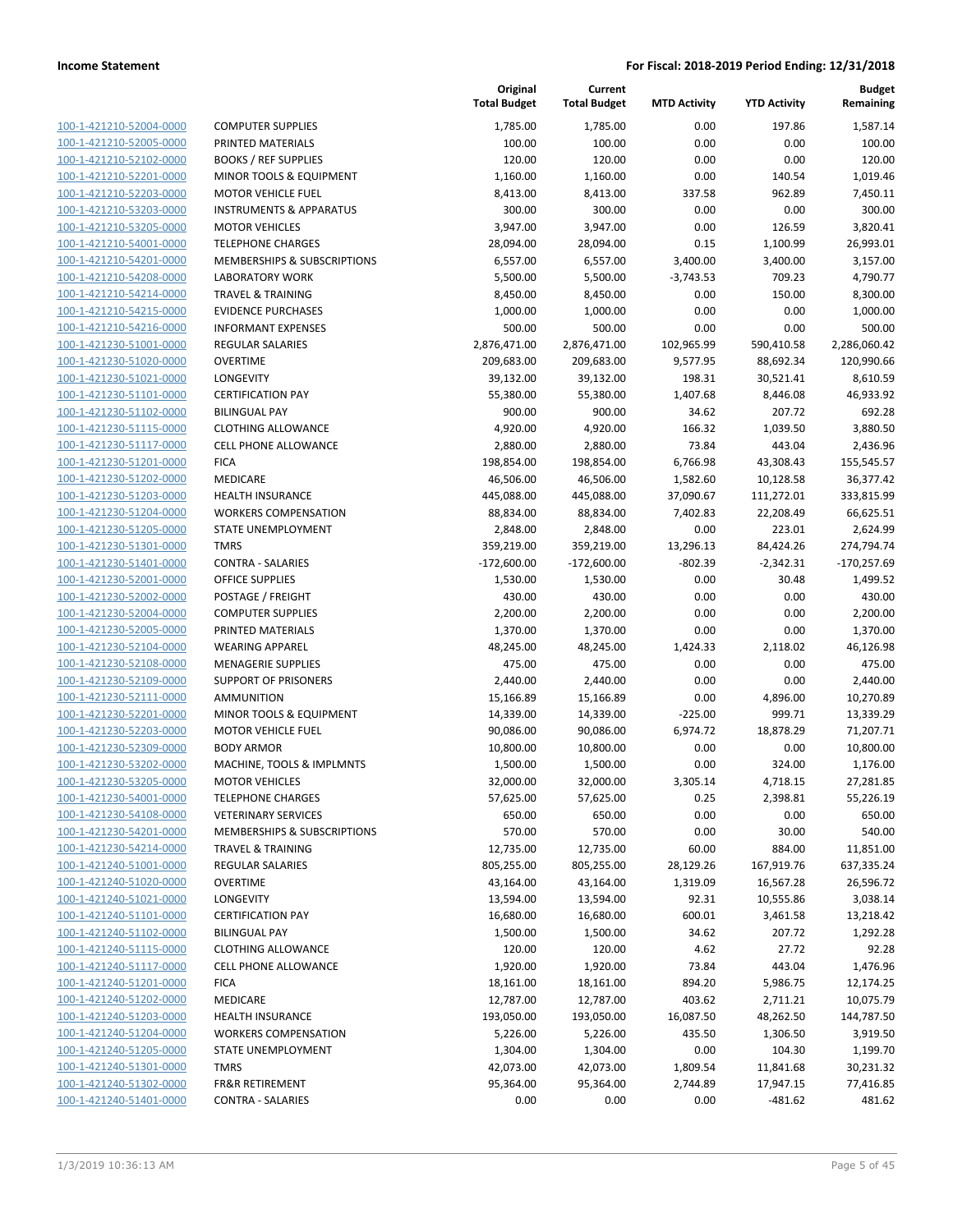| 100-1-421240-52001-0000        |
|--------------------------------|
| 100-1-421240-52002-0000        |
| 100-1-421240-52004-0000        |
| <u>100-1-421240-52005-0000</u> |
| 100-1-421240-52102-0000        |
| 100-1-421240-52104-0000        |
| 100-1-421240-52201-0000        |
| 100-1-421240-52203-0000        |
| <u>100-1-421240-52303-0000</u> |
| 100-1-421240-53202-0000        |
| 100-1-421240-53205-0000        |
| 100-1-421240-53207-0000        |
| 100-1-421240-54001-0000        |
| <u>100-1-421240-54101-0000</u> |
| 100-1-421240-54201-0000        |
|                                |
| 100-1-421240-54212-0000        |
| 100-1-421240-54214-0000        |
| 100-1-421240-55201-0000        |
| 100-1-421240-55231-0000        |
| 100-1-421240-55232-0000        |
| 100-1-421600-52104-0000        |
| 100-1-421600-52111-0000        |
| 100-1-421600-52201-0000        |
| <u>100-1-421600-52206-0000</u> |
| 100-1-421600-52309-0000        |
| 100-1-421600-53202-0000        |
| 100-1-421600-54201-0000        |
| 100-1-421600-54214-0000        |
| <u>100-1-421600-55201-0000</u> |
| 100-1-422100-51001-0000        |
| 100-1-422100-51020-0000        |
| 100-1-422100-51021-0000        |
| 100-1-422100-51101-0000        |
| <u>100-1-422100-51116-0000</u> |
| 100-1-422100-51117-0000        |
| 100-1-422100-51201-0000        |
| 100-1-422100-51202-0000        |
|                                |
| 100-1-422100-51203-0000        |
| 100-1-422100-51204-0000        |
| 100-1-422100-51205-0000        |
| 100-1-422100-51301-0000        |
| 100-1-422100-51302-0000        |
| 100-1-422100-52001-0000        |
| <u>100-1-422100-52002-0000</u> |
| <u>100-1-422100-52102-0000</u> |
| 100-1-422100-52103-0000        |
| 100-1-422100-52104-0000        |
| <u>100-1-422100-53207-0000</u> |
| <u>100-1-422100-54001-0000</u> |
| <u>100-1-422100-54002-0000</u> |
| 100-1-422100-54101-0000        |
| 100-1-422100-54201-0000        |
| <u>100-1-422100-54214-0000</u> |
|                                |
| <u>100-1-422200-51001-0000</u> |
| <u>100-1-422200-51020-0000</u> |
| 100-1-422200-51021-0000        |
| 100-1-422200-51101-0000        |
| <u>100-1-422200-51102-0000</u> |
| <u>100-1-422200-51117-0000</u> |

|                                                    |                                                   | Original<br><b>Total Budget</b> | Current<br><b>Total Budget</b> | <b>MTD Activity</b> | <b>YTD Activity</b>  | <b>Budget</b><br>Remaining |
|----------------------------------------------------|---------------------------------------------------|---------------------------------|--------------------------------|---------------------|----------------------|----------------------------|
| 100-1-421240-52001-0000                            | <b>OFFICE SUPPLIES</b>                            | 2,247.00                        | 2,247.00                       | 0.00                | 88.68                | 2,158.32                   |
| 100-1-421240-52002-0000                            | POSTAGE / FREIGHT                                 | 2,290.00                        | 2,290.00                       | 79.16               | 287.19               | 2,002.81                   |
| 100-1-421240-52004-0000                            | <b>COMPUTER SUPPLIES</b>                          | 500.00                          | 500.00                         | 0.00                | 0.00                 | 500.00                     |
| 100-1-421240-52005-0000                            | PRINTED MATERIALS                                 | 535.50                          | 535.50                         | 10.83               | 10.83                | 524.67                     |
| 100-1-421240-52102-0000                            | <b>REFERENCE SUPPLIES</b>                         | 3,711.00                        | 3,711.00                       | 0.00                | 0.00                 | 3,711.00                   |
| 100-1-421240-52104-0000                            | <b>WEARING APPAREL</b>                            | 1,800.00                        | 1,800.00                       | 0.00                | 0.00                 | 1,800.00                   |
| 100-1-421240-52201-0000                            | MINOR TOOLS & EQUIPMENT                           | 2,200.00                        | 2,200.00                       | 0.00                | 0.00                 | 2,200.00                   |
| 100-1-421240-52203-0000                            | <b>MOTOR VEHICLE FUEL</b>                         | 600.00                          | 600.00                         | 0.00                | 0.00                 | 600.00                     |
| 100-1-421240-52303-0000                            | <b>TRAINING SUPPLIES</b>                          | 970.00                          | 970.00                         | 0.00                | 81.01                | 888.99                     |
| 100-1-421240-53202-0000                            | MACHINE, TOOLS & IMPLMNTS                         | 194.00                          | 194.00                         | 0.00                | 0.00                 | 194.00                     |
| 100-1-421240-53205-0000                            | <b>MOTOR VEHICLES</b>                             | 840.00                          | 840.00                         | 0.00                | 0.00                 | 840.00                     |
| 100-1-421240-53207-0000                            | RADIO/COMMUNICATIONS                              | 44,979.00                       | 44,979.00                      | 0.00                | 44,979.00            | 0.00                       |
| 100-1-421240-54001-0000                            | <b>TELEPHONE CHARGES</b>                          | 38,500.00                       | 38,500.00                      | 0.17                | 767.87               | 37,732.13                  |
| 100-1-421240-54101-0000                            | PROFESSIONAL SERVICES                             | 18,106.00                       | 18,106.00                      | 2,181.80            | 2,181.80             | 15,924.20                  |
| 100-1-421240-54201-0000                            | MEMBERSHIPS & SUBSCRIPTIONS                       | 1,265.00                        | 1,265.00                       | 0.00                | 0.00                 | 1,265.00                   |
| 100-1-421240-54212-0000                            | PRINTING                                          | 485.00                          | 485.00                         | 0.00                | 0.00                 | 485.00                     |
| 100-1-421240-54214-0000                            | <b>TRAVEL &amp; TRAINING</b>                      | 31,504.00                       | 31,504.00                      | 0.00                | 2,207.42             | 29,296.58                  |
| 100-1-421240-55201-0000                            | <b>EQUIPMENT PURCHASES</b>                        | 4,500.00                        | 4,500.00                       | 3,765.00            | 3,765.00             | 735.00                     |
| 100-1-421240-55231-0000                            | LESS LETHAL PROGRAM                               | 19,105.70                       | 19,105.70                      | 0.00                | 0.00                 | 19,105.70                  |
| 100-1-421240-55232-0000                            | <b>FIREARMS PROGRAM</b>                           | 22,262.10                       | 22,262.10                      | 0.00                | 0.00                 | 22,262.10                  |
| 100-1-421600-52104-0000                            | <b>WEARING APPAREL</b>                            | 3,300.00                        | 3,300.00                       | 0.00                | 0.00                 | 3,300.00                   |
| 100-1-421600-52111-0000                            | <b>AMMUNITION</b>                                 | 6,605.00                        | 6,605.00                       | 1,977.20            | 5,917.20             | 687.80                     |
| 100-1-421600-52201-0000                            | MINOR TOOLS & EQUIPMENT                           | 7,940.80                        | 6,720.80                       | 0.00                | 64.98                | 6,655.82                   |
| 100-1-421600-52206-0000                            | SPECIAL OPS EQUIPMENT                             | 5,810.00                        | 5,810.00                       | 0.00                | 0.00                 | 5,810.00                   |
| 100-1-421600-52309-0000                            | <b>BODY ARMOR</b>                                 | 7,000.00                        | 8,220.00                       | 0.00                | 0.00                 | 8,220.00                   |
| 100-1-421600-53202-0000                            | MACHINE, TOOLS & IMPLMNTS                         | 50.00                           | 50.00                          | 0.00                | 0.00                 | 50.00                      |
| 100-1-421600-54201-0000                            | MEMBERSHIPS & SUBSCRIPTIONS                       | 440.00                          | 440.00                         | 0.00                | 80.00                | 360.00                     |
| 100-1-421600-54214-0000                            | <b>TRAVEL &amp; TRAINING</b>                      | 7,900.00                        | 7,900.00                       | 0.00                | 3,193.75             | 4,706.25                   |
| 100-1-421600-55201-0000                            | <b>EQUIPMENT PURCHASES</b>                        | 6,390.00                        | 6,390.00                       | 0.00                | 6,123.54             | 266.46                     |
| 100-1-422100-51001-0000                            | <b>REGULAR SALARIES</b>                           | 254,929.00                      | 254,929.00                     | 9,842.84            | 58,572.78            | 196,356.22                 |
| 100-1-422100-51020-0000                            | <b>OVERTIME</b>                                   | 1,371.00                        | 1,371.00                       | 0.00                | 0.00                 | 1,371.00                   |
| 100-1-422100-51021-0000                            | LONGEVITY                                         | 4,000.00                        | 4,000.00                       | 57.23               | 2,759.38             | 1,240.62                   |
| 100-1-422100-51101-0000                            | <b>CERTIFICATION PAY</b>                          | 4,080.00                        | 4,080.00                       | 184.62              | 1,107.72             | 2,972.28                   |
| 100-1-422100-51116-0000                            | <b>CAR ALLOWANCE</b>                              | 4,200.00                        | 4,200.00                       | 253.84              | 1,523.04             | 2,676.96                   |
| 100-1-422100-51117-0000                            | <b>CELL PHONE ALLOWANCE</b>                       | 1,560.00                        | 1,560.00                       | 60.00               | 360.00               | 1,200.00                   |
| 100-1-422100-51201-0000                            | <b>FICA</b>                                       | 3,221.00                        | 3,221.00                       | 104.48              | 703.67               | 2,517.33                   |
| 100-1-422100-51202-0000<br>100-1-422100-51203-0000 | MEDICARE                                          | 3,917.00                        | 3,917.00                       | 147.52              | 915.70               | 3,001.30                   |
| 100-1-422100-51204-0000                            | <b>HEALTH INSURANCE</b>                           | 32,175.00                       | 32,175.00                      | 2,681.25            | 8,043.75             | 24,131.25                  |
| 100-1-422100-51205-0000                            | <b>WORKERS COMPENSATION</b><br>STATE UNEMPLOYMENT | 4,883.00<br>206.00              | 4,883.00<br>206.00             | 406.92<br>0.00      | 1,220.76<br>0.00     | 3,662.24<br>206.00         |
| 100-1-422100-51301-0000                            | <b>TMRS</b>                                       | 5,819.00                        | 5,819.00                       | 220.27              |                      | 4,372.25                   |
| 100-1-422100-51302-0000                            | <b>FR&amp;R RETIREMENT</b>                        | 42,109.00                       | 42,109.00                      | 1,641.06            | 1,446.75<br>9,848.28 | 32,260.72                  |
| 100-1-422100-52001-0000                            | OFFICE SUPPLIES                                   | 1,232.00                        | 1,232.00                       | 0.00                | 55.47                | 1,176.53                   |
| 100-1-422100-52002-0000                            | POSTAGE / FREIGHT                                 | 100.00                          | 100.00                         | 0.00                | 37.26                | 62.74                      |
| 100-1-422100-52102-0000                            | REFERENCE SUPPLIES                                | 3,150.00                        | 3,150.00                       | 0.00                | 0.00                 | 3,150.00                   |
| 100-1-422100-52103-0000                            | <b>MEETING SUPPLIES</b>                           | 910.00                          | 910.00                         | 0.00                | 0.00                 | 910.00                     |
| 100-1-422100-52104-0000                            | <b>WEARING APPAREL</b>                            | 1,350.00                        | 1,350.00                       | 0.00                | 119.95               | 1,230.05                   |
| 100-1-422100-53207-0000                            | RADIO/COMMUNICATIONS                              | 8,000.00                        | 8,000.00                       | 0.00                | 0.00                 | 8,000.00                   |
| 100-1-422100-54001-0000                            | <b>TELEPHONE CHARGES</b>                          | 4,801.00                        | 4,801.00                       | 0.04                | 230.45               | 4,570.55                   |
| 100-1-422100-54002-0000                            | UTILITY CHARGES                                   | 4,819.00                        | 4,819.00                       | 395.85              | 1,197.77             | 3,621.23                   |
| 100-1-422100-54101-0000                            | PROFESSIONAL SERVICES                             | 7,500.00                        | 7,500.00                       | 0.00                | 0.00                 | 7,500.00                   |
| 100-1-422100-54201-0000                            | MEMBERSHIPS & SUBSCRIPTIONS                       | 5,765.00                        | 5,765.00                       | 0.00                | 3,895.00             | 1,870.00                   |
| 100-1-422100-54214-0000                            | <b>TRAVEL &amp; TRAINING</b>                      | 4,700.00                        | 4,700.00                       | 0.00                | 463.92               | 4,236.08                   |
| 100-1-422200-51001-0000                            | <b>REGULAR SALARIES</b>                           | 3,007,395.00                    | 3,007,395.00                   | 124,377.83          | 703,655.08           | 2,303,739.92               |
| 100-1-422200-51020-0000                            | <b>OVERTIME</b>                                   | 361,077.00                      | 361,077.00                     | 0.00                | 80,028.74            | 281,048.26                 |
| 100-1-422200-51021-0000                            | LONGEVITY                                         | 50,330.00                       | 50,330.00                      | 155.99              | 47,564.94            | 2,765.06                   |
| 100-1-422200-51101-0000                            | <b>CERTIFICATION PAY</b>                          | 111,360.00                      | 111,360.00                     | 2,658.51            | 15,840.30            | 95,519.70                  |
| 100-1-422200-51102-0000                            | <b>BILINGUAL PAY</b>                              | 600.00                          | 600.00                         | 23.08               | 138.48               | 461.52                     |
| 100-1-422200-51117-0000                            | CELL PHONE ALLOWANCE                              | 2,508.00                        | 2,508.00                       | 59.53               | 357.18               | 2,150.82                   |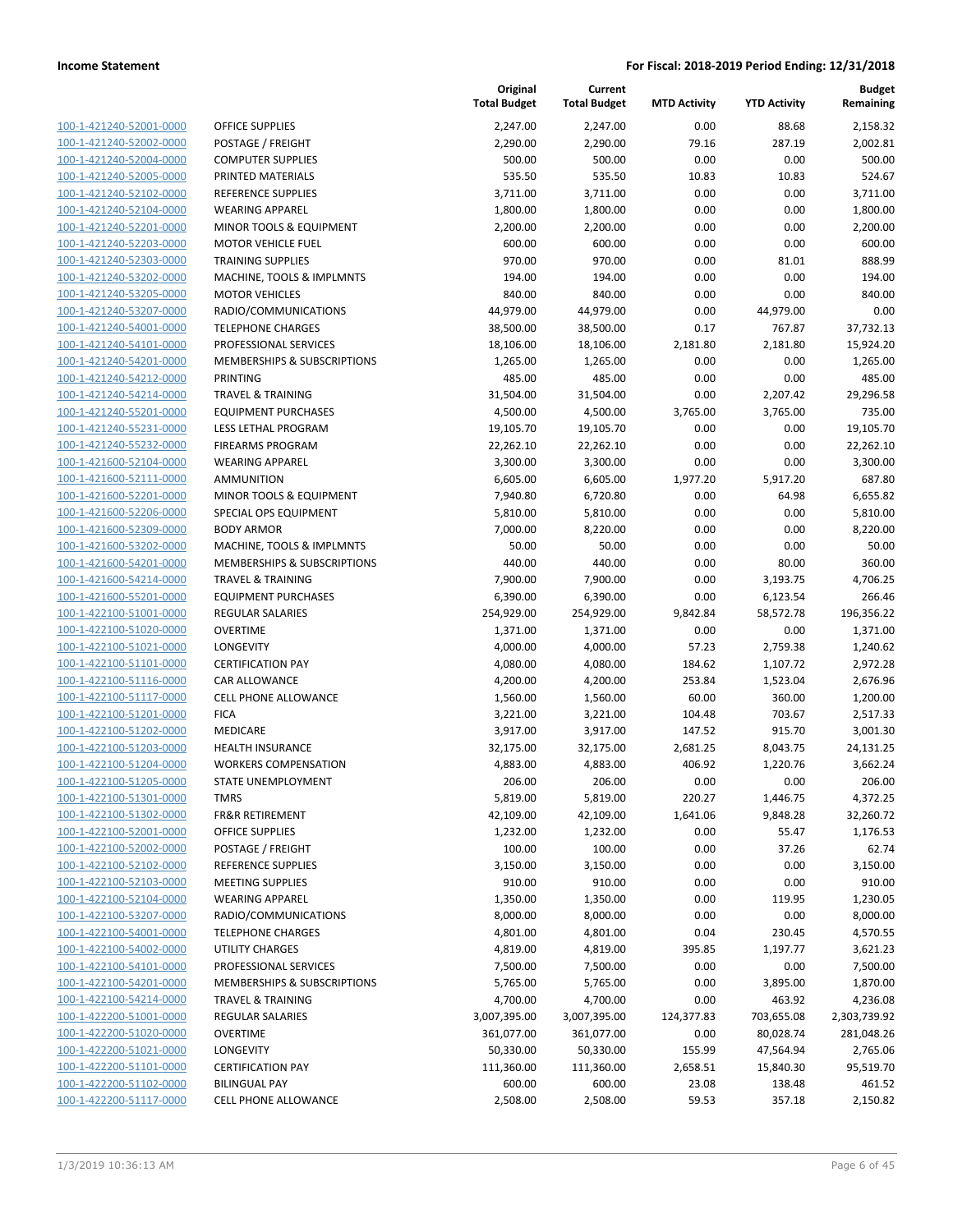|                                                    |                                                     | Original<br><b>Total Budget</b> | Current<br><b>Total Budget</b> | <b>MTD Activity</b> | <b>YTD Activity</b> | Budget<br>Remaining |
|----------------------------------------------------|-----------------------------------------------------|---------------------------------|--------------------------------|---------------------|---------------------|---------------------|
| 100-1-422200-51202-0000                            | MEDICARE                                            | 51,232.00                       | 51,232.00                      | 1.731.47            | 11,716.42           | 39,515.58           |
| 100-1-422200-51203-0000                            | <b>HEALTH INSURANCE</b>                             | 514,800.00                      | 514,800.00                     | 42,900.00           | 128,700.00          | 386,100.00          |
| 100-1-422200-51204-0000                            | <b>WORKERS COMPENSATION</b>                         | 75,102.00                       | 75,102.00                      | 6,258.50            | 18,775.50           | 56,326.50           |
| 100-1-422200-51205-0000                            | STATE UNEMPLOYMENT                                  | 3,294.00                        | 3,294.00                       | 0.00                | 77.06               | 3,216.94            |
| 100-1-422200-51302-0000                            | <b>FR&amp;R RETIREMENT</b>                          | 676,936.00                      | 676,936.00                     | 24,564.03           | 160,968.66          | 515,967.34          |
| 100-1-422200-51401-0000                            | <b>CONTRA - SALARIES</b>                            | 0.00                            | 0.00                           | $-60.00$            | $-3,550.29$         | 3,550.29            |
| 100-1-422200-52001-0000                            | <b>OFFICE SUPPLIES</b>                              | 1,195.00                        | 1,195.00                       | 0.00                | 0.00                | 1,195.00            |
| 100-1-422200-52101-0000                            | <b>JANITORIAL SUPPLIES</b>                          | 6,000.00                        | 6,000.00                       | 572.16              | 1,139.00            | 4,861.00            |
| 100-1-422200-52102-0000                            | <b>REFERENCE SUPPLIES</b>                           | 400.00                          | 400.00                         | 0.00                | 0.00                | 400.00              |
| 100-1-422200-52104-0000                            | <b>WEARING APPAREL</b>                              | 20,964.00                       | 20,964.00                      | 0.00                | 13.00               | 20,951.00           |
| 100-1-422200-52107-0000                            | <b>BOTANICAL SUPPLIES</b>                           | 1,000.00                        | 1,000.00                       | 0.00                | 0.00                | 1,000.00            |
| 100-1-422200-52201-0000                            | MINOR TOOLS & EQUIPMENT                             | 12,754.00                       | 12,754.00                      | 0.00                | 737.55              | 12,016.45           |
| 100-1-422200-52203-0000                            | <b>MOTOR VEHICLE FUEL</b>                           | 30,786.00                       | 30,786.00                      | 2,768.90            | 7,673.11            | 23,112.89           |
| 100-1-422200-52205-0000                            | FIRST RESPONDER SUPPLIES                            | 19,500.00                       | 19,500.00                      | 0.00                | 229.99              | 19,270.01           |
| 100-1-422200-52207-0000                            | <b>BUNKER GEAR</b>                                  | 36,192.00                       | 36,192.00                      | 0.00                | 0.00                | 36,192.00           |
| 100-1-422200-52208-0000                            | <b>RESCUE EQUIPMENT</b>                             | 3,019.00                        | 3,019.00                       | 0.00                | 0.00                | 3,019.00            |
| 100-1-422200-52306-0000                            | <b>HAZMAT SUPPLIES</b>                              | 13,770.00                       | 13,770.00                      | 0.00                | 2,271.16            | 11,498.84           |
| 100-1-422200-53202-0000                            | MACHINE, TOOLS & IMPLMNTS                           | 1,900.00                        | 1,900.00                       | 0.00                | 599.99              | 1,300.01            |
| 100-1-422200-53205-0000                            | <b>MOTOR VEHICLES</b>                               | 55,000.00                       | 55,000.00                      | 1,373.63            | 2,666.74            | 52,333.26           |
| 100-1-422200-53208-0000                            | FIRE HOSE/NOZZLES                                   | 8,520.00                        | 8,520.00                       | 0.00                | 399.99              | 8,120.01            |
| 100-1-422200-53213-0000                            | <b>SCBA MAINTENANCE</b>                             | 2,000.00                        | 2,000.00                       | 0.00                | 0.00                | 2,000.00            |
| 100-1-422200-54001-0000                            | <b>TELEPHONE CHARGES</b>                            | 7,016.00                        | 7,016.00                       | 0.12                | 700.53              | 6,315.47            |
| 100-1-422200-54002-0000                            | <b>UTILITY CHARGES</b>                              | 55,000.00                       | 55,000.00                      | 4,904.40            | 13,327.56           | 41,672.44           |
| 100-1-422200-54109-0000                            | INSPECTIONS/TESTING<br><b>TRAVEL &amp; TRAINING</b> | 9,640.00                        | 9,640.00                       | 0.00                | 498.75              | 9,141.25            |
| 100-1-422200-54214-0000<br>100-1-422200-54908-0000 | LEASE PURCHASE PAYMENTS                             | 19,400.00                       | 19,400.00                      | 2,164.12            | 4,887.90            | 14,512.10           |
| 100-1-422200-55201-0000                            | <b>EQUIPMENT PURCHASES</b>                          | 65,073.00<br>750.00             | 65,073.00<br>750.00            | 10,839.44<br>0.00   | 16,259.16<br>0.00   | 48,813.84<br>750.00 |
| 100-1-422200-55203-0000                            | <b>FURNITURE/OFFICE EQUIP</b>                       | 400.00                          | 400.00                         | 0.00                | 0.00                | 400.00              |
| 100-1-422200-55207-0000                            | RADIO COMMUNICATION EQUIP                           | 7,000.00                        | 7,000.00                       | 0.00                | 800.00              | 6,200.00            |
| 100-1-422300-51001-0000                            | <b>REGULAR SALARIES</b>                             | 100,701.00                      | 100,701.00                     | 4,034.84            | 23,998.48           | 76,702.52           |
| 100-1-422300-51020-0000                            | <b>OVERTIME</b>                                     | 13,330.00                       | 13,330.00                      | 202.98              | 851.53              | 12,478.47           |
| 100-1-422300-51021-0000                            | <b>LONGEVITY</b>                                    | 1,648.00                        | 1,648.00                       | 0.00                | 1,648.00            | 0.00                |
| 100-1-422300-51101-0000                            | <b>CERTIFICATION PAY</b>                            | 2,520.00                        | 2,520.00                       | 73.85               | 443.10              | 2,076.90            |
| 100-1-422300-51117-0000                            | <b>CELL PHONE ALLOWANCE</b>                         | 600.00                          | 600.00                         | 23.08               | 138.48              | 461.52              |
| 100-1-422300-51201-0000                            | <b>FICA</b>                                         | 7,366.00                        | 7,366.00                       | 0.00                | 0.00                | 7,366.00            |
| 100-1-422300-51202-0000                            | <b>MEDICARE</b>                                     | 1,723.00                        | 1,723.00                       | 62.86               | 392.73              | 1,330.27            |
| 100-1-422300-51203-0000                            | <b>HEALTH INSURANCE</b>                             | 10,725.00                       | 10,725.00                      | 893.75              | 2,681.25            | 8,043.75            |
| 100-1-422300-51204-0000                            | <b>WORKERS COMPENSATION</b>                         | 2,564.00                        | 2,564.00                       | 213.67              | 641.01              | 1,922.99            |
| 100-1-422300-51205-0000                            | STATE UNEMPLOYMENT                                  | 69.00                           | 69.00                          | 0.00                | 0.00                | 69.00               |
| 100-1-422300-51302-0000                            | <b>FR&amp;R RETIREMENT</b>                          | 22,928.00                       | 22,928.00                      | 836.61              | 5,143.71            | 17,784.29           |
| 100-1-422300-52001-0000                            | OFFICE SUPPLIES                                     | 500.00                          | 500.00                         | 0.00                | 0.00                | 500.00              |
| 100-1-422300-52002-0000                            | POSTAGE / FREIGHT                                   | 100.00                          | 100.00                         | 0.00                | 0.00                | 100.00              |
| 100-1-422300-52005-0000                            | PRINTED MATERIALS                                   | 474.00                          | 474.00                         | 0.00                | 0.00                | 474.00              |
| 100-1-422300-52104-0000                            | <b>WEARING APPAREL</b>                              | 545.00                          | 545.00                         | 0.00                | 134.84              | 410.16              |
| 100-1-422300-52201-0000                            | MINOR TOOLS & EQUIPMENT                             | 648.00                          | 648.00                         | 0.00                | 0.00                | 648.00              |
| 100-1-422300-52203-0000                            | <b>MOTOR VEHICLE FUEL</b>                           | 1,785.00                        | 1,785.00                       | 107.18              | 216.45              | 1,568.55            |
| 100-1-422300-52304-0000                            | <b>FIRE PREVENTION SUPPLIES</b>                     | 8,837.50                        | 8,837.50                       | 0.00                | 505.55              | 8,331.95            |
| 100-1-422300-53205-0000                            | <b>MOTOR VEHICLES</b>                               | 452.00                          | 452.00                         | 0.00                | 0.00                | 452.00              |
| 100-1-422300-54001-0000                            | <b>TELEPHONE CHARGES</b>                            | 361.00                          | 361.00                         | 0.01                | 27.71               | 333.29              |
| 100-1-422300-54201-0000                            | MEMBERSHIPS & SUBSCRIPTIONS                         | 1,881.00                        | 1,881.00                       | 0.00                | 0.00                | 1,881.00            |
| 100-1-422300-54208-0000                            | <b>LABORATORY WORK</b>                              | 660.00                          | 660.00                         | 0.00                | 0.00                | 660.00              |
| 100-1-422300-54210-0000                            | PHOTO PROCESSING                                    | 50.00                           | 50.00                          | 0.00                | 0.00                | 50.00               |
| 100-1-422300-54214-0000                            | <b>TRAVEL &amp; TRAINING</b>                        | 3,100.00                        | 3,100.00                       | 0.00                | 1,236.10            | 1,863.90            |
| 100-1-422300-54217-0000                            | <b>AWARDS PROGRAM</b>                               | 600.00                          | 600.00                         | 0.00                | 0.00                | 600.00              |
| 100-1-422400-53204-0000                            | SIREN MAINTENANCE                                   | 1,000.00                        | 1,000.00                       | 0.00                | 0.00                | 1,000.00            |
| 100-1-422400-53209-0000                            | HARDWARE/SOFTWARE                                   | 12,500.00                       | 12,500.00                      | 0.00                | 0.00                | 12,500.00           |
| 100-1-422400-54001-0000                            | <b>TELEPHONE CHARGES</b>                            | 2,500.00                        | 2,500.00                       | 19.05               | 195.56              | 2,304.44            |
| 100-1-422400-54201-0000                            | MEMBERSHIPS & SUBSCRIPTIONS                         | 3,150.00                        | 3,150.00                       | 0.00                | 0.00                | 3,150.00            |
| 100-1-422400-54214-0000                            | <b>TRAVEL &amp; TRAINING</b>                        | 1,500.00                        | 1,500.00                       | 0.00                | 0.00                | 1,500.00            |
|                                                    |                                                     |                                 |                                |                     |                     |                     |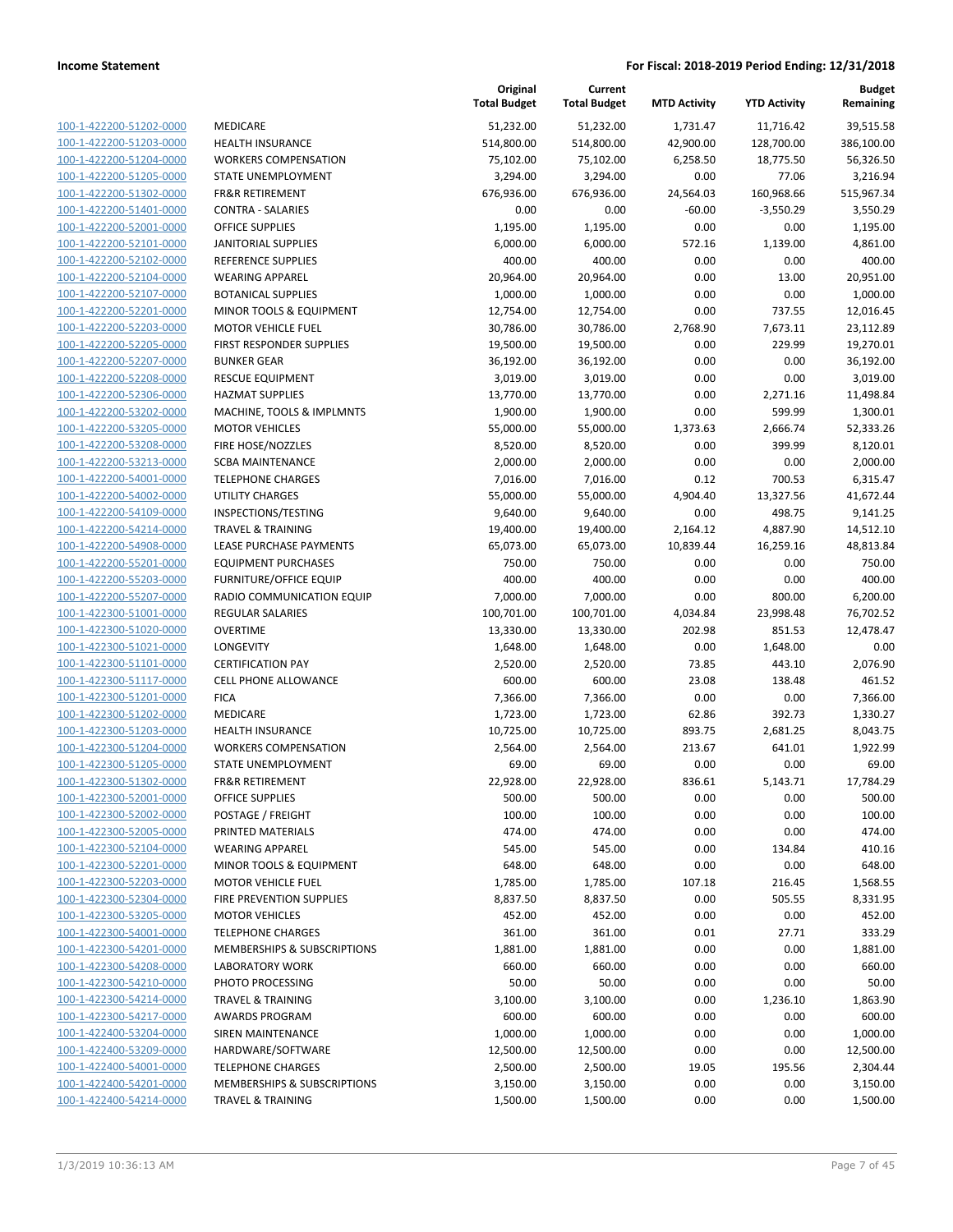| 100-1-431100-51001-0000                                   |
|-----------------------------------------------------------|
| 100-1-431100-51021-0000                                   |
| 100-1-431100-51116-0000                                   |
| 100-1-431100-51117-0000                                   |
| 100-1-431100-51201-0000                                   |
| 100-1-431100-51202-0000                                   |
| 100-1-431100-51203-0000                                   |
| 100-1-431100-51204-0000                                   |
| <u>100-1-431100-51205-0000</u>                            |
| 100-1-431100-51301-0000                                   |
| 100-1-431100-52001-0000                                   |
| 100-1-431100-52002-0000                                   |
| 100-1-431100-52103-0000                                   |
| 100-1-431100-53201-0000                                   |
| 100-1-431100-53205-0000                                   |
| 100-1-431100-54001-0000                                   |
| 100-1-431100-54002-0000                                   |
| 100-1-431100-54101-0000                                   |
| 100-1-431100-54201-0000<br>100-1-431100-54214-0000        |
| 100-1-431200-51001-0000                                   |
| 100-1-431200-51020-0000                                   |
| 100-1-431200-51021-0000                                   |
|                                                           |
| <u>100-1-431200-51101-0000</u><br>100-1-431200-51117-0000 |
| 100-1-431200-51201-0000                                   |
| 100-1-431200-51202-0000                                   |
| 100-1-431200-51203-0000                                   |
| <u>100-1-431200-51204-0000</u>                            |
| 100-1-431200-51205-0000                                   |
| 100-1-431200-51301-0000                                   |
| 100-1-431200-52001-0000                                   |
| 100-1-431200-52002-0000                                   |
| <u>100-1-431200-52103-0000</u>                            |
| 100-1-431200-52104-0000                                   |
| 100-1-431200-52106-0000                                   |
| 100-1-431200-52107-0000                                   |
| 100-1-431200-52201-0000                                   |
| <u>100-1-431200-52203-0000</u>                            |
| 100-1-431200-52302-0000                                   |
| 100-1-431200-52303-0000                                   |
| <u>100-1-431200-53202-0000</u>                            |
| 100-1-431200-53205-0000                                   |
| 100-1-431200-53207-0000                                   |
| <u>100-1-431200-53301-0000</u>                            |
| <u>100-1-431200-53303-0000</u>                            |
| 100-1-431200-53305-0000                                   |
| 100-1-431200-53308-0000                                   |
| 100-1-431200-54001-0000                                   |
| <u>100-1-431200-54002-0000</u>                            |
| 100-1-431200-54201-0000                                   |
| 100-1-431200-54214-0000                                   |
| 100-1-431600-51001-0000                                   |
| 100-1-431600-51020-0000                                   |
| <u>100-1-431600-51021-0000</u>                            |
| <u>100-1-431600-51101-0000</u>                            |
| <u>100-1-431600-51201-0000</u>                            |
| 100-1-431600-51202-0000                                   |
| <u>100-1-431600-51203-0000</u>                            |
|                                                           |

|                                                    |                                                         | Original<br><b>Total Budget</b> | Current<br><b>Total Budget</b> | <b>MTD Activity</b> | <b>YTD Activity</b>   | <b>Budget</b><br>Remaining |
|----------------------------------------------------|---------------------------------------------------------|---------------------------------|--------------------------------|---------------------|-----------------------|----------------------------|
| 100-1-431100-51001-0000                            | <b>REGULAR SALARIES</b>                                 | 133,727.00                      | 133,727.00                     | 5,082.24            | 30,356.72             | 103,370.28                 |
| 100-1-431100-51021-0000                            | LONGEVITY                                               | 486.00                          | 486.00                         | 0.00                | 486.00                | 0.00                       |
| 100-1-431100-51116-0000                            | <b>CAR ALLOWANCE</b>                                    | 4,200.00                        | 4,200.00                       | 161.54              | 969.24                | 3,230.76                   |
| 100-1-431100-51117-0000                            | <b>CELL PHONE ALLOWANCE</b>                             | 852.00                          | 852.00                         | 16.15               | 96.90                 | 755.10                     |
| 100-1-431100-51201-0000                            | <b>FICA</b>                                             | 8,859.00                        | 8,859.00                       | 308.34              | 1,890.30              | 6,968.70                   |
| 100-1-431100-51202-0000                            | MEDICARE                                                | 2,019.00                        | 2,019.00                       | 72.11               | 442.09                | 1,576.91                   |
| 100-1-431100-51203-0000                            | <b>HEALTH INSURANCE</b>                                 | 21,450.00                       | 21,450.00                      | 1,787.50            | 5,362.50              | 16,087.50                  |
| 100-1-431100-51204-0000                            | <b>WORKERS COMPENSATION</b>                             | 381.00                          | 381.00                         | 31.75               | 95.25                 | 285.75                     |
| 100-1-431100-51205-0000                            | STATE UNEMPLOYMENT                                      | 137.00                          | 137.00                         | 0.00                | 0.00                  | 137.00                     |
| 100-1-431100-51301-0000                            | <b>TMRS</b>                                             | 15,598.00                       | 15,598.00                      | 611.21              | 3,707.84              | 11,890.16                  |
| 100-1-431100-52001-0000                            | <b>OFFICE SUPPLIES</b>                                  | 600.00                          | 600.00                         | 0.00                | 159.40                | 440.60                     |
| 100-1-431100-52002-0000                            | POSTAGE / FREIGHT                                       | 200.00                          | 200.00                         | 0.00                | 0.00                  | 200.00                     |
| 100-1-431100-52103-0000                            | <b>MEETING SUPPLIES</b>                                 | 100.00                          | 100.00                         | 0.00                | 0.00                  | 100.00                     |
| 100-1-431100-53201-0000                            | <b>FURNITURE &amp; OFFICE EQUIPMENT</b>                 | 100.00                          | 100.00                         | 0.00                | 0.00                  | 100.00                     |
| 100-1-431100-53205-0000                            | <b>MOTOR VEHICLES</b>                                   | 259.00                          | 259.00                         | 0.00                | 0.00                  | 259.00                     |
| 100-1-431100-54001-0000                            | <b>TELEPHONE CHARGES</b>                                | 3,423.00                        | 3,423.00                       | 0.04                | 181.67                | 3,241.33                   |
| 100-1-431100-54002-0000                            | <b>UTILITY CHARGES</b>                                  | 1,391.00                        | 1,391.00                       | 107.22              | 197.82                | 1,193.18                   |
| 100-1-431100-54101-0000                            | PROFESSIONAL SERVICES                                   | 1,000.00                        | 1,000.00                       | 0.00                | 20.00                 | 980.00                     |
| 100-1-431100-54201-0000                            | MEMBERSHIPS & SUBSCRIPTIONS                             | 600.00                          | 600.00                         | 0.00                | 0.00                  | 600.00                     |
| 100-1-431100-54214-0000                            | <b>TRAVEL &amp; TRAINING</b>                            | 2,400.00                        | 2,400.00                       | 0.00                | 0.00                  | 2,400.00                   |
| 100-1-431200-51001-0000                            | <b>REGULAR SALARIES</b>                                 | 360,067.00                      | 360,067.00                     | 13,008.32           | 77,361.99             | 282,705.01                 |
| 100-1-431200-51020-0000                            | <b>OVERTIME</b>                                         | 13,737.00                       | 13,737.00                      | 228.05              | 2,025.92              | 11,711.08                  |
| 100-1-431200-51021-0000                            | LONGEVITY                                               | 6,800.00                        | 6,800.00                       | 0.00                | 6,674.00              | 126.00                     |
| 100-1-431200-51101-0000<br>100-1-431200-51117-0000 | <b>CERTIFICATION PAY</b><br><b>CELL PHONE ALLOWANCE</b> | 600.00                          | 600.00                         | 0.00                | 0.00<br>99.66         | 600.00                     |
|                                                    | <b>FICA</b>                                             | 1,824.00                        | 1,824.00                       | 16.61               |                       | 1,724.34                   |
| 100-1-431200-51201-0000<br>100-1-431200-51202-0000 | <b>MEDICARE</b>                                         | 23,748.00                       | 23,748.00                      | 748.69              | 4,964.71              | 18,783.29                  |
| 100-1-431200-51203-0000                            | <b>HEALTH INSURANCE</b>                                 | 5,554.00<br>117,975.00          | 5,554.00<br>117,975.00         | 175.10<br>9,831.25  | 1,161.09<br>29,493.75 | 4,392.91<br>88,481.25      |
| 100-1-431200-51204-0000                            | <b>WORKERS COMPENSATION</b>                             | 24,546.00                       | 24,546.00                      | 2,045.50            | 6,136.50              | 18,409.50                  |
| 100-1-431200-51205-0000                            | STATE UNEMPLOYMENT                                      | 755.00                          | 755.00                         | 0.00                | 13.74                 | 741.26                     |
| 100-1-431200-51301-0000                            | <b>TMRS</b>                                             | 42,899.00                       | 42,899.00                      | 1,540.01            | 10,012.01             | 32,886.99                  |
| 100-1-431200-52001-0000                            | <b>OFFICE SUPPLIES</b>                                  | 348.50                          | 348.50                         | 0.00                | 0.00                  | 348.50                     |
| 100-1-431200-52002-0000                            | POSTAGE / FREIGHT                                       | 20.00                           | 20.00                          | 0.00                | 0.00                  | 20.00                      |
| 100-1-431200-52103-0000                            | <b>MEETING SUPPLIES</b>                                 | 709.11                          | 709.11                         | 0.00                | 0.00                  | 709.11                     |
| 100-1-431200-52104-0000                            | <b>WEARING APPAREL</b>                                  | 8,000.00                        | 8,000.00                       | 0.00                | 1,351.69              | 6,648.31                   |
| 100-1-431200-52106-0000                            | <b>CHEMICAL SUPPLIES</b>                                | 2,002.90                        | 2,002.90                       | 0.00                | 240.00                | 1,762.90                   |
| 100-1-431200-52107-0000                            | <b>BOTANICAL SUPPLIES</b>                               | 449.99                          | 449.99                         | 0.00                | 0.00                  | 449.99                     |
| 100-1-431200-52201-0000                            | <b>MINOR TOOLS &amp; EQUIPMENT</b>                      | 7,718.65                        | 7,718.65                       | 0.00                | 996.59                | 6,722.06                   |
| 100-1-431200-52203-0000                            | <b>MOTOR VEHICLE FUEL</b>                               | 35,291.00                       | 35,291.00                      | 4,146.49            | 9,560.93              | 25,730.07                  |
| 100-1-431200-52302-0000                            | <b>MEDICAL SUPPLIES</b>                                 | 150.00                          | 150.00                         | 0.00                | 0.00                  | 150.00                     |
| 100-1-431200-52303-0000                            | <b>TRAINING SUPPLIES</b>                                | 212.99                          | 212.99                         | 0.00                | 0.00                  | 212.99                     |
| 100-1-431200-53202-0000                            | MACHINE, TOOLS & IMPLMNTS                               | 3,599.99                        | 3,599.99                       | 0.00                | 14.98                 | 3,585.01                   |
| 100-1-431200-53205-0000                            | <b>MOTOR VEHICLES</b>                                   | 37,000.00                       | 37,000.00                      | 1,699.85            | 4,187.62              | 32,812.38                  |
| 100-1-431200-53207-0000                            | RADIO/COMMUNICATIONS                                    | 5,930.00                        | 5,930.00                       | 0.00                | 0.00                  | 5,930.00                   |
| 100-1-431200-53301-0000                            | SIDEWALKS, CURBS, & GUTTERS                             | 8,000.00                        | 8,000.00                       | 34.62               | 232.86                | 7,767.14                   |
| 100-1-431200-53303-0000                            | MAINT - STREET /ALLEY/APRN/RNWY                         | 60,000.00                       | 60,000.00                      | 3,337.06            | 6,122.28              | 53,877.72                  |
| 100-1-431200-53305-0000                            | <b>BRIDGES &amp; CULVERTS</b>                           | 7,012.80                        | 7,012.80                       | 0.00                | 0.00                  | 7,012.80                   |
| 100-1-431200-53308-0000                            | <b>STORM SEWERS</b>                                     | 5,071.53                        | 5,071.53                       | 0.00                | 0.00                  | 5,071.53                   |
| 100-1-431200-54001-0000                            | <b>TELEPHONE CHARGES</b>                                | 1,908.00                        | 1,908.00                       | 0.03                | 146.43                | 1,761.57                   |
| 100-1-431200-54002-0000                            | <b>UTILITY CHARGES</b>                                  | 7,997.00                        | 7,997.00                       | 792.53              | 1,839.38              | 6,157.62                   |
| 100-1-431200-54201-0000                            | MEMBERSHIPS & SUBSCRIPTIONS                             | 798.00                          | 798.00                         | 0.00                | 0.00                  | 798.00                     |
| 100-1-431200-54214-0000                            | <b>TRAVEL &amp; TRAINING</b>                            | 330.30                          | 330.30                         | 0.00                | 0.00                  | 330.30                     |
| 100-1-431600-51001-0000                            | REGULAR SALARIES                                        | 71,913.00                       | 71,913.00                      | 2,783.76            | 16,578.33             | 55,334.67                  |
| 100-1-431600-51020-0000                            | <b>OVERTIME</b>                                         | 7,979.00                        | 7,979.00                       | 0.00                | 661.54                | 7,317.46                   |
| 100-1-431600-51021-0000                            | LONGEVITY                                               | 2,796.00                        | 2,796.00                       | 0.00                | 2,796.00              | 0.00                       |
| 100-1-431600-51101-0000                            | <b>CERTIFICATION PAY</b>                                | 1,200.00                        | 1,200.00                       | 23.08               | 138.48                | 1,061.52                   |
| 100-1-431600-51201-0000                            | <b>FICA</b>                                             | 5,201.00                        | 5,201.00                       | 166.21              | 1,208.41              | 3,992.59                   |
| 100-1-431600-51202-0000                            | MEDICARE                                                | 1,216.00                        | 1,216.00                       | 38.87               | 282.61                | 933.39                     |
| 100-1-431600-51203-0000                            | <b>HEALTH INSURANCE</b>                                 | 21,450.00                       | 21,450.00                      | 1,787.50            | 5,362.50              | 16,087.50                  |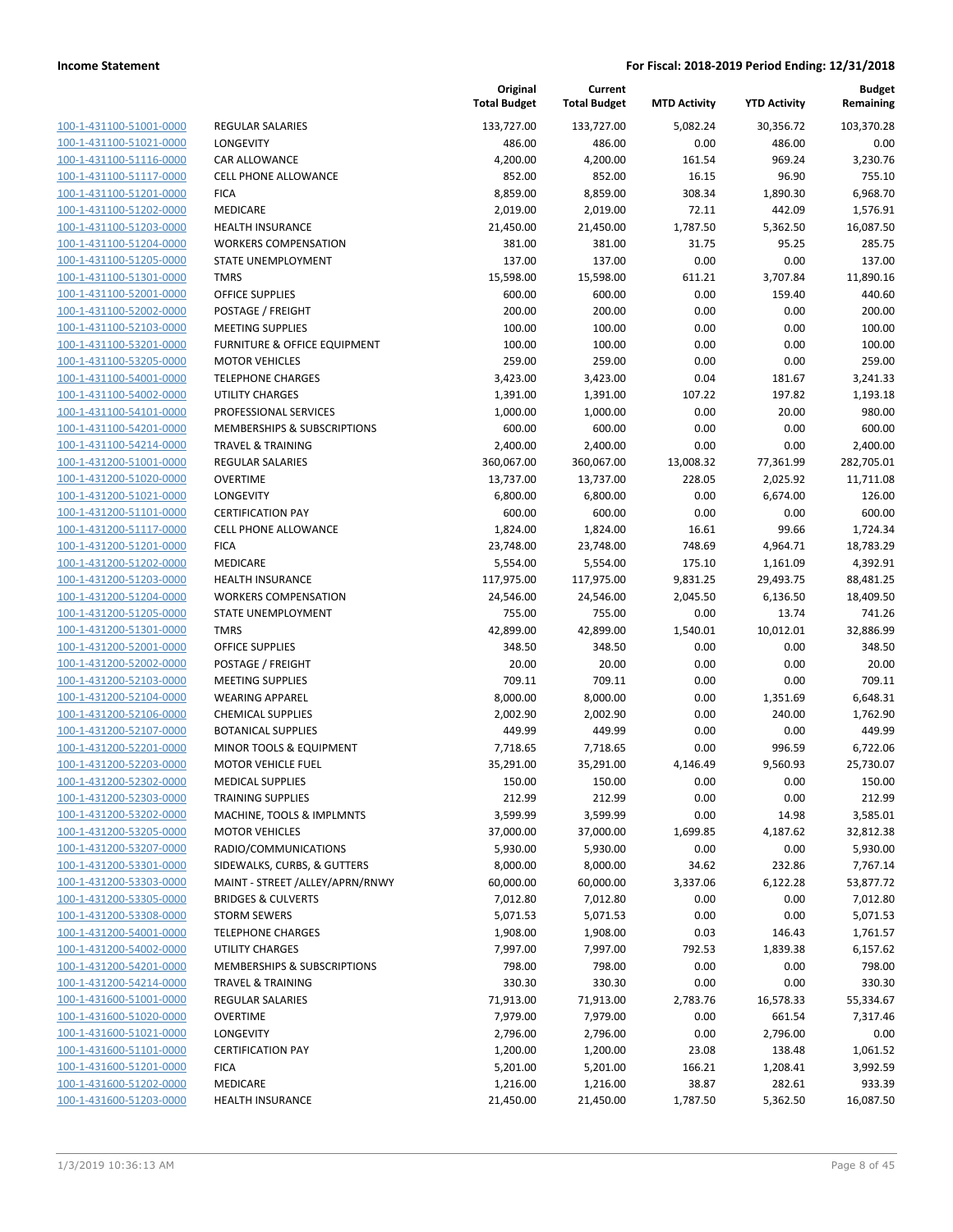| 100-1-431600-51204-0000        |
|--------------------------------|
| 100-1-431600-51205-0000        |
| 100-1-431600-51301-0000        |
| <u>100-1-431600-52001-0000</u> |
| 100-1-431600-52104-0000        |
| 100-1-431600-52106-0000        |
| 100-1-431600-52201-0000        |
| 100-1-431600-52203-0000        |
|                                |
| 100-1-431600-53202-0000        |
| 100-1-431600-53205-0000        |
| 100-1-431600-53207-0000        |
| 100-1-431600-53303-0000        |
| 100-1-431600-54001-0000        |
| 100-1-431600-54002-0000        |
| 100-1-431600-54214-0000        |
| 100-1-431700-51001-0000        |
| 100-1-431700-51020-0000        |
| 100-1-431700-51021-0000        |
| 100-1-431700-51117-0000        |
| 100-1-431700-51201-0000        |
| 100-1-431700-51202-0000        |
|                                |
| 100-1-431700-51203-0000        |
| 100-1-431700-51204-0000        |
| 100-1-431700-51205-0000        |
| 100-1-431700-51301-0000        |
| 100-1-431700-52001-0000        |
| 100-1-431700-52002-0000        |
| 100-1-431700-52104-0000        |
| 100-1-431700-52201-0000        |
| 100-1-431700-52203-0000        |
| 100-1-431700-52303-0000        |
| 100-1-431700-53201-0000        |
| 100-1-431700-53205-0000        |
| 100-1-431700-53207-0000        |
|                                |
| 100-1-431700-54001-0000        |
| 100-1-431700-54002-0000        |
| 100-1-431700-54201-0000        |
| 100-1-431700-54212-0000        |
| 100-1-431700-54214-0000        |
| 100-1-431700-54410-0000        |
| 100-1-441100-51001-0000        |
| <u>100-1-441100-51020-0000</u> |
| <u>100-1-441100-51021-0000</u> |
| <u>100-1-441100-51102-0000</u> |
| <u>100-1-441100-51117-0000</u> |
| <u>100-1-441100-51201-0000</u> |
| 100-1-441100-51202-0000        |
|                                |
| <u>100-1-441100-51203-0000</u> |
| <u>100-1-441100-51204-0000</u> |
| <u>100-1-441100-51205-0000</u> |
| 100-1-441100-51301-0000        |
| 100-1-441100-52001-0000        |
| 100-1-441100-52002-0000        |
| <u>100-1-441100-52005-0000</u> |
| <u>100-1-441100-54001-0000</u> |
| <u>100-1-441100-54002-0000</u> |
| 100-1-441100-54214-0000        |
| <u>100-1-441200-51001-0000</u> |
| <u>100-1-441200-51021-0000</u> |
|                                |

|                         |                                 | Original<br><b>Total Budget</b> | Current<br><b>Total Budget</b> | <b>MTD Activity</b> | <b>YTD Activity</b> | <b>Budget</b><br>Remaining |
|-------------------------|---------------------------------|---------------------------------|--------------------------------|---------------------|---------------------|----------------------------|
| 100-1-431600-51204-0000 | <b>WORKERS COMPENSATION</b>     | 5,376.00                        | 5,376.00                       | 448.00              | 1,344.00            | 4,032.00                   |
| 100-1-431600-51205-0000 | STATE UNEMPLOYMENT              | 137.00                          | 137.00                         | 0.00                | 0.00                | 137.00                     |
| 100-1-431600-51301-0000 | <b>TMRS</b>                     | 9,395.00                        | 9,395.00                       | 326.15              | 2,344.25            | 7,050.75                   |
| 100-1-431600-52001-0000 | <b>OFFICE SUPPLIES</b>          | 278.38                          | 278.38                         | 0.00                | 0.00                | 278.38                     |
| 100-1-431600-52104-0000 | <b>WEARING APPAREL</b>          | 2,617.40                        | 2,617.40                       | 0.00                | 751.62              | 1,865.78                   |
| 100-1-431600-52106-0000 | <b>CHEMICAL SUPPLIES</b>        | 326.66                          | 326.66                         | 0.00                | 0.00                | 326.66                     |
| 100-1-431600-52201-0000 | MINOR TOOLS & EQUIPMENT         | 3,529.84                        | 3,529.84                       | 0.00                | 751.96              | 2,777.88                   |
| 100-1-431600-52203-0000 | <b>MOTOR VEHICLE FUEL</b>       | 4,200.00                        | 4,200.00                       | 448.46              | 1,108.26            | 3,091.74                   |
| 100-1-431600-53202-0000 | MACHINE, TOOLS & IMPLMNTS       | 3,998.75                        | 3,998.75                       | 0.00                | 0.00                | 3,998.75                   |
| 100-1-431600-53205-0000 | <b>MOTOR VEHICLES</b>           | 1,919.00                        | 1,919.00                       | 0.00                | 0.00                | 1,919.00                   |
| 100-1-431600-53207-0000 | RADIO/COMMUNICATIONS            | 1,425.00                        | 1,425.00                       | 0.00                | 0.00                | 1,425.00                   |
| 100-1-431600-53303-0000 | MAINT - STREET /ALLEY/APRN/RNWY | 20,001.00                       | 20,001.00                      | 0.00                | 1,089.82            | 18,911.18                  |
| 100-1-431600-54001-0000 | <b>TELEPHONE CHARGES</b>        | 848.00                          | 848.00                         | 0.02                | 127.91              | 720.09                     |
| 100-1-431600-54002-0000 | <b>UTILITY CHARGES</b>          | 357,457.00                      | 357,457.00                     | 26,076.47           | 78,770.75           | 278,686.25                 |
| 100-1-431600-54214-0000 | TRAVEL & TRAINING               | 395.00                          | 395.00                         | 0.00                | 0.00                | 395.00                     |
| 100-1-431700-51001-0000 | REGULAR SALARIES                | 110,615.00                      | 110,615.00                     | 4,254.07            | 25,361.20           | 85,253.80                  |
| 100-1-431700-51020-0000 | <b>OVERTIME</b>                 | 336.00                          | 336.00                         | 0.00                | 0.00                | 336.00                     |
| 100-1-431700-51021-0000 | LONGEVITY                       | 1,890.00                        | 1,890.00                       | 0.00                | 1,890.00            | 0.00                       |
| 100-1-431700-51117-0000 | <b>CELL PHONE ALLOWANCE</b>     | 420.00                          | 420.00                         | 16.15               | 96.90               | 323.10                     |
| 100-1-431700-51201-0000 | <b>FICA</b>                     | 7,022.00                        | 7,022.00                       | 241.57              | 1,579.69            | 5,442.31                   |
| 100-1-431700-51202-0000 | <b>MEDICARE</b>                 | 1,642.00                        | 1,642.00                       | 56.50               | 369.47              | 1,272.53                   |
| 100-1-431700-51203-0000 | HEALTH INSURANCE                | 21,450.00                       | 21,450.00                      | 1,787.50            | 5,362.50            | 16,087.50                  |
| 100-1-431700-51204-0000 | <b>WORKERS COMPENSATION</b>     | 702.00                          | 702.00                         | 58.50               | 175.50              | 526.50                     |
| 100-1-431700-51205-0000 | STATE UNEMPLOYMENT              | 137.00                          | 137.00                         | 0.00                | 0.00                | 137.00                     |
| 100-1-431700-51301-0000 | <b>TMRS</b>                     | 12,685.00                       | 12,685.00                      | 496.20              | 3,177.84            | 9,507.16                   |
| 100-1-431700-52001-0000 | OFFICE SUPPLIES                 | 1,700.00                        | 1,700.00                       | 0.00                | 46.13               | 1,653.87                   |
| 100-1-431700-52002-0000 | POSTAGE / FREIGHT               | 50.00                           | 50.00                          | 0.00                | 0.00                | 50.00                      |
| 100-1-431700-52104-0000 | <b>WEARING APPAREL</b>          | 850.00                          | 850.00                         | 0.00                | 123.96              | 726.04                     |
| 100-1-431700-52201-0000 | MINOR TOOLS & EQUIPMENT         | 700.00                          | 700.00                         | 0.00                | 16.34               | 683.66                     |
| 100-1-431700-52203-0000 | <b>MOTOR VEHICLE FUEL</b>       | 3,200.00                        | 3,200.00                       | 294.09              | 1,020.65            | 2,179.35                   |
| 100-1-431700-52303-0000 | <b>TRAINING SUPPLIES</b>        | 350.00                          | 350.00                         | 0.00                | 0.00                | 350.00                     |
| 100-1-431700-53201-0000 | FURNITURE & OFFICE EQUIPMENT    | 1,000.00                        | 1,000.00                       | 0.00                | 0.00                | 1,000.00                   |
| 100-1-431700-53205-0000 | <b>MOTOR VEHICLES</b>           | 1,100.00                        | 1,100.00                       | 112.90              | 134.99              | 965.01                     |
| 100-1-431700-53207-0000 | RADIO/COMMUNICATIONS            | 200.00                          | 200.00                         | 0.00                | 0.00                | 200.00                     |
| 100-1-431700-54001-0000 | <b>TELEPHONE CHARGES</b>        | 1,400.00                        | 1,400.00                       | 0.02                | 125.61              | 1,274.39                   |
| 100-1-431700-54002-0000 | <b>UTILITY CHARGES</b>          | 1,391.00                        | 1,391.00                       | 107.22              | 197.81              | 1,193.19                   |
| 100-1-431700-54201-0000 | MEMBERSHIPS & SUBSCRIPTIONS     | 700.00                          | 700.00                         | 0.00                | 0.00                | 700.00                     |
| 100-1-431700-54212-0000 | <b>PRINTING</b>                 | 200.00                          | 200.00                         | 0.00                | 0.00                | 200.00                     |
| 100-1-431700-54214-0000 | <b>TRAVEL &amp; TRAINING</b>    | 1,000.00                        | 1,000.00                       | 0.00                | 0.00                | 1,000.00                   |
| 100-1-431700-54410-0000 | PERMITS/FEES                    | 200.00                          | 200.00                         | 0.00                | 0.00                | 200.00                     |
| 100-1-441100-51001-0000 | <b>REGULAR SALARIES</b>         | 130,427.00                      | 130,427.00                     | 2,523.52            | 15,040.07           | 115,386.93                 |
| 100-1-441100-51020-0000 | OVERTIME                        | 1,054.00                        | 1,054.00                       | 0.00                | 0.00                | 1,054.00                   |
| 100-1-441100-51021-0000 | LONGEVITY                       | 780.00                          | 780.00                         | 0.00                | 762.00              | 18.00                      |
| 100-1-441100-51102-0000 | <b>BILINGUAL PAY</b>            | 1,200.00                        | 1,200.00                       | 46.16               | 276.96              | 923.04                     |
| 100-1-441100-51117-0000 | <b>CELL PHONE ALLOWANCE</b>     | 960.00                          | 960.00                         | 0.00                | 0.00                | 960.00                     |
| 100-1-441100-51201-0000 | <b>FICA</b>                     | 8,334.00                        | 8,334.00                       | 142.01              | 910.35              | 7,423.65                   |
| 100-1-441100-51202-0000 | MEDICARE                        | 1,949.00                        | 1,949.00                       | 33.21               | 212.90              | 1,736.10                   |
| 100-1-441100-51203-0000 | <b>HEALTH INSURANCE</b>         | 32,175.00                       | 32,175.00                      | 2,681.25            | 8,043.75            | 24,131.25                  |
| 100-1-441100-51204-0000 | <b>WORKERS COMPENSATION</b>     | 682.00                          | 682.00                         | 56.83               | 170.49              | 511.51                     |
| 100-1-441100-51205-0000 | STATE UNEMPLOYMENT              | 206.00                          | 206.00                         | 0.00                | 0.00                | 206.00                     |
| 100-1-441100-51301-0000 | <b>TMRS</b>                     | 15,055.00                       | 15,055.00                      | 298.59              | 1,868.35            | 13,186.65                  |
| 100-1-441100-52001-0000 | OFFICE SUPPLIES                 | 1,600.00                        | 1,600.00                       | 0.00                | 210.52              | 1,389.48                   |
| 100-1-441100-52002-0000 | POSTAGE / FREIGHT               | 800.00                          | 800.00                         | 51.68               | 53.34               | 746.66                     |
| 100-1-441100-52005-0000 | PRINTED MATERIALS               | 302.74                          | 302.74                         | 0.00                | 41.39               | 261.35                     |
| 100-1-441100-54001-0000 | <b>TELEPHONE CHARGES</b>        | 2,684.00                        | 2,684.00                       | 0.02                | 265.76              | 2,418.24                   |
| 100-1-441100-54002-0000 | UTILITY CHARGES                 | 1,391.00                        | 1,391.00                       | 107.22              | 197.82              | 1,193.18                   |
| 100-1-441100-54214-0000 | <b>TRAVEL &amp; TRAINING</b>    | 1,000.00                        | 1,000.00                       | 0.00                | 0.00                | 1,000.00                   |
| 100-1-441200-51001-0000 | <b>REGULAR SALARIES</b>         | 54,080.00                       | 54,080.00                      | 2,080.00            | 12,400.00           | 41,680.00                  |
| 100-1-441200-51021-0000 | LONGEVITY                       | 294.00                          | 294.00                         | 0.00                | 294.00              | 0.00                       |
|                         |                                 |                                 |                                |                     |                     |                            |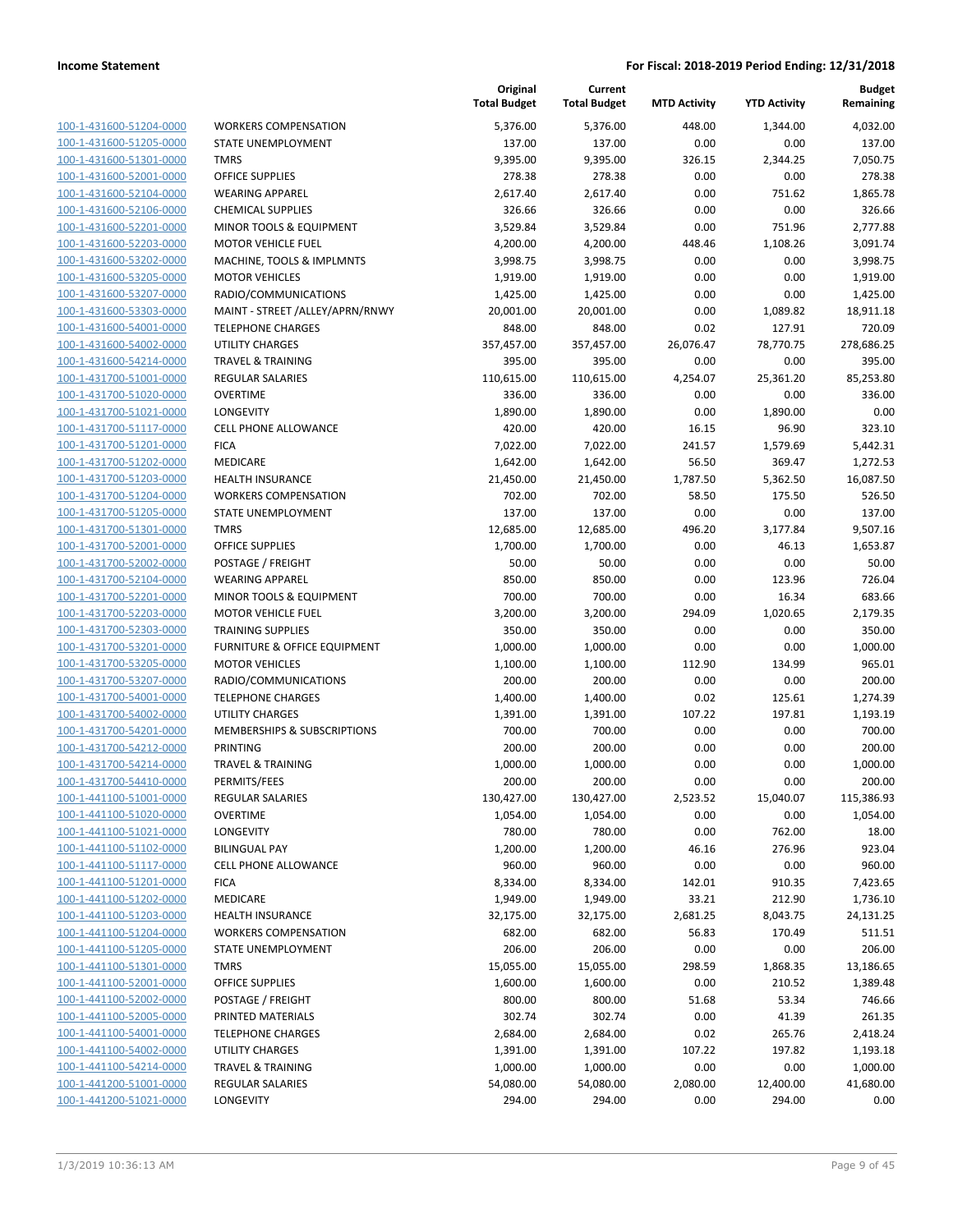| 100-1-441200-51101-0000         |
|---------------------------------|
| 100-1-441200-51117-0000         |
| 100-1-441200-51201-0000         |
| <u>100-1-441200-51202-0000</u>  |
| 100-1-441200-51203-0000         |
| -441200-51204-0000<br>$100 - 1$ |
| 100-1-441200-51205-0000         |
| 100-1-441200-51301-0000         |
| 100-1-441200-52102-0000         |
| 100-1-441200-52104-0000         |
| -441200-54201-0000<br>$100 - 1$ |
| 100-1-441200-54214-0000         |
| 100-1-441300-51001-0000         |
| <u>100-1-441300-51021-0000</u>  |
| 100-1-441300-51101-0000         |
| -441300-51117-0000<br>$100 - 1$ |
| 100-1-441300-51201-0000         |
| 100-1-441300-51202-0000         |
| 100-1-441300-51203-0000         |
| 100-1-441300-51204-0000         |
| -441300-51205-0000<br>$100 - 1$ |
| 100-1-441300-51301-0000         |
| 100-1-441300-52002-0000         |
| 100-1-441300-52005-0000         |
| 100-1-441300-52102-0000         |
| -441300-52104-0000<br>$100 - 1$ |
| 100-1-441300-52201-0000         |
| 100-1-441300-52203-0000         |
| 100-1-441300-53205-0000         |
| 100-1-441300-54001-0000         |
| -441300-54002-0000<br>$100 - 1$ |
| 100-1-441300-54201-0000         |
| 100-1-441300-54214-0000         |
| 100-1-441300-54410-0000         |
| 100-1-443200-51001-0000         |
| -443200-51020-0000<br>$100 - 1$ |
| 100-1-443200-51021-0000         |
| 100-1-443200-51102-0000         |
| 100-1-443200-51117-0000         |
| 100-1-443200-51201-0000         |
| -443200-51202-0000<br>$100 - 1$ |
| <u>100-1-443200-51203-0000</u>  |
| 100-1-443200-51204-0000         |
| <u>100-1-443200-51205-0000</u>  |
| 100-1-443200-51301-0000         |
| 100-1-443200-52001-0000         |
| 100-1-443200-52002-0000         |
| 100-1-443200-52101-0000         |
| <u>100-1-443200-52104-0000</u>  |
| 100-1-443200-52106-0000         |
| 100-1-443200-52108-0000         |
| 100-1-443200-52201-0000         |
| 100-1-443200-52203-0000         |
| <u>100-1-443200-53202-0000</u>  |
| 100-1-443200-53205-0000         |
| 100-1-443200-54001-0000         |
| 100-1-443200-54002-0000         |
| 100-1-443200-54107-0000         |
| <u>100-1-443200-54108-0000</u>  |
|                                 |

|                         |                              | Original<br><b>Total Budget</b> | Current<br><b>Total Budget</b> | <b>MTD Activity</b> | <b>YTD Activity</b> | <b>Budget</b><br>Remaining |
|-------------------------|------------------------------|---------------------------------|--------------------------------|---------------------|---------------------|----------------------------|
| 100-1-441200-51101-0000 | <b>CERTIFICATION PAY</b>     | 1,200.00                        | 1,200.00                       | 0.00                | 0.00                | 1,200.00                   |
| 100-1-441200-51117-0000 | <b>CELL PHONE ALLOWANCE</b>  | 432.00                          | 432.00                         | 0.00                | 0.00                | 432.00                     |
| 100-1-441200-51201-0000 | <b>FICA</b>                  | 3,472.00                        | 3,472.00                       | 116.06              | 722.57              | 2,749.43                   |
| 100-1-441200-51202-0000 | MEDICARE                     | 812.00                          | 812.00                         | 27.14               | 168.97              | 643.03                     |
| 100-1-441200-51203-0000 | <b>HEALTH INSURANCE</b>      | 10,725.00                       | 10,725.00                      | 893.75              | 2,681.25            | 8,043.75                   |
| 100-1-441200-51204-0000 | <b>WORKERS COMPENSATION</b>  | 347.00                          | 347.00                         | 28.92               | 86.76               | 260.24                     |
| 100-1-441200-51205-0000 | STATE UNEMPLOYMENT           | 69.00                           | 69.00                          | 0.00                | 0.00                | 69.00                      |
| 100-1-441200-51301-0000 | <b>TMRS</b>                  | 6,273.00                        | 6,273.00                       | 241.70              | 1,475.06            | 4,797.94                   |
| 100-1-441200-52102-0000 | <b>BOOKS / REF SUPPLIES</b>  | 750.00                          | 750.00                         | 0.00                | 0.00                | 750.00                     |
| 100-1-441200-52104-0000 | <b>WEARING APPAREL</b>       | 500.04                          | 500.04                         | 0.00                | 0.00                | 500.04                     |
| 100-1-441200-54201-0000 | MEMBERSHIPS & SUBSCRIPTIONS  | 250.00                          | 250.00                         | 0.00                | 0.00                | 250.00                     |
| 100-1-441200-54214-0000 | <b>TRAVEL &amp; TRAINING</b> | 1,000.00                        | 1,000.00                       | 0.00                | 0.00                | 1,000.00                   |
| 100-1-441300-51001-0000 | <b>REGULAR SALARIES</b>      | 262,511.00                      | 262,511.00                     | 10,097.36           | 60,195.05           | 202,315.95                 |
| 100-1-441300-51021-0000 | <b>LONGEVITY</b>             | 2,640.00                        | 2,640.00                       | 0.00                | 2,640.00            | 0.00                       |
| 100-1-441300-51101-0000 | <b>CERTIFICATION PAY</b>     | 3,600.00                        | 3,600.00                       | 92.31               | 553.86              | 3,046.14                   |
| 100-1-441300-51117-0000 | <b>CELL PHONE ALLOWANCE</b>  | 1,824.00                        | 1,824.00                       | 49.37               | 296.22              | 1,527.78                   |
| 100-1-441300-51201-0000 | <b>FICA</b>                  | 16,776.00                       | 16,776.00                      | 614.53              | 3,847.58            | 12,928.42                  |
| 100-1-441300-51202-0000 | MEDICARE                     | 3,923.00                        | 3,923.00                       | 143.72              | 899.83              | 3,023.17                   |
| 100-1-441300-51203-0000 | <b>HEALTH INSURANCE</b>      | 53,625.00                       | 53,625.00                      | 4,468.75            | 13,406.25           | 40,218.75                  |
| 100-1-441300-51204-0000 | <b>WORKERS COMPENSATION</b>  | 1,732.00                        | 1,732.00                       | 144.33              | 432.99              | 1,299.01                   |
| 100-1-441300-51205-0000 | STATE UNEMPLOYMENT           | 343.00                          | 343.00                         | 0.00                | 0.00                | 343.00                     |
| 100-1-441300-51301-0000 | <b>TMRS</b>                  | 30,304.00                       | 30,304.00                      | 1,189.78            | 7,400.22            | 22,903.78                  |
| 100-1-441300-52002-0000 | POSTAGE / FREIGHT            | 6,000.00                        | 6,000.00                       | 319.36              | 491.48              | 5,508.52                   |
| 100-1-441300-52005-0000 | PRINTED MATERIALS            | 1,191.35                        | 1,191.35                       | 0.00                | 0.00                | 1,191.35                   |
| 100-1-441300-52102-0000 | <b>BOOKS / REF SUPPLIES</b>  | 1,000.00                        | 1,000.00                       | 0.00                | 0.00                | 1,000.00                   |
| 100-1-441300-52104-0000 | <b>WEARING APPAREL</b>       | 2,400.00                        | 2,400.00                       | 0.00                | 0.00                | 2,400.00                   |
| 100-1-441300-52201-0000 | MINOR TOOLS & EQUIPMENT      | 500.00                          | 500.00                         | 0.00                | 0.00                | 500.00                     |
| 100-1-441300-52203-0000 | <b>MOTOR VEHICLE FUEL</b>    | 4,575.00                        | 4,575.00                       | 316.16              | 887.42              | 3,687.58                   |
| 100-1-441300-53205-0000 | <b>MOTOR VEHICLES</b>        | 1,200.00                        | 1,200.00                       | 10.00               | 204.73              | 995.27                     |
| 100-1-441300-54001-0000 | <b>TELEPHONE CHARGES</b>     | 4,004.00                        | 4,004.00                       | 0.08                | 449.19              | 3,554.81                   |
| 100-1-441300-54002-0000 | <b>UTILITY CHARGES</b>       | 1,391.00                        | 1,391.00                       | 107.22              | 197.82              | 1,193.18                   |
| 100-1-441300-54201-0000 | MEMBERSHIPS & SUBSCRIPTIONS  | 750.00                          | 750.00                         | 32.57               | 32.57               | 717.43                     |
| 100-1-441300-54214-0000 | <b>TRAVEL &amp; TRAINING</b> | 4,000.00                        | 4,000.00                       | 0.00                | 1,500.00            | 2,500.00                   |
| 100-1-441300-54410-0000 | PERMITS/FEES                 | 25,000.00                       | 25,000.00                      | 0.00                | 0.00                | 25,000.00                  |
| 100-1-443200-51001-0000 | <b>REGULAR SALARIES</b>      | 191,748.00                      | 191,748.00                     | 7,582.35            | 42,295.94           | 149,452.06                 |
| 100-1-443200-51020-0000 | <b>OVERTIME</b>              | 7,191.00                        | 7,191.00                       | 445.90              | 2,558.76            | 4,632.24                   |
| 100-1-443200-51021-0000 | LONGEVITY                    | 6,738.00                        | 6,738.00                       | 0.00                | 6,714.00            | 24.00                      |
| 100-1-443200-51102-0000 | <b>BILINGUAL PAY</b>         | 600.00                          | 600.00                         | 23.08               | 138.48              | 461.52                     |
| 100-1-443200-51117-0000 | <b>CELL PHONE ALLOWANCE</b>  | 432.00                          | 432.00                         | 16.61               | 99.66               | 332.34                     |
| 100-1-443200-51201-0000 | <b>FICA</b>                  | 12,816.00                       | 12,816.00                      | 444.71              | 2,911.50            | 9,904.50                   |
| 100-1-443200-51202-0000 | MEDICARE                     | 2,997.00                        | 2,997.00                       | 104.00              | 680.91              | 2,316.09                   |
| 100-1-443200-51203-0000 | HEALTH INSURANCE             | 64,350.00                       | 64,350.00                      | 5,362.50            | 16,087.50           | 48,262.50                  |
| 100-1-443200-51204-0000 | <b>WORKERS COMPENSATION</b>  | 7,855.00                        | 7,855.00                       | 654.58              | 1,963.74            | 5,891.26                   |
| 100-1-443200-51205-0000 | STATE UNEMPLOYMENT           | 412.00                          | 412.00                         | 0.00                | 0.00                | 412.00                     |
| 100-1-443200-51301-0000 | <b>TMRS</b>                  | 23,151.00                       | 23,151.00                      | 937.50              | 5,970.82            | 17,180.18                  |
| 100-1-443200-52001-0000 | <b>OFFICE SUPPLIES</b>       | 1,120.00                        | 1,120.00                       | 0.00                | 0.00                | 1,120.00                   |
| 100-1-443200-52002-0000 | POSTAGE / FREIGHT            | 40.00                           | 40.00                          | 3.10                | 3.10                | 36.90                      |
| 100-1-443200-52101-0000 | <b>JANITORIAL SUPPLIES</b>   | 2,000.00                        | 2,000.00                       | 38.49               | 103.40              | 1,896.60                   |
| 100-1-443200-52104-0000 | <b>WEARING APPAREL</b>       | 1,950.00                        | 1,950.00                       | 0.00                | 0.00                | 1,950.00                   |
| 100-1-443200-52106-0000 | <b>CHEMICAL SUPPLIES</b>     | 18,000.00                       | 18,000.00                      | 0.00                | 974.12              | 17,025.88                  |
| 100-1-443200-52108-0000 | <b>MENAGERIE SUPPLIES</b>    | 7,500.00                        | 7,500.00                       | 0.00                | 1,654.43            | 5,845.57                   |
| 100-1-443200-52201-0000 | MINOR TOOLS & EQUIPMENT      | 1,000.00                        | 1,000.00                       | 0.00                | 600.00              | 400.00                     |
| 100-1-443200-52203-0000 | <b>MOTOR VEHICLE FUEL</b>    | 5,378.00                        | 5,378.00                       | 302.34              | 1,143.43            | 4,234.57                   |
| 100-1-443200-53202-0000 | MACHINE, TOOLS & IMPLMNTS    | 2,000.00                        | 2,000.00                       | 0.00                | 0.00                | 2,000.00                   |
| 100-1-443200-53205-0000 | <b>MOTOR VEHICLES</b>        | 246.00                          | 246.00                         | 0.00                | 36.00               | 210.00                     |
| 100-1-443200-54001-0000 | <b>TELEPHONE CHARGES</b>     | 1,957.00                        | 1,957.00                       | 0.04                | 150.46              | 1,806.54                   |
| 100-1-443200-54002-0000 | UTILITY CHARGES              | 30,525.00                       | 30,525.00                      | 2,248.69            | 6,582.21            | 23,942.79                  |
| 100-1-443200-54107-0000 | MEDICAL                      | 2,500.00                        | 2,500.00                       | 0.00                | 510.50              | 1,989.50                   |
| 100-1-443200-54108-0000 | <b>VETERINARY SERVICES</b>   | 26,000.00                       | 26,000.00                      | $-717.00$           | $-1,812.00$         | 27,812.00                  |
|                         |                              |                                 |                                |                     |                     |                            |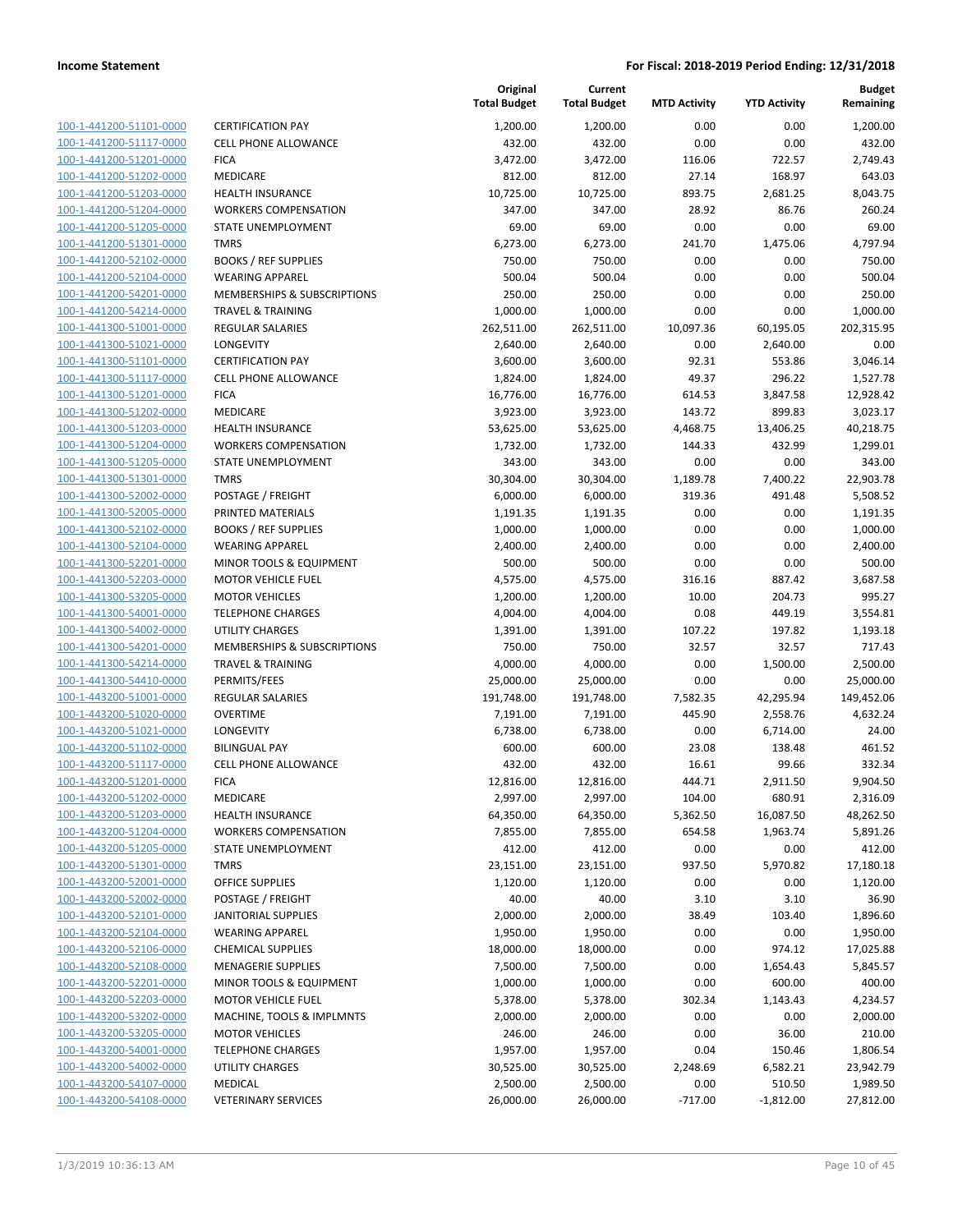| 100-1-443200-54214-0000        |
|--------------------------------|
| 100-1-451100-51001-0000        |
| 100-1-451100-51020-0000        |
| 100-1-451100-51021-0000        |
| 100-1-451100-51101-0000        |
| 100-1-451100-51102-0000        |
| 100-1-451100-51116-0000        |
| 100-1-451100-51117-0000        |
| 100-1-451100-51201-0000        |
| 100-1-451100-51202-0000        |
| 100-1-451100-51203-0000        |
| 100-1-451100-51204-0000        |
| 100-1-451100-51205-0000        |
| 100-1-451100-51301-0000        |
| 100-1-451100-52001-0000        |
|                                |
| 100-1-451100-52002-0000        |
| 100-1-451100-52101-0000        |
| 100-1-451100-52104-0000        |
| 100-1-451100-52106-0000        |
| 100-1-451100-52107-0000        |
| 100-1-451100-52201-0000        |
| 100-1-451100-52203-0000        |
| 100-1-451100-52401-0000        |
| 100-1-451100-53202-0000        |
| 100-1-451100-53205-0000        |
| 100-1-451100-53207-0000        |
| 100-1-451100-53402-0000        |
| 100-1-451100-53707-0000        |
| 100-1-451100-53708-0000        |
| 100-1-451100-53710-0000        |
| 100-1-451100-54001-0000        |
| 100-1-451100-54002-0000        |
| 100-1-451100-54201-0000        |
| 100-1-451100-54211-0000        |
| 100-1-451100-54214-0000        |
| 100-1-451100-54301-0000        |
| 100-1-451100-54409-0000        |
| 100-1-455100-51001-0000        |
|                                |
| 100-1-455100-51020-0000        |
| 100-1-455100-51021-0000        |
| 100-1-455100-51102-0000        |
| <u>100-1-455100-51116-0000</u> |
| <u>100-1-455100-51117-0000</u> |
| <u>100-1-455100-51201-0000</u> |
| <u>100-1-455100-51202-0000</u> |
| <u>100-1-455100-51203-0000</u> |
| 100-1-455100-51204-0000        |
| 100-1-455100-51205-0000        |
| <u>100-1-455100-51301-0000</u> |
| <u>100-1-455100-52001-0000</u> |
| 100-1-455100-52002-0000        |
| 100-1-455100-52004-0000        |
| 100-1-455100-52005-0000        |
| 100-1-455100-52115-0000        |
| <u>100-1-455100-52201-0000</u> |
| 100-1-455100-52402-0000        |
| 100-1-455100-53201-0000        |
| 100-1-455100-54001-0000        |
|                                |
| <u>100-1-455100-54002-0000</u> |

|                         |                              | Original<br><b>Total Budget</b> | Current<br><b>Total Budget</b> | <b>MTD Activity</b> | <b>YTD Activity</b> | <b>Budget</b><br>Remaining |
|-------------------------|------------------------------|---------------------------------|--------------------------------|---------------------|---------------------|----------------------------|
| 100-1-443200-54214-0000 | <b>TRAVEL &amp; TRAINING</b> | 600.00                          | 600.00                         | 0.00                | 210.00              | 390.00                     |
| 100-1-451100-51001-0000 | <b>REGULAR SALARIES</b>      | 502,291.00                      | 502,291.00                     | 22,060.98           | 116,028.75          | 386,262.25                 |
| 100-1-451100-51020-0000 | <b>OVERTIME</b>              | 20,991.00                       | 20,991.00                      | 22.78               | 2,656.57            | 18,334.43                  |
| 100-1-451100-51021-0000 | LONGEVITY                    | 5,984.00                        | 5,984.00                       | 0.00                | 5,615.00            | 369.00                     |
| 100-1-451100-51101-0000 | <b>CERTIFICATION PAY</b>     | 4,200.00                        | 4,200.00                       | 138.47              | 784.66              | 3,415.34                   |
| 100-1-451100-51102-0000 | <b>BILINGUAL PAY</b>         | 600.00                          | 600.00                         | 23.08               | 138.48              | 461.52                     |
| 100-1-451100-51116-0000 | CAR ALLOWANCE                | 2,400.00                        | 2,400.00                       | 92.31               | 553.86              | 1,846.14                   |
| 100-1-451100-51117-0000 | CELL PHONE ALLOWANCE         | 4,032.00                        | 4,032.00                       | 155.09              | 815.14              | 3,216.86                   |
| 100-1-451100-51201-0000 | <b>FICA</b>                  | 33,511.00                       | 33,511.00                      | 1,209.22            | 7,397.27            | 26,113.73                  |
| 100-1-451100-51202-0000 | MEDICARE                     | 7,837.00                        | 7,837.00                       | 282.80              | 1,730.01            | 6,106.99                   |
| 100-1-451100-51203-0000 | <b>HEALTH INSURANCE</b>      | 123,338.00                      | 123,338.00                     | 10,278.17           | 30,834.51           | 92,503.49                  |
| 100-1-451100-51204-0000 | <b>WORKERS COMPENSATION</b>  | 12,626.00                       | 12,626.00                      | 1,052.17            | 3,156.51            | 9,469.49                   |
| 100-1-451100-51205-0000 | STATE UNEMPLOYMENT           | 1,259.00                        | 1,259.00                       | 59.78               | 304.84              | 954.16                     |
| 100-1-451100-51301-0000 | <b>TMRS</b>                  | 58,266.00                       | 58,266.00                      | 2,391.05            | 14,327.14           | 43,938.86                  |
| 100-1-451100-52001-0000 | <b>OFFICE SUPPLIES</b>       | 750.00                          | 750.00                         | 0.00                | 258.10              | 491.90                     |
| 100-1-451100-52002-0000 | POSTAGE / FREIGHT            | 500.00                          | 500.00                         | 1.99                | 1.99                | 498.01                     |
| 100-1-451100-52101-0000 | <b>JANITORIAL SUPPLIES</b>   | 7,030.00                        | 7,030.00                       | 138.58              | 581.34              | 6,448.66                   |
| 100-1-451100-52104-0000 | <b>WEARING APPAREL</b>       | 10,275.00                       | 10,275.00                      | 0.00                | 1,642.24            | 8,632.76                   |
| 100-1-451100-52106-0000 | <b>CHEMICAL SUPPLIES</b>     | 6,875.00                        | 6,875.00                       | 0.00                | 0.00                | 6,875.00                   |
| 100-1-451100-52107-0000 | <b>BOTANICAL SUPPLIES</b>    | 11,250.00                       | 11,250.00                      | 0.00                | 570.05              | 10,679.95                  |
| 100-1-451100-52201-0000 | MINOR TOOLS & EQUIPMENT      | 11,750.00                       | 11,750.00                      | 0.00                | 746.74              | 11,003.26                  |
| 100-1-451100-52203-0000 | <b>MOTOR VEHICLE FUEL</b>    | 26,250.00                       | 26,250.00                      | 1,557.16            | 4,878.65            | 21,371.35                  |
| 100-1-451100-52401-0000 | RECREATIONAL SUPPLIES        | 500.00                          | 500.00                         | 0.00                | 0.00                | 500.00                     |
| 100-1-451100-53202-0000 | MACHINE, TOOLS & IMPLMNTS    | 9,091.00                        | 9,091.00                       | 0.00                | 7,218.91            | 1,872.09                   |
| 100-1-451100-53205-0000 | <b>MOTOR VEHICLES</b>        | 8,000.00                        | 8,000.00                       | 385.95              | 597.50              | 7,402.50                   |
| 100-1-451100-53207-0000 | RADIO/COMMUNICATIONS         | 1,360.00                        | 1,360.00                       | 0.00                | 0.00                | 1,360.00                   |
| 100-1-451100-53402-0000 | <b>BUILDING MAINTENANCE</b>  | 900.00                          | 900.00                         | 0.00                | 0.00                | 900.00                     |
| 100-1-451100-53707-0000 | <b>MAINT - GROUNDS</b>       | 16,885.00                       | 16,885.00                      | 0.00                | 835.59              | 16,049.41                  |
| 100-1-451100-53708-0000 | <b>ATHLETIC FIELDS</b>       | 16,200.00                       | 16,200.00                      | 0.00                | 6,851.25            | 9,348.75                   |
| 100-1-451100-53710-0000 | PARK IMPROVEMENTS            | 10,550.00                       | 10,550.00                      | 0.00                | 1,916.79            | 8,633.21                   |
| 100-1-451100-54001-0000 | <b>TELEPHONE CHARGES</b>     | 7,292.00                        | 7,292.00                       | 0.06                | 471.23              | 6,820.77                   |
| 100-1-451100-54002-0000 | <b>UTILITY CHARGES</b>       | 155,476.00                      | 155,476.00                     | 11,225.28           | 34,830.60           | 120,645.40                 |
| 100-1-451100-54201-0000 | MEMBERSHIPS & SUBSCRIPTIONS  | 1,510.00                        | 1,510.00                       | 0.00                | 343.00              | 1,167.00                   |
| 100-1-451100-54211-0000 | ADVERTISING                  | 4,700.00                        | 4,700.00                       | 675.00              | 1,752.87            | 2,947.13                   |
| 100-1-451100-54214-0000 | <b>TRAVEL &amp; TRAINING</b> | 1,000.00                        | 1,000.00                       | 820.00              | 1,683.80            | $-683.80$                  |
| 100-1-451100-54301-0000 | <b>SPECIAL EVENTS</b>        | 57,000.00                       | 57,000.00                      | 1,720.20            | 7,171.34            | 49,828.66                  |
| 100-1-451100-54409-0000 | <b>CEMETERY MAINTENANCE</b>  | 80,700.00                       | 80,700.00                      | 6,725.00            | 20,175.00           | 60,525.00                  |
| 100-1-455100-51001-0000 | <b>REGULAR SALARIES</b>      | 326,071.00                      | 326,071.00                     | 12,927.95           | 72,261.25           | 253,809.75                 |
| 100-1-455100-51020-0000 | <b>OVERTIME</b>              | 0.00                            | 0.00                           | 0.00                | 6.92                | $-6.92$                    |
| 100-1-455100-51021-0000 | LONGEVITY                    | 3,252.00                        | 3,252.00                       | 0.00                | 3,264.00            | $-12.00$                   |
| 100-1-455100-51102-0000 | <b>BILINGUAL PAY</b>         | 600.00                          | 600.00                         | 23.08               | 138.48              | 461.52                     |
| 100-1-455100-51116-0000 | <b>CAR ALLOWANCE</b>         | 3,600.00                        | 3,600.00                       | 0.00                | 0.00                | 3,600.00                   |
| 100-1-455100-51117-0000 | CELL PHONE ALLOWANCE         | 432.00                          | 432.00                         | 16.15               | 96.90               | 335.10                     |
| 100-1-455100-51201-0000 | <b>FICA</b>                  | 20,705.00                       | 20,705.00                      | 773.86              | 4,547.34            | 16,157.66                  |
| 100-1-455100-51202-0000 | <b>MEDICARE</b>              | 4,842.00                        | 4,842.00                       | 180.98              | 1,063.47            | 3,778.53                   |
| 100-1-455100-51203-0000 | <b>HEALTH INSURANCE</b>      | 42,900.00                       | 42,900.00                      | 3,575.00            | 10,725.00           | 32,175.00                  |
| 100-1-455100-51204-0000 | <b>WORKERS COMPENSATION</b>  | 1,092.00                        | 1,092.00                       | 91.00               | 273.00              | 819.00                     |
| 100-1-455100-51205-0000 | STATE UNEMPLOYMENT           | 806.00                          | 806.00                         | 27.27               | 130.62              | 675.38                     |
| 100-1-455100-51301-0000 | <b>TMRS</b>                  | 28,709.00                       | 28,709.00                      | 1,258.98            | 7,520.92            | 21,188.08                  |
| 100-1-455100-52001-0000 | <b>OFFICE SUPPLIES</b>       | 2,885.00                        | 2,885.00                       | 0.00                | 79.62               | 2,805.38                   |
| 100-1-455100-52002-0000 | POSTAGE / FREIGHT            | 75.00                           | 75.00                          | 0.00                | 0.83                | 74.17                      |
| 100-1-455100-52004-0000 | <b>COMPUTER SUPPLIES</b>     | 75.00                           | 75.00                          | 0.00                | 0.00                | 75.00                      |
| 100-1-455100-52005-0000 | PRINTED MATERIALS            | 48.00                           | 48.00                          | 0.00                | 0.00                | 48.00                      |
| 100-1-455100-52115-0000 | <b>CATALOGING SUPPLIES</b>   | 1,000.00                        | 1,000.00                       | 0.00                | 83.85               | 916.15                     |
| 100-1-455100-52201-0000 | MINOR TOOLS & EQUIPMENT      | 75.00                           | 75.00                          | 0.00                | 0.00                | 75.00                      |
| 100-1-455100-52402-0000 | <b>BASIC PROGRAM EXPENSE</b> | 4,100.00                        | 4,100.00                       | 0.00                | 1,234.27            | 2,865.73                   |
| 100-1-455100-53201-0000 | FURNITURE & OFFICE EQUIPMENT | 629.00                          | 629.00                         | 0.00                | 0.00                | 629.00                     |
| 100-1-455100-54001-0000 | <b>TELEPHONE CHARGES</b>     | 5,676.00                        | 5,676.00                       | 0.09                | 379.99              | 5,296.01                   |
| 100-1-455100-54002-0000 | UTILITY CHARGES              | 32,442.00                       | 32,442.00                      | 2,499.81            | 9,406.22            | 23,035.78                  |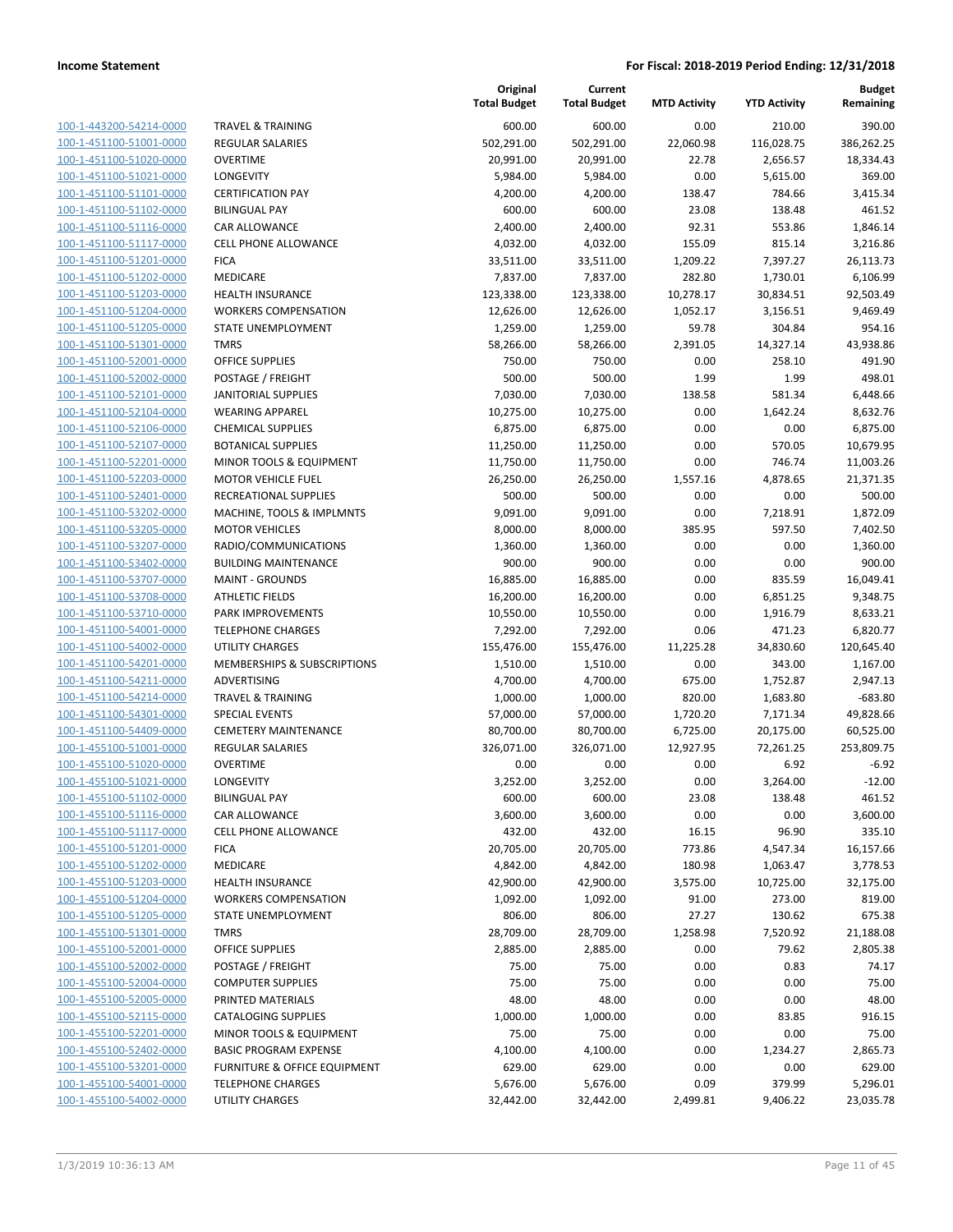| 100-1-455100-54201-0000                      |  |
|----------------------------------------------|--|
| 100-1-455100-54202-0000                      |  |
| 100-1-455100-54214-0000                      |  |
| <u>100-1-455100-55203-0000</u>               |  |
| 100-1-455100-55211-0000                      |  |
| 100-1-456100-51001-0000                      |  |
| 100-1-456100-51021-0000                      |  |
| <u>100-1-456100-51116-0000</u>               |  |
| 100-1-456100-51117-0000                      |  |
| 100-1-456100-51201-0000                      |  |
| 100-1-456100-51202-0000                      |  |
| 100-1-456100-51203-0000                      |  |
| <u>100-1-456100-51204-0000</u>               |  |
| <u>100-1-456100-51205-0000</u>               |  |
| 100-1-456100-51301-0000                      |  |
| 100-1-456100-52001-0000                      |  |
| 100-1-456100-52002-0000                      |  |
| <u>100-1-456100-52103-0000</u>               |  |
| <u>100-1-456100-54001-0000</u>               |  |
| 100-1-456100-54201-0000                      |  |
| 100-1-456100-54205-0000                      |  |
| 100-1-456100-54214-0000                      |  |
| <u>100-1-456100-54301-0000</u>               |  |
| <u>100-1-456100-54523-0000</u>               |  |
| 100-1-480000-52003-0000                      |  |
| 100-1-480000-52006-0000                      |  |
| 100-1-480000-54002-0000                      |  |
| <u>100-1-480000-54105-0000</u>               |  |
| <u>100-1-480000-54201-0000</u>               |  |
| 100-1-480000-54904-0000                      |  |
| 100-1-480000-54905-0000                      |  |
| 100-1-480000-54906-0000                      |  |
| <u>100-1-480000-56309-0000</u>               |  |
| 100-1-480000-56309-0001                      |  |
| 100-1-480000-57005-0000                      |  |
| 100-1-480000-57007-0000                      |  |
| 100-1-480000-57008-0000                      |  |
| <u>100-1-480000-57015-0000</u>               |  |
| <u>100-1-491000-58040-0000</u>               |  |
| 100-<br>-491000-58204-0000<br>$\overline{1}$ |  |
| 100-1-495000-58702-0000                      |  |
| 100-1-495000-58703-0000                      |  |
| <u>100-1-495000-58704-0000</u>               |  |
| <u>100-1-495000-58705-0000</u>               |  |
| 100-1-495000-58706-0000                      |  |
| 100-1-495000-58712-0000                      |  |
| 100-1-495000-58713-0000                      |  |
| <u>100-1-495000-58714-0000</u>               |  |
| 100-1-495000-58715-0000                      |  |
| 100-1-495000-58716-0000                      |  |
| 100-1-495000-58722-0000                      |  |
| 100-1-495000-58723-0000                      |  |
| <u>100-1-495000-58724-0000</u>               |  |
| <u>100-1-495000-58725-0000</u>               |  |
| 100-1-495000-58726-0000                      |  |
|                                              |  |

|                         |                                             | Original<br><b>Total Budget</b> | Current<br><b>Total Budget</b> | <b>MTD Activity</b> | <b>YTD Activity</b> | <b>Budget</b><br>Remaining |
|-------------------------|---------------------------------------------|---------------------------------|--------------------------------|---------------------|---------------------|----------------------------|
| 100-1-455100-54201-0000 | MEMBERSHIPS & SUBSCRIPTIONS                 | 9,744.00                        | 9,744.00                       | 35.00               | 6,699.00            | 3,045.00                   |
| 100-1-455100-54202-0000 | <b>LIBRARY PERIODICALS</b>                  | 2,700.00                        | 2,700.00                       | 0.00                | 2,488.67            | 211.33                     |
| 100-1-455100-54214-0000 | <b>TRAVEL &amp; TRAINING</b>                | 2,500.00                        | 2,500.00                       | 0.00                | 325.00              | 2,175.00                   |
| 100-1-455100-55203-0000 | <b>FURNITURE/OFFICE EQUIP</b>               | 250.00                          | 250.00                         | 0.00                | 238.08              | 11.92                      |
| 100-1-455100-55211-0000 | <b>BOOKS</b>                                | 43,800.00                       | 43,800.00                      | 3,761.02            | 9,570.96            | 34,229.04                  |
| 100-1-456100-51001-0000 | <b>REGULAR SALARIES</b>                     | 57,247.00                       | 57,247.00                      | 2,201.52            | 13,178.21           | 44,068.79                  |
| 100-1-456100-51021-0000 | <b>LONGEVITY</b>                            | 1,584.00                        | 1,584.00                       | 0.00                | 1,584.00            | 0.00                       |
| 100-1-456100-51116-0000 | <b>CAR ALLOWANCE</b>                        | 3,600.00                        | 3,600.00                       | 138.46              | 830.76              | 2,769.24                   |
| 100-1-456100-51117-0000 | <b>CELL PHONE ALLOWANCE</b>                 | 432.00                          | 432.00                         | 16.61               | 99.66               | 332.34                     |
| 100-1-456100-51201-0000 | <b>FICA</b>                                 | 3,898.00                        | 3,898.00                       | 132.17              | 896.06              | 3,001.94                   |
| 100-1-456100-51202-0000 | MEDICARE                                    | 912.00                          | 912.00                         | 30.91               | 209.56              | 702.44                     |
| 100-1-456100-51203-0000 | HEALTH INSURANCE                            | 10,725.00                       | 10,725.00                      | 893.75              | 2,681.25            | 8,043.75                   |
| 100-1-456100-51204-0000 | <b>WORKERS COMPENSATION</b>                 | 172.00                          | 172.00                         | 14.33               | 42.99               | 129.01                     |
| 100-1-456100-51205-0000 | STATE UNEMPLOYMENT                          | 69.00                           | 69.00                          | 0.00                | 0.00                | 69.00                      |
| 100-1-456100-51301-0000 | <b>TMRS</b>                                 | 7,041.00                        | 7,041.00                       | 273.84              | 1,823.50            | 5,217.50                   |
| 100-1-456100-52001-0000 | <b>OFFICE SUPPLIES</b>                      | 100.00                          | 100.00                         | 0.00                | 0.00                | 100.00                     |
| 100-1-456100-52002-0000 | POSTAGE / FREIGHT                           | 200.00                          | 200.00                         | 10.06               | 20.36               | 179.64                     |
| 100-1-456100-52103-0000 | <b>MEETING SUPPLIES</b>                     | 50.00                           | 50.00                          | 0.00                | 0.00                | 50.00                      |
| 100-1-456100-54001-0000 | <b>TELEPHONE CHARGES</b>                    | 413.00                          | 413.00                         | 0.01                | 31.66               | 381.34                     |
| 100-1-456100-54201-0000 | MEMBERSHIPS & SUBSCRIPTIONS                 | 1,240.00                        | 1,240.00                       | 0.00                | 0.00                | 1,240.00                   |
| 100-1-456100-54205-0000 | <b>BUSINESS MEALS</b>                       | 50.00                           | 50.00                          | 0.00                | 0.00                | 50.00                      |
| 100-1-456100-54214-0000 | <b>TRAVEL &amp; TRAINING</b>                | 750.00                          | 750.00                         | 0.00                | 0.00                | 750.00                     |
| 100-1-456100-54301-0000 | <b>SPECIAL EVENTS</b>                       | 7,300.00                        | 7,300.00                       | 148.75              | 2,156.76            | 5,143.24                   |
| 100-1-456100-54523-0000 | PROPOSED EVENTS                             | 75,000.00                       | 75,000.00                      | 6,890.00            | 35,670.00           | 39,330.00                  |
| 100-1-480000-52003-0000 | <b>COPIER CHARGES</b>                       | 75,900.00                       | 75,900.00                      | 3,396.73            | 10,257.87           | 65,642.13                  |
| 100-1-480000-52006-0000 | <b>COPIER PAPER</b>                         | 5,000.00                        | 5,000.00                       | 408.88              | 780.87              | 4,219.13                   |
| 100-1-480000-54002-0000 | <b>UTILITY CHARGES</b>                      | 652.00                          | 652.00                         | 48.00               | 143.89              | 508.11                     |
| 100-1-480000-54105-0000 | MARKETING                                   | 8,250.00                        | 8,250.00                       | 0.00                | 0.00                | 8,250.00                   |
| 100-1-480000-54201-0000 | MEMBERSHIPS & SUBSCRIPTIONS                 | 8,601.00                        | 8,601.00                       | 0.00                | 0.00                | 8,601.00                   |
| 100-1-480000-54904-0000 | POSTAGE METER RENTAL                        | 0.00                            | 0.00                           | $-177.85$           | $-355.70$           | 355.70                     |
| 100-1-480000-54905-0000 | MAIL MACHINE LEASE INT                      | 700.00                          | 700.00                         | 0.00                | 0.00                | 700.00                     |
| 100-1-480000-54906-0000 | MAIL MACHINE LEASE PRINC                    | 2,600.00                        | 2,600.00                       | 0.00                | 0.00                | 2,600.00                   |
| 100-1-480000-56309-0000 | PAYOUT ARRANGEMENT LOCAL SALES TAX          | 178,096.00                      | 178,096.00                     | 14,841.30           | 44,523.90           | 133,572.10                 |
| 100-1-480000-56309-0001 | PAYOUT ARRANGEMENT - 380 AGREEMENT          | 123,312.00                      | 123,312.00                     | 0.00                | 0.00                | 123,312.00                 |
| 100-1-480000-57005-0000 | ACCRUED VAC & SICK PAY                      | 160,000.00                      | 160,000.00                     | 8,726.33            | 12,673.69           | 147,326.31                 |
| 100-1-480000-57007-0000 | <b>COMMUNITY SERVICES</b>                   | 25,000.00                       | 25,000.00                      | 0.00                | 0.00                | 25,000.00                  |
| 100-1-480000-57008-0000 | <b>BANK CHARGES</b>                         | 15,000.00                       | 15,000.00                      | 0.00                | 1,828.01            | 13,171.99                  |
| 100-1-480000-57015-0000 | <b>CONTINGENCY EXPENSE</b>                  | 90,000.00                       | 90,000.00                      | 0.00                | 0.00                | 90,000.00                  |
| 100-1-491000-58040-0000 | <b>XFR - GENERAL CIP</b>                    | 3,220,008.00                    | 3,220,008.00                   | 268,334.00          | 805,002.00          | 2,415,006.00               |
| 100-1-491000-58204-0000 | XFR - VEHICLE/EQUIP RPLCMNT                 | 615,357.00                      | 615,357.00                     | 51,279.75           | 153,839.25          | 461,517.75                 |
| 100-1-495000-58702-0000 | CA - GEN GOV TO CENTRAL SERVICE FUND        | 2,990.00                        | 2,990.00                       | 249.17              | 747.51              | 2,242.49                   |
| 100-1-495000-58703-0000 | CA - PUBLIC WORKS TO CENTRAL SERVICE FU     | 83,324.00                       | 83,324.00                      | 6,943.67            | 20,831.01           | 62,492.99                  |
| 100-1-495000-58704-0000 | CA - PUBLIC SAFETY TO CENTRAL SERVICE FU    | 224,363.00                      | 224,363.00                     | 18,696.92           | 56,090.76           | 168,272.24                 |
| 100-1-495000-58705-0000 | CA - COM DEV TO CENTRAL SERVICE FUND        | 60,110.00                       | 60,110.00                      | 5,009.17            | 15,027.51           | 45,082.49                  |
| 100-1-495000-58706-0000 | CA - PARKS & REC TO CENTRAL SERVICE FUND    | 200,523.00                      | 200,523.00                     | 16,710.25           | 50,130.75           | 150,392.25                 |
| 100-1-495000-58712-0000 | CA - GEN GOV TO INSURANCE FUND              | 2,437.00                        | 2,437.00                       | 203.08              | 609.24              | 1,827.76                   |
| 100-1-495000-58713-0000 | CA - PUBLIC WORKS TO INSURANCE FUND         | 30,169.00                       | 30,169.00                      | 2,514.08            | 7,542.24            | 22,626.76                  |
| 100-1-495000-58714-0000 | CA - PUBLIC SAFETY TO INSURANCE FUND        | 70,502.00                       | 70,502.00                      | 5,875.17            | 17,625.51           | 52,876.49                  |
| 100-1-495000-58715-0000 | CA - COM DEV TO INSURANCE FUND              | 11,768.00                       | 11,768.00                      | 980.67              | 2,942.01            | 8,825.99                   |
| 100-1-495000-58716-0000 | CA - PARKS & REC TO INSURANCE FUND          | 39,169.00                       | 39,169.00                      | 3,264.08            | 9,792.24            | 29,376.76                  |
| 100-1-495000-58722-0000 | CA - GEN GOVERNMENT TO MIS FUND             | 19,265.00                       | 19,265.00                      | 1,605.42            | 4,816.26            | 14,448.74                  |
| 100-1-495000-58723-0000 | CA - PUBLIC WORKS TO MIS FUND               | 17,693.00                       | 17,693.00                      | 1,474.42            | 4,423.26            | 13,269.74                  |
| 100-1-495000-58724-0000 | CA - PUBLIC SAFETY TO MIS FUND              | 157,174.00                      | 157,174.00                     | 13,097.83           | 39,293.49           | 117,880.51                 |
| 100-1-495000-58725-0000 | CA - COM DEV TO MIS FUND                    | 51,718.00                       | 51,718.00                      | 4,309.83            | 12,929.49           | 38,788.51                  |
| 100-1-495000-58726-0000 | CA - PARKS & REC TO MIS FUND                | 50,819.00                       | 50,819.00                      | 4,234.92            | 12,704.76           | 38,114.24                  |
|                         | <b>Expense Total:</b>                       | 26,032,854.92                   | 26,032,854.92                  | 1,380,749.12        | 5,956,912.09        | 20,075,942.83              |
|                         |                                             |                                 |                                |                     |                     |                            |
|                         | Fund: 100 - GENERAL FUND Surplus (Deficit): | $-1,558,556.07$                 | -1,558,556.07                  | 45,436.59           | $-1,785,067.61$     | 226,511.54                 |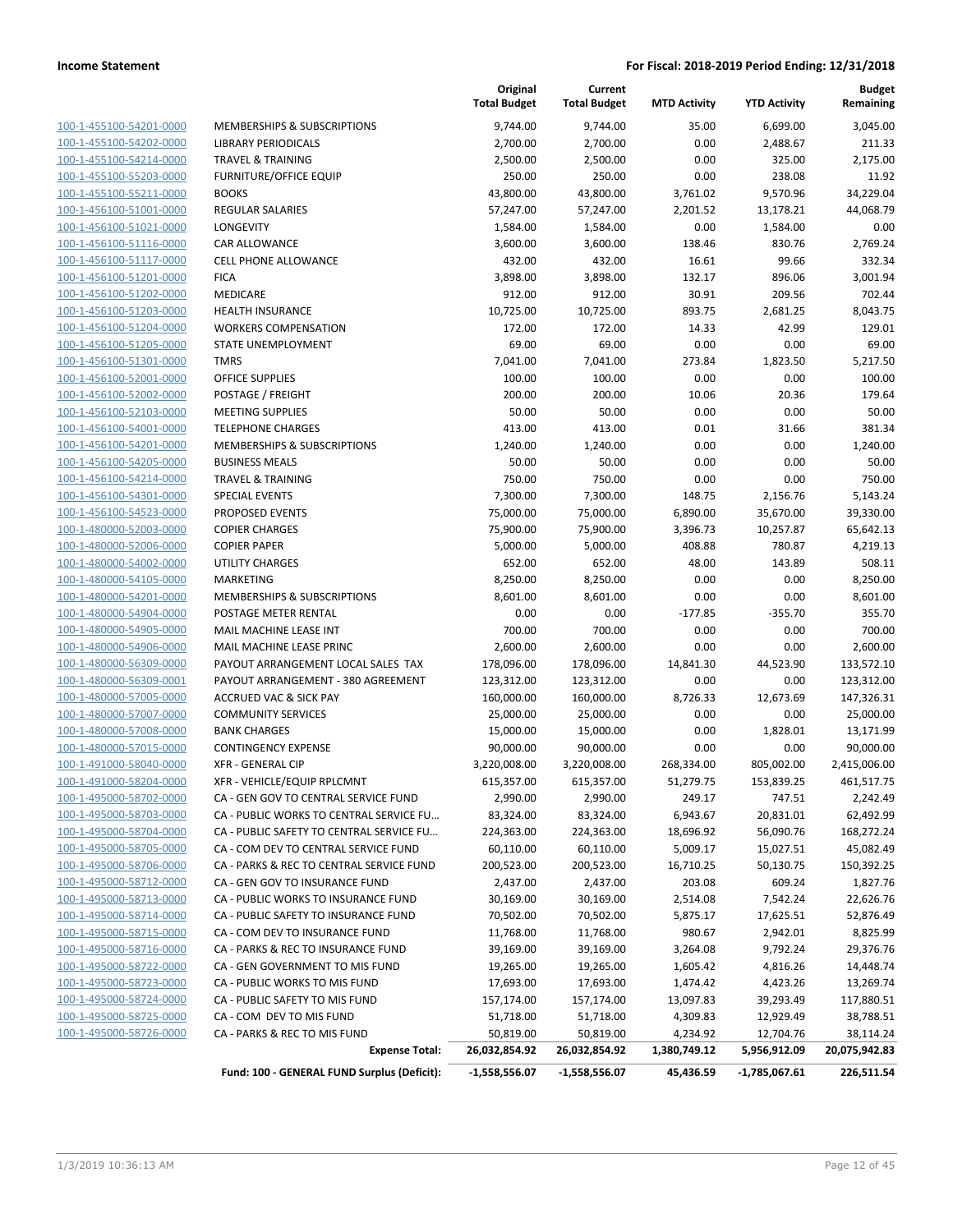|                                                           |                                                                       | Original<br><b>Total Budget</b> | Current<br><b>Total Budget</b> | <b>MTD Activity</b> | <b>YTD Activity</b>  | <b>Budget</b><br>Remaining |
|-----------------------------------------------------------|-----------------------------------------------------------------------|---------------------------------|--------------------------------|---------------------|----------------------|----------------------------|
| <b>Fund: 101 - MUNICIPAL COURT BUILDING SECURITY FEES</b> |                                                                       |                                 |                                |                     |                      |                            |
| Revenue                                                   |                                                                       |                                 |                                |                     |                      |                            |
| 101-1-318001-44101-0000                                   | MUNICIPAL COURT COST/FEES                                             | 0.00                            | 0.00                           | 286.17              | 1,196.54             | $-1,196.54$                |
| 101-1-319001-45401-0000                                   | <b>INTEREST REVENUES</b><br><b>Revenue Total:</b>                     | 0.00<br>0.00                    | 0.00<br>0.00                   | 0.00<br>286.17      | 302.80               | $-302.80$<br>$-1,499.34$   |
|                                                           |                                                                       |                                 |                                |                     | 1,499.34             |                            |
| <b>Expense</b>                                            |                                                                       |                                 |                                |                     |                      |                            |
| 101-1-480000-57008-0000                                   | <b>BANK CHARGES</b><br><b>Expense Total:</b>                          | 0.00<br>0.00                    | 0.00<br>0.00                   | 0.00<br>0.00        | 3.67<br>3.67         | $-3.67$<br>-3.67           |
|                                                           |                                                                       |                                 |                                |                     |                      |                            |
|                                                           | Fund: 101 - MUNICIPAL COURT BUILDING SECURITY FEES Surplus (Deficit): | 0.00                            | 0.00                           | 286.17              | 1,495.67             | $-1,495.67$                |
| Fund: 102 - MUNICIPAL COURT TECH FUND                     |                                                                       |                                 |                                |                     |                      |                            |
| Revenue                                                   |                                                                       |                                 |                                |                     |                      |                            |
| 102-1-318001-44101-0000                                   | MUNICIPAL COURT COST/FEES                                             | 0.00                            | 0.00                           | 381.59              | 1,595.42             | $-1,595.42$                |
| 102-1-319001-45401-0000                                   | <b>INTEREST REVENUES</b><br><b>Revenue Total:</b>                     | 0.00<br>0.00                    | 0.00<br>0.00                   | 0.00<br>381.59      | 184.96<br>1,780.38   | -184.96<br>$-1,780.38$     |
|                                                           |                                                                       |                                 |                                |                     |                      |                            |
| <b>Expense</b><br>102-1-480000-57008-0000                 | <b>BANK CHARGES</b>                                                   | 0.00                            | 0.00                           | 0.00                | 2.23                 | $-2.23$                    |
|                                                           | <b>Expense Total:</b>                                                 | 0.00                            | 0.00                           | 0.00                | 2.23                 | $-2.23$                    |
|                                                           |                                                                       |                                 |                                |                     |                      |                            |
|                                                           | Fund: 102 - MUNICIPAL COURT TECH FUND Surplus (Deficit):              | 0.00                            | 0.00                           | 381.59              | 1,778.15             | $-1,778.15$                |
| Fund: 103 - MUNICIPAL COURT CHILD SAFETY FUND             |                                                                       |                                 |                                |                     |                      |                            |
| Revenue                                                   |                                                                       |                                 |                                |                     |                      |                            |
| 103-1-318001-44101-0000<br>103-1-318001-44110-0000        | MUNICIPAL COURT COST/FEES<br>OPTIONAL COUNTY FEE - CHILD SAFETY       | 1,954.00<br>26,637.00           | 1,954.00<br>26,637.00          | 0.00<br>0.00        | 26.56<br>0.00        | 1,927.44<br>26,637.00      |
| 103-1-319001-45401-0000                                   | <b>INTEREST REVENUES</b>                                              | 25.00                           | 25.00                          | 0.00                | 67.52                | $-42.52$                   |
|                                                           | <b>Revenue Total:</b>                                                 | 28,616.00                       | 28,616.00                      | 0.00                | 94.08                | 28,521.92                  |
| <b>Expense</b>                                            |                                                                       |                                 |                                |                     |                      |                            |
| 103-1-480000-57007-0000                                   | <b>COMMUNITY SERVICES</b>                                             | 28,000.00                       | 28,000.00                      | 0.00                | 0.00                 | 28,000.00                  |
| 103-1-480000-57008-0000                                   | <b>BANK CHARGES</b>                                                   | 10.00                           | 10.00                          | 0.00                | 0.86                 | 9.14                       |
|                                                           | <b>Expense Total:</b>                                                 | 28,010.00                       | 28,010.00                      | 0.00                | 0.86                 | 28,009.14                  |
|                                                           | Fund: 103 - MUNICIPAL COURT CHILD SAFETY FUND Surplus (Deficit):      | 606.00                          | 606.00                         | 0.00                | 93.22                | 512.78                     |
| <b>Fund: 111 - RECREATION ACTIVITIES FUND</b>             |                                                                       |                                 |                                |                     |                      |                            |
| Revenue                                                   |                                                                       |                                 |                                |                     |                      |                            |
| 111-1-319001-45401-0000                                   | <b>INTEREST REVENUES</b>                                              | 25.00                           | 25.00                          | 0.00                | 21.53                | 3.47                       |
| 111-1-319010-45306-0000                                   | <b>PARK CONCESSIONS</b>                                               | 44,415.00                       | 44,415.00                      | $-14.73$            | 1,402.78             | 43,012.22                  |
| 111-1-319011-44507-0000                                   | <b>ADULT RECREATION FEES</b>                                          | 22,480.00                       | 22,480.00                      | 48.00               | 554.50               | 21,925.50                  |
| 111-1-319011-44508-0000                                   | YOUTH RECREATION FEES                                                 | 145,650.00                      | 145,650.00                     | 4,560.00            | 14,849.59            | 130,800.41                 |
| 111-1-319012-44509-0000                                   | SPECIAL EVENT FUNDING                                                 | 45,000.00                       | 45,000.00                      | 0.00                | 225.00               | 44,775.00                  |
| 111-1-319012-45504-0000                                   | PARKS & RECREATION / FIELD RENTALS<br><b>Revenue Total:</b>           | 15,539.00<br>273,109.00         | 15,539.00<br>273,109.00        | 240.00<br>4,833.27  | 280.00<br>17,333.40  | 15,259.00<br>255,775.60    |
|                                                           |                                                                       |                                 |                                |                     |                      |                            |
| <b>Expense</b>                                            |                                                                       |                                 |                                |                     |                      |                            |
| 111-1-451200-51001-0000<br>111-1-451200-51201-0000        | <b>REGULAR</b><br><b>FICA</b>                                         | 17,280.00<br>1,071.00           | 17,280.00<br>1,071.00          | 266.40<br>16.52     | 945.35<br>58.62      | 16,334.65<br>1,012.38      |
| 111-1-451200-51202-0000                                   | <b>MEDICARE</b>                                                       | 251.00                          | 251.00                         | 3.86                | 13.71                | 237.29                     |
| 111-1-451200-51204-0000                                   | <b>WORKERS COMPENSATION</b>                                           | 442.00                          | 442.00                         | 36.83               | 110.49               | 331.51                     |
| 111-1-451200-51205-0000                                   | STATE UNEMPLOYMENT                                                    | 66.00                           | 66.00                          | 4.80                | 17.02                | 48.98                      |
| 111-1-451200-52001-0000                                   | OFFICE SUPPLIES                                                       | 500.00                          | 500.00                         | 0.00                | 0.00                 | 500.00                     |
| 111-1-451200-52101-0000                                   | JANITORIAL SUPPLIES                                                   | 750.00                          | 750.00                         | 0.00                | 0.00                 | 750.00                     |
| 111-1-451200-52401-0000                                   | <b>RECREATIONAL SUPPLIES</b>                                          | 79,185.00                       | 79,185.00                      | 4,327.70            | 7,500.57             | 71,684.43                  |
| 111-1-451200-52403-0000                                   | <b>RESALE ITEMS</b>                                                   | 24,112.00                       | 24,112.00                      | 0.00                | 2,250.00             | 21,862.00                  |
| 111-1-451200-54301-0000                                   | SPECIAL EVENTS                                                        | 40,000.00                       | 40,000.00                      | 600.00              | 905.91               | 39,094.09                  |
| 111-1-451200-54302-0000<br>111-1-451200-54303-0000        | <b>TEAM REGISTRATION</b><br>OFFICALS/INSTRUCTORS                      | 4,200.00<br>80,938.00           | 4,200.00<br>80,938.00          | 0.00<br>2,129.00    | 1,000.00<br>9,395.00 | 3,200.00<br>71,543.00      |
| 111-1-480000-52003-0000                                   | <b>COPIER CHARGES</b>                                                 | 2,050.00                        | 2,050.00                       | 67.27               | 385.67               | 1,664.33                   |
| 111-1-480000-57008-0000                                   | <b>BANK CHARGES</b>                                                   | 2,300.00                        | 2,300.00                       | 211.50              | 618.55               | 1,681.45                   |
| 111-1-495000-58501-0000                                   | CA - GENERAL FUND                                                     | 10,275.00                       | 10,275.00                      | 856.25              | 2,568.75             | 7,706.25                   |
| 111-1-495000-58701-0000                                   | CA - CENTRAL SERVICE FUND                                             | 611.00                          | 611.00                         | 50.92               | 152.76               | 458.24                     |
| 111-1-495000-58710-0000                                   | CA - INSURANCE FUND                                                   | 229.00                          | 229.00                         | 19.08               | 57.24                | 171.76                     |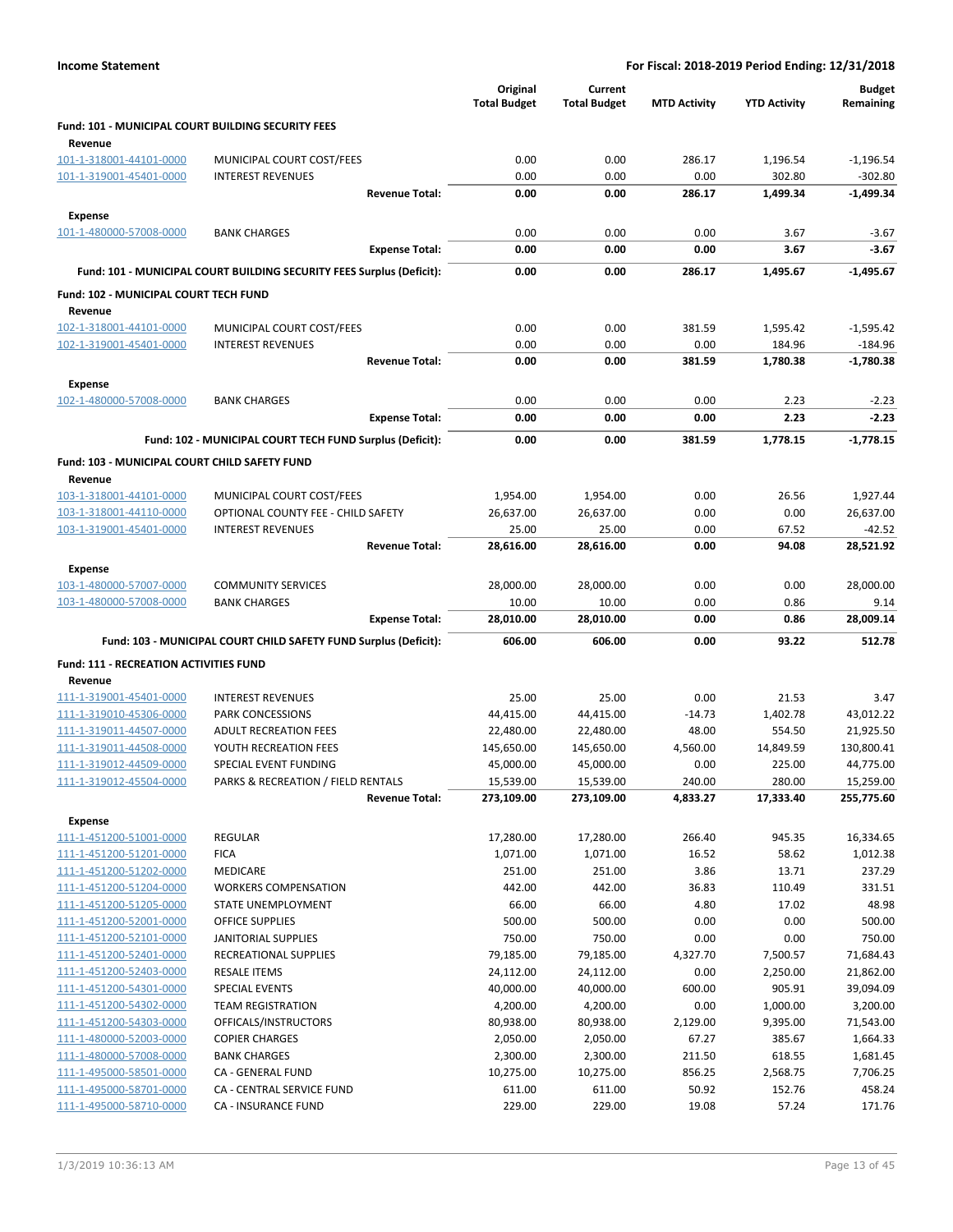|                                                    |                                                                 | Original              | Current               |                     |                     | <b>Budget</b>      |
|----------------------------------------------------|-----------------------------------------------------------------|-----------------------|-----------------------|---------------------|---------------------|--------------------|
|                                                    |                                                                 | <b>Total Budget</b>   | <b>Total Budget</b>   | <b>MTD Activity</b> | <b>YTD Activity</b> | Remaining          |
| 111-1-495000-58720-0000                            | CA - MIS FUN                                                    | 4,085.00              | 4,085.00              | 340.42              | 1,021.26            | 3,063.74           |
|                                                    | <b>Expense Total:</b>                                           | 268,345.00            | 268,345.00            | 8,930.55            | 27,000.90           | 241,344.10         |
|                                                    | Fund: 111 - RECREATION ACTIVITIES FUND Surplus (Deficit):       | 4,764.00              | 4,764.00              | $-4,097.28$         | $-9,667.50$         | 14,431.50          |
| Fund: 112 - GUN RANGE FUND                         |                                                                 |                       |                       |                     |                     |                    |
| Revenue                                            |                                                                 |                       |                       |                     |                     |                    |
| 112-1-319001-45401-0000                            | <b>INTEREST REVENUES</b>                                        | 50.00                 | 50.00                 | 0.00                | 0.00                | 50.00              |
| 112-1-319001-45601-0000                            | <b>MISCELLANEOUS REVENUES</b>                                   | 2,000.00              | 2,000.00              | 0.00                | 70.00               | 1,930.00           |
|                                                    | <b>Revenue Total:</b>                                           | 2,050.00              | 2,050.00              | 0.00                | 70.00               | 1,980.00           |
| <b>Expense</b>                                     |                                                                 |                       |                       |                     |                     |                    |
| 112-1-421700-54501-0000                            | SPECIAL SERVICES                                                | 1,000.00              | 1,000.00              | 0.00                | 70.00               | 930.00             |
| 112-1-480000-57008-0000                            | <b>BANK CHARGES</b>                                             | 10.00                 | 10.00                 | 0.00                | 0.00                | 10.00              |
|                                                    | <b>Expense Total:</b>                                           | 1,010.00              | 1,010.00              | 0.00                | 70.00               | 940.00             |
|                                                    | Fund: 112 - GUN RANGE FUND Surplus (Deficit):                   | 1,040.00              | 1,040.00              | 0.00                | 0.00                | 1,040.00           |
| Fund: 113 - HOTEL / MOTEL OCCUPANCY TAX FUND       |                                                                 |                       |                       |                     |                     |                    |
| Revenue                                            |                                                                 |                       |                       |                     |                     |                    |
| 113-1-313005-41402-0000                            | HOTEL/MOTEL OCCUPANCY TAX                                       | 621,000.00            | 621,000.00            | 34,883.86           | 130,992.57          | 490,007.43         |
| 113-1-319001-45401-0000                            | <b>INTEREST REVENUES</b>                                        | 1,555.00              | 1,555.00              | 0.00                | 1,883.75            | $-328.75$          |
|                                                    | <b>Revenue Total:</b>                                           | 622,555.00            | 622,555.00            | 34,883.86           | 132,876.32          | 489,678.68         |
| Expense                                            |                                                                 |                       |                       |                     |                     |                    |
| 113-1-458100-51001-0000                            | <b>REGULAR</b>                                                  | 37,337.00             | 37,337.00             | 1,416.21            | 8,477.05            | 28,859.95          |
| 113-1-458100-51020-0000                            | <b>OVERTIME</b>                                                 | 707.00                | 707.00                | 22.78               | 91.11               | 615.89             |
| 113-1-458100-51021-0000                            | LONGEVITY                                                       | 348.00                | 348.00                | 0.00                | 174.00              | 174.00             |
| 113-1-458100-51116-0000                            | CAR ALLOWANCE                                                   | 1,200.00              | 1,200.00              | 46.15               | 276.90              | 923.10             |
| 113-1-458100-51117-0000                            | <b>CELL PHONE ALLOWANCE</b>                                     | 210.00                | 210.00                | 8.07                | 48.42               | 161.58             |
| 113-1-458100-51201-0000                            | <b>FICA</b>                                                     | 2,468.00              | 2,468.00              | 89.72               | 545.03              | 1,922.97           |
| 113-1-458100-51202-0000                            | <b>MEDICARE</b>                                                 | 577.00                | 577.00                | 20.98               | 127.45              | 449.55             |
| 113-1-458100-51203-0000                            | <b>HEALTH INSURANCE</b>                                         | 10,725.00             | 10,725.00             | 893.75              | 2,681.25            | 8,043.75           |
| 113-1-458100-51204-0000                            | <b>WORKERS COMPENSATION</b>                                     | 709.00                | 709.00                | 59.08               | 177.24              | 531.76             |
| 113-1-458100-51205-0000                            | UNEMPLOYMENT                                                    | 69.00                 | 69.00                 | 0.00                | 0.00                | 69.00              |
| 113-1-458100-51301-0000                            | <b>TMRS</b>                                                     | 4,458.00              | 4,458.00              | 168.15              | 1,021.45            | 3,436.55           |
| 113-1-458100-52001-0000                            | <b>OFFICE SUPPLIES</b>                                          | 300.00                | 300.00                | 0.00                | 0.00                | 300.00             |
| 113-1-458100-52002-0000                            | POSTAGE / FREIGHT                                               | 750.00                | 750.00                | 65.10               | 142.83              | 607.17             |
| 113-1-458100-54101-0000                            | PROFESSIONAL SERVICES                                           | 10,000.00             | 10,000.00             | 3,400.00            | 3,400.00            | 6,600.00           |
| 113-1-458100-54105-0000                            | MARKETING                                                       | 10,000.00             | 10,000.00             | 0.00                | 549.74              | 9,450.26           |
| 113-1-458100-54106-0000<br>113-1-458100-54201-0000 | <b>ATTORNEY FEES</b><br>MEMBERSHIPS & SUBSCRIPTIONS             | 500.00                | 500.00                | 0.00                | 0.00                | 500.00<br>1,500.00 |
| 113-1-458100-54211-0000                            | ADVERTISING                                                     | 1,500.00<br>58,300.00 | 1,500.00<br>58,300.00 | 0.00<br>3,767.00    | 0.00<br>21,689.59   | 36,610.41          |
| 113-1-458100-54212-0000                            | PRINTING                                                        | 7,500.00              | 7,500.00              | 0.00                | 0.00                | 7,500.00           |
| 113-1-458100-54214-0000                            | TRAVEL/TRAINING EXPENSE                                         | 2,000.00              | 2,000.00              | 0.00                | 0.00                | 2,000.00           |
| 113-1-458100-54301-0000                            | SPECIAL EVENTS                                                  | 4,000.00              | 4,000.00              | 0.00                | 54,021.67           | $-50,021.67$       |
| 113-1-458100-55203-0000                            | <b>FURNITURE/OFFICE EQUIP</b>                                   | 500.00                | 500.00                | 0.00                | 0.00                | 500.00             |
| 113-1-480000-57008-0000                            | <b>BANK CHARGES</b>                                             | 250.00                | 250.00                | 0.00                | 24.11               | 225.89             |
| 113-1-491000-58001-0000                            | <b>XFR - GENERAL FUND</b>                                       | 190,000.00            | 190,000.00            | 15,833.33           | 47,499.99           | 142,500.01         |
| 113-1-491000-58035-0000                            | XFR - DEBT SERVICE FUND                                         | 0.00                  | 0.00                  | 2,732.20            | 8,196.60            | $-8,196.60$        |
| 113-1-491000-58040-0000                            | XFR - GENERAL CIP FUND                                          | 214,537.00            | 214,537.00            | 17,878.08           | 53,634.24           | 160,902.76         |
| 113-1-491000-58101-0000                            | <b>XFR - UTILITY FUND</b>                                       | 45,000.00             | 45,000.00             | 3,750.00            | 11,250.00           | 33,750.00          |
|                                                    | <b>Expense Total:</b>                                           | 603,945.00            | 603,945.00            | 50,150.60           | 214,028.67          | 389,916.33         |
|                                                    | Fund: 113 - HOTEL / MOTEL OCCUPANCY TAX FUND Surplus (Deficit): | 18,610.00             | 18,610.00             | $-15,266.74$        | $-81,152.35$        | 99,762.35          |
| Fund: 114 - VENUE MANAGEMENT FUND                  |                                                                 |                       |                       |                     |                     |                    |
| Revenue                                            |                                                                 |                       |                       |                     |                     |                    |
| 114-1-319010-45306-0000                            | <b>CONCESSIONS</b>                                              | 500.00                | 500.00                | $-1.73$             | 128.27              | 371.73             |
| 114-1-319030-45506-0000                            | <b>AUDITORIUM RENTALS</b>                                       | 21,069.00             | 21,069.00             | 4,137.50            | 5,487.50            | 15,581.50          |
| 114-1-319031-45505-0000                            | <b>CIVIC CENTER RENTALS</b>                                     | 45,135.00             | 45,135.00             | 1,800.00            | 13,068.00           | 32,067.00          |
| 114-1-319032-44509-0000                            | SPECIAL EVENTS/SPONSORS                                         | 26,080.00             | 26,080.00             | 0.00                | 0.00                | 26,080.00          |
| 114-1-319033-45307-0000                            | <b>TICKET SALES</b>                                             | 119,000.00            | 119,000.00            | 0.00                | 0.00                | 119,000.00         |
|                                                    | <b>Revenue Total:</b>                                           | 211,784.00            | 211,784.00            | 5,935.77            | 18,683.77           | 193,100.23         |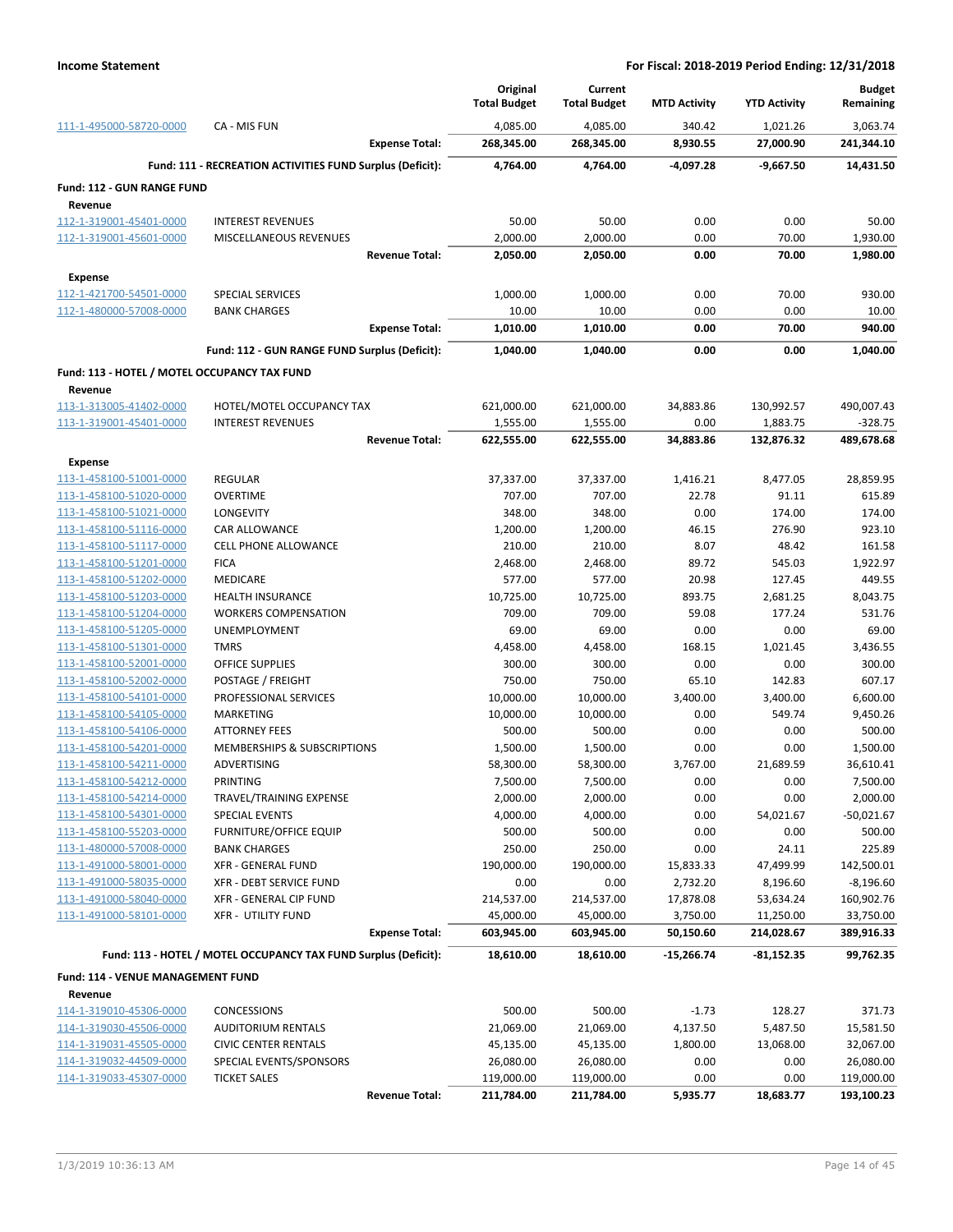|                               |                                                                    |                       | Original<br><b>Total Budget</b> | Current<br><b>Total Budget</b> | <b>MTD Activity</b> | <b>YTD Activity</b> | <b>Budget</b><br>Remaining |
|-------------------------------|--------------------------------------------------------------------|-----------------------|---------------------------------|--------------------------------|---------------------|---------------------|----------------------------|
| <b>Expense</b>                |                                                                    |                       |                                 |                                |                     |                     |                            |
| 114-1-457100-51001-0000       | <b>REGULAR SALARIES</b>                                            |                       | 24,585.00                       | 24,585.00                      | 945.48              | 5,739.86            | 18,845.14                  |
| 114-1-457100-51020-0000       | <b>OVERTIME</b>                                                    |                       | 11,000.00                       | 11,000.00                      | 45.56               | 243.54              | 10,756.46                  |
| 114-1-457100-51021-0000       | LONGEVITY                                                          |                       | 246.00                          | 246.00                         | 0.00                | 123.00              | 123.00                     |
| 114-1-457100-51116-0000       | <b>CAR ALLOWANCE</b>                                               |                       | 1,200.00                        | 1,200.00                       | 46.16               | 276.96              | 923.04                     |
| 114-1-457100-51117-0000       | <b>CELL PHONE ALLOWANCE</b>                                        |                       | 210.00                          | 210.00                         | 8.08                | 48.48               | 161.52                     |
| 114-1-457100-51201-0000       | <b>FICA</b>                                                        |                       | 1,627.00                        | 1,627.00                       | 64.65               | 400.86              | 1,226.14                   |
| 114-1-457100-51202-0000       | MEDICARE                                                           |                       | 380.00                          | 380.00                         | 15.12               | 93.75               | 286.25                     |
| 114-1-457100-51203-0000       | <b>HEALTH INSURANCE</b>                                            |                       | 5,363.00                        | 5,363.00                       | 446.92              | 1,340.76            | 4,022.24                   |
| 114-1-457100-51204-0000       | <b>WORKERS COMPENSATION</b>                                        |                       | 672.00                          | 672.00                         | 56.00               | 168.00              | 504.00                     |
| 114-1-457100-51205-0000       | STATE UNEMPLOYMENT                                                 |                       | 34.00                           | 34.00                          | 0.00                | 0.00                | 34.00                      |
| 114-1-457100-51301-0000       | TMRS                                                               |                       | 2,939.00                        | 2,939.00                       | 126.82              | 779.55              | 2,159.45                   |
| 114-1-457100-52001-0000       | <b>OFFICE SUPPLIES</b>                                             |                       | 250.00                          | 250.00                         | 0.00                | 0.00                | 250.00                     |
| 114-1-457100-52002-0000       | POSTAGE / FREIGHT                                                  |                       | 500.00                          | 500.00                         | 0.00                | 0.00                | 500.00                     |
| 114-1-457100-52201-0000       | MINOR TOOLS & EQUIPMENT                                            |                       | 2,500.00                        | 2,500.00                       | 0.00                | 0.00                | 2,500.00                   |
| 114-1-457100-52403-0000       | <b>RESALE ITEMS</b>                                                |                       | 2,000.00                        | 2,000.00                       | 0.00                | 0.00                | 2,000.00                   |
| 114-1-457100-53702-0000       | <b>AUDTIORIUM MAINTENANCE</b>                                      |                       | 8,000.00                        | 8,000.00                       | 0.00                | 217.98              | 7,782.02                   |
| 114-1-457100-53704-0000       | <b>CIVIC CENTER</b>                                                |                       | 5,000.00                        | 5,000.00                       | 10,465.00           | 10,603.92           | $-5,603.92$                |
| 114-1-457100-54001-0000       | <b>TELEPHONE CHARGES</b>                                           |                       | 100.00                          | 100.00                         | 0.00                | 0.00                | 100.00                     |
| 114-1-457100-54005-0000       | <b>CIVIC CENTER UTILITY CHARGES</b>                                |                       | 27,500.00                       | 27,500.00                      | 1,618.68            | 5,622.49            | 21,877.51                  |
| 114-1-457100-54105-0000       | <b>MARKETING</b>                                                   |                       | 4,000.00                        | 4,000.00                       | 0.00                | 168.00              | 3,832.00                   |
| 114-1-457100-54106-0000       | <b>ATTORNEY FEES</b>                                               |                       | 500.00                          | 500.00                         | 0.00                | 0.00                | 500.00                     |
| 114-1-457100-54201-0000       | <b>MEMBERSHIPS &amp; SUBSCRIPTIONS</b>                             |                       | 2,000.00                        | 2,000.00                       | 0.00                | 0.00                | 2,000.00                   |
| 114-1-457100-54205-0000       | <b>BUSINESS MEALS</b>                                              |                       | 500.00                          | 500.00                         | 0.00                | 0.00                | 500.00                     |
| 114-1-457100-54211-0000       | ADVERTISING                                                        |                       | 30,000.00                       | 30,000.00                      | 3,007.82            | 5,117.82            | 24,882.18                  |
| 114-1-457100-54214-0000       | <b>TRAVEL &amp; TRAINING</b>                                       |                       | 1,000.00                        | 1,000.00                       | 0.00                | 0.00                | 1,000.00                   |
| 114-1-457100-54301-0000       | <b>SPECIAL EVENTS</b>                                              |                       | 85,000.00                       | 85,000.00                      | 236.25              | 39,627.70           | 45,372.30                  |
| 114-1-480000-52003-0000       | <b>COPIER CHARGES</b>                                              |                       | 3,600.00                        | 3,600.00                       | 67.27               | 385.67              | 3,214.33                   |
| 114-1-480000-57008-0000       | <b>BANK CHARGES</b>                                                |                       | 2,500.00                        | 2,500.00                       | 0.00                | 288.19              | 2,211.81                   |
| 114-1-495000-58501-0000       | CA - GENERAL FUND                                                  |                       | 5,741.00                        | 5,741.00                       | 478.42              | 1,435.26            | 4,305.74                   |
| 114-1-495000-58701-0000       | CA - CENTRAL SERVICE FUND                                          |                       | 564.00                          | 564.00                         | 47.00               | 141.00              | 423.00                     |
| 114-1-495000-58710-0000       | <b>CA - INSURANCE FUND</b>                                         |                       | 233.00                          | 233.00                         | 19.42               | 58.26               | 174.74                     |
| 114-1-495000-58720-0000       | CA - MIS FUN                                                       |                       | 3,973.00                        | 3,973.00                       | 331.08              | 993.24              | 2,979.76                   |
|                               |                                                                    | <b>Expense Total:</b> | 233,717.00                      | 233,717.00                     | 18,025.73           | 73,874.29           | 159,842.71                 |
|                               | Fund: 114 - VENUE MANAGEMENT FUND Surplus (Deficit):               |                       | $-21,933.00$                    | -21,933.00                     | -12,089.96          | -55,190.52          | 33,257.52                  |
|                               | Fund: 123 - PTRAIN - POLICE REIMBURSEMENT GRANTS & CONT EDUCAT     |                       |                                 |                                |                     |                     |                            |
| Revenue                       |                                                                    |                       |                                 |                                |                     |                     |                            |
| 123-1-319001-45401-0000       | <b>INTEREST REVENUES</b>                                           |                       | 0.00                            | 0.00                           | 0.00                | 54.57               | $-54.57$                   |
|                               |                                                                    | <b>Revenue Total:</b> | 0.00                            | 0.00                           | 0.00                | 54.57               | $-54.57$                   |
| <b>Expense</b>                |                                                                    |                       |                                 |                                |                     |                     |                            |
| 123-1-480000-57008-0000       | <b>BANK CHARGES</b>                                                |                       | 0.00                            | 0.00                           | 0.00                | 0.67                | $-0.67$                    |
|                               |                                                                    | <b>Expense Total:</b> | 0.00                            | 0.00                           | 0.00                | 0.67                | $-0.67$                    |
|                               | Fund: 123 - PTRAIN - POLICE REIMBURSEMENT GRANTS & CONT EDUCAT Sur |                       | 0.00                            | 0.00                           | 0.00                | 53.90               | $-53.90$                   |
| Fund: 140 - DEBT SERVICE FUND |                                                                    |                       |                                 |                                |                     |                     |                            |
| Revenue                       |                                                                    |                       |                                 |                                |                     |                     |                            |
| 140-1-311001-41101-0000       | <b>REAL PROPERTY TAXES</b>                                         |                       | 4,516,579.00                    | 4,516,579.00                   | 317,189.13          | 981,591.19          | 3,534,987.81               |
| 140-1-311002-41102-0000       | <b>DELINQUENT TAXES</b>                                            |                       | 42,700.00                       | 42,700.00                      | 1,246.28            | 11,474.91           | 31,225.09                  |
| 140-1-319001-45401-0000       | <b>INTEREST REVENUES</b>                                           |                       | 2,371.00                        | 2,371.00                       | 0.00                | 7,105.29            | $-4,734.29$                |
| 140-1-319001-45601-0000       | MISCELLANEOUS REVENUES                                             |                       | 3,000.00                        | 3,000.00                       | 0.00                | 0.00                | 3,000.00                   |
| 140-1-323001-46008-0000       | <b>XFR - TOURISM FUND</b>                                          |                       | 32,786.35                       | 32,786.35                      | 2,732.20            | 8,196.60            | 24,589.75                  |
| 140-1-323001-46100-0000       | <b>XFR - UTILITY FUND</b>                                          |                       | 1,531,651.65                    | 1,531,651.65                   | 127,637.64          | 382,912.92          | 1,148,738.73               |
| 140-1-323001-46107-0000       | <b>XFR - AIRPORT FUND</b>                                          |                       | 23,239.00                       | 23,239.00                      | 1,936.58            | 5,809.74            | 17,429.26                  |
|                               |                                                                    | <b>Revenue Total:</b> | 6,152,327.00                    | 6,152,327.00                   | 450,741.83          | 1,397,090.65        | 4,755,236.35               |
| <b>Expense</b>                |                                                                    |                       |                                 |                                |                     |                     |                            |
| 140-1-471100-56105-0000       | 2010 CO - PRINCIPAL                                                |                       | 270,000.00                      | 270,000.00                     | 0.00                | 0.00                | 270,000.00                 |
| 140-1-471100-56106-0000       | 2013 CO PRINCIPAL                                                  |                       | 260,000.00                      | 260,000.00                     | 0.00                | 0.00                | 260,000.00                 |
| 140-1-471100-56306-0000       | 2010 GO REFUND PRINCIPAL                                           |                       | 660,000.00                      | 660,000.00                     | 0.00                | 0.00                | 660,000.00                 |
|                               |                                                                    |                       |                                 |                                |                     |                     |                            |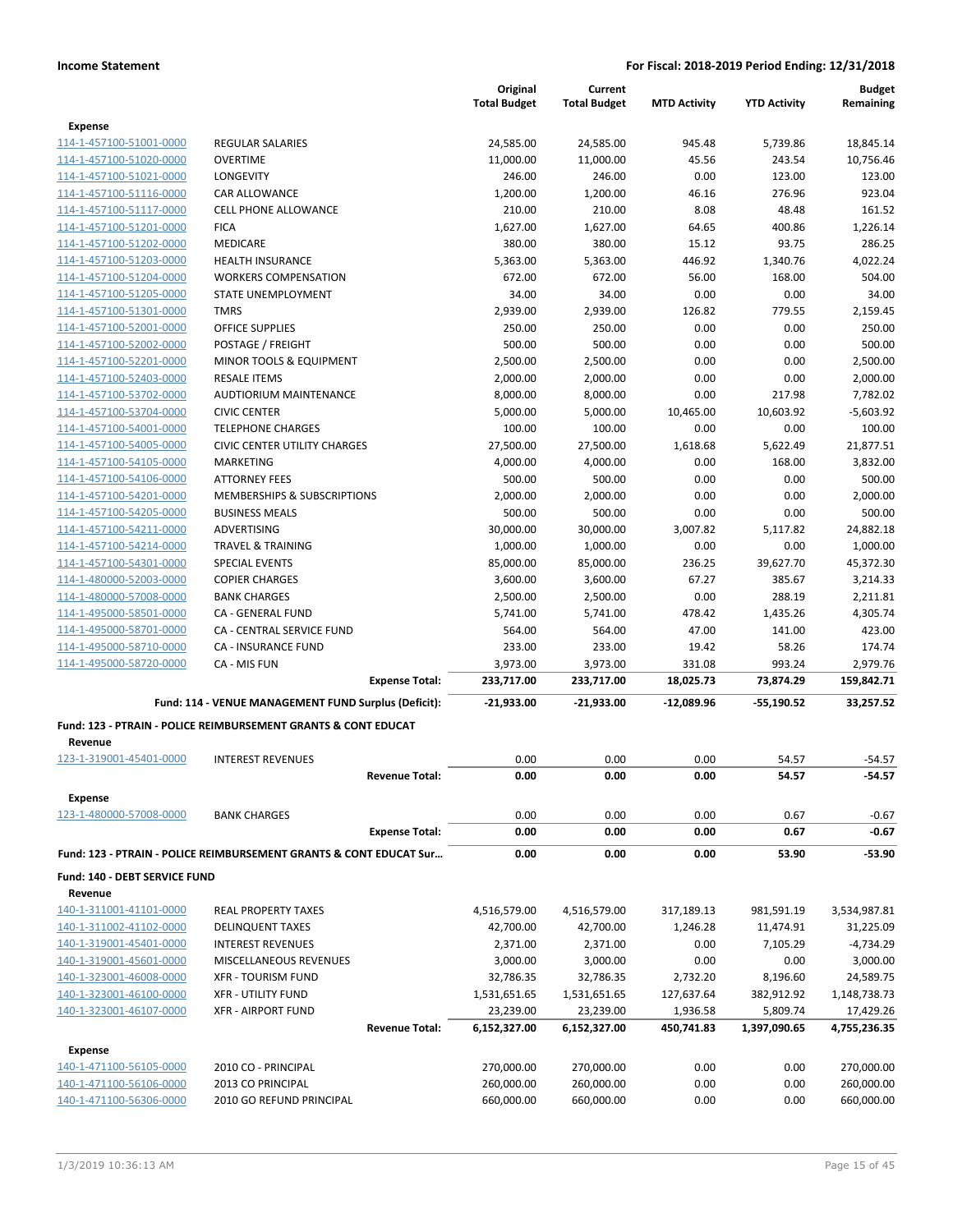|                                                    |                                                                 | Original<br><b>Total Budget</b> | Current<br><b>Total Budget</b> | <b>MTD Activity</b>     | <b>YTD Activity</b>     | <b>Budget</b><br>Remaining |
|----------------------------------------------------|-----------------------------------------------------------------|---------------------------------|--------------------------------|-------------------------|-------------------------|----------------------------|
| 140-1-471100-56308-0000                            | 2011 GO REFUND PRINCIPAL                                        | 1,090,000.00                    | 1,090,000.00                   | 0.00                    | 0.00                    | 1,090,000.00               |
| 140-1-471100-56310-0000                            | 2014 GO REFUND PRINCIPAL                                        | 180,000.00                      | 180,000.00                     | 0.00                    | 0.00                    | 180,000.00                 |
| 140-1-471100-56311-0000                            | 2014 GENERAL OBLIGATIONS PRINCIPAL                              | 305,000.00                      | 305,000.00                     | 0.00                    | 0.00                    | 305,000.00                 |
| 140-1-471100-56312-0000                            | 2015 GENERAL OBLIGATIONS PRINCIPAL                              | 459,000.00                      | 459,000.00                     | 0.00                    | 0.00                    | 459,000.00                 |
| 140-1-471100-56313-0000                            | 2017 GO REFUND PRINCIPAL                                        | 1,685,000.00                    | 1,685,000.00                   | 0.00                    | 0.00                    | 1,685,000.00               |
| 140-1-471200-56205-0000                            | 2010 CO - INTEREST                                              | 178,663.00                      | 178,663.00                     | 0.00                    | 0.00                    | 178,663.00                 |
| 140-1-471200-56206-0000                            | 2013 CO INTEREST                                                | 21,716.00                       | 21,716.00                      | 0.00                    | 0.00                    | 21,716.00                  |
| 140-1-471200-56406-0000                            | 2010 GO REFUND INTEREST                                         | 298,548.00                      | 298,548.00                     | 0.00                    | 0.00                    | 298,548.00                 |
| 140-1-471200-56408-0000                            | 2011 GO REFUND INTEREST                                         | 102,295.00                      | 102,295.00                     | 0.00                    | 0.00                    | 102,295.00                 |
| 140-1-471200-56409-0000                            | 2014 GENERAL OBLIGATIONS - INTEREST                             | 102,402.00                      | 102,402.00                     | 0.00                    | 0.00                    | 102,402.00                 |
| 140-1-471200-56410-0000                            | 2015 GO - INTEREST                                              | 143,099.00                      | 143,099.00                     | 0.00                    | 0.00                    | 143,099.00                 |
| 140-1-471200-56411-0000                            | 2014 GO REFUND INTEREST                                         | 25,160.00                       | 25,160.00                      | 0.00                    | 0.00                    | 25,160.00                  |
| 140-1-471200-56413-0000                            | 2017 GO REFUND INTEREST                                         | 323,375.00                      | 323,375.00                     | 0.00                    | 0.00                    | 323,375.00                 |
| 140-1-475100-56002-0000                            | <b>AGENT FEE</b>                                                | 1,500.00                        | 1,500.00                       | 0.00                    | 0.00                    | 1,500.00                   |
| 140-1-475100-56005-0000                            | ARBITRAGE                                                       | 6,100.00                        | 6,100.00                       | 0.00                    | 0.00                    | 6,100.00                   |
| 140-1-480000-57008-0000                            | <b>BANK CHARGES</b>                                             | 500.00                          | 500.00                         | 0.00                    | 73.42                   | 426.58                     |
|                                                    | <b>Expense Total:</b>                                           | 6,112,358.00                    | 6,112,358.00                   | 0.00                    | 73.42                   | 6,112,284.58               |
|                                                    | Fund: 140 - DEBT SERVICE FUND Surplus (Deficit):                | 39,969.00                       | 39.969.00                      | 450,741.83              | 1,397,017.23            | $-1,357,048.23$            |
| Fund: 160 - GENERAL CAPITAL IMPROVEMENT FUND       |                                                                 |                                 |                                |                         |                         |                            |
| Revenue                                            |                                                                 |                                 |                                |                         |                         |                            |
| 160-1-310002-45611-0000                            | <b>DONATIONS FOR PROJECTS</b>                                   | 0.00                            | 0.00                           | 15,000.00               | 15,100.00               | $-15,100.00$               |
| 160-1-314004-41808-0000                            | FRANCHISE FEES/CABLE-SICFA                                      | 26,599.00                       | 26,599.00                      | 0.00                    | 0.00                    | 26,599.00                  |
| 160-1-319001-45401-0000                            | <b>INTEREST REVENUES</b>                                        | 22,000.00                       | 22,000.00                      | 0.00<br>268,334.00      | 10,198.31               | 11,801.69                  |
| 160-1-323001-46001-0000<br>160-1-323001-46008-0000 | <b>XFR - GENERAL FUND</b><br><b>XFR - TOURISM FUND</b>          | 3,220,008.00                    | 3,220,008.00                   |                         | 805,002.00              | 2,415,006.00<br>160,902.76 |
|                                                    | <b>Revenue Total:</b>                                           | 214,537.00<br>3,483,144.00      | 214,537.00<br>3,483,144.00     | 17,878.08<br>301,212.08 | 53,634.24<br>883,934.55 | 2,599,209.45               |
|                                                    |                                                                 |                                 |                                |                         |                         |                            |
| <b>Expense</b>                                     |                                                                 |                                 |                                |                         |                         |                            |
| 160-1-421230-55201-0000                            | <b>EQUIPMENT PURCHASES</b>                                      | 29,008.00                       | 29,008.00                      | 0.00                    | 0.00                    | 29,008.00                  |
| 160-1-421240-55207-0000                            | RADIO COMMUNICATION EQUIP                                       | 1,050,000.00                    | 1,050,000.00                   | 0.00                    | 0.00                    | 1,050,000.00               |
| 160-1-431200-53304-0000                            | STREET IMPROV PROGRAM                                           | 2,000,000.00                    | 2,000,000.00                   | 0.00                    | 0.00                    | 2,000,000.00               |
| 160-1-431200-55002-0000                            | <b>IMPROVEMENTS</b>                                             | 100,000.00                      | 100,000.00                     | 0.00                    | 0.00                    | 100,000.00                 |
| 160-1-451100-55012-0000<br>160-1-456100-55204-0000 | <b>CONSTRUCTION</b><br><b>OLD TOWN GREENVILLE</b>               | 400,000.00<br>15,000.00         | 400,000.00<br>15,000.00        | 189,493.50<br>0.00      | 191,518.80              | 208,481.20<br>9,418.77     |
| 160-1-480000-54101-0000                            | PROFESSIONAL SERVICES                                           | 125,000.00                      | 125,000.00                     | 0.00                    | 5,581.23<br>0.00        | 125,000.00                 |
| 160-1-480000-55002-0000                            | <b>IMPROVEMENTS</b>                                             | 108,146.00                      | 108,146.00                     | 34,980.00               | 64,059.00               | 44,087.00                  |
| 160-1-480000-55007-0000                            | ENG/ARCHITECTS/MGMT                                             | 0.00                            | 0.00                           | 1,047.00                | 1,047.00                | $-1,047.00$                |
| 160-1-480000-55012-0000                            | CONSTRUCTION                                                    | 0.00                            | 0.00                           | 191,509.65              | 191,509.65              | $-191,509.65$              |
| 160-1-480000-55201-0000                            | <b>EQUIPMENT PURCHASES</b>                                      | 151,860.00                      | 151,860.00                     | 0.00                    | 42,210.00               | 109,650.00                 |
| 160-1-480000-55203-0000                            | FURNITURE/OFFICE EQUIP                                          | 5,531.00                        | 5,531.00                       | 0.00                    | 0.00                    | 5,531.00                   |
| 160-1-480000-57008-0000                            | <b>BANK CHARGES</b>                                             | 500.00                          | 500.00                         | 0.00                    | 93.57                   | 406.43                     |
|                                                    | <b>Expense Total:</b>                                           | 3,985,045.00                    | 3,985,045.00                   | 417,030.15              | 496,019.25              | 3,489,025.75               |
|                                                    | Fund: 160 - GENERAL CAPITAL IMPROVEMENT FUND Surplus (Deficit): | -501,901.00                     | $-501,901.00$                  | -115,818.07             | 387,915.30              | -889,816.30                |
| Fund: 161 - STREET CONSTRUCTION FUND               |                                                                 |                                 |                                |                         |                         |                            |
| Revenue                                            |                                                                 |                                 |                                |                         |                         |                            |
| 161-1-319001-45401-0000                            | <b>INTEREST REVENUES</b>                                        | 4,000.00                        | 4,000.00                       | 0.00                    | 4,444.55                | $-444.55$                  |
|                                                    | <b>Revenue Total:</b>                                           | 4,000.00                        | 4,000.00                       | 0.00                    | 4,444.55                | -444.55                    |
| <b>Expense</b>                                     |                                                                 |                                 |                                |                         |                         |                            |
| 161-1-480000-57008-0000                            | <b>BANK CHARGES</b>                                             | 500.00                          | 500.00                         | 0.00                    | 54.14                   | 445.86                     |
|                                                    | <b>Expense Total:</b>                                           | 500.00                          | 500.00                         | 0.00                    | 54.14                   | 445.86                     |
|                                                    | Fund: 161 - STREET CONSTRUCTION FUND Surplus (Deficit):         | 3,500.00                        | 3,500.00                       | 0.00                    | 4,390.41                | -890.41                    |
| Fund: 164 - 2013 CO CAPITAL FUND                   |                                                                 |                                 |                                |                         |                         |                            |
| Revenue                                            |                                                                 |                                 |                                |                         |                         |                            |
| 164-1-319001-45401-0000                            | <b>INTEREST REVENUES</b>                                        | 150.00                          | 150.00                         | 0.00                    | 173.67                  | $-23.67$                   |
|                                                    | <b>Revenue Total:</b>                                           | 150.00                          | 150.00                         | 0.00                    | 173.67                  | $-23.67$                   |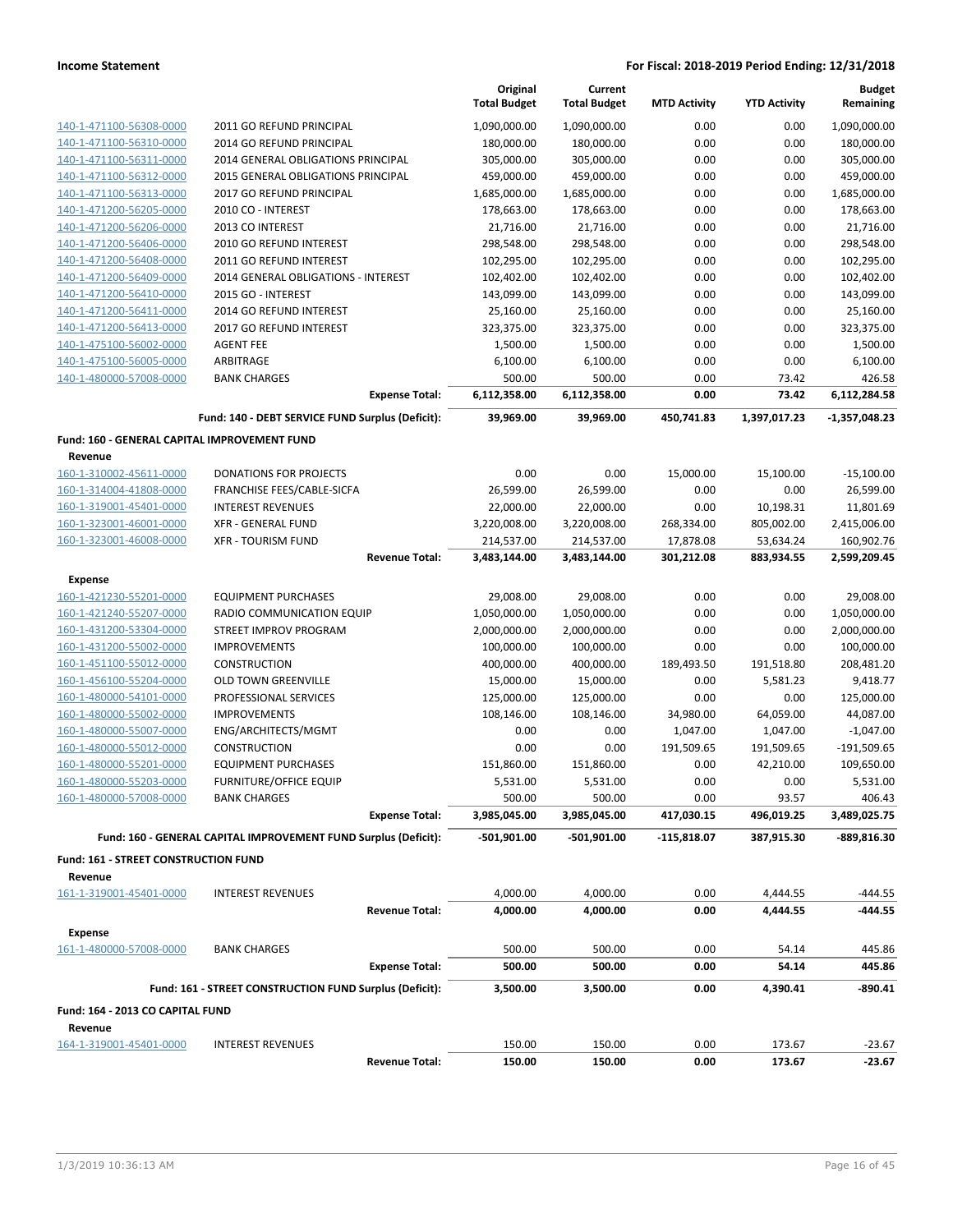|                                                    |                                                     | Original<br><b>Total Budget</b> | Current<br><b>Total Budget</b> | <b>MTD Activity</b>      | <b>YTD Activity</b>       | <b>Budget</b><br>Remaining |
|----------------------------------------------------|-----------------------------------------------------|---------------------------------|--------------------------------|--------------------------|---------------------------|----------------------------|
| <b>Expense</b>                                     |                                                     |                                 |                                |                          |                           |                            |
| 164-1-480000-57008-0000                            | <b>BANK CHARGES</b>                                 | 15.00                           | 15.00                          | 0.00                     | 2.03                      | 12.97                      |
|                                                    | <b>Expense Total:</b>                               | 15.00                           | 15.00                          | 0.00                     | 2.03                      | 12.97                      |
|                                                    | Fund: 164 - 2013 CO CAPITAL FUND Surplus (Deficit): | 135.00                          | 135.00                         | 0.00                     | 171.64                    | $-36.64$                   |
| Fund: 165 - 2014 GO FUND<br>Revenue                |                                                     |                                 |                                |                          |                           |                            |
| 165-1-319001-45401-0000                            | <b>INTEREST REVENUES</b>                            | 25,000.00                       | 25,000.00                      | 0.00                     | 2,834.61                  | 22,165.39                  |
|                                                    | <b>Revenue Total:</b>                               | 25,000.00                       | 25,000.00                      | 0.00                     | 2,834.61                  | 22,165.39                  |
|                                                    | Fund: 165 - 2014 GO FUND Total:                     | 25,000.00                       | 25,000.00                      | 0.00                     | 2,834.61                  | 22.165.39                  |
| <b>Fund: 171 - MAIN STREET SPECIAL REVENUE</b>     |                                                     |                                 |                                |                          |                           |                            |
| <b>Expense</b>                                     |                                                     |                                 |                                |                          |                           |                            |
| 171-1-456100-54111-0000                            | <b>GRANT MANAGEMENT</b>                             | 0.00                            | 0.00                           | 1,100.00                 | 3,300.00                  | $-3,300.00$                |
| 171-1-456100-55012-0000                            | <b>CONSTRUCTION</b>                                 | 0.00                            | 0.00                           | 0.00                     | 4,291.21                  | $-4,291.21$                |
|                                                    | <b>Expense Total:</b>                               | 0.00                            | 0.00                           | 1,100.00                 | 7,591.21                  | $-7,591.21$                |
|                                                    | Fund: 171 - MAIN STREET SPECIAL REVENUE Total:      | 0.00                            | 0.00                           | 1,100.00                 | 7.591.21                  | $-7,591.21$                |
| Fund: 200 - WATER / WASTEWATER FUND                |                                                     |                                 |                                |                          |                           |                            |
| Revenue                                            |                                                     |                                 |                                |                          |                           |                            |
| 200-2-318003-42304-0000                            | <b>BACKFLOW INSPECTION FEES</b>                     | 6,500.00                        | 6,500.00                       | 0.00                     | 0.00                      | 6,500.00                   |
| 200-2-318003-44302-0000                            | WATER REVENUES / SERVICE CHARGES                    | 116,628.00                      | 116,628.00                     | 325.00                   | 6,763.96                  | 109,864.04                 |
| 200-2-318003-44304-0000<br>200-2-318003-44305-0000 | <b>NEW SERVICES - WATER</b><br>LATE CHARGES - WATER | 13,317.00<br>43,742.00          | 13,317.00<br>43,742.00         | 0.00<br>3,466.89         | 0.00<br>11,695.20         | 13,317.00<br>32,046.80     |
| 200-2-318003-44312-0000                            | <b>METER TAMPERING</b>                              | 8,261.00                        | 8,261.00                       | 125.00                   | 875.00                    | 7,386.00                   |
| 200-2-318003-45103-0000                            | <b>GEUS RAW WATER CONSUMPTN</b>                     | 70,000.00                       | 70,000.00                      | 0.00                     | 0.00                      | 70,000.00                  |
| 200-2-318004-42303-0000                            | <b>WASTE HAULER PERMITS</b>                         | 4,800.00                        | 4,800.00                       | 100.00                   | 1,000.00                  | 3,800.00                   |
| 200-2-318004-44307-0000                            | <b>NEW SERVICES - SEWER</b>                         | 12,389.00                       | 12,389.00                      | 0.00                     | 0.00                      | 12,389.00                  |
| 200-2-318004-44309-0000                            | SEWER REVENUES / SERVICE CHARGES                    | 50,531.00                       | 50,531.00                      | 0.00                     | 5,015.93                  | 45,515.07                  |
| 200-2-318004-44310-0000                            | LATE CHARGES - SEWER                                | 36,613.00                       | 36,613.00                      | 3,372.83                 | 11,034.03                 | 25,578.97                  |
| 200-2-318004-44318-0000                            | LATE CHARGES - WASTEHAULERS                         | 3,500.00                        | 3,500.00                       | 790.91                   | 940.91                    | 2,559.09                   |
| 200-2-318004-45106-0000                            | L-3 COMM COD DISCHARGE                              | 126,360.00                      | 126,360.00                     | 10,530.00                | 31,590.00                 | 94,770.00                  |
| 200-2-318004-45201-0000                            | SEWER REV/ SEWER HAULER FEES                        | 425,555.00                      | 425,555.00                     | 0.00                     | 44,877.50                 | 380,677.50                 |
| 200-2-319003-45101-0000                            | WATER REVENUES / METERED SALES                      | 7,132,713.00                    | 7,132,713.00                   | 520,898.37               | 1,667,499.02              | 5,465,213.98               |
| 200-2-319004-45104-0000                            | <b>SEWER COLLECTION FEES</b>                        | 6,324,875.00                    | 6,324,875.00                   | 496,536.06               | 1,541,967.36              | 4,782,907.64               |
| 200-2-319004-45105-0000                            | SEWER REVENUES / EPA REVENUE                        | 0.00                            | 0.00                           | 0.81                     | 88.08                     | $-88.08$                   |
| 200-2-320003-45305-0000                            | <b>AUCTION PROCEEDS</b>                             | 5,000.00                        | 5,000.00                       | 0.00                     | 0.00                      | 5,000.00                   |
| 200-2-320003-45401-0000                            | <b>INTEREST REVENUES</b>                            | 13,900.00                       | 13,900.00                      | 0.00                     | 26,674.97                 | $-12,774.97$               |
| 200-2-320003-45601-0000                            | MISCELLANEOUS REVENUES                              | 1,000.00                        | 1,000.00                       | 0.00                     | 0.00                      | 1,000.00                   |
| 200-2-323001-58013-0000                            | <b>XFR - TOURISM FUND</b><br><b>Revenue Total:</b>  | 45,000.00<br>14,440,684.00      | 45,000.00<br>14,440,684.00     | 3,750.00<br>1,039,895.87 | 11,250.00<br>3,361,271.96 | 33,750.00<br>11,079,412.04 |
|                                                    |                                                     |                                 |                                |                          |                           |                            |
| <b>Expense</b><br>200-2-436100-51001-0000          | <b>REGULAR SALARIES</b>                             |                                 |                                |                          |                           |                            |
| 200-2-436100-51020-0000                            | <b>OVERTIME</b>                                     | 73,774.00<br>289.00             | 73,774.00<br>289.00            | 2,862.80<br>0.00         | 17,142.31<br>5.88         | 56,631.69<br>283.12        |
| 200-2-436100-51021-0000                            | LONGEVITY                                           | 996.00                          | 996.00                         | 0.00                     | 996.00                    | 0.00                       |
| 200-2-436100-51101-0000                            | <b>CERTIFICATION PAY</b>                            | 600.00                          | 600.00                         | 23.08                    | 115.40                    | 484.60                     |
| 200-2-436100-51117-0000                            | <b>CELL PHONE ALLOWANCE</b>                         | 432.00                          | 432.00                         | 16.61                    | 99.66                     | 332.34                     |
| 200-2-436100-51201-0000                            | <b>FICA</b>                                         | 4,718.00                        | 4,718.00                       | 177.80                   | 1,126.56                  | 3,591.44                   |
| 200-2-436100-51202-0000                            | MEDICARE                                            | 1,103.00                        | 1,103.00                       | 41.58                    | 263.47                    | 839.53                     |
| 200-2-436100-51203-0000                            | <b>HEALTH INSURANCE</b>                             | 21,450.00                       | 21,450.00                      | 1,787.50                 | 5,362.50                  | 16,087.50                  |
| 200-2-436100-51204-0000                            | <b>WORKERS COMPENSATION</b>                         | 358.00                          | 358.00                         | 29.83                    | 89.49                     | 268.51                     |
| 200-2-436100-51205-0000                            | <b>STATE UNEMPLOYMENT</b>                           | 137.00                          | 137.00                         | 0.00                     | 0.00                      | 137.00                     |
| 200-2-436100-51301-0000                            | <b>TMRS</b>                                         | 8,522.00                        | 8,522.00                       | 337.27                   | 2,133.34                  | 6,388.66                   |
| 200-2-436100-52001-0000                            | OFFICE SUPPLIES                                     | 500.00                          | 500.00                         | 0.00                     | $-155.99$                 | 655.99                     |
| 200-2-436100-52002-0000                            | POSTAGE / FREIGHT                                   | 7,500.00                        | 7,500.00                       | 0.00                     | 0.00                      | 7,500.00                   |
| 200-2-436100-52201-0000                            | MINOR TOOLS & EQUIPMENT                             | 750.00                          | 750.00                         | 0.00                     | 301.53                    | 448.47                     |
| 200-2-436100-52305-0000                            | PUBLIC EDUCATION                                    | 3,400.00                        | 3,400.00                       | 0.00                     | 0.00                      | 3,400.00                   |
| 200-2-436100-53402-0000                            | <b>BUILDING MAINTENANCE</b>                         | 7,500.00                        | 7,500.00                       | 175.25                   | 528.35                    | 6,971.65                   |
| 200-2-436100-54001-0000<br>200-2-436100-54002-0000 | <b>TELEPHONE CHARGES</b><br>UTILITY CHARGES         | 925.00<br>35,270.00             | 925.00<br>35,270.00            | 0.02<br>2,687.73         | 71.32<br>7,050.39         | 853.68<br>28,219.61        |
|                                                    |                                                     |                                 |                                |                          |                           |                            |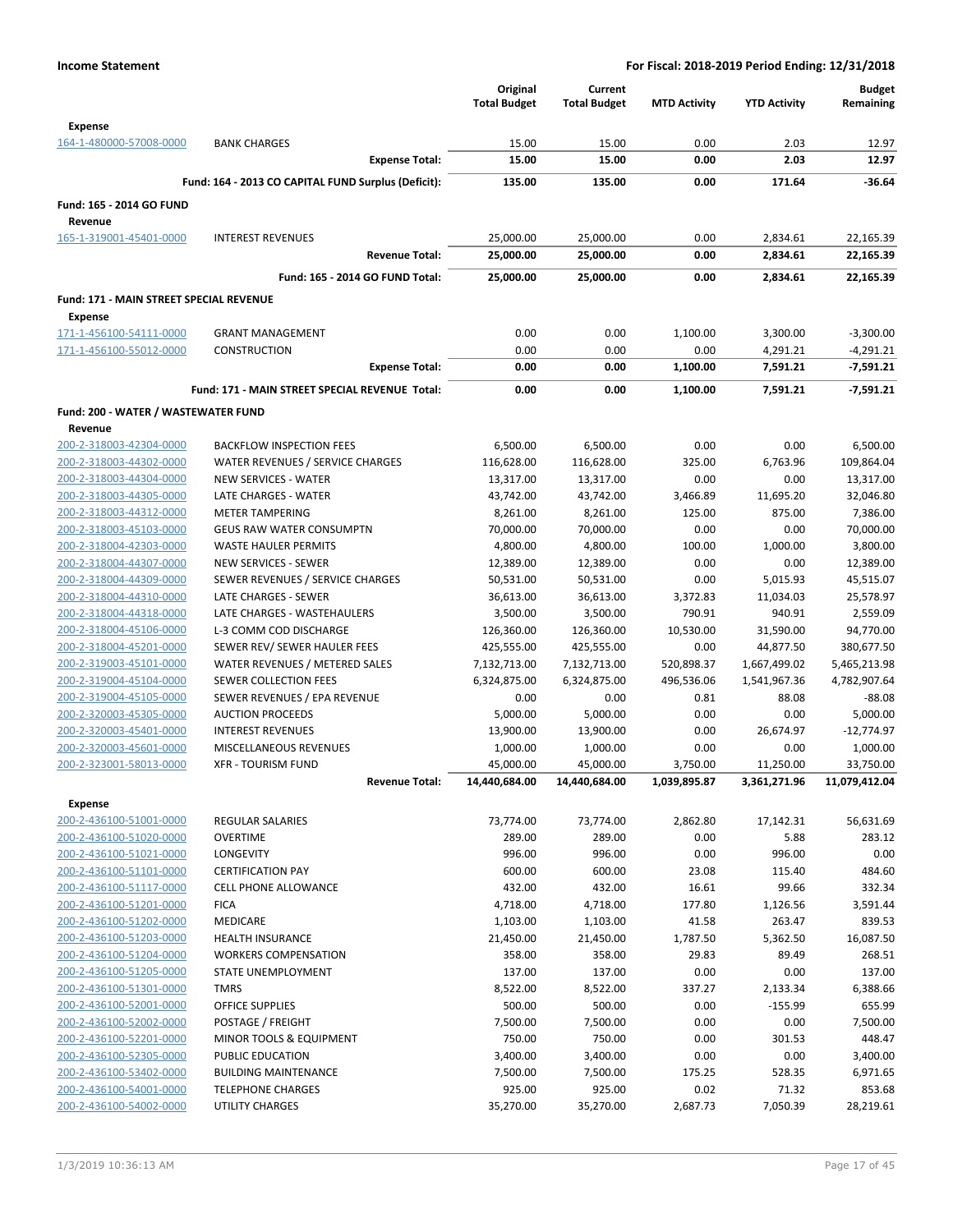**Budget Remaining**

**MTD Activity YTD Activity**

**Current**

**Original Total Budget**

|                         |                                         | <b>Total Budget</b> | <b>Total Budget</b> | <b>MTD Activity</b> | <b>YTD Activity</b> | Remaining  |
|-------------------------|-----------------------------------------|---------------------|---------------------|---------------------|---------------------|------------|
| 200-2-436100-54101-0000 | PROFESSIONAL SERVICES                   | 2,000.00            | 2,000.00            | 0.00                | 1,765.00            | 235.00     |
| 200-2-436100-54106-0000 | <b>ATTORNEY FEES</b>                    | 3,400.00            | 3,400.00            | 0.00                | 0.00                | 3,400.00   |
| 200-2-436100-54201-0000 | MEMBERSHIPS & SUBSCRIPTIONS             | 350.00              | 350.00              | 0.00                | 0.00                | 350.00     |
| 200-2-436100-54214-0000 | <b>TRAVEL &amp; TRAINING</b>            | 500.00              | 500.00              | 0.00                | 0.00                | 500.00     |
| 200-2-436200-51001-0000 | <b>REGULAR SALARIES</b>                 | 371,931.00          | 371,931.00          | 13,118.22           | 75,990.06           | 295,940.94 |
| 200-2-436200-51020-0000 | <b>OVERTIME</b>                         | 16,317.00           | 16,317.00           | 68.32               | 3,970.33            | 12,346.67  |
| 200-2-436200-51021-0000 | LONGEVITY                               | 4,470.00            | 4,470.00            | 0.00                | 3,570.00            | 900.00     |
| 200-2-436200-51101-0000 | <b>CERTIFICATION PAY</b>                | 4,200.00            | 4,200.00            | 115.39              | 692.34              | 3,507.66   |
| 200-2-436200-51117-0000 | <b>CELL PHONE ALLOWANCE</b>             | 864.00              | 864.00              | 16.61               | 99.66               | 764.34     |
| 200-2-436200-51201-0000 | <b>FICA</b>                             | 24,663.00           | 24,663.00           | 769.99              | 4,944.59            | 19,718.41  |
| 200-2-436200-51202-0000 | <b>MEDICARE</b>                         | 5,768.00            | 5,768.00            | 180.08              | 1,156.40            | 4,611.60   |
| 200-2-436200-51203-0000 | <b>HEALTH INSURANCE</b>                 | 96,525.00           | 96,525.00           | 8,043.75            | 24,131.25           | 72,393.75  |
| 200-2-436200-51204-0000 | <b>WORKERS COMPENSATION</b>             | 13,761.00           | 13,761.00           | 1,146.75            | 3,440.25            | 10,320.75  |
| 200-2-436200-51205-0000 | <b>STATE UNEMPLOYMENT</b>               | 678.00              | 678.00              | 0.00                | 7.46                | 670.54     |
| 200-2-436200-51301-0000 | <b>TMRS</b>                             | 43,659.00           | 43,659.00           | 1,547.62            | 9,750.10            | 33,908.90  |
| 200-2-436200-52001-0000 | OFFICE SUPPLIES                         | 500.20              | 500.20              | 0.00                | 0.00                | 500.20     |
| 200-2-436200-52002-0000 | POSTAGE / FREIGHT                       | 2,316.20            | 2,316.20            | 13.16               | 13.16               | 2,303.04   |
| 200-2-436200-52101-0000 | <b>JANITORIAL SUPPLIES</b>              | 999.00              | 999.00              | 0.00                | 0.00                | 999.00     |
| 200-2-436200-52104-0000 | <b>WEARING APPAREL</b>                  | 4,851.00            | 4,851.00            | 0.00                | 630.37              | 4,220.63   |
| 200-2-436200-52105-0000 | <b>LABORATORY</b>                       | 14,410.00           | 14,410.00           | 0.00                | 1,104.88            | 13,305.12  |
| 200-2-436200-52106-0000 | <b>CHEMICAL SUPPLIES</b>                | 289,465.00          | 289,465.00          | 17,179.05           | 57,048.87           | 232,416.13 |
| 200-2-436200-52201-0000 | MINOR TOOLS & EQUIPMENT                 | 1,490.00            | 1,490.00            | 0.00                | 364.36              | 1,125.64   |
| 200-2-436200-52202-0000 | <b>MECHANICAL SUPPLIES</b>              | 1,552.00            | 1,552.00            | 0.00                | 0.00                | 1,552.00   |
| 200-2-436200-52203-0000 | <b>MOTOR VEHICLE FUEL</b>               | 5,565.00            | 5,565.00            | 415.86              | 1,257.20            | 4,307.80   |
| 200-2-436200-52301-0000 | <b>SAFETY SUPPLIES</b>                  | 24,609.00           | 24,609.00           | 0.00                | 0.00                | 24,609.00  |
| 200-2-436200-53201-0000 | <b>FURNITURE &amp; OFFICE EQUIPMENT</b> | 500.00              | 500.00              | 0.00                | 0.00                | 500.00     |
| 200-2-436200-53202-0000 | MACHINE, TOOLS & IMPLMNTS               | 5,236.00            | 5,236.00            | 0.00                | 0.00                | 5,236.00   |
| 200-2-436200-53203-0000 | <b>INSTRUMENTS &amp; APPARATUS</b>      | 6,553.00            | 6,553.00            | 0.00                | 0.00                | 6,553.00   |
| 200-2-436200-53205-0000 | <b>MOTOR VEHICLES</b>                   | 1,580.00            | 1,580.00            | 0.00                | 51.99               | 1,528.01   |
| 200-2-436200-53310-0000 | RESVRS/STRG TANKS/ST PIPE               | 20,020.00           | 20,020.00           | 0.00                | 66.02               | 19,953.98  |
| 200-2-436200-53402-0000 | <b>BUILDING MAINTENANCE</b>             | 1,910.00            | 1,910.00            | 0.00                | 673.28              | 1,236.72   |
| 200-2-436200-53403-0000 | HEATING & COOLING SYSTEMS               | 3,381.00            | 3,381.00            | 0.00                | 0.00                | 3,381.00   |
| 200-2-436200-53404-0000 | STRUCTURES / EXTERIOR STRUCTURES        | 500.00              | 500.00              | 0.00                | 0.00                | 500.00     |
| 200-2-436200-53605-0000 | STRUCTURES / FILTRATION PLANT           | 37,075.00           | 37,075.00           | 0.00                | 5,497.63            | 31,577.37  |
| 200-2-436200-53606-0000 | <b>MAINT - GROUNDS</b>                  | 340.00              | 340.00              | 0.00                | 0.00                | 340.00     |
| 200-2-436200-54001-0000 | <b>TELEPHONE CHARGES</b>                | 12,577.00           | 12,577.00           | 0.08                | 332.71              | 12,244.29  |
| 200-2-436200-54002-0000 | <b>UTILITY CHARGES</b>                  | 493,384.00          | 493,384.00          | 19,411.10           | 50,195.74           | 443,188.26 |
| 200-2-436200-54201-0000 | MEMBERSHIPS & SUBSCRIPTIONS             | 1,698.00            | 1,698.00            | 0.00                | 0.00                | 1,698.00   |
| 200-2-436200-54208-0000 | <b>LABORATORY WORK</b>                  | 41,691.00           | 41,691.00           | 1,064.90            | 7,732.40            | 33,958.60  |
| 200-2-436200-54212-0000 | <b>PRINTING</b>                         | 600.00              | 600.00              | 0.00                | 0.00                | 600.00     |
| 200-2-436200-54214-0000 | TRAVEL & TRAINING                       | 5,602.00            | 5,602.00            | 0.00                | 0.00                | 5,602.00   |
| 200-2-436200-54219-0000 | SABINE RIVER AUTHORITY                  | 1,049,386.80        | 1,049,386.80        | 88,148.50           | 264,445.50          | 784,941.30 |
| 200-2-436200-54410-0000 | PERMITS/FEES                            | 26,000.00           | 26,000.00           | 0.00                | 25,793.60           | 206.40     |
| 200-2-436300-51001-0000 | REGULAR SALARIES                        | 533,238.00          | 533,238.00          | 16,778.12           | 95,370.02           | 437,867.98 |
| 200-2-436300-51020-0000 | <b>OVERTIME</b>                         | 53,486.00           | 53,486.00           | 1,628.81            | 12,121.05           | 41,364.95  |
| 200-2-436300-51021-0000 | LONGEVITY                               | 6,908.00            | 6,908.00            | 0.00                | 5,888.00            | 1,020.00   |
| 200-2-436300-51101-0000 | <b>CERTIFICATION PAY</b>                | 600.00              | 600.00              | 23.08               | 138.48              | 461.52     |
| 200-2-436300-51117-0000 | <b>CELL PHONE ALLOWANCE</b>             | 216.00              | 216.00              | 40.61               | 227.51              | $-11.51$   |
| 200-2-436300-51201-0000 | <b>FICA</b>                             | 36,856.00           | 36,856.00           | 1,097.17            | 6,808.20            | 30,047.80  |
| 200-2-436300-51202-0000 | MEDICARE                                | 8,620.00            | 8,620.00            | 256.60              | 1,592.25            | 7,027.75   |
| 200-2-436300-51203-0000 | <b>HEALTH INSURANCE</b>                 | 176,963.00          | 176,963.00          | 14,746.92           | 44,240.76           | 132,722.24 |
| 200-2-436300-51204-0000 | <b>WORKERS COMPENSATION</b>             | 20,337.00           | 20,337.00           | 1,694.75            | 5,084.25            | 15,252.75  |
| 200-2-436300-51205-0000 | STATE UNEMPLOYMENT                      | 1,194.00            | 1,194.00            | 53.18               | 187.20              | 1,006.80   |
| 200-2-436300-51301-0000 | <b>TMRS</b>                             | 65,775.00           | 65,775.00           | 2,131.12            | 13,062.85           | 52,712.15  |
| 200-2-436300-51401-0000 | <b>CONTRA - SALARIES</b>                | 0.00                | 0.00                | 0.00                | $-126.18$           | 126.18     |
| 200-2-436300-52001-0000 | OFFICE SUPPLIES                         | 300.00              | 300.00              | 0.00                | 0.00                | 300.00     |
| 200-2-436300-52002-0000 | POSTAGE / FREIGHT                       | 50.00               | 50.00               | 0.00                | 0.00                | 50.00      |
| 200-2-436300-52005-0000 | PRINTED MATERIALS                       | 100.00              | 100.00              | 0.00                | 0.00                | 100.00     |
| 200-2-436300-52104-0000 | <b>WEARING APPAREL</b>                  | 15,000.00           | 15,000.00           | 558.94              | 1,815.02            | 13,184.98  |
|                         |                                         |                     |                     |                     |                     |            |
|                         |                                         |                     |                     |                     |                     |            |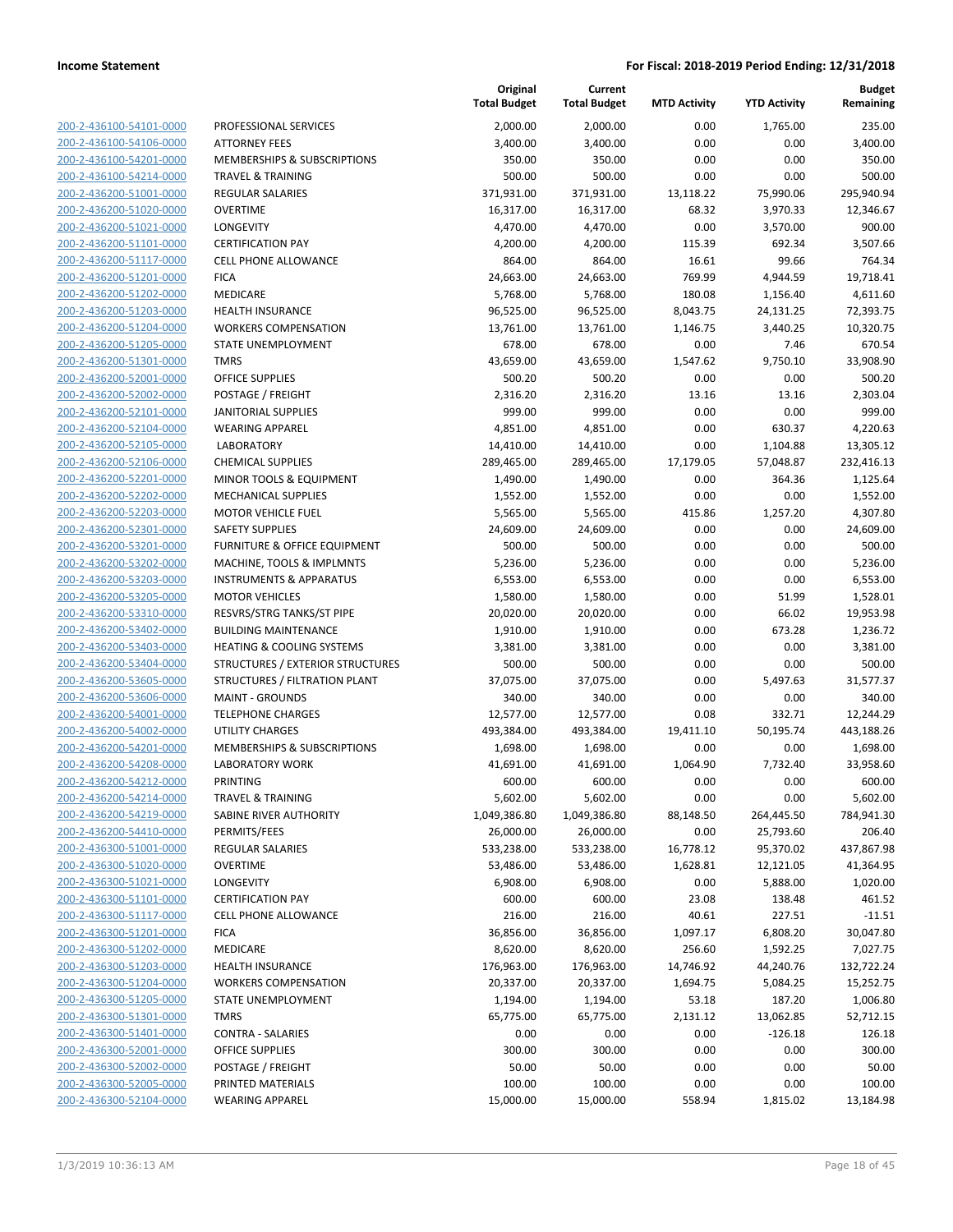| 200-2-436300-52106-0000        |
|--------------------------------|
| 200-2-436300-52201-0000        |
| 200-2-436300-52203-0000        |
| 200-2-436300-52303-0000        |
| 200-2-436300-53201-0000        |
|                                |
| 200-2-436300-53202-0000        |
| 200-2-436300-53205-0000        |
| 200-2-436300-53207-0000        |
| 200-2-436300-53210-0000        |
| 200-2-436300-53211-0000        |
| 200-2-436300-53306-0000        |
| 200-2-436300-54001-0000        |
|                                |
| 200-2-436300-54214-0000        |
| 200-2-437200-51001-0000        |
| 200-2-437200-51020-0000        |
| 200-2-437200-51021-0000        |
| 200-2-437200-51101-0000        |
| 200-2-437200-51117-0000        |
| 200-2-437200-51201-0000        |
| 200-2-437200-51202-0000        |
| 200-2-437200-51203-0000        |
| 200-2-437200-51204-0000        |
|                                |
| 200-2-437200-51205-0000        |
| 200-2-437200-51301-0000        |
| 200-2-437200-51401-0000        |
| 200-2-437200-52001-0000        |
| 200-2-437200-52104-0000        |
| 200-2-437200-52106-0000        |
| 200-2-437200-52107-0000        |
| 200-2-437200-52201-0000        |
| 200-2-437200-52203-0000        |
| 200-2-437200-52303-0000        |
| 200-2-437200-53202-0000        |
|                                |
| 200-2-437200-53205-0000        |
| 200-2-437200-53207-0000        |
| 200-2-437200-53309-0000        |
| 200-2-437200-53311-0000        |
| 200-2-437200-54001-0000        |
| 200-2-437200-54002-0000        |
| 200-2-437200-54214-0000        |
| 200-2-437300-51001-0000        |
| 200-2-437300-51020-0000        |
| 200-2-437300-51021-0000        |
|                                |
| <u>200-2-437300-51101-0000</u> |
| 200-2-437300-51117-0000        |
| 200-2-437300-51201-0000        |
| 200-2-437300-51202-0000        |
| <u>200-2-437300-51203-0000</u> |
| <u>200-2-437300-51204-0000</u> |
| 200-2-437300-51205-0000        |
| 200-2-437300-51301-0000        |
| 200-2-437300-52001-0000        |
|                                |
| 200-2-437300-52002-0000        |
| <u>200-2-437300-52005-0000</u> |
| 200-2-437300-52101-0000        |
| 200-2-437300-52102-0000        |
| 200-2-437300-52104-0000        |
| <u>200-2-437300-52105-0000</u> |
| 200-2-437300-52106-0000        |
|                                |

|                         |                                         | Original<br><b>Total Budget</b> | Current<br><b>Total Budget</b> | <b>MTD Activity</b> | <b>YTD Activity</b> | <b>Budget</b><br>Remaining |
|-------------------------|-----------------------------------------|---------------------------------|--------------------------------|---------------------|---------------------|----------------------------|
| 200-2-436300-52106-0000 | <b>CHEMICAL SUPPLIES</b>                | 500.00                          | 500.00                         | 0.00                | 0.00                | 500.00                     |
| 200-2-436300-52201-0000 | MINOR TOOLS & EQUIPMENT                 | 11,847.00                       | 11,847.00                      | 0.00                | 1,873.49            | 9,973.51                   |
| 200-2-436300-52203-0000 | <b>MOTOR VEHICLE FUEL</b>               | 27,578.00                       | 27,578.00                      | 2,457.45            | 6,249.87            | 21,328.13                  |
| 200-2-436300-52303-0000 | <b>TRAINING SUPPLIES</b>                | 300.00                          | 300.00                         | 0.00                | 0.00                | 300.00                     |
| 200-2-436300-53201-0000 | <b>FURNITURE &amp; OFFICE EQUIPMENT</b> | 100.00                          | 100.00                         | 0.00                | 157.80              | $-57.80$                   |
| 200-2-436300-53202-0000 | MACHINE, TOOLS & IMPLMNTS               | 3,988.00                        | 3,988.00                       | 0.00                | 0.00                | 3,988.00                   |
| 200-2-436300-53205-0000 | <b>MOTOR VEHICLES</b>                   | 26,010.00                       | 26,010.00                      | 1,688.60            | 2,661.50            | 23,348.50                  |
| 200-2-436300-53207-0000 | RADIO/COMMUNICATIONS                    | 4,500.00                        | 4,500.00                       | 0.00                | 718.50              | 3,781.50                   |
| 200-2-436300-53210-0000 | <b>FIRE HYDRANTS</b>                    | 8,000.00                        | 8,000.00                       | 0.00                | 0.00                | 8,000.00                   |
| 200-2-436300-53211-0000 | <b>METERS &amp; SETTINGS</b>            | 70,000.00                       | 70,000.00                      | 129.66              | 1,143.09            | 68,856.91                  |
| 200-2-436300-53306-0000 | <b>WATER MAINS</b>                      | 165,000.00                      | 165,000.00                     | 20,423.75           | 43,032.56           | 121,967.44                 |
| 200-2-436300-54001-0000 | <b>TELEPHONE CHARGES</b>                | 1,678.00                        | 1,678.00                       | 0.03                | 166.55              | 1,511.45                   |
| 200-2-436300-54214-0000 | <b>TRAVEL &amp; TRAINING</b>            | 4,000.00                        | 4,000.00                       | 0.00                | 625.00              | 3,375.00                   |
| 200-2-437200-51001-0000 | <b>REGULAR SALARIES</b>                 | 376,305.00                      | 376,305.00                     | 15,022.58           | 86,540.96           | 289,764.04                 |
| 200-2-437200-51020-0000 | <b>OVERTIME</b>                         | 55,995.00                       | 55,995.00                      | 1,966.53            | 14,522.84           | 41,472.16                  |
| 200-2-437200-51021-0000 | LONGEVITY                               | 15,158.00                       | 15,158.00                      | 0.00                | 14,276.00           | 882.00                     |
| 200-2-437200-51101-0000 | <b>CERTIFICATION PAY</b>                | 1,200.00                        | 1,200.00                       | 46.15               | 276.90              | 923.10                     |
| 200-2-437200-51117-0000 | CELL PHONE ALLOWANCE                    | 2,352.00                        | 2,352.00                       | 40.60               | 243.60              | 2,108.40                   |
| 200-2-437200-51201-0000 | <b>FICA</b>                             | 27,963.00                       | 27,963.00                      | 1,024.37            | 7,170.72            | 20,792.28                  |
| 200-2-437200-51202-0000 | MEDICARE                                | 6,540.00                        | 6,540.00                       | 239.57              | 1,677.02            | 4,862.98                   |
| 200-2-437200-51203-0000 | <b>HEALTH INSURANCE</b>                 | 112,613.00                      | 112,613.00                     | 9,384.42            | 28,153.26           | 84,459.74                  |
| 200-2-437200-51204-0000 | <b>WORKERS COMPENSATION</b>             | 11,598.00                       | 11,598.00                      | 966.50              | 2,899.50            | 8,698.50                   |
| 200-2-437200-51205-0000 | STATE UNEMPLOYMENT                      | 748.00                          | 748.00                         | 17.99               | 132.06              | 615.94                     |
| 200-2-437200-51301-0000 | <b>TMRS</b>                             | 49,710.00                       | 49,710.00                      | 1,952.64            | 13,523.86           | 36,186.14                  |
| 200-2-437200-51401-0000 | <b>CONTRA - SALARIES</b>                | 0.00                            | 0.00                           | 0.00                | $-1,163.28$         | 1,163.28                   |
| 200-2-437200-52001-0000 | <b>OFFICE SUPPLIES</b>                  | 300.00                          | 300.00                         | 0.00                | 0.00                | 300.00                     |
| 200-2-437200-52104-0000 | <b>WEARING APPAREL</b>                  | 15,000.00                       | 15,000.00                      | 559.20              | 1,918.65            | 13,081.35                  |
| 200-2-437200-52106-0000 | <b>CHEMICAL SUPPLIES</b>                | 2,400.00                        | 2,400.00                       | 0.00                | 0.00                | 2,400.00                   |
| 200-2-437200-52107-0000 | <b>BOTANICAL SUPPLIES</b>               | 400.00                          | 400.00                         | 0.00                | 0.00                | 400.00                     |
| 200-2-437200-52201-0000 | MINOR TOOLS & EQUIPMENT                 | 10,847.00                       | 10,847.00                      | 0.00                | 685.86              | 10,161.14                  |
| 200-2-437200-52203-0000 | <b>MOTOR VEHICLE FUEL</b>               | 24,580.00                       | 24,580.00                      | 1,496.61            | 3,948.71            | 20,631.29                  |
| 200-2-437200-52303-0000 | <b>TRAINING SUPPLIES</b>                | 300.00                          | 300.00                         | 0.00                | 0.00                | 300.00                     |
| 200-2-437200-53202-0000 | MACHINE, TOOLS & IMPLMNTS               | 4,965.00                        | 4,965.00                       | 0.00                | 0.00                | 4,965.00                   |
| 200-2-437200-53205-0000 | <b>MOTOR VEHICLES</b>                   | 23,627.00                       | 23,627.00                      | 114.78              | 1,406.20            | 22,220.80                  |
| 200-2-437200-53207-0000 | RADIO/COMMUNICATIONS                    | 3,000.00                        | 3,000.00                       | 0.00                | 0.00                | 3,000.00                   |
| 200-2-437200-53309-0000 | SANITARY SEWER & TCEQ SSO               | 69,000.00                       | 69,000.00                      | 20,905.62           | 31,598.01           | 37,401.99                  |
| 200-2-437200-53311-0000 | <b>LIFT STATIONS</b>                    | 22,500.00                       | 22,500.00                      | 0.00                | 0.00                | 22,500.00                  |
| 200-2-437200-54001-0000 | <b>TELEPHONE CHARGES</b>                | 4,404.00                        | 4,404.00                       | 0.02                | 87.14               | 4,316.86                   |
| 200-2-437200-54002-0000 | UTILITY CHARGES                         | 30,052.00                       | 30,052.00                      | 2,636.49            | 8,533.33            | 21,518.67                  |
| 200-2-437200-54214-0000 | TRAVEL & TRAINING                       | 3,000.00                        | 3,000.00                       | 0.00                | 0.00                | 3,000.00                   |
| 200-2-437300-51001-0000 | REGULAR SALARIES                        | 500,782.00                      | 500,782.00                     | 20,058.20           | 114,900.67          | 385,881.33                 |
| 200-2-437300-51020-0000 | <b>OVERTIME</b>                         | 36,443.00                       | 36,443.00                      | 798.56              | 7,992.38            | 28,450.62                  |
| 200-2-437300-51021-0000 | LONGEVITY                               | 16,464.00                       | 16,464.00                      | 0.00                | 14,630.00           | 1,834.00                   |
| 200-2-437300-51101-0000 | <b>CERTIFICATION PAY</b>                | 10,200.00                       | 10,200.00                      | 300.00              | 1,753.84            | 8,446.16                   |
| 200-2-437300-51117-0000 | <b>CELL PHONE ALLOWANCE</b>             | 1,296.00                        | 1,296.00                       | 16.61               | 99.66               | 1,196.34                   |
| 200-2-437300-51201-0000 | <b>FICA</b>                             | 35,041.00                       | 35,041.00                      | 1,228.92            | 8,329.75            | 26,711.25                  |
| 200-2-437300-51202-0000 | MEDICARE                                | 8,195.00                        | 8,195.00                       | 287.41              | 1,948.10            | 6,246.90                   |
| 200-2-437300-51203-0000 | <b>HEALTH INSURANCE</b>                 | 128,700.00                      | 128,700.00                     | 10,725.00           | 32,175.00           | 96,525.00                  |
| 200-2-437300-51204-0000 | <b>WORKERS COMPENSATION</b>             | 12,233.00                       | 12,233.00                      | 1,019.42            | 3,058.26            | 9,174.74                   |
| 200-2-437300-51205-0000 | STATE UNEMPLOYMENT                      | 824.00                          | 824.00                         | 20.45               | 20.45               | 803.55                     |
| 200-2-437300-51301-0000 | TMRS                                    | 63,417.00                       | 63,417.00                      | 2,460.33            | 16,471.66           | 46,945.34                  |
| 200-2-437300-52001-0000 | <b>OFFICE SUPPLIES</b>                  | 600.00                          | 600.00                         | 0.00                | 19.79               | 580.21                     |
| 200-2-437300-52002-0000 | POSTAGE / FREIGHT                       | 600.00                          | 600.00                         | 29.99               | 66.67               | 533.33                     |
| 200-2-437300-52005-0000 | PRINTED MATERIALS                       | 1,200.00                        | 1,200.00                       | 0.00                | 0.00                | 1,200.00                   |
| 200-2-437300-52101-0000 | <b>JANITORIAL SUPPLIES</b>              | 1,650.00                        | 1,650.00                       | 0.00                | 543.99              | 1,106.01                   |
| 200-2-437300-52102-0000 | REFERENCE SUPPLIES                      | 500.00                          | 500.00                         | 0.00                | 0.00                | 500.00                     |
| 200-2-437300-52104-0000 | <b>WEARING APPAREL</b>                  | 11,000.00                       | 11,000.00                      | 131.36              | 686.03              | 10,313.97                  |
| 200-2-437300-52105-0000 | LABORATORY                              | 15,000.00                       | 15,000.00                      | 0.00                | 972.91              | 14,027.09                  |
| 200-2-437300-52106-0000 | <b>CHEMICAL SUPPLIES</b>                | 54,000.00                       | 54,000.00                      | 0.00                | 4,500.00            | 49,500.00                  |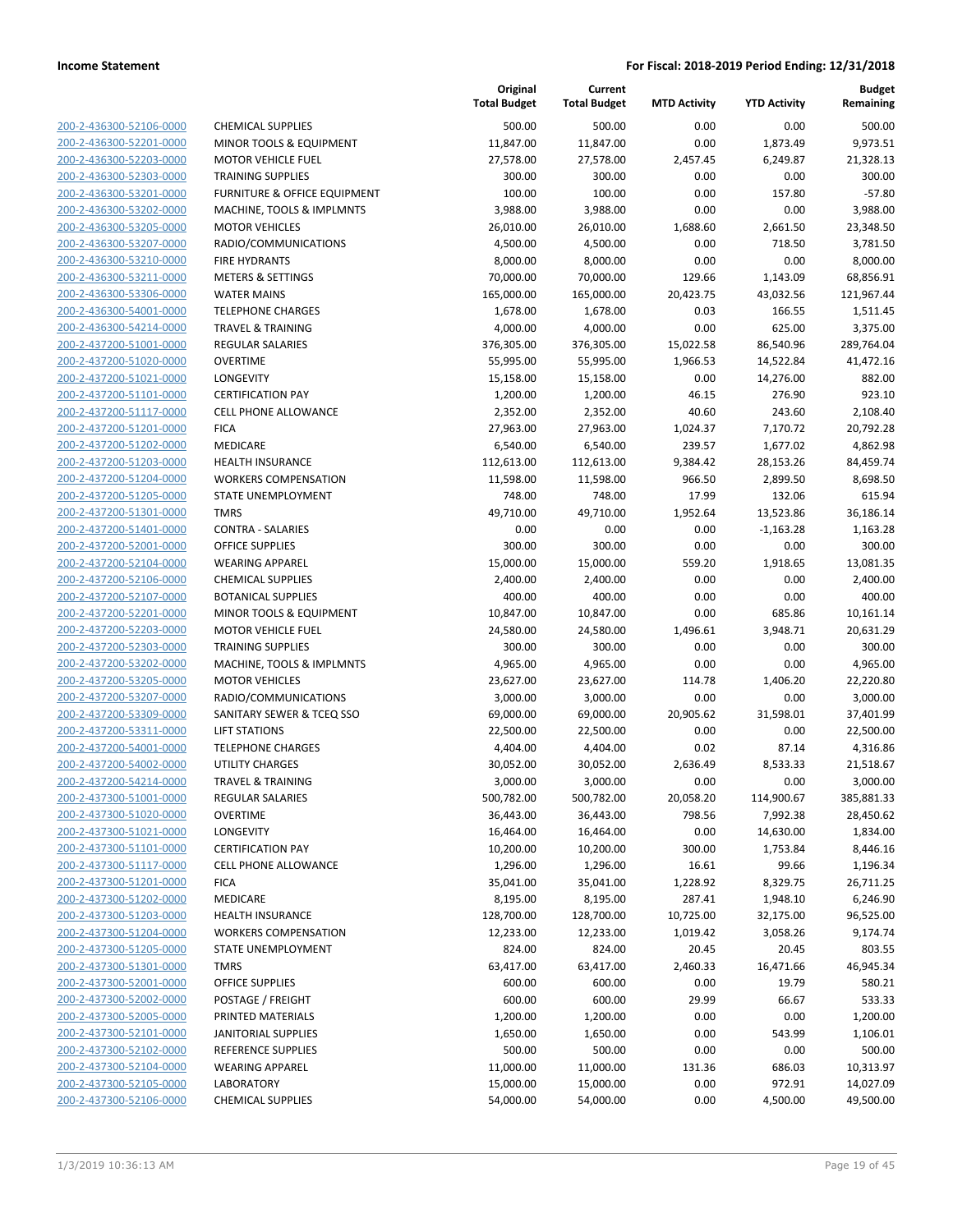|                                                    |                                                                  |                       | Original<br><b>Total Budget</b> | Current<br><b>Total Budget</b> | <b>MTD Activity</b> | <b>YTD Activity</b> | <b>Budget</b><br>Remaining |
|----------------------------------------------------|------------------------------------------------------------------|-----------------------|---------------------------------|--------------------------------|---------------------|---------------------|----------------------------|
| 200-2-437300-52107-0000                            | <b>BOTANICAL SUPPLIES</b>                                        |                       | 900.00                          | 900.00                         | 0.00                | 0.00                | 900.00                     |
| 200-2-437300-52201-0000                            | MINOR TOOLS & EQUIPMENT                                          |                       | 6,300.00                        | 6,300.00                       | 0.00                | 886.57              | 5,413.43                   |
| 200-2-437300-52202-0000                            | <b>MECHANICAL SUPPLIES</b>                                       |                       | 18,400.00                       | 18,400.00                      | 0.00                | 3,177.84            | 15,222.16                  |
| 200-2-437300-52203-0000                            | <b>MOTOR VEHICLE FUEL</b>                                        |                       | 5,490.00                        | 5,490.00                       | 287.59              | 678.44              | 4,811.56                   |
| 200-2-437300-52301-0000                            | <b>SAFETY SUPPLIES</b>                                           |                       | 2,300.00                        | 2,300.00                       | 0.00                | 423.85              | 1,876.15                   |
| 200-2-437300-53202-0000                            | MACHINE, TOOLS & IMPLMNTS                                        |                       | 70,000.00                       | 70,000.00                      | 0.00                | 15,892.45           | 54,107.55                  |
| 200-2-437300-53203-0000                            | <b>INSTRUMENTS &amp; APPARATUS</b>                               |                       | 6,000.00                        | 6,000.00                       | 0.00                | 0.00                | 6,000.00                   |
| 200-2-437300-53205-0000                            | <b>MOTOR VEHICLES</b>                                            |                       | 5,301.00                        | 5,301.00                       | 0.00                | 0.00                | 5,301.00                   |
| 200-2-437300-53402-0000                            | <b>BUILDING MAINTENANCE</b>                                      |                       | 6,500.00                        | 6,500.00                       | 0.00                | 0.00                | 6,500.00                   |
| 200-2-437300-54001-0000                            | <b>TELEPHONE CHARGES</b>                                         |                       | 5,102.00                        | 5,102.00                       | 0.08                | 429.14              | 4,672.86                   |
| 200-2-437300-54002-0000                            | <b>UTILITY CHARGES</b>                                           |                       | 385,584.00                      | 385,584.00                     | 36,612.53           | 99,184.55           | 286,399.45                 |
| 200-2-437300-54201-0000                            | MEMBERSHIPS & SUBSCRIPTIONS                                      |                       | 12,500.00                       | 12,500.00                      | 0.00                | 7,178.00            | 5,322.00                   |
| 200-2-437300-54208-0000                            | <b>LABORATORY WORK</b>                                           |                       | 12,400.00                       | 12,400.00                      | 0.00                | 1,993.00            | 10,407.00                  |
| 200-2-437300-54214-0000                            | <b>TRAVEL &amp; TRAINING</b>                                     |                       | 4,500.00                        | 4,500.00                       | 275.99              | 1,222.99            | 3,277.01                   |
| 200-2-437300-54403-0000                            | <b>DISPOSAL CHARGES</b>                                          |                       | 750.00                          | 750.00                         | 13,145.15           | 37,030.20           | $-36,280.20$               |
| 200-2-437300-54410-0000                            | PERMITS/FEES                                                     |                       | 74,000.00                       | 74,000.00                      | 0.00                | 37,403.32           | 36,596.68                  |
| 200-2-471100-56508-0000                            | 09 TWDP REV BOND - PRINC                                         |                       | 15,000.00                       | 15,000.00                      | 0.00                | 0.00                | 15,000.00                  |
| 200-2-471200-56607-0000                            | 08 REV BONDS - INTEREST                                          |                       | 305,330.00                      | 305,330.00                     | 0.00                | 0.00                | 305,330.00                 |
| 200-2-475100-56002-0000                            | MISCELLANEOUS DEBT EXP / AGENT FEE                               |                       | 750.00                          | 750.00                         | 0.00                | 0.00                | 750.00                     |
| 200-2-475100-56005-0000                            | ARBITRAGE                                                        |                       | 1,750.00<br>10,600.00           | 1,750.00                       | 0.00                | 0.00                | 1,750.00                   |
| 200-2-480000-52003-0000                            | <b>COPIER CHARGES</b>                                            |                       |                                 | 10,600.00                      | 530.11              | 1,286.49            | 9,313.51                   |
| 200-2-480000-52006-0000                            | <b>COPIER PAPER</b>                                              |                       | 500.00                          | 500.00                         | 0.00                | 33.82               | 466.18                     |
| 200-2-480000-54002-0000<br>200-2-480000-54226-0000 | <b>UTILITY CHARGES</b>                                           |                       | 12,626.00                       | 12,626.00                      | 1,084.35            | 3,821.38            | 8,804.62                   |
| 200-2-480000-57002-0000                            | <b>INSURANCE EXPENSE</b><br><b>BAD DEBT EXPENSE</b>              |                       | 41,657.00<br>27,000.00          | 41,657.00<br>27,000.00         | 0.00<br>0.00        | 62,887.16<br>0.00   | $-21,230.16$<br>27,000.00  |
| 200-2-480000-57005-0000                            | <b>ACCRUED VAC &amp; SICK PAY</b>                                |                       | 30,000.00                       | 30,000.00                      | 0.00                | 4,369.62            | 25,630.38                  |
| 200-2-480000-57008-0000                            | <b>BANK CHARGES</b>                                              |                       | 30,000.00                       | 30,000.00                      | 1,728.17            | 8,156.33            | 21,843.67                  |
| 200-2-480000-57015-0000                            | <b>CONTINGENCY EXPENSE</b>                                       |                       | 150,000.00                      | 150,000.00                     | 0.00                | 0.00                | 150,000.00                 |
| 200-2-491000-58001-0000                            | <b>XFR - GENERAL FUND</b>                                        |                       | 0.00                            | 0.00                           | 52,285.33           | 216,738.44          | $-216,738.44$              |
| 200-2-491000-58037-0000                            | <b>XFR - DEBT SERVICE FUND</b>                                   |                       | 0.00                            | 0.00                           | 127,637.64          | 382,912.92          | $-382,912.92$              |
| 200-2-491000-58120-0000                            | <b>XFR - UTILITY CIP FUND</b>                                    |                       | 1,624,829.00                    | 1,624,829.00                   | 135,406.58          | 406,219.74          | 1,218,609.26               |
| 200-2-495000-58580-0000                            | CA - GENERAL FUND - GENERAL GOVERNMENT                           |                       | 406,798.00                      | 406,798.00                     | 33,899.83           | 101,699.49          | 305,098.51                 |
| 200-2-495000-58581-0000                            | CA - GENERAL FUND - PUBLIC WORKS                                 |                       | 155,979.00                      | 155,979.00                     | 12,998.25           | 38,994.75           | 116,984.25                 |
| 200-2-495000-58701-0000                            | CA - CENTRAL SERVICE FUND                                        |                       | 194,904.00                      | 194,904.00                     | 16,242.00           | 48,726.00           | 146,178.00                 |
| 200-2-495000-58710-0000                            | <b>CA - INSURANCE FUND</b>                                       |                       | 88,697.00                       | 88,697.00                      | 7,391.42            | 22,174.26           | 66,522.74                  |
| 200-2-495000-58720-0000                            | CA - MIS FUN                                                     |                       | 126,693.00                      | 126,693.00                     | 10,557.75           | 31,673.25           | 95,019.75                  |
| 200-2-495000-58900-0000                            | <b>CA - ELECTRIC FUND</b>                                        |                       | 587,723.00                      | 587,723.00                     | 48,976.92           | 146,930.76          | 440,792.24                 |
|                                                    |                                                                  | <b>Expense Total:</b> | 10,253,810.20                   | 10,253,810.20                  | 815,597.65          | 2,929,618.39        | 7,324,191.81               |
|                                                    | Fund: 200 - WATER / WASTEWATER FUND Surplus (Deficit):           |                       | 4,186,873.80                    | 4,186,873.80                   | 224,298.22          | 431,653.57          | 3,755,220.23               |
|                                                    | Fund: 212 - TX COMMUNITY DEV SWR SYSTEM IMPROV PROG GRANT        |                       |                                 |                                |                     |                     |                            |
| <b>Expense</b>                                     |                                                                  |                       |                                 |                                |                     |                     |                            |
| 212-2-436300-55007-0000                            | ENG/ARCHITECTS/MGMT                                              |                       | 0.00                            | 0.00                           | 1,250.00            | 2,500.00            | $-2,500.00$                |
|                                                    |                                                                  | <b>Expense Total:</b> | 0.00                            | 0.00                           | 1,250.00            | 2,500.00            | $-2,500.00$                |
|                                                    | Fund: 212 - TX COMMUNITY DEV SWR SYSTEM IMPROV PROG GRANT Total: |                       | 0.00                            | 0.00                           | 1,250.00            | 2,500.00            | $-2,500.00$                |
| Fund: 216 - UTILIITY CIP FUND                      |                                                                  |                       |                                 |                                |                     |                     |                            |
| Revenue                                            |                                                                  |                       |                                 |                                |                     |                     |                            |
| 216-2-319001-45401-0000                            | <b>INTEREST REVENUES</b>                                         |                       | 20,089.00                       | 20,089.00                      | 0.00                | 0.00                | 20,089.00                  |
| 216-2-319001-47221-0000                            | <b>BOND PROCEEDS</b>                                             |                       | 20,000,000.00                   | 20,000,000.00                  | 0.00                | 0.00                | 20,000,000.00              |
| 216-2-323001-46100-0000                            | <b>XFR - UTILITY FUND</b>                                        |                       | 1,624,879.00                    | 1,624,879.00                   | 135,406.58          | 406,219.74          | 1,218,659.26               |
|                                                    |                                                                  | <b>Revenue Total:</b> | 21,644,968.00                   | 21,644,968.00                  | 135,406.58          | 406,219.74          | 21,238,748.26              |
| <b>Expense</b>                                     |                                                                  |                       |                                 |                                |                     |                     |                            |
| 216-2-436200-53310-0000                            | RESVRS/STRG TANKS/ST PIPE                                        |                       | 6,643,503.00                    | 6,643,503.00                   | 0.00                | 0.00                | 6,643,503.00               |
| 216-2-436200-53312-0000                            | WATER LINE EASEMENTS                                             |                       | 100,000.00                      | 100,000.00                     | 2,700.00            | 2,700.00            | 97,300.00                  |
| 216-2-436200-55002-0000                            | <b>IMPROVEMENTS</b>                                              |                       | 11,900,000.00                   | 11,900,000.00                  | 45,106.61           | 466,094.08          | 11,433,905.92              |
| 216-2-436200-55201-0000                            | <b>EQUIPMENT PURCHASES</b>                                       |                       | 1,000,000.00                    | 1,000,000.00                   | 0.00                | 0.00                | 1,000,000.00               |
| 216-2-436300-55105-0000                            | <b>WATER MAINS</b>                                               |                       | 2,201,145.00                    | 2,201,145.00                   | 10,600.00           | 110,533.36          | 2,090,611.64               |
| 216-2-436300-55201-0000                            | <b>EQUIPMENT PURCHASES</b>                                       |                       | 75,999.00                       | 75,999.00                      | 0.00                | 0.00                | 75,999.00                  |
| 216-2-437200-55002-0000                            | <b>IMPROVEMENTS</b>                                              |                       | 135,000.00                      | 135,000.00                     | 1,119.00            | 44,246.52           | 90,753.48                  |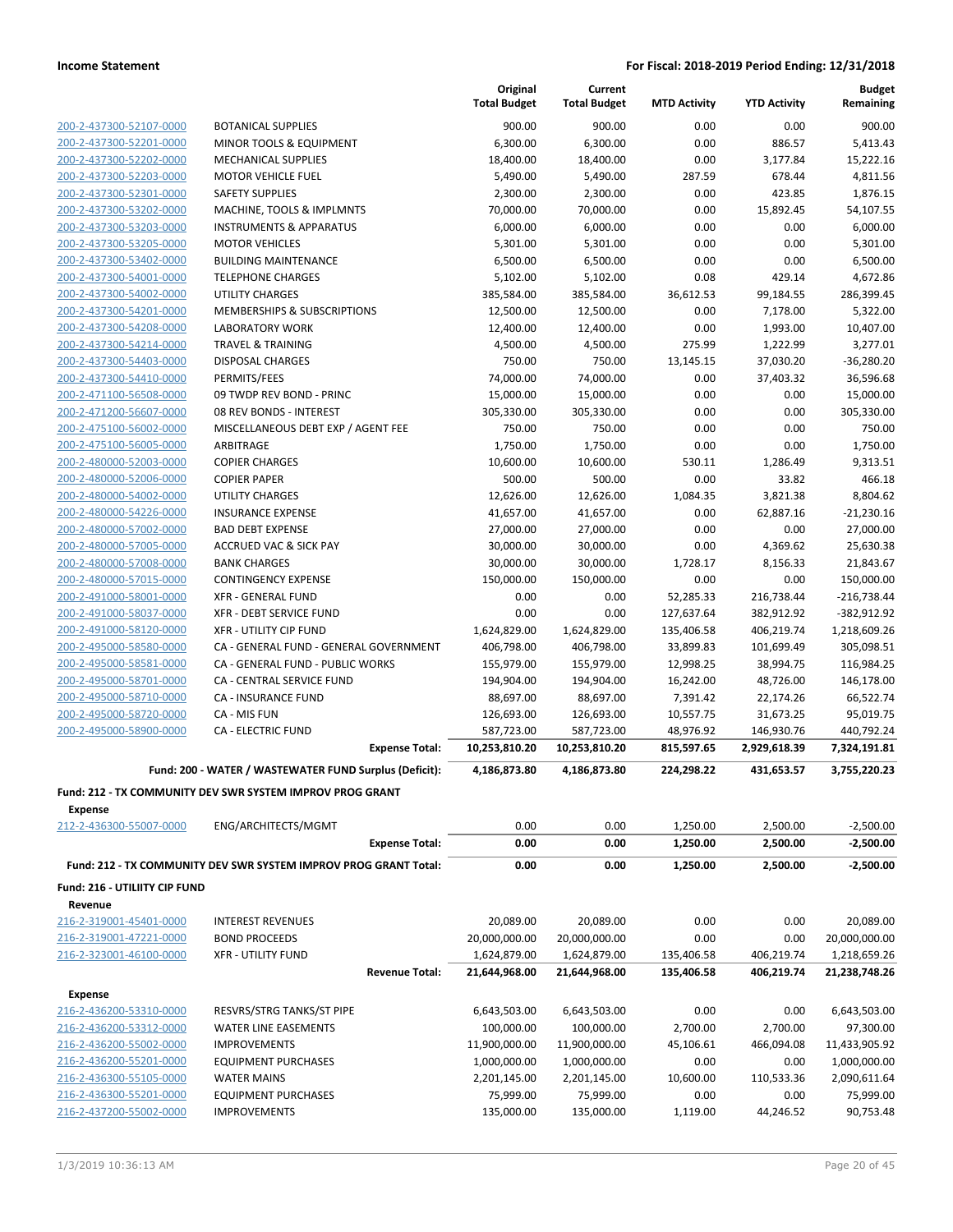|                                                |                                                            | Original<br><b>Total Budget</b> | Current<br><b>Total Budget</b> | <b>MTD Activity</b> | <b>YTD Activity</b> | <b>Budget</b><br>Remaining |
|------------------------------------------------|------------------------------------------------------------|---------------------------------|--------------------------------|---------------------|---------------------|----------------------------|
| 216-2-437200-55201-0000                        | <b>EQUIPMENT PURCHASES</b>                                 | 223,830.00                      | 223,830.00                     | 0.00                | 0.00                | 223,830.00                 |
| 216-2-437300-55110-0000                        | LIFT STATIONS                                              | 0.00                            | 0.00                           | 402,620.50          | 598,120.46          | -598,120.46                |
| 216-2-480000-54101-0000                        | PROFESSIONAL SERVICES                                      | 200,000.00                      | 200,000.00                     | 0.00                | 0.00                | 200,000.00                 |
| 216-2-480000-57008-0000                        | <b>BANK CHARGES</b>                                        | 2,500.00                        | 2,500.00                       | 0.00                | 0.00                | 2,500.00                   |
|                                                | <b>Expense Total:</b>                                      | 22,481,977.00                   | 22,481,977.00                  | 462,146.11          | 1,221,694.42        | 21,260,282.58              |
|                                                | Fund: 216 - UTILIITY CIP FUND Surplus (Deficit):           | -837,009.00                     | -837,009.00                    | -326,739.53         | $-815,474.68$       | $-21,534.32$               |
| <b>Fund: 217 - WASTEWATER RECLAMATION FUND</b> |                                                            |                                 |                                |                     |                     |                            |
| Revenue                                        |                                                            |                                 |                                |                     |                     |                            |
| 217-2-319001-45401-0000                        | <b>INTEREST REVENUES</b>                                   | 12,281.00                       | 12,281.00                      | 0.00                | 2,749.89            | 9,531.11                   |
|                                                | <b>Revenue Total:</b>                                      | 12,281.00                       | 12,281.00                      | 0.00                | 2,749.89            | 9,531.11                   |
| <b>Expense</b>                                 |                                                            |                                 |                                |                     |                     |                            |
| 217-2-437300-55012-0000                        | <b>CONSTRUCTION</b>                                        | 410,000.00                      | 410,000.00                     | 0.00                | 0.00                | 410,000.00                 |
|                                                | <b>Expense Total:</b>                                      | 410,000.00                      | 410,000.00                     | 0.00                | 0.00                | 410,000.00                 |
|                                                | Fund: 217 - WASTEWATER RECLAMATION FUND Surplus (Deficit): | -397,719.00                     | -397,719.00                    | 0.00                | 2,749.89            | -400,468.89                |
| Fund: 300 - AIRPORT FUND                       |                                                            |                                 |                                |                     |                     |                            |
| Revenue                                        |                                                            |                                 |                                |                     |                     |                            |
| 300-2-319001-44315-0000                        | <b>AIRPORT FUEL FEES</b>                                   | 1,000.00                        | 1,000.00                       | 0.00                | 364.08              | 635.92                     |
| 300-2-319001-44316-0000                        | PARKING & TIE DOWN/MISC.                                   | 1,000.00                        | 1,000.00                       | 0.00                | 0.00                | 1,000.00                   |
| 300-2-319001-45401-0000                        | <b>INTEREST REVENUES</b>                                   | 1,000.00                        | 1,000.00                       | 0.00                | 11,498.43           | $-10,498.43$               |
| 300-2-321001-45507-0000                        | L-3 COMM LEASE                                             | 639,217.00                      | 639,217.00                     | 0.00                | 159,804.24          | 479,412.76                 |
| 300-2-321001-45508-0000                        | AIR EVAC HANGAR FEES                                       | 8,191.00                        | 8,191.00                       | 675.09              | 2,700.36            | 5,490.64                   |
| 300-2-321001-45509-0000                        | BLUE SKY T-HANGAR & LA ND LEASES                           | 4,768.50                        | 4,768.50                       | 0.00                | 0.00                | 4,768.50                   |
| 300-2-321001-45510-0000                        | ARKOMA - HORIZONS AHEAD LEASE                              | 48,096.00                       | 48,096.00                      | 4,008.00            | 12,024.00           | 36,072.00                  |
| 300-2-321001-45513-0000                        | MAJORS FLYING CLUB LAND LEASE                              | 1,396.00                        | 1,396.00                       | 116.33              | 348.99              | 1,047.01                   |
| 300-2-321001-45515-0000                        | TEXSAN AVIATION LAND LEASE                                 | 1,080.00                        | 1,080.00                       | 0.00                | 0.00                | 1,080.00                   |
| 300-2-321001-45516-0000                        | MFC PARTNERS LAND LEASE                                    | 1,260.00                        | 1,260.00                       | 0.00                | 0.00                | 1,260.00                   |
| 300-2-321001-45517-0000                        | <b>INNOVATION FIRST MAINT HANGAR</b>                       | 17,618.00                       | 17,618.00                      | 0.00                | 0.00                | 17,618.00                  |
|                                                | <b>Revenue Total:</b>                                      | 724,626.50                      | 724,626.50                     | 4,799.42            | 186,740.10          | 537,886.40                 |
| <b>Expense</b>                                 |                                                            |                                 |                                |                     |                     |                            |
| 300-2-438100-51001-0000                        | <b>REGULAR SALARIES</b>                                    | 49,453.00                       | 49,453.00                      | 1,902.40            | 11,340.88           | 38,112.12                  |
| 300-2-438100-51021-0000                        | <b>LONGEVITY</b>                                           | 222.00                          | 222.00                         | 0.00                | 222.00              | 0.00                       |
| 300-2-438100-51117-0000                        | CELL PHONE ALLOWANCE                                       | 960.00                          | 960.00                         | 16.62               | 99.72               | 860.28                     |
| 300-2-438100-51201-0000                        | <b>FICA</b>                                                | 3,139.00                        | 3,139.00                       | 118.98              | 723.08              | 2,415.92                   |
| 300-2-438100-51202-0000                        | MEDICARE                                                   | 734.00                          | 734.00                         | 27.83               | 169.13              | 564.87                     |
| 300-2-438100-51203-0000                        | <b>HEALTH INSURANCE</b>                                    | 10,725.00                       | 10,725.00                      | 893.75              | 2,681.25            | 8,043.75                   |
| 300-2-438100-51204-0000                        | <b>WORKERS COMPENSATION</b>                                | 1,025.00                        | 1,025.00                       | 85.42               | 256.26              | 768.74                     |
| 300-2-438100-51205-0000                        | STATE UNEMPLOYMENT                                         | 137.00                          | 137.00                         | 0.00                | 0.00                | 137.00                     |
| 300-2-438100-51301-0000                        | <b>TMRS</b>                                                | 5,671.00                        | 5,671.00                       | 222.99              | 1,355.20            | 4,315.80                   |
| 300-2-438100-51401-0000                        | CONTRA - SALARIES                                          | 15,000.00                       | 15,000.00                      | 0.00                | 0.00                | 15,000.00                  |
| 300-2-438100-52001-0000                        | OFFICE SUPPLIES                                            | 400.00                          | 400.00                         | 0.00                | 0.00                | 400.00                     |
| 300-2-438100-52002-0000                        | POSTAGE / FREIGHT                                          | 100.00                          | 100.00                         | 0.00                | 0.00                | 100.00                     |
| 300-2-438100-52201-0000                        | MINOR TOOLS & EQUIPMENT                                    | 150.00                          | 150.00                         | 0.00                | 0.00                | 150.00                     |
| 300-2-438100-53202-0000                        | MACHINE, TOOLS & IMPLMNTS                                  | 1,500.00                        | 1,500.00                       | 0.00                | 0.00                | 1,500.00                   |
| 300-2-438100-53205-0000                        | <b>MOTOR VEHICLES</b>                                      | 1,022.00                        | 1,022.00                       | 0.00                | 0.00                | 1,022.00                   |
| 300-2-438100-53303-0000                        | MAINT - STREET /ALLEY/APRN/RNWY                            | 2,500.00                        | 2,500.00                       | 0.00                | 0.00                | 2,500.00                   |
| 300-2-438100-53402-0000                        | <b>BUILDING MAINTENANCE</b>                                | 12,500.00                       | 12,500.00                      | 696.10              | 834.52              | 11,665.48                  |
| 300-2-438100-54001-0000                        | <b>TELEPHONE CHARGES</b>                                   | 1,926.00                        | 1,926.00                       | 0.02                | 116.45              | 1,809.55                   |
| 300-2-438100-54002-0000                        | <b>UTILITY CHARGES</b>                                     | 15,000.00                       | 15,000.00                      | 1,056.44            | 3,464.72            | 11,535.28                  |
| 300-2-438100-54105-0000                        | <b>MARKETING</b>                                           | 6,104.00                        | 6,104.00                       | 0.00                | 4,626.98            | 1,477.02                   |
| 300-2-438100-54201-0000                        | MEMBERSHIPS & SUBSCRIPTIONS                                | 465.00                          | 465.00                         | 0.00                | 0.00                | 465.00                     |
| 300-2-438100-54214-0000                        | TRAVEL & TRAINING                                          | 1,000.00                        | 1,000.00                       | 0.00                | 81.29               | 918.71                     |
| 300-2-438100-54408-0000                        | OTHER / INSURANCE EXPENSE                                  | 13,000.00                       | 13,000.00                      | 0.00                | 6,740.64            | 6,259.36                   |
| 300-2-438100-54410-0000                        | PERMITS/FEES                                               | 1,276.00                        | 1,276.00                       | 1,295.00            | 1,295.00            | $-19.00$                   |
| 300-2-480000-52003-0000                        | <b>COPIER CHARGES</b>                                      | 1,524.00                        | 1,524.00                       | 126.47              | 259.15              | 1,264.85                   |
| 300-2-480000-52006-0000                        | <b>COPIER PAPER</b>                                        | 71.82                           | 71.82                          | 0.00                | 0.00                | 71.82                      |
| 300-2-480000-57008-0000                        | <b>BANK CHARGES</b>                                        | 2,000.00                        | 2,000.00                       | 0.00                | 138.33              | 1,861.67                   |
| 300-2-491000-58035-0000                        | XFR - DEBT SERVICE FUND                                    | 23,239.00                       | 23,239.00                      | 1,936.58            | 5,809.74            | 17,429.26                  |
|                                                |                                                            |                                 |                                |                     |                     |                            |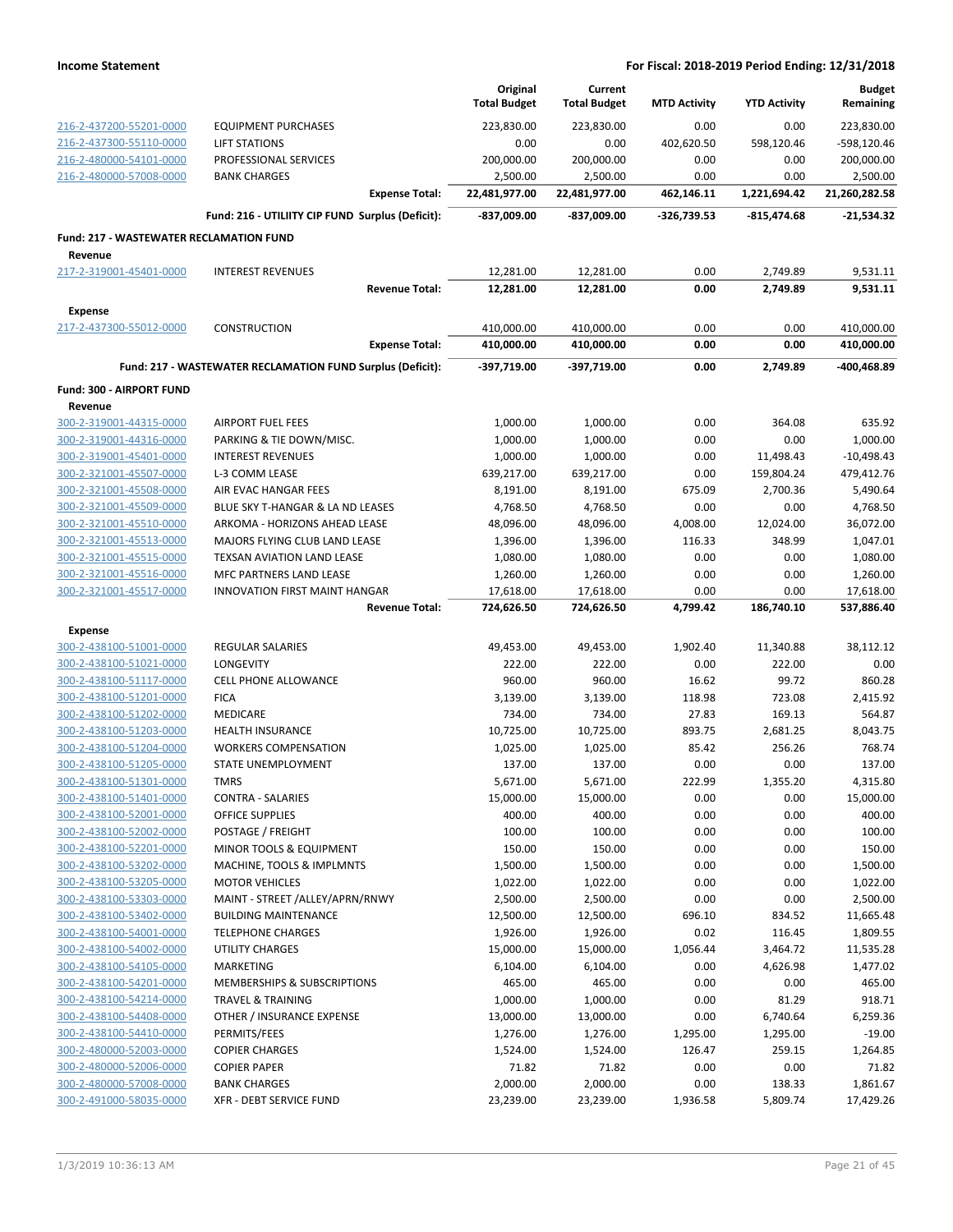|                                                    |                                                     |                       | Original<br><b>Total Budget</b> | Current<br><b>Total Budget</b> | <b>MTD Activity</b> | <b>YTD Activity</b> | <b>Budget</b><br>Remaining |
|----------------------------------------------------|-----------------------------------------------------|-----------------------|---------------------------------|--------------------------------|---------------------|---------------------|----------------------------|
| 300-2-491000-58127-0000                            | <b>AIRPORT CIP FUND</b>                             | 10,000.00             | 10,000.00                       | 833.33                         | 2,499.99            | 7,500.01            |                            |
|                                                    |                                                     | <b>Expense Total:</b> | 180,843.82                      | 180,843.82                     | 9,211.93            | 42,714.33           | 138,129.49                 |
|                                                    | Fund: 300 - AIRPORT FUND Surplus (Deficit):         |                       | 543,782.68                      | 543,782.68                     | $-4,412.51$         | 144,025.77          | 399,756.91                 |
| Fund: 360 - AIRPORT CAPITAL FUND                   |                                                     |                       |                                 |                                |                     |                     |                            |
| Revenue                                            |                                                     |                       |                                 |                                |                     |                     |                            |
| 360-2-319001-44315-0000                            | <b>AIRPORT - FUEL FEES</b>                          |                       | 50,000.00                       | 50,000.00                      | 0.00                | 0.00                | 50,000.00                  |
| 360-2-319001-45401-0000                            | <b>INTEREST REVENUES</b>                            |                       | 25,000.00                       | 25,000.00                      | 0.00                | 6,556.74            | 18,443.26                  |
| 360-2-323001-46107-0000                            | <b>XFR - AIRPORT FUND</b>                           |                       | 0.00                            | 0.00                           | 833.33              | 2,499.99            | $-2,499.99$                |
|                                                    |                                                     | <b>Revenue Total:</b> | 75,000.00                       | 75,000.00                      | 833.33              | 9,056.73            | 65,943.27                  |
| <b>Expense</b>                                     |                                                     |                       |                                 |                                |                     |                     |                            |
| 360-2-438100-55099-0000                            | PROJ BUDGET - NO EXPENSES                           |                       | 10,000.00                       | 10,000.00                      | 0.00                | 0.00                | 10,000.00                  |
| 360-2-480000-57008-0000                            | <b>BANK CHARGES</b>                                 | <b>Expense Total:</b> | 2,000.00<br>12,000.00           | 2,000.00<br>12,000.00          | 0.00<br>0.00        | 79.85<br>79.85      | 1,920.15<br>11,920.15      |
|                                                    |                                                     |                       |                                 |                                |                     |                     |                            |
|                                                    | Fund: 360 - AIRPORT CAPITAL FUND Surplus (Deficit): |                       | 63,000.00                       | 63,000.00                      | 833.33              | 8,976.88            | 54,023.12                  |
| Fund: 362 - AIRPORT FBO FUEL                       |                                                     |                       |                                 |                                |                     |                     |                            |
| Revenue                                            |                                                     |                       |                                 |                                |                     |                     |                            |
| 362-2-319001-44315-0000                            | <b>AIRPORT - FUEL FEES</b>                          |                       | 0.00                            | 0.00                           | 30,154.42           | 86,544.10           | $-86,544.10$               |
| 362-2-319001-44316-0000                            | AIRPORT - PARKING, TIE DOWNS, & RAMP FE             |                       | 0.00                            | 0.00                           | 149.05              | 559.05              | $-559.05$                  |
| 362-2-319001-44320-0000<br>362-2-319001-44322-0000 | AIRPORT - OIL<br><b>AIRPORT - PILOT SUPPLIES</b>    |                       | 0.00<br>0.00                    | 0.00<br>0.00                   | 301.58<br>0.00      | 752.78<br>46.90     | $-752.78$<br>$-46.90$      |
| 362-2-319001-45401-0000                            | <b>INTEREST REVENUES</b>                            |                       | 0.00                            | 0.00                           | 0.00                | 222.87              | $-222.87$                  |
|                                                    |                                                     | <b>Revenue Total:</b> | 0.00                            | 0.00                           | 30,605.05           | 88,125.70           | $-88,125.70$               |
|                                                    |                                                     |                       |                                 |                                |                     |                     |                            |
| <b>Expense</b><br>362-2-438100-52222-0000          | AIRPORT - OIL                                       |                       | 0.00                            | 0.00                           | 0.00                | 1,105.46            | $-1,105.46$                |
| 362-2-438100-52422-0000                            | <b>AIRPORT - PILOT SUPPLIES</b>                     |                       | 0.00                            | 0.00                           | 0.00                | 181.48              | $-181.48$                  |
| 362-2-438100-57003-0000                            | <b>CREDIT CARD FEES</b>                             |                       | 0.00                            | 0.00                           | 907.32              | 2,626.26            | $-2,626.26$                |
| 362-2-480000-57008-0000                            | <b>BANK CHARGES</b>                                 |                       | 0.00                            | 0.00                           | 0.00                | 3.84                | $-3.84$                    |
|                                                    |                                                     | <b>Expense Total:</b> | 0.00                            | 0.00                           | 907.32              | 3,917.04            | $-3,917.04$                |
|                                                    | Fund: 362 - AIRPORT FBO FUEL Surplus (Deficit):     |                       | 0.00                            | 0.00                           | 29,697.73           | 84,208.66           | $-84,208.66$               |
| Fund: 400 - GOLF FUND                              |                                                     |                       |                                 |                                |                     |                     |                            |
| Revenue                                            |                                                     |                       |                                 |                                |                     |                     |                            |
| 400-2-319001-45604-0000                            | OTHER REVENUE / OVER/SHORT                          |                       | 50.00                           | 50.00                          | 0.05                | 0.19                | 49.81                      |
| 400-2-319005-44510-0000                            | <b>GREENS FEES</b>                                  |                       | 109,304.00                      | 109,304.00                     | 4,206.00            | 13,187.00           | 96,117.00                  |
| 400-2-319006-45308-0000                            | PRO SHOP CONCESSIONS                                |                       | 9,186.00                        | 9,186.00                       | 587.30              | 1,503.68            | 7,682.32                   |
| 400-2-319007-45309-0000                            | <b>MERCHANDISE SALES</b>                            |                       | 9,688.00                        | 9,688.00                       | 327.77              | 957.67              | 8,730.33                   |
| 400-2-319008-45511-0000                            | <b>CART RENTALS</b>                                 |                       | 67,162.00                       | 67,162.00                      | 2,667.44            | 7,661.88            | 59,500.12                  |
| 400-2-319009-45512-0000                            | <b>GOLF LEASES / MEMBERSHIPS</b>                    |                       | 52,725.00                       | 52,725.00                      | 1,346.31            | 5,984.12            | 46,740.88                  |
|                                                    |                                                     | <b>Revenue Total:</b> | 248,115.00                      | 248,115.00                     | 9,134.87            | 29,294.54           | 218,820.46                 |
| <b>Expense</b>                                     |                                                     |                       |                                 |                                |                     |                     |                            |
| 400-2-451250-51001-0000                            | REGULAR SALARIES                                    |                       | 108,334.00                      | 110,334.00                     | 3,928.49            | 23,290.22           | 87,043.78                  |
| 400-2-451250-51020-0000                            | <b>OVERTIME</b>                                     |                       | 5,183.00                        | 5,183.00                       | 89.18               | 1,172.96            | 4,010.04                   |
| 400-2-451250-51021-0000                            | LONGEVITY                                           |                       | 6,122.00                        | 6,122.00                       | 0.00                | 6,074.00            | 48.00                      |
| 400-2-451250-51101-0000                            | <b>CERTIFICATION PAY</b>                            |                       | 600.00                          | 600.00                         | 23.08               | 138.48              | 461.52                     |
| 400-2-451250-51117-0000                            | <b>CELL PHONE ALLOWANCE</b>                         |                       | 696.00                          | 696.00                         | 26.77               | 160.62              | 535.38                     |
| 400-2-451250-51201-0000                            | <b>FICA</b>                                         |                       | 7,498.00                        | 7,498.00                       | 245.32              | 1,877.69            | 5,620.31                   |
| 400-2-451250-51202-0000                            | MEDICARE                                            |                       | 1,754.00                        | 1,754.00                       | 57.37               | 439.13              | 1,314.87                   |
| 400-2-451250-51203-0000                            | <b>HEALTH INSURANCE</b>                             |                       | 10,725.00                       | 10,725.00                      | 893.75              | 2,681.25            | 8,043.75                   |
| 400-2-451250-51204-0000                            | <b>WORKERS COMPENSATION</b>                         |                       | 3,471.00                        | 3,471.00                       | 289.25              | 867.75              | 2,603.25                   |
| 400-2-451250-51205-0000                            | STATE UNEMPLOYMENT                                  |                       | 386.00                          | 386.00                         | 9.31                | 107.83              | 278.17                     |
| 400-2-451250-51301-0000                            | <b>TMRS</b>                                         |                       | 10,892.00                       | 10,892.00                      | 412.56              | 3,101.58            | 7,790.42                   |
| 400-2-451250-52001-0000                            | OFFICE SUPPLIES                                     |                       | 450.00                          | 450.00                         | 0.00                | 0.00                | 450.00                     |
| 400-2-451250-52101-0000                            | JANITORIAL SUPPLIES                                 |                       | 600.00                          | 600.00                         | 25.82               | 25.82               | 574.18                     |
| 400-2-451250-52104-0000                            | <b>WEARING APPAREL</b><br><b>BOTANICAL SUPPLIES</b> |                       | 500.00                          | 500.00                         | 0.00                | 0.00                | 500.00                     |
| 400-2-451250-52107-0000<br>400-2-451250-52201-0000 | MINOR TOOLS & EQUIPMENT                             |                       | 8,600.00<br>600.00              | 6,600.00<br>600.00             | 0.00<br>0.00        | 333.72<br>0.00      | 6,266.28<br>600.00         |
| 400-2-451250-52203-0000                            | MOTOR VEHICLE FUEL                                  |                       | 2,100.00                        | 2,100.00                       | 41.86               | 266.14              | 1,833.86                   |
|                                                    |                                                     |                       |                                 |                                |                     |                     |                            |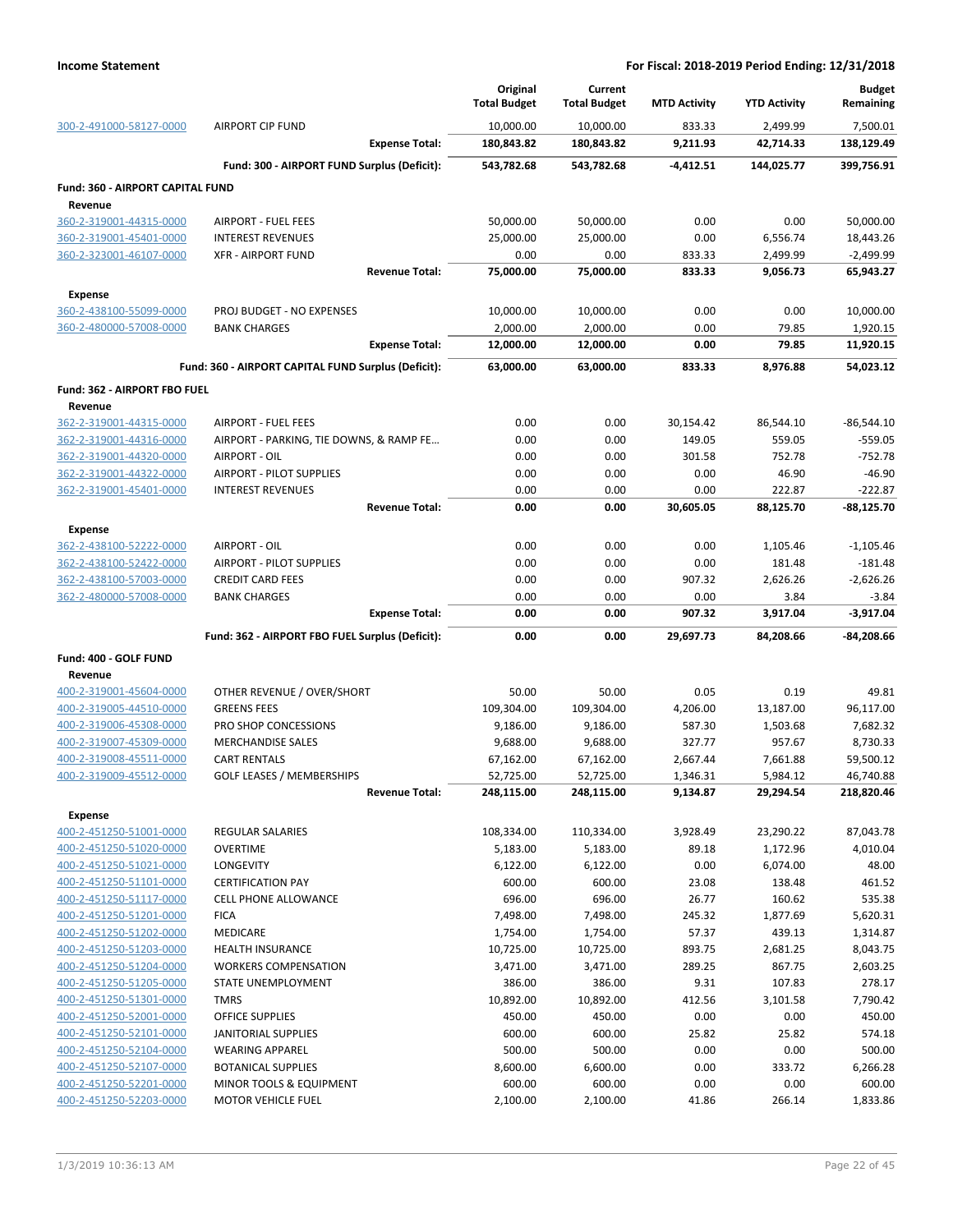|                             |                                          | Original<br><b>Total Budget</b> | Current<br><b>Total Budget</b> | <b>MTD Activity</b> | <b>YTD Activity</b> | <b>Budget</b><br>Remaining |
|-----------------------------|------------------------------------------|---------------------------------|--------------------------------|---------------------|---------------------|----------------------------|
| 400-2-451250-52401-0000     | RECREATIONAL SUPPLIES                    | 500.00                          | 500.00                         | 0.00                | 0.00                | 500.00                     |
| 400-2-451250-52403-0000     | <b>RESALE ITEMS</b>                      | 15,000.00                       | 15,000.00                      | 0.00                | 2,250.00            | 12,750.00                  |
| 400-2-451250-53202-0000     | MACHINE, TOOLS & IMPLMNTS                | 6,000.00                        | 6,000.00                       | 0.00                | 758.15              | 5,241.85                   |
| 400-2-451250-53205-0000     | <b>MOTOR VEHICLES</b>                    | 400.00                          | 400.00                         | 0.00                | 0.00                | 400.00                     |
| 400-2-451250-53307-0000     | <b>IRRIGATION</b>                        | 1,500.00                        | 1,500.00                       | 0.00                | 0.00                | 1,500.00                   |
| 400-2-451250-53402-0000     | <b>BUILDING MAINTENANCE</b>              | 1,450.00                        | 1,450.00                       | 0.00                | 11.65               | 1,438.35                   |
| 400-2-451250-54001-0000     | <b>TELEPHONE CHARGES</b>                 | 722.00                          | 722.00                         | 0.01                | 55.40               | 666.60                     |
| 400-2-451250-54002-0000     | <b>UTILITY CHARGES</b>                   | 11,000.00                       | 11,000.00                      | 927.35              | 2,450.14            | 8,549.86                   |
| 400-2-451250-54201-0000     | <b>MEMBERSHIPS &amp; SUBSCRIPTIONS</b>   | 785.00                          | 785.00                         | 0.00                | 0.00                | 785.00                     |
| 400-2-451250-54214-0000     | <b>TRAVEL &amp; TRAINING</b>             | 2,100.00                        | 2,100.00                       | 0.00                | 0.00                | 2,100.00                   |
| 400-2-451250-54226-0000     | <b>INSURANCE EXPENSE</b>                 | 500.00                          | 500.00                         | 0.00                | 2,680.94            | $-2,180.94$                |
| 400-2-451250-54909-0000     | <b>GOLF CART LEASE EXPENSE</b>           | 31,000.00                       | 31,000.00                      | $-4,407.18$         | $-2,203.59$         | 33,203.59                  |
| 400-2-480000-52003-0000     | <b>COPIER CHARGES</b>                    | 1,525.00                        | 1,525.00                       | 126.47              | 252.94              | 1,272.06                   |
| 400-2-480000-57008-0000     | <b>BANK CHARGES</b>                      | 3,500.00                        | 3,500.00                       | 136.45              | 510.77              | 2,989.23                   |
|                             | <b>Expense Total:</b>                    | 244,493.00                      | 244,493.00                     | 2,825.86            | 47,303.59           | 197,189.41                 |
|                             | Fund: 400 - GOLF FUND Surplus (Deficit): | 3,622.00                        | 3,622.00                       | 6,309.01            | $-18,009.05$        | 21,631.05                  |
| Fund: 500 - SANITATION FUND |                                          |                                 |                                |                     |                     |                            |
| Revenue                     |                                          |                                 |                                |                     |                     |                            |
| 500-2-318001-44314-0000     | LATE CHARGES                             | 87,677.00                       | 87,677.00                      | 3,887.50            | 18,814.80           | 68,862.20                  |
| 500-2-319001-45401-0000     | <b>INTEREST REVENUES</b>                 | 6,897.00                        | 6,897.00                       | 0.00                | 12,485.17           | $-5,588.17$                |
| 500-2-319020-44313-0000     | <b>FUEL SURCHARGE</b>                    | 86,073.00                       | 86,073.00                      | 7,148.32            | 20,860.38           | 65,212.62                  |
| 500-2-319020-45107-0000     | <b>COLLECTION CHARGES</b>                | 4,692,306.00                    | 4,692,306.00                   | 384,566.67          | 1,124,945.56        | 3,567,360.44               |
| 500-2-319021-45108-0000     | <b>DISPOSAL CHARGES</b>                  | 0.00                            | 0.00                           | 48,554.80           | 127,423.18          | $-127,423.18$              |
| 500-2-319021-45109-0000     | <b>RECYCLING CHARGES</b>                 | 278,880.00                      | 278,880.00                     | 0.00                | 0.00                | 278,880.00                 |
| 500-2-319022-45612-0000     | REG HH HAZ WASTE COL CTR                 | 12,103.00                       | 12,103.00                      | 0.00                | 15,450.00           | $-3,347.00$                |
| 500-2-324001-46612-0000     | CA - SANITATION FD COL & FUEL            | 210,696.68                      | 210,696.68                     | 0.00                | 31,420.46           | 179,276.22                 |
|                             | <b>Revenue Total:</b>                    | 5,374,632.68                    | 5,374,632.68                   | 444,157.29          | 1,351,399.55        | 4,023,233.13               |
| <b>Expense</b>              |                                          |                                 |                                |                     |                     |                            |
| 500-2-432300-54412-0000     | <b>COLLECTION CHARGES</b>                | 4,369,510.00                    | 4,369,510.00                   | 0.00                | 197,272.42          | 4,172,237.58               |
| 500-2-432400-54403-0000     | <b>DISPOSAL CHARGES</b>                  | 0.00                            | 0.00                           | 135.63              | 135.63              | $-135.63$                  |
| 500-2-432500-51401-0000     | <b>CONTRA - SALARIES</b>                 | 8,000.00                        | 8,000.00                       | 0.00                | 0.00                | 8,000.00                   |
| 500-2-432500-54002-0000     | <b>UTILITY CHARGES</b>                   | 2,371.00                        | 2,371.00                       | 194.78              | 570.28              | 1,800.72                   |
| 500-2-432500-54403-0000     | <b>DISPOSAL CHARGES</b>                  | 20,000.00                       | 20,000.00                      | 0.00                | 0.00                | 20,000.00                  |
| 500-2-442200-51001-0000     | REGULAR SALARIES                         | 146,211.00                      | 146,211.00                     | 4,843.50            | 27,756.17           | 118,454.83                 |
| 500-2-442200-51020-0000     | <b>OVERTIME</b>                          | 0.00                            | 0.00                           | 0.00                | 5.73                | $-5.73$                    |
| 500-2-442200-51021-0000     | LONGEVITY                                | 2,714.00                        | 2,714.00                       | 0.00                | 2,264.00            | 450.00                     |
| 500-2-442200-51101-0000     | <b>CERTIFICATION PAY</b>                 | 1,200.00                        | 1,200.00                       | 46.15               | 276.90              | 923.10                     |
| 500-2-442200-51117-0000     | <b>CELL PHONE ALLOWANCE</b>              | 600.00                          | 600.00                         | 0.00                | 23.08               | 576.92                     |
| 500-2-442200-51201-0000     | <b>FICA</b>                              | 9,345.00                        | 9,345.00                       | 302.93              | 1,879.30            | 7,465.70                   |
| 500-2-442200-51202-0000     | MEDICARE                                 | 2,186.00                        | 2,186.00                       | 70.85               | 439.52              | 1,746.48                   |
| 500-2-442200-51203-0000     | <b>HEALTH INSURANCE</b>                  | 10,725.00                       | 10,725.00                      | 893.75              | 2,681.25            | 8,043.75                   |
| 500-2-442200-51204-0000     | <b>WORKERS COMPENSATION</b>              | 3,858.00                        | 3,858.00                       | 321.50              | 964.50              | 2,893.50                   |
| 500-2-442200-51205-0000     | STATE UNEMPLOYMENT                       | 549.00                          | 549.00                         | 9.07                | 145.07              | 403.93                     |
| 500-2-442200-51301-0000     | <b>TMRS</b>                              | 16,881.00                       | 16,881.00                      | 568.16              | 3,523.76            | 13,357.24                  |
| 500-2-442200-52203-0000     | MOTOR VEHICLE FUEL                       | 2,929.00                        | 2,929.00                       | 156.37              | 449.72              | 2,479.28                   |
| 500-2-442200-53202-0000     | MACHINE, TOOLS & IMPLMNTS                | 6,200.00                        | 6,200.00                       | 0.00                | 306.54              | 5,893.46                   |
| 500-2-442200-53205-0000     | <b>MOTOR VEHICLES</b>                    | 1,205.00                        | 1,205.00                       | 0.00                | 0.00                | 1,205.00                   |
| 500-2-442200-55201-0000     | <b>EQUIPMENT PURCHASES</b>               | 500.00                          | 500.00                         | 0.00                | 76.94               | 423.06                     |
| 500-2-480000-54413-0000     | <b>BULK WASTE PICK-UP</b>                | 75,000.00                       | 75,000.00                      | 0.00                | 0.00                | 75,000.00                  |
| 500-2-480000-54901-0000     | <b>RENTALS / LEASES</b>                  | 32,250.00                       | 32,250.00                      | 32,249.19           | 32,249.19           | 0.81                       |
| 500-2-480000-57007-0000     | <b>COMMUNITY SERVICES</b>                | 42,020.00                       | 42,020.00                      | 0.00                | 4,275.00            | 37,745.00                  |
| 500-2-480000-57008-0000     | <b>BANK CHARGES</b>                      | 10,000.00                       | 10,000.00                      | 573.30              | 2,657.55            | 7,342.45                   |
| 500-2-491000-58001-0000     | <b>XFR - GENERAL FUND</b>                | 316,045.02                      | 316,045.02                     | 0.00                | 47,130.68           | 268,914.34                 |
| 500-2-495000-58501-0000     | CA - GENERAL FUND                        | 41,607.00                       | 41,607.00                      | 3,467.25            | 10,401.75           | 31,205.25                  |
| 500-2-495000-58701-0000     | CA - CENTRAL SERVICE FUND                | 5,187.00                        | 5,187.00                       | 432.25              | 1,296.75            | 3,890.25                   |
| 500-2-495000-58710-0000     | CA - INSURANCE FUND                      | 3,374.00                        | 3,374.00                       | 281.17              | 843.51              | 2,530.49                   |
| 500-2-495000-58720-0000     | CA - MIS FUN                             | 6,843.00                        | 6,843.00                       | 570.25              | 1,710.75            | 5,132.25                   |
|                             |                                          |                                 |                                |                     |                     |                            |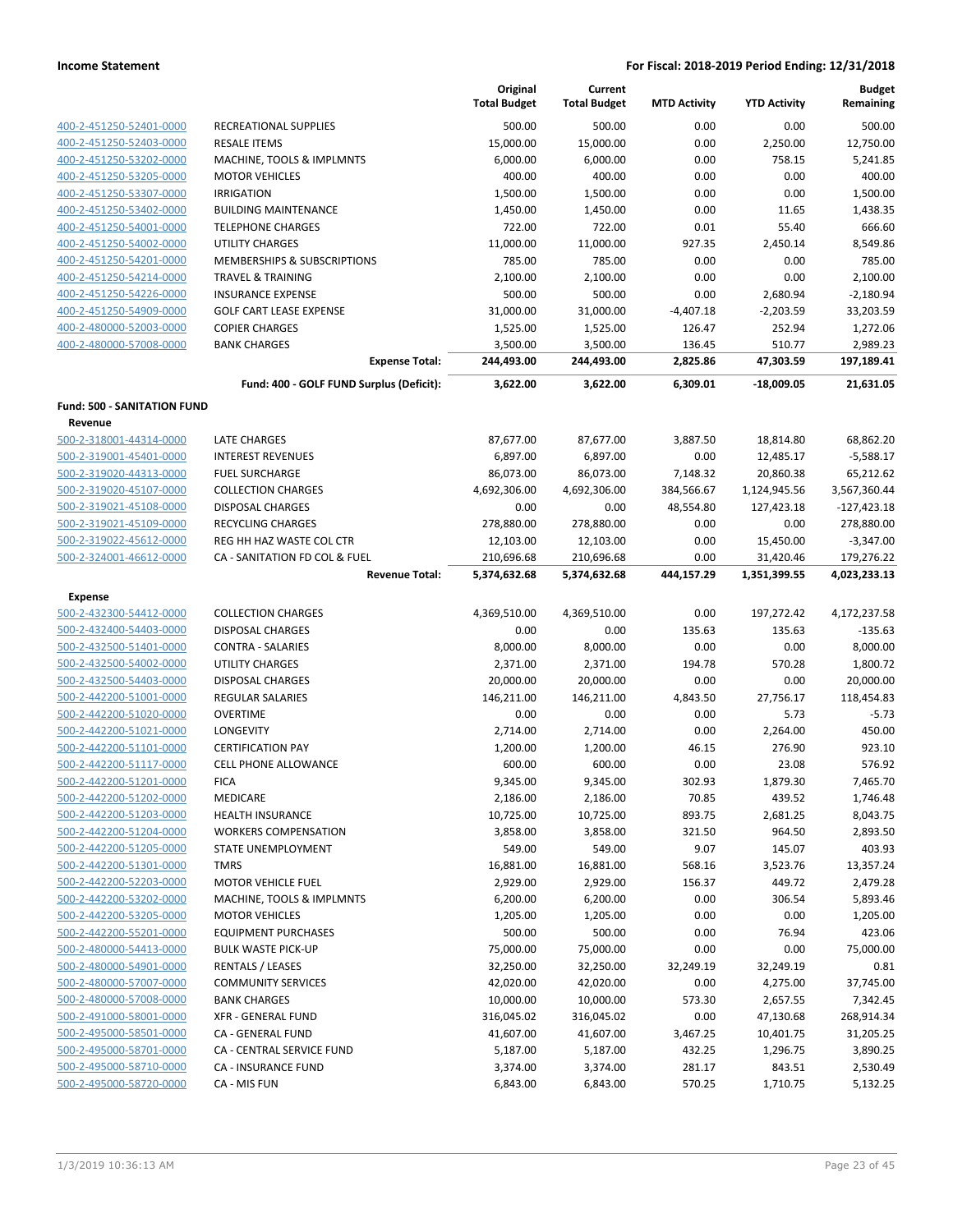|                                                    |                                                | Original<br><b>Total Budget</b> | Current<br><b>Total Budget</b> | <b>MTD Activity</b>   | <b>YTD Activity</b>    | <b>Budget</b><br>Remaining |
|----------------------------------------------------|------------------------------------------------|---------------------------------|--------------------------------|-----------------------|------------------------|----------------------------|
| 500-2-495000-58900-0000                            | <b>CA - ELECTRIC FUND</b>                      | 104,268.00                      | 104,268.00                     | 8,689.00              | 26,067.00              | 78,201.00                  |
|                                                    | <b>Expense Total:</b>                          | 5,241,578.02                    | 5,241,578.02                   | 53,805.10             | 365,402.99             | 4,876,175.03               |
|                                                    | Fund: 500 - SANITATION FUND Surplus (Deficit): | 133,054.66                      | 133,054.66                     | 390,352.19            | 985,996.56             | $-852,941.90$              |
| <b>Fund: 601 - CENTRAL SERVICE FUND</b>            |                                                |                                 |                                |                       |                        |                            |
| Revenue                                            |                                                |                                 |                                |                       |                        |                            |
| 601-2-324001-46501-0000                            | CA - GENERAL FUND                              | 571,310.00                      | 571,310.00                     | 47,609.17             | 142,827.51             | 428,482.49                 |
| 601-2-324001-46506-0000                            | CA - RECREATION FUND                           | 611.00                          | 611.00                         | 50.92                 | 152.76                 | 458.24                     |
| 601-2-324001-46509-0000                            | CA - VENUE MGMT FUND                           | 564.00                          | 564.00                         | 47.00                 | 141.00                 | 423.00                     |
| 601-2-324001-46611-0000                            | <b>CA - UTILITY FUND</b>                       | 194,904.00                      | 194,904.00                     | 16,242.00             | 48,726.00              | 146,178.00                 |
| 601-2-324001-46614-0000                            | CA - SANITATION FUND COLLECTION                | 5,187.00                        | 5,187.00                       | 432.25                | 1,296.75               | 3,890.25                   |
| 601-2-324009-46901-0000                            | CA - ELECTRIC UTILITY                          | 78,024.00                       | 78,024.00                      | 6,502.00              | 19,506.00              | 58,518.00                  |
| 601-2-324009-46906-0000                            | CA - CABLE UTILITY<br><b>Revenue Total:</b>    | 14,767.00<br>865,367.00         | 14,767.00<br>865,367.00        | 1,230.58<br>72,113.92 | 3,691.74<br>216,341.76 | 11,075.26<br>649,025.24    |
|                                                    |                                                |                                 |                                |                       |                        |                            |
| <b>Expense</b>                                     |                                                |                                 |                                |                       |                        |                            |
| 601-2-461100-51001-0000                            | <b>REGULAR SALARIES</b>                        | 246,199.00                      | 246,199.00                     | 10,499.65             | 55,525.35              | 190,673.65                 |
| 601-2-461100-51020-0000                            | <b>OVERTIME</b>                                | 8,000.00                        | 8,000.00                       | 448.10                | 2,100.19               | 5,899.81                   |
| 601-2-461100-51021-0000                            | LONGEVITY                                      | 5,512.00                        | 5,512.00                       | 0.00                  | 4,768.00               | 744.00                     |
| 601-2-461100-51101-0000<br>601-2-461100-51117-0000 | <b>CERTIFICATION PAY</b>                       | 1,200.00                        | 1,200.00                       | 46.16<br>16.61        | 276.96<br>99.66        | 923.04                     |
|                                                    | CELL PHONE ALLOWANCE<br><b>FICA</b>            | 432.00<br>16,328.00             | 432.00<br>16,328.00            |                       | 3,714.79               | 332.34<br>12,613.21        |
| 601-2-461100-51201-0000<br>601-2-461100-51202-0000 | MEDICARE                                       |                                 |                                | 649.16<br>151.82      | 868.80                 |                            |
|                                                    |                                                | 3,819.00                        | 3,819.00                       |                       |                        | 2,950.20                   |
| 601-2-461100-51203-0000                            | <b>HEALTH INSURANCE</b>                        | 80,438.00                       | 80,438.00                      | 6,703.17              | 20,109.51              | 60,328.49                  |
| 601-2-461100-51204-0000                            | <b>WORKERS COMPENSATION</b>                    | 8,396.00                        | 8,396.00                       | 699.67                | 2,099.01               | 6,296.99                   |
| 601-2-461100-51205-0000                            | STATE UNEMPLOYMENT                             | 652.00                          | 652.00                         | 9.00                  | 78.27                  | 573.73                     |
| 601-2-461100-51301-0000                            | <b>TMRS</b>                                    | 26,745.00                       | 26,745.00                      | 1,221.31              | 6,891.62               | 19,853.38                  |
| 601-2-461100-51401-0000                            | <b>CONTRA - SALARIES</b>                       | $-15,000.00$                    | $-15,000.00$                   | $-905.70$             | $-1,383.21$            | $-13,616.79$               |
| 601-2-461100-52001-0000                            | <b>OFFICE SUPPLIES</b>                         | 200.00                          | 200.00                         | 0.00                  | 0.00                   | 200.00                     |
| 601-2-461100-52002-0000                            | POSTAGE / FREIGHT                              | 20.00                           | 20.00                          | 0.00                  | 0.00                   | 20.00                      |
| 601-2-461100-52101-0000                            | <b>JANITORIAL SUPPLIES</b>                     | 15,000.00                       | 15,000.00                      | 1,138.13              | 2,359.09               | 12,640.91                  |
| 601-2-461100-52104-0000                            | <b>WEARING APPAREL</b>                         | 4,200.00                        | 4,200.00                       | 0.00                  | 501.02                 | 3,698.98                   |
| 601-2-461100-52201-0000                            | MINOR TOOLS & EQUIPMENT                        | 1,500.00                        | 1,500.00                       | 0.00                  | 237.55                 | 1,262.45                   |
| 601-2-461100-52203-0000                            | <b>MOTOR VEHICLE FUEL</b>                      | 2,400.00                        | 2,400.00                       | 175.06                | 557.44                 | 1,842.56                   |
| 601-2-461100-53201-0000                            | FURNITURE & OFFICE EQUIPMENT                   | 500.00                          | 500.00                         | 0.00                  | 0.00                   | 500.00                     |
| 601-2-461100-53205-0000                            | <b>MOTOR VEHICLES</b>                          | 1,016.00                        | 1,016.00                       | 10.00                 | 10.00                  | 1,006.00                   |
| 601-2-461100-53302-0000                            | <b>WALKS &amp; PARKING LOTS</b>                | 2,500.00                        | 2,500.00                       | 0.00                  | 658.36                 | 1,841.64                   |
| 601-2-461100-53406-0000                            | <b>CITY HALL</b>                               | 28,000.00                       | 28,000.00                      | 1,950.00              | 6,807.21               | 21,192.79                  |
| 601-2-461100-53407-0000                            | <b>ANIMAL SHELTER</b>                          | 4,000.00                        | 4,000.00                       | 0.00                  | 904.66                 | 3,095.34                   |
| 601-2-461100-53408-0000                            | <b>FLEET MAINTENANCE</b>                       | 5,000.00                        | 5,000.00                       | 10.00                 | 10.00                  | 4,990.00                   |
| 601-2-461100-53501-0000                            | POLICE & COURTS BLDG                           | 26,000.00                       | 26,000.00                      | 1,950.00              | 3,334.20               | 22,665.80                  |
| 601-2-461100-53503-0000                            | FIRE ADMINISTRATION                            | 500.00                          | 500.00                         | 0.00                  | 19.74                  | 480.26                     |
| 601-2-461100-53504-0000                            | FIRE STATION 1                                 | 500.00                          | 500.00                         | 0.00                  | 0.00                   | 500.00                     |
| 601-2-461100-53505-0000                            | FIRE STATION 2                                 | 2,500.00                        | 2,500.00                       | 0.00                  | 187.50                 | 2,312.50                   |
| 601-2-461100-53506-0000                            | <b>FIRE STATION 3</b>                          | 2,500.00                        | 2,500.00                       | 110.00                | 286.05                 | 2,213.95                   |
| 601-2-461100-53507-0000                            | <b>FIRE STATION 4</b>                          | 2,500.00                        | 2,500.00                       | 0.00                  | 187.50                 | 2,312.50                   |
| 601-2-461100-53601-0000                            | ANNEX                                          | 2,000.00                        | 2,000.00                       | 0.00                  | 130.18                 | 1,869.82                   |
| 601-2-461100-53602-0000                            | <b>SERVICE CENTER</b>                          | 0.00                            | 0.00                           | 0.00                  | 464.09                 | $-464.09$                  |
| 601-2-461100-53701-0000                            | LIBRARY                                        | 5,000.00                        | 5,000.00                       | 0.00                  | 1,761.16               | 3,238.84                   |
| 601-2-461100-53703-0000                            | <b>REECY DAVIS REC CENTER</b>                  | 12,000.00                       | 12,000.00                      | 114.74                | 370.12                 | 11,629.88                  |
| 601-2-461100-53706-0000                            | SPORTSPARK                                     | 1,200.00                        | 1,200.00                       | 0.00                  | 298.56                 | 901.44                     |
| 601-2-461100-54001-0000                            | <b>TELEPHONE CHARGES</b>                       | 4,134.00                        | 4,134.00                       | 0.05                  | 284.17                 | 3,849.83                   |
| 601-2-461100-54002-0000                            | UTILITY CHARGES                                | 107,425.00                      | 107,425.00                     | 10,630.10             | 18,356.69              | 89,068.31                  |
| 601-2-461100-54112-0000                            | <b>ALARM MONITOR SERVICE</b>                   | 3,000.00                        | 3,000.00                       | 0.00                  | 0.00                   | 3,000.00                   |
| 601-2-461200-51001-0000                            | <b>REGULAR SALARIES</b>                        | 146,751.00                      | 146,751.00                     | 5,234.32              | 31,026.44              | 115,724.56                 |
| 601-2-461200-51020-0000                            | <b>OVERTIME</b>                                | 6,106.00                        | 6,106.00                       | 363.45                | 1,728.09               | 4,377.91                   |
| 601-2-461200-51021-0000                            | LONGEVITY                                      | 2,170.00                        | 2,170.00                       | 0.00                  | 2,128.00               | 42.00                      |
| 601-2-461200-51101-0000                            | <b>CERTIFICATION PAY</b>                       | 2,400.00                        | 2,400.00                       | 69.24                 | 415.44                 | 1,984.56                   |
| 601-2-461200-51117-0000                            | <b>CELL PHONE ALLOWANCE</b>                    | 1,380.00                        | 1,380.00                       | 53.07                 | 318.42                 | 1,061.58                   |
| 601-2-461200-51201-0000                            | <b>FICA</b>                                    | 9,846.00                        | 9,846.00                       | 331.74                | 2,090.85               | 7,755.15                   |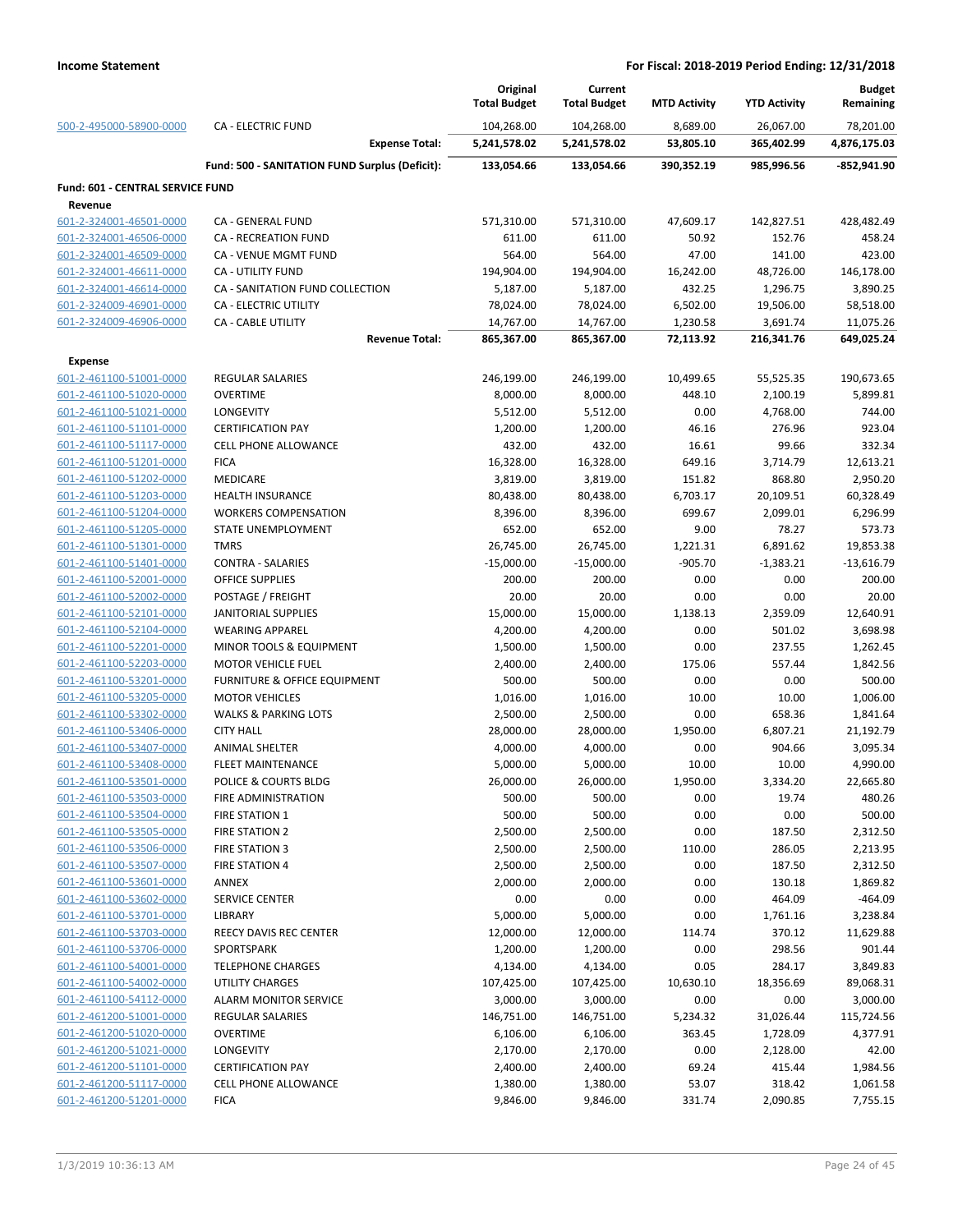|                                                    |                                                     | Original<br><b>Total Budget</b> | Current<br><b>Total Budget</b> | <b>MTD Activity</b>  | <b>YTD Activity</b>    | <b>Budget</b><br>Remaining |
|----------------------------------------------------|-----------------------------------------------------|---------------------------------|--------------------------------|----------------------|------------------------|----------------------------|
| 601-2-461200-51202-0000                            | MEDICARE                                            | 2,303.00                        | 2,303.00                       | 77.58                | 488.99                 | 1,814.01                   |
| 601-2-461200-51203-0000                            | <b>HEALTH INSURANCE</b>                             | 42,900.00                       | 42,900.00                      | 3,575.00             | 10,725.00              | 32,175.00                  |
| 601-2-461200-51204-0000                            | <b>WORKERS COMPENSATION</b>                         | 7,637.00                        | 7,637.00                       | 636.42               | 1,909.26               | 5,727.74                   |
| 601-2-461200-51205-0000                            | STATE UNEMPLOYMENT                                  | 275.00                          | 275.00                         | 0.00                 | 0.00                   | 275.00                     |
| 601-2-461200-51301-0000                            | <b>TMRS</b>                                         | 17,786.00                       | 17,786.00                      | 664.68               | 4,138.62               | 13,647.38                  |
| 601-2-461200-52001-0000                            | OFFICE SUPPLIES                                     | 100.00                          | 100.00                         | 0.00                 | 0.00                   | 100.00                     |
| 601-2-461200-52002-0000                            | POSTAGE / FREIGHT                                   | 50.00                           | 50.00                          | 0.00                 | 0.00                   | 50.00                      |
| 601-2-461200-52104-0000                            | <b>WEARING APPAREL</b>                              | 3,000.00                        | 3,000.00                       | 0.00                 | 435.57                 | 2,564.43                   |
| 601-2-461200-52106-0000                            | <b>CHEMICAL SUPPLIES</b>                            | 500.00                          | 500.00                         | 0.00                 | 0.00                   | 500.00                     |
| 601-2-461200-52201-0000                            | MINOR TOOLS & EQUIPMENT                             | 7,000.00                        | 7,000.00                       | 0.00                 | 487.43                 | 6,512.57                   |
| 601-2-461200-52202-0000                            | MECHANICAL SUPPLIES                                 | 10,000.00                       | 10,000.00                      | 0.00                 | 1,355.88               | 8,644.12                   |
| 601-2-461200-52203-0000                            | <b>MOTOR VEHICLE FUEL</b>                           | 4,475.00                        | 4,475.00                       | 666.86               | 1,268.81               | 3,206.19                   |
| 601-2-461200-53202-0000                            | MACHINE, TOOLS & IMPLMNTS                           | 4,500.00                        | 4,500.00                       | 0.00                 | 0.00                   | 4,500.00                   |
| 601-2-461200-53205-0000                            | <b>MOTOR VEHICLES</b>                               | 2,300.00                        | 2,300.00                       | 0.00                 | 113.35                 | 2,186.65                   |
| 601-2-461200-53402-0000                            | <b>BUILDING MAINTENANCE</b>                         | 500.00                          | 500.00                         | 0.00                 | 0.00                   | 500.00                     |
| 601-2-461200-54001-0000                            | <b>TELEPHONE CHARGES</b>                            | 1,447.00                        | 1,447.00                       | 0.02                 | 83.11                  | 1,363.89                   |
| 601-2-461200-54002-0000                            | <b>UTILITY CHARGES</b>                              | 15,605.00                       | 15,605.00                      | 1,319.80             | 2,911.77               | 12,693.23                  |
| 601-2-461200-54201-0000                            | <b>MEMBERSHIPS &amp; SUBSCRIPTIONS</b>              | 1,500.00                        | 1,500.00                       | 0.00                 | 0.00                   | 1,500.00                   |
| 601-2-461200-54214-0000                            | <b>TRAVEL &amp; TRAINING</b>                        | 4,000.00                        | 4,000.00                       | 0.00                 | 97.93                  | 3,902.07                   |
| 601-2-480000-52006-0000                            | <b>COPIER PAPER</b>                                 | 100.00                          | 100.00                         | 68.15                | 68.15                  | 31.85                      |
| 601-2-480000-57004-0000                            | <b>INVENTORY LOSS/GAIN</b>                          | 0.00                            | 0.00                           | $-1,673.20$          | $-2,051.20$            | 2,051.20                   |
|                                                    | <b>Expense Total:</b>                               | 910,947.00                      | 910,947.00                     | 47,014.16            | 192,614.15             | 718,332.85                 |
|                                                    | Fund: 601 - CENTRAL SERVICE FUND Surplus (Deficit): | $-45,580.00$                    | $-45,580.00$                   | 25,099.76            | 23,727.61              | $-69,307.61$               |
| Fund: 602 - INSURANCE FUND                         |                                                     |                                 |                                |                      |                        |                            |
| Revenue                                            |                                                     |                                 |                                |                      |                        |                            |
| 602-2-319001-43211-0000                            | PRIOR YEAR INS REIMB                                | 5,000.00                        | 5,000.00                       | 0.00                 | 0.00                   | 5,000.00                   |
| 602-2-319001-45401-0000                            | <b>INTEREST REVENUES</b>                            | 0.00                            | 0.00                           | 0.00                 | 2,686.77               | $-2,686.77$                |
| 602-2-322001-43201-0000                            | <b>EMPLOYEE PORTION</b>                             | 485,000.00                      | 485,000.00                     | 21,239.12            | 106,520.11             | 378,479.89                 |
| 602-2-322001-43202-0000                            | <b>CITY PORTION-HEALTH</b>                          | 2,700,757.00                    | 2,700,757.00                   | 233,603.24           | 700,809.72             | 1,999,947.28               |
| 602-2-322001-43203-0000                            | <b>CITY PORTION-WORK COMP</b>                       | 308,551.00                      | 308,551.00                     | 29,366.88            | 88,100.64              | 220,450.36                 |
| 602-2-322001-43204-0000                            | <b>CITY PORTION-TWC FUTA</b>                        | 231.00                          | 231.00                         | 19.26                | 57.78                  | 173.22                     |
| 602-2-322001-43205-0000                            | <b>GEUS EMPLOYEE PORTION</b>                        | 312,923.00                      | 312,923.00                     | 11,052.56            | 55,793.69              | 257,129.31                 |
| 602-2-322001-43206-0000                            | <b>GEUS PORTION-HEALTH</b>                          | 1,372,806.00                    | 1,372,806.00                   | 118,621.99           | 355,865.97             | 1,016,940.03               |
| 602-2-322001-43207-0000                            | <b>GEUS PORTION-WORK COMP</b>                       | 79,005.00                       | 79,005.00                      | 10,690.35            | 32,071.05              | 46,933.95                  |
| 602-2-322001-48610-0000                            | OTHER REV / CITY EMPL-DEPENDENT CARE                | 24,000.00                       | 24,000.00                      | 1,929.11             | 5,787.33               | 18,212.67                  |
| 602-2-324001-46501-0000                            | CA - GENERAL FUND                                   | 154,045.00                      | 154,045.00                     | 12,837.08            | 38,511.24              | 115,533.76                 |
| 602-2-324001-46506-0000                            | <b>CA - RECREATION FUND</b>                         | 229.00                          | 229.00                         | 19.08                | 57.24                  | 171.76                     |
| 602-2-324001-46509-0000                            | <b>CA - VENUE MGMT FUND</b>                         | 233.00                          | 233.00                         | 19.42                | 58.26                  | 174.74                     |
| 602-2-324001-46611-0000                            | <b>CA - UTILITY FUND</b>                            | 88,697.00                       | 88,697.00                      | 7,391.42             | 22,174.26              | 66,522.74                  |
| 602-2-324001-46614-0000                            | CA - SANITATION FUND COLLECTION                     | 3,374.00                        | 3,374.00                       | 281.17               | 843.51                 | 2,530.49                   |
| 602-2-324009-46612-0000                            | CA - ELECTRIC UTILITY                               | 23,955.00                       | 23,955.00                      | 1,996.25             | 5,988.75               | 17,966.25                  |
| 602-2-324009-46613-0000                            | <b>CA - CABLE UTILITY</b><br><b>Revenue Total:</b>  | 4,843.00<br>5,563,649.00        | 4,843.00<br>5,563,649.00       | 403.59<br>449,470.52 | 1,210.77               | 3,632.23<br>4,147,111.91   |
|                                                    |                                                     |                                 |                                |                      | 1,416,537.09           |                            |
| <b>Expense</b><br>602-2-462100-54101-0000          | PROFESSIONAL SERVICES                               | 25,000.00                       | 25,000.00                      | 9,552.05             | 14,817.05              | 10,182.95                  |
| 602-2-462100-54801-0000                            | <b>WELLNESS PROGRAM</b>                             | 10,000.00                       | 10,000.00                      | $-1,832.00$          | 5,795.00               | 4,205.00                   |
| 602-2-462100-54809-0000                            |                                                     |                                 | 4,328,596.00                   | 11,498.02            |                        |                            |
| 602-2-462100-54810-0000                            | HEALTH AND DENTAL / PREMIUMS                        | 4,328,596.00                    | 100,000.00                     |                      | 993,370.69<br>4,166.52 | 3,335,225.31               |
|                                                    | RETIREE INSURANCE PREMIUM                           | 100,000.00                      |                                | 604.00               |                        | 95,833.48                  |
| 602-2-462100-54812-0000                            | LONG TERM DISABILITY<br>LIFE / AD & D INSURANCE     | 55,000.00                       | 55,000.00                      | 0.00                 | 12,033.39              | 42,966.61                  |
| 602-2-462100-54813-0000<br>602-2-462100-54820-0000 | AIR EVAC PREMIUMS                                   | 28,000.00                       | 28,000.00                      | 1,141.20             | 6,273.27<br>19,330.00  | 21,726.73                  |
|                                                    |                                                     | 20,000.00                       | 20,000.00                      | 48.00                |                        | 670.00                     |
| 602-2-462100-54821-0000                            | <b>WORKERS' COMPENSATION</b>                        | 454,641.00                      | 454,641.00                     | 0.00                 | 445,648.59             | 8,992.41                   |
| 602-2-462100-54822-0000                            | STATE UNEMPLOYMENT INS.                             | 0.00                            | 0.00                           | 0.03                 | $-0.06$                | 0.06                       |
| 602-2-462100-54823-0000                            | HEALTH CARE-125 FLEX PLAN & HSA                     | 16,000.00                       | 16,000.00                      | 2,386.94             | 2,955.91               | 13,044.09                  |
| 602-2-480000-54101-0000                            | PROFESSIONAL SERVICES                               | 100,000.00                      | 100,000.00                     | 0.00                 | 9,608.96               | 90,391.04                  |
| 602-2-480000-54226-0000                            | PROP INSURANCE EXP                                  | 245,000.00                      | 245,000.00                     | 2,992.00             | 271,147.12             | $-26,147.12$               |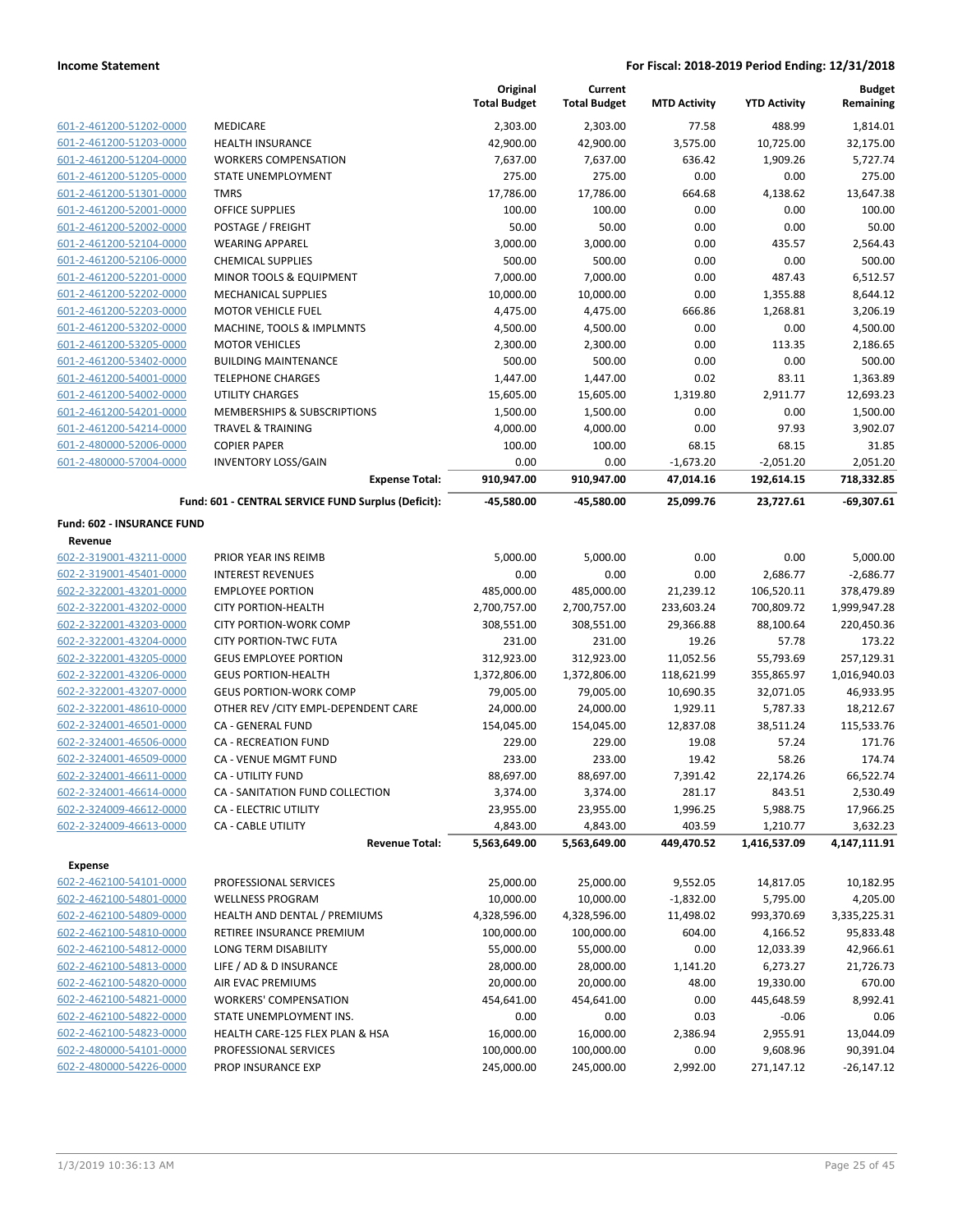|                                           |                                                    | Original<br><b>Total Budget</b> | Current<br><b>Total Budget</b> | <b>MTD Activity</b>    | <b>YTD Activity</b>      | <b>Budget</b><br>Remaining |
|-------------------------------------------|----------------------------------------------------|---------------------------------|--------------------------------|------------------------|--------------------------|----------------------------|
| 602-2-480000-57008-0000                   | <b>BANK CHARGES</b>                                | 150.00                          | 150.00                         | 0.00                   | 32.38                    | 117.62                     |
|                                           | <b>Expense Total:</b>                              | 5,382,387.00                    | 5,382,387.00                   | 26,390.24              | 1,785,178.82             | 3,597,208.18               |
|                                           | Fund: 602 - INSURANCE FUND Surplus (Deficit):      | 181,262.00                      | 181,262.00                     | 423,080.28             | $-368,641.73$            | 549,903.73                 |
| Fund: 604 - MIS FUND                      |                                                    |                                 |                                |                        |                          |                            |
| Revenue                                   |                                                    |                                 |                                |                        |                          |                            |
| 604-2-324001-46501-0000                   | CA - GENERAL FUND                                  | 296,669.00                      | 296,669.00                     | 24,722.42              | 74,167.26                | 222,501.74                 |
| 604-2-324001-46506-0000                   | CA - RECREATION FUND                               | 4,085.00                        | 4,085.00                       | 340.42                 | 1,021.26                 | 3,063.74                   |
| 604-2-324001-46509-0000                   | CA - VENUE MGMT FUND                               | 3,973.00                        | 3,973.00                       | 331.08                 | 993.24                   | 2,979.76                   |
| 604-2-324001-46611-0000                   | <b>CA - UTILITY FUND</b>                           | 126,693.00                      | 126,693.00                     | 10,557.75              | 31,673.25                | 95,019.75                  |
| 604-2-324001-46614-0000                   | CA - SANITATION FUND COLLECTION                    | 6,843.00                        | 6,843.00                       | 570.25                 | 1,710.75                 | 5,132.25                   |
| 604-2-324009-46901-0000                   | CA - ELECTRIC UTILITY                              | 78,653.00                       | 78,653.00                      | 6,554.42               | 19,663.26                | 58,989.74                  |
| 604-2-324009-46906-0000                   | <b>CA - CABLE UTILITY</b><br><b>Revenue Total:</b> | 12,363.00                       | 12,363.00                      | 1,030.25               | 3,090.75                 | 9,272.25                   |
|                                           |                                                    | 529,279.00                      | 529,279.00                     | 44,106.59              | 132,319.77               | 396,959.23                 |
| <b>Expense</b>                            |                                                    |                                 |                                |                        |                          |                            |
| 604-2-441400-54001-0000                   | <b>TELEPHONE CHARGES</b>                           | 361.00                          | 361.00                         | 0.01                   | 27.71                    | 333.29                     |
| 604-2-441400-54002-0000                   | <b>UTILITY CHARGES</b>                             | 1,391.00                        | 1,391.00                       | 107.23                 | 197.83                   | 1,193.17                   |
| 604-2-465100-51001-0000                   | <b>REGULAR SALARIES</b>                            | 236,565.00                      | 236,565.00                     | 6,521.12               | 42,757.53                | 193,807.47                 |
| 604-2-465100-51020-0000                   | <b>OVERTIME</b>                                    | 5,749.00                        | 5,749.00                       | 616.32                 | 3,919.80                 | 1,829.20                   |
| 604-2-465100-51021-0000                   | <b>LONGEVITY</b>                                   | 4,708.00                        | 4,708.00                       | 0.00                   | 4,579.00                 | 129.00                     |
| 604-2-465100-51116-0000                   | <b>CAR ALLOWANCE</b>                               | 3,600.00                        | 3,600.00                       | 138.46                 | 830.76                   | 2,769.24                   |
| 604-2-465100-51117-0000                   | <b>CELL PHONE ALLOWANCE</b>                        | 2,880.00                        | 2,880.00                       | 73.84                  | 553.80                   | 2,326.20                   |
| 604-2-465100-51201-0000                   | <b>FICA</b>                                        | 15,717.00                       | 15,717.00                      | 436.09                 | 4,804.96                 | 10,912.04                  |
| 604-2-465100-51202-0000                   | <b>MEDICARE</b>                                    | 3,676.00                        | 3,676.00                       | 101.99                 | 1,123.73                 | 2,552.27                   |
| 604-2-465100-51203-0000                   | <b>HEALTH INSURANCE</b>                            | 32,175.00                       | 32,175.00                      | 2,681.25               | 8,043.75                 | 24,131.25                  |
| 604-2-465100-51204-0000                   | <b>WORKERS COMPENSATION</b>                        | 694.00                          | 694.00                         | 57.83                  | 173.49                   | 520.51                     |
| 604-2-465100-51205-0000                   | STATE UNEMPLOYMENT                                 | 231.00                          | 231.00                         | 0.00                   | 0.00                     | 231.00                     |
| 604-2-465100-51301-0000                   | <b>TMRS</b>                                        | 28,392.00                       | 28,392.00                      | 854.04                 | 9,183.85                 | 19,208.15                  |
| 604-2-465100-52001-0000                   | <b>OFFICE SUPPLIES</b>                             | 300.00                          | 300.00                         | 0.00                   | 36.47                    | 263.53                     |
| 604-2-465100-52002-0000                   | POSTAGE / FREIGHT                                  | 50.00                           | 50.00                          | 0.00                   | 0.00                     | 50.00                      |
| 604-2-465100-52004-0000                   | <b>COMPUTER SUPPLIES</b>                           | 2,500.00                        | 2,500.00                       | 0.00                   | 0.00                     | 2,500.00                   |
| 604-2-465100-52201-0000                   | <b>MINOR TOOLS &amp; EQUIPMENT</b>                 | 750.00                          | 750.00                         | 0.00                   | 0.00                     | 750.00                     |
| 604-2-465100-52203-0000                   | <b>MOTOR VEHICLE FUEL</b>                          | 344.00                          | 344.00                         | 39.94                  | 39.94                    | 304.06                     |
| 604-2-465100-53205-0000                   | <b>MOTOR VEHICLES</b>                              | 313.00                          | 313.00                         | 0.00                   | 0.00                     | 313.00                     |
| 604-2-465100-53209-0000                   | HARDWARE/SOFTWARE                                  | 303,755.00                      | 303,755.00                     | 118,476.83             | 136,235.26               | 167,519.74                 |
| 604-2-465100-54001-0000                   | <b>TELEPHONE CHARGES</b>                           | 9,165.00                        | 9,165.00                       | 0.09                   | 1,286.77                 | 7,878.23                   |
| 604-2-465100-54101-0000                   | PROFESSIONAL SERVICES                              | 8,000.00                        | 8,000.00                       | 0.00                   | 0.00                     | 8,000.00                   |
| 604-2-465100-54214-0000                   | <b>TRAVEL &amp; TRAINING</b>                       | 5,000.00                        | 5,000.00                       | 0.00                   | 0.00                     | 5,000.00                   |
| 604-2-465100-54901-0000                   | RENTALS / LEASES                                   | 25,000.00                       | 25,000.00                      | 1,794.53               | 5,383.59                 | 19,616.41                  |
| 604-2-465100-54908-0000                   | LEASE PURCHASE PAYMENTS                            | 20,468.00                       | 20,468.00                      | 0.00                   | 0.00                     | 20,468.00                  |
| 604-2-465100-55205-0000                   | COMPUTER EQUIPMENT / SOFTWARE                      | 8,250.75                        | 8,250.75                       | 0.00                   | 0.00                     | 8,250.75                   |
| 604-2-480000-55205-0000                   | <b>COMPUTER EQUIPMENT</b>                          | 60,000.00                       | 60,000.00                      | 0.00                   | 0.00                     | 60,000.00                  |
| 604-2-480000-57005-0000                   | <b>ACCRUED VAC &amp; SICK PAY</b>                  | 0.00                            | 0.00                           | 0.00                   | 26,393.86                | $-26,393.86$               |
|                                           | <b>Expense Total:</b>                              | 780,034.75                      | 780,034.75                     | 131,899.57             | 245,572.10               | 534,462.65                 |
|                                           | Fund: 604 - MIS FUND Surplus (Deficit):            | -250,755.75                     | $-250,755.75$                  | -87,792.98             | $-113,252.33$            | -137,503.42                |
| Fund: 660 - VEHICLE REPLACEMENT FUND      |                                                    |                                 |                                |                        |                          |                            |
| Revenue                                   |                                                    |                                 |                                |                        |                          |                            |
| 660-2-319001-45401-0000                   | <b>INTEREST REVENUES</b>                           | 13,000.00                       | 13,000.00                      | 0.00                   | 3,199.59                 | 9,800.41                   |
| 660-2-322001-47205-0000                   | EQUIPMENT LEASES / GENERAL FUND                    | 65,036.00                       | 65,036.00                      | 10,839.44              | 16,259.16                | 48,776.84                  |
| 660-2-323001-46001-0000                   | <b>XFR - GENERAL FUND</b>                          |                                 | 615,357.00                     |                        |                          | 461,517.75                 |
|                                           | <b>Revenue Total:</b>                              | 615,357.00<br>693,393.00        | 693,393.00                     | 51,279.75<br>62,119.19 | 153,839.25<br>173,298.00 | 520,095.00                 |
|                                           |                                                    |                                 |                                |                        |                          |                            |
| <b>Expense</b><br>660-2-421210-55202-0000 |                                                    |                                 |                                | 0.00                   | 0.00                     |                            |
|                                           | <b>VEHICLES</b>                                    | 24,520.00                       | 24,520.00                      |                        |                          | 24,520.00                  |
| 660-2-421230-55202-0000                   | <b>VEHICLES</b>                                    | 151,629.00                      | 151,629.00                     | 26,747.49              | 33,697.41                | 117,931.59                 |
| 660-2-422200-54908-0000                   | LEASE PURCHASE PAYMENTS                            | 65,073.00                       | 65,073.00                      | 10,839.44              | 16,259.16                | 48,813.84                  |
| 660-2-422200-55202-0000                   | <b>VEHICLES</b>                                    | 836,066.00                      | 836,066.00                     | 0.00                   | 24,773.15                | 811,292.85                 |
| 660-2-422300-55202-0000                   | <b>VEHICLES</b>                                    | 41,321.00                       | 41,321.00                      | 0.00                   | 0.00                     | 41,321.00                  |
| 660-2-431200-55201-0000                   | <b>EQUIPMENT PURCHASES</b>                         | 0.00                            | 0.00                           | 0.00                   | 0.00                     | 0.00                       |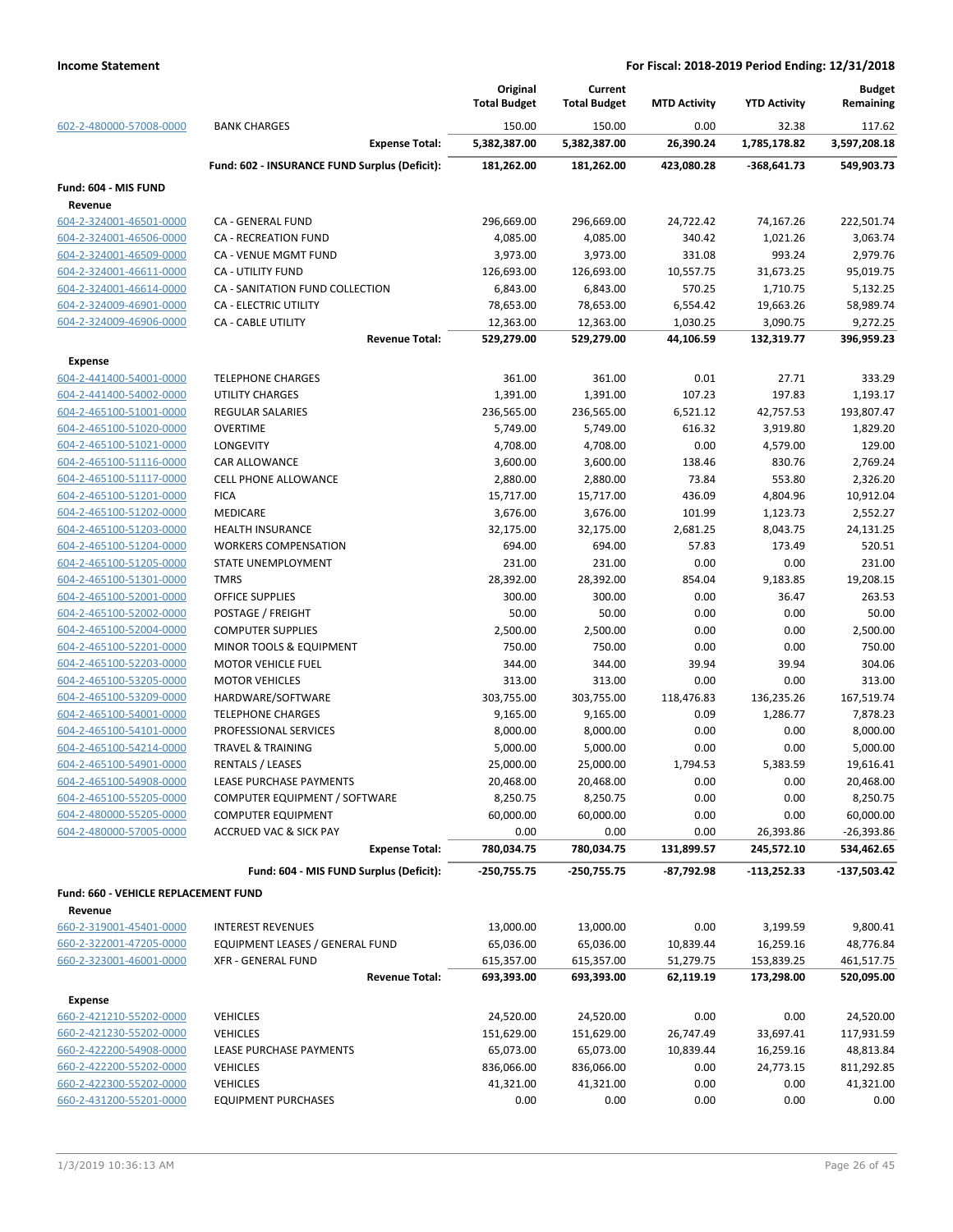|                                                    |                                                            | Original<br><b>Total Budget</b> | Current<br><b>Total Budget</b> | <b>MTD Activity</b> | <b>YTD Activity</b> | <b>Budget</b><br>Remaining |
|----------------------------------------------------|------------------------------------------------------------|---------------------------------|--------------------------------|---------------------|---------------------|----------------------------|
|                                                    |                                                            |                                 |                                |                     |                     |                            |
| 660-2-431200-55202-0000                            | <b>VEHICLES</b>                                            | 187,804.00                      | 187,804.00                     | 0.00                | 0.00                | 187,804.00                 |
| 660-2-431600-55202-0000                            | <b>VEHICLES</b>                                            | 85,220.00                       | 85,220.00                      | 0.00                | 0.00                | 85,220.00                  |
| 660-2-442200-55201-0000                            | <b>EQUIPMENT PURCHASES</b>                                 | 0.00                            | 0.00                           | 0.00                | 29,211.00           | $-29,211.00$               |
| 660-2-451100-55202-0000<br>660-2-480000-57008-0000 | <b>VEHICLES</b><br><b>BANK CHARGES</b>                     | 55,184.00<br>15.00              | 55,184.00<br>15.00             | 0.00<br>0.00        | 0.00<br>0.00        | 55,184.00<br>15.00         |
|                                                    | <b>Expense Total:</b>                                      | 1,446,832.00                    | 1,446,832.00                   | 37,586.93           | 103,940.72          | 1,342,891.28               |
|                                                    |                                                            |                                 |                                |                     |                     |                            |
|                                                    | Fund: 660 - VEHICLE REPLACEMENT FUND Surplus (Deficit):    | -753,439.00                     | -753,439.00                    | 24,532.26           | 69,357.28           | -822,796.28                |
| Fund: 800 - SPENCE FUND                            |                                                            |                                 |                                |                     |                     |                            |
| Revenue                                            |                                                            |                                 |                                |                     |                     |                            |
| 800-3-319001-45401-0000                            | <b>INTEREST REVENUES</b>                                   | 6,000.00                        | 6,000.00                       | 0.00                | 2,128.60            | 3,871.40                   |
|                                                    | <b>Revenue Total:</b>                                      | 6,000.00                        | 6,000.00                       | 0.00                | 2,128.60            | 3,871.40                   |
| Expense                                            |                                                            |                                 |                                |                     |                     |                            |
| 800-3-495000-58501-0000                            | <b>CA - GENERAL FUND</b>                                   | 600.00                          | 600.00                         | 50.00               | 150.00              | 450.00                     |
|                                                    | <b>Expense Total:</b>                                      | 600.00                          | 600.00                         | 50.00               | 150.00              | 450.00                     |
|                                                    | Fund: 800 - SPENCE FUND Surplus (Deficit):                 | 5,400.00                        | 5,400.00                       | $-50.00$            | 1,978.60            | 3,421.40                   |
| Fund: 801 - JONES LIBRARY TRUST                    |                                                            |                                 |                                |                     |                     |                            |
| Revenue                                            |                                                            |                                 |                                |                     |                     |                            |
| 801-3-319001-45401-0000                            | <b>INTEREST REVENUES</b>                                   | 0.00                            | 0.00                           | 0.00                | 81.03               | $-81.03$                   |
|                                                    | <b>Revenue Total:</b>                                      | 0.00                            | 0.00                           | 0.00                | 81.03               | $-81.03$                   |
|                                                    |                                                            |                                 |                                |                     |                     |                            |
| <b>Expense</b>                                     |                                                            |                                 |                                |                     |                     |                            |
| 801-3-480000-57008-0000                            | <b>BANK CHARGES</b>                                        | 0.00                            | 0.00<br>0.00                   | 0.00                | 0.99                | $-0.99$<br>$-0.99$         |
|                                                    | <b>Expense Total:</b>                                      | 0.00                            |                                | 0.00                | 0.99                |                            |
|                                                    | Fund: 801 - JONES LIBRARY TRUST Surplus (Deficit):         | 0.00                            | 0.00                           | 0.00                | 80.04               | $-80.04$                   |
| Fund: 809 - GREENVILLE IDC (L-3)                   |                                                            |                                 |                                |                     |                     |                            |
| Revenue                                            |                                                            |                                 |                                |                     |                     |                            |
| 809-3-319001-45609-0000                            | INTERGOVERNMENTAL / IDC GREENVILLE                         | 0.00                            | 0.00                           | 934,146.32          | 1,350,710.07        | $-1,350,710.07$            |
|                                                    | <b>Revenue Total:</b>                                      | 0.00                            | 0.00                           | 934,146.32          | 1,350,710.07        | -1,350,710.07              |
| <b>Expense</b>                                     |                                                            |                                 |                                |                     |                     |                            |
| 809-3-438100-55320-0000                            | <b>CONSTRUCTION PROJECTS</b>                               | 0.00                            | 0.00                           | 705,229.84          | 1,121,792.59        | $-1,121,792.59$            |
|                                                    | <b>Expense Total:</b>                                      | 0.00                            | 0.00                           | 705,229.84          | 1,121,792.59        | $-1,121,792.59$            |
|                                                    | Fund: 809 - GREENVILLE IDC (L-3) Surplus (Deficit):        | 0.00                            | 0.00                           | 228,916.48          | 228,917.48          | $-228,917.48$              |
|                                                    |                                                            |                                 |                                |                     |                     |                            |
| Fund: 810 - SEIZURE FUNDS - STATE RULES            |                                                            |                                 |                                |                     |                     |                            |
| Revenue<br>810-3-319001-45401-0000                 | <b>INTEREST REVENUES</b>                                   | 200.00                          | 200.00                         | 0.00                | 1,389.50            | $-1,189.50$                |
|                                                    | <b>Revenue Total:</b>                                      | 200.00                          | 200.00                         | 0.00                | 1,389.50            | $-1,189.50$                |
|                                                    |                                                            |                                 |                                |                     |                     |                            |
| <b>Expense</b>                                     |                                                            |                                 |                                |                     |                     |                            |
| 810-3-480000-57008-0000                            | <b>BANK CHARGES</b>                                        | 250.00                          | 250.00                         | 0.00                | 16.94               | 233.06                     |
|                                                    | <b>Expense Total:</b>                                      | 250.00                          | 250.00                         | 0.00                | 16.94               | 233.06                     |
|                                                    | Fund: 810 - SEIZURE FUNDS - STATE RULES Surplus (Deficit): | $-50.00$                        | $-50.00$                       | 0.00                | 1,372.56            | -1,422.56                  |
| Fund: 811 - SEIZURE FUNDS - FED RULES              |                                                            |                                 |                                |                     |                     |                            |
| Revenue                                            |                                                            |                                 |                                |                     |                     |                            |
| 811-3-319001-45401-0000                            | <b>INTEREST REVENUES</b>                                   | 225.00                          | 225.00                         | 0.00                | 1,558.12            | $-1,333.12$                |
|                                                    | <b>Revenue Total:</b>                                      | 225.00                          | 225.00                         | 0.00                | 1,558.12            | -1,333.12                  |
| <b>Expense</b>                                     |                                                            |                                 |                                |                     |                     |                            |
| 811-3-480000-57008-0000                            | <b>BANK CHARGES</b>                                        | 100.00                          | 100.00                         | 0.00                | 18.98               | 81.02                      |
|                                                    | <b>Expense Total:</b>                                      | 100.00                          | 100.00                         | 0.00                | 18.98               | 81.02                      |
|                                                    | Fund: 811 - SEIZURE FUNDS - FED RULES Surplus (Deficit):   | 125.00                          | 125.00                         | 0.00                | 1,539.14            | $-1,414.14$                |
|                                                    |                                                            |                                 |                                |                     |                     |                            |
| Revenue                                            | Fund: 820 - TIRZ FUND (Tax Increment Reinvestment Zone)    |                                 |                                |                     |                     |                            |
| 820-3-311001-41101-0000                            | REAL PROPERTY TAXES - CITY                                 | 473,633.00                      | 460,356.10                     | 18,850.59           | 28,216.45           | 432,139.65                 |
| 820-3-311001-41111-0000                            | REAL PROPERTY TAXES - COUNTY                               | 154,000.00                      | 180,672.77                     | 0.00                | 0.00                | 180,672.77                 |
| 820-3-311001-41112-0000                            | REAL PROPERTY TAXES - HOSPITAL                             | 60,000.00                       | 85,264.72                      | 0.00                | 0.00                | 85,264.72                  |
| 820-3-311002-41102-0000                            | <b>DELINQUENT TAXES</b>                                    | 2,000.00                        | 2,000.00                       | 2.16                | 250.86              | 1,749.14                   |
|                                                    |                                                            |                                 |                                |                     |                     |                            |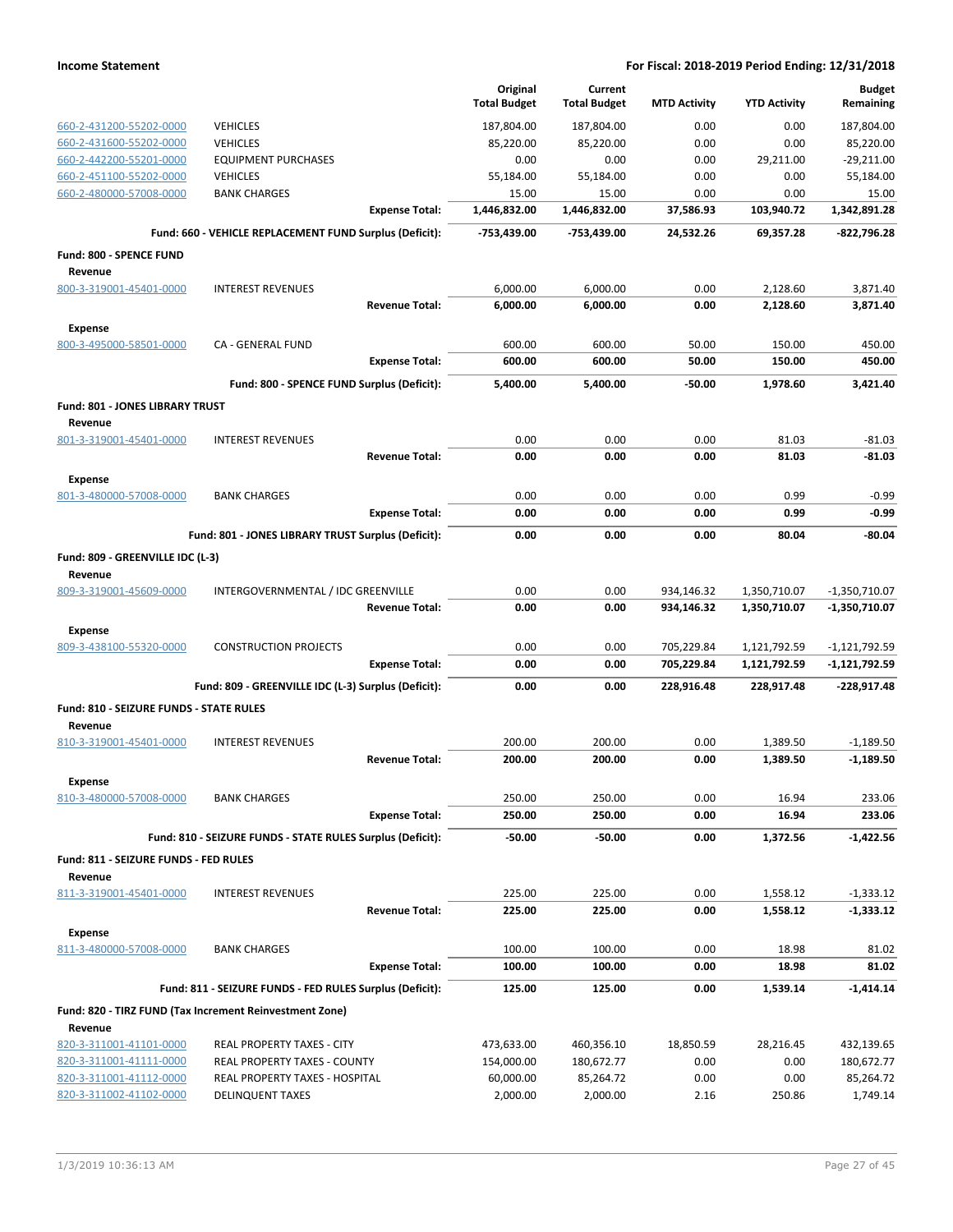|                                            |                                                                            | Original<br><b>Total Budget</b> | Current<br><b>Total Budget</b> | <b>MTD Activity</b> | <b>YTD Activity</b> | <b>Budget</b><br>Remaining |
|--------------------------------------------|----------------------------------------------------------------------------|---------------------------------|--------------------------------|---------------------|---------------------|----------------------------|
| 820-3-319001-45401-0000                    | <b>INTEREST REVENUES</b>                                                   | 6,400.00                        | 6,400.00                       | 0.00                | 9,018.86            | $-2,618.86$                |
|                                            | <b>Revenue Total:</b>                                                      | 696,033.00                      | 734,693.59                     | 18,852.75           | 37,486.17           | 697,207.42                 |
| <b>Expense</b>                             |                                                                            |                                 |                                |                     |                     |                            |
| 820-3-416100-54101-0000                    | PROFESSIONAL SERVICES                                                      | 6,635.00                        | 6,635.00                       | 8,250.00            | 8,250.00            | $-1,615.00$                |
| 820-3-416100-55002-0000                    | <b>IMPROVEMENTS</b>                                                        | 114,822.00                      | 114,822.00                     | 0.00                | 0.00                | 114,822.00                 |
| 820-3-480000-57008-0000                    | <b>BANK CHARGES</b>                                                        | 718.00                          | 718.00                         | 0.00                | 109.91              | 608.09                     |
|                                            | <b>Expense Total:</b>                                                      | 122,175.00                      | 122,175.00                     | 8,250.00            | 8,359.91            | 113,815.09                 |
|                                            | Fund: 820 - TIRZ FUND (Tax Increment Reinvestment Zone) Surplus (Deficit): | 573,858.00                      | 612,518.59                     | 10,602.75           | 29,126.26           | 583,392.33                 |
| Fund: 899 - POOLED CASH                    |                                                                            |                                 |                                |                     |                     |                            |
| Revenue                                    |                                                                            |                                 |                                |                     |                     |                            |
| 899-8-319001-45401-0000                    | <b>INTEREST REVENUES</b>                                                   | 0.00                            | 0.00                           | 0.00                | $-0.02$             | 0.02                       |
|                                            | <b>Revenue Total:</b>                                                      | 0.00                            | 0.00                           | 0.00                | $-0.02$             | 0.02                       |
|                                            | Fund: 899 - POOLED CASH Total:                                             | 0.00                            | 0.00                           | 0.00                | $-0.02$             | 0.02                       |
| <b>Fund: 910 - ELECTRIC OPERATING FUND</b> |                                                                            |                                 |                                |                     |                     |                            |
| Revenue                                    |                                                                            |                                 |                                |                     |                     |                            |
| 910-9-000000-49001-4400                    | METERED SALES - RESIDENTIAL                                                | 12,110,950.00                   | 12,110,950.00                  | 795,947.36          | 2,702,720.11        | 9,408,229.89               |
| 910-9-000000-49010-4421                    | METERED SALES - GS-NO DEMAND                                               | 830,452.00                      | 830,452.00                     | 60,625.31           | 182,887.84          | 647,564.16                 |
| 910-9-000000-49020-4422                    | METERED SALES - GS-DEMAND                                                  | 18,158,217.00                   | 18,158,217.00                  | 1,373,141.46        | 4,380,104.63        | 13,778,112.37              |
| 910-9-000000-49030-4424                    | METERED SALES - GS-PRIMARY                                                 | 397,304.00                      | 397,304.00                     | 26,585.51           | 88,553.97           | 308,750.03                 |
| 910-9-000000-49040-4440                    | METERED SALES - STREET LIGHTS                                              | 228,556.00                      | 228,556.00                     | 18,842.28           | 57,155.04           | 171,400.96                 |
| 910-9-000000-49050-4400                    | <b>FUEL ADJUSTMENT</b>                                                     | 17,704,350.00                   | 17,704,350.00                  | 1,136,445.51        | 3,737,764.95        | 13,966,585.05              |
| 910-9-000000-49057-4490                    | POWER COST RECOVERY                                                        | 0.00                            | 0.00                           | 0.00                | $-936.48$           | 936.48                     |
| 910-9-000000-49058-4400                    | <b>REGULATORY CHARGE</b>                                                   | 790,834.00                      | 790,834.00                     | 56,758.37           | 179,052.86          | 611,781.14                 |
| 910-9-000000-49140-4490                    | <b>VAPOR LIGHT REVENUES</b>                                                | 156,698.00                      | 156,698.00                     | 13,196.87           | 39,499.63           | 117,198.37                 |
| 910-9-000000-49201-4510                    | <b>LATE CHARGES</b>                                                        | 287,848.00                      | 287,848.00                     | 12,917.12           | 55,269.20           | 232,578.80                 |
| 910-9-000000-49209-4511                    | SERVICE CHARGES - CLEARING                                                 | 423.00                          | 423.00                         | 18,895.00           | 39,895.00           | $-39,472.00$               |
| 910-9-000000-49210-4511                    | <b>ELECTRIC SERVICE CHARGES</b>                                            | 80,374.00                       | 80,374.00                      | 0.00                | 8,215.09            | 72,158.91                  |
| 910-9-000000-49211-4511                    | <b>VAPOR LIGHT SERVICE CHARGES</b>                                         | 470.00                          | 470.00                         | 0.00                | 0.00                | 470.00                     |
| 910-9-000000-49212-4511                    | SAW POLES SERVICE CHARGES                                                  | 1,461.00                        | 1,461.00                       | 0.00                | 20.00               | 1,441.00                   |
| 910-9-000000-49213-4511                    | AMPY SERVICE CHARGES                                                       | 39,074.00                       | 39,074.00                      | 1,800.00            | 9,464.46            | 29,609.54                  |
| 910-9-000000-49220-4512                    | <b>RE-READ CHARGES</b>                                                     | 31.00                           | 31.00                          | 0.00                | 10.00               | 21.00                      |
| 910-9-000000-49301-4490                    | METERED SALES - 5% XFER to GENERAL FUND                                    | 2,776,548.00                    | 2,776,548.00                   | 174,067.20          | 568,211.73          | 2,208,336.27               |
| 910-9-000000-49307-4490                    | METERED SALES - 1% XFER to GBOD                                            | 555,310.00                      | 555,310.00                     | 34,815.98           | 113,649.96          | 441,660.04                 |
| 910-9-000000-49410-4564                    | <b>CUSTOMER AID TO CONSTRUCTION</b>                                        | 36,443.00                       | 36,443.00                      | 5,647.33            | 17,329.99           | 19,113.01                  |
| 910-9-000000-49420-4564                    | UNDERGROUND SERVICE                                                        | 18,155.00                       | 18,155.00                      | 3,316.50            | 8,745.00            | 9,410.00                   |
| 910-9-000000-49430-4564                    | RELOCATION OF SERVICE                                                      | 7,308.00                        | 7,308.00                       | 0.00                | 0.00                | 7,308.00                   |
| 910-9-000000-49450-4564                    | <b>ACCIDENTS</b>                                                           | 24,721.00                       | 24,721.00                      | 2,075.93            | 2,175.93            | 22,545.07                  |
| 910-9-000000-49455-4564                    | INSURANCE REIMBURSEMENTS                                                   | 0.00                            | 0.00                           | 0.00                | 224,834.39          | -224,834.39                |
| 910-9-000000-49460-4564                    | METER DAMAGE                                                               | 175.00                          | 175.00                         | 0.00                | 0.00                | 175.00                     |
| 910-9-000000-49470-4564                    | OTHER REIMBURSEMENTS                                                       | 7,423.00                        | 7,423.00                       | 6,274.91            | 6,274.91            | 1,148.09                   |
| 910-9-000000-49480-4564                    | <b>METER BASES</b>                                                         | 4,240.00                        | 4,240.00                       | 118.79              | 870.79              | 3,369.21                   |
| 910-9-000000-49490-4564                    | <b>MATERIAL SALES</b>                                                      | 14,732.00                       | 14,732.00                      | 0.00                | 2,803.85            | 11,928.15                  |
| 910-9-000000-49520-4470                    | <b>ENERGY SALES</b>                                                        | 4,048,688.00                    | 4,048,688.00                   | 0.00                | 662,500.95          | 3,386,187.05               |
| 910-9-000000-49521-4470                    | <b>RUC REVENUES</b>                                                        | 2,444.00                        | 2,444.00                       | 0.00                | 413.91              | 2,030.09                   |
| 910-9-000000-49530-4572                    | TCR AUCTION PROCEEDS                                                       | 442,053.00                      | 442,053.00                     | 0.00                | 100,112.26          | 341,940.74                 |
| 910-9-000000-49540-4572                    | <b>BLACK START REVENUES</b>                                                | 513,231.00                      | 513,231.00                     | 0.00                | 85,898.75           | 427,332.25                 |
| 910-9-000000-49560-4571                    | <b>TCOS REVENUES</b>                                                       | 557,751.00                      | 557,751.00                     | 51,254.66           | 51,618.36           | 506,132.64                 |
| 910-9-000000-49601-4540                    | <b>POLE USE REVENUES</b>                                                   | 46,870.00                       | 46,870.00                      | 29,441.50           | 29,659.00           | 17,211.00                  |
| 910-9-000000-49602-4118                    | EPA ALLOWANCE SALES                                                        | 1.00                            | 1.00                           | 0.00                | 0.00                | 1.00                       |
| 910-9-000000-49699-4116                    | OTHER GAINS/LOSSES                                                         | 10,220.00                       | 10,220.00                      | 0.00                | 0.00                | 10,220.00                  |
| 910-9-000000-49701-4567                    | XFER FROM COG - GEN FUND                                                   | 721,622.00                      | 721,622.00                     | 57,665.92           | 172,997.76          | 548,624.24                 |
| 910-9-000000-49754-4994                    | XFER FROM 950 - BILLING                                                    | 77,382.00                       | 77,382.00                      | 0.00                | 12,897.00           | 64,485.00                  |
| 910-9-000000-49755-4995                    | XFER FROM 950 - CASHIERS                                                   | 56,077.00                       | 56,077.00                      | 0.00                | 9,346.16            | 46,730.84                  |
| 910-9-000000-49759-4545                    | XFER FROM 950 FOR POLE USE                                                 | 18,800.00                       | 18,800.00                      | 0.00                | 0.00                | 18,800.00                  |
| 910-9-000000-49801-4190                    | <b>INTEREST INCOME</b>                                                     | 56,678.00                       | 56,678.00                      | 0.00                |                     | -47,091.84                 |
| 910-9-000000-49809-4190                    | INTEREST ON ERCOT COLLATERAL                                               | 61.00                           | 61.00                          | 0.00                | 103,769.84<br>0.00  | 61.00                      |
|                                            | <b>Revenue Total:</b>                                                      | 60,783,975.00                   | 60,783,975.00                  | 3,879,833.51        | 13,653,786.84       | 47,130,188.16              |
|                                            |                                                                            |                                 |                                |                     |                     |                            |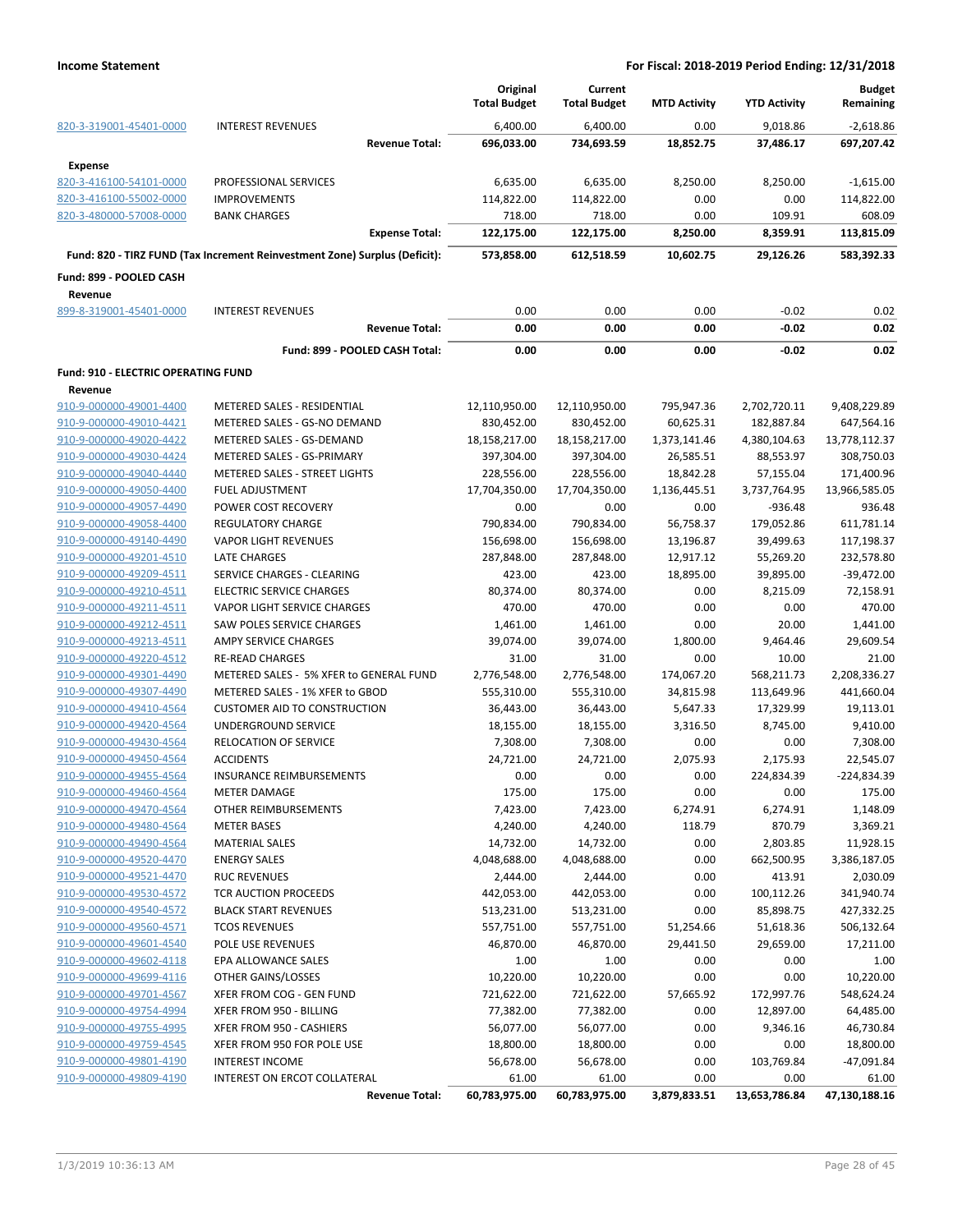|                                                    |                                            | Original<br><b>Total Budget</b> | Current<br><b>Total Budget</b> | <b>MTD Activity</b> | <b>YTD Activity</b> | Budget<br>Remaining   |
|----------------------------------------------------|--------------------------------------------|---------------------------------|--------------------------------|---------------------|---------------------|-----------------------|
| <b>Expense</b>                                     |                                            |                                 |                                |                     |                     |                       |
| 910-9-901000-51001-5000                            | <b>REGULAR SALARIES</b>                    | 536,015.00                      | 536,015.00                     | 20,754.63           | 124,632.51          | 411,382.49            |
| 910-9-901000-51020-5000                            | <b>OVERTIME</b>                            | 51,498.00                       | 51,498.00                      | 1,224.37            | 13,704.82           | 37,793.18             |
| 910-9-901000-51115-5000                            | <b>CLOTHING ALLOWANCE</b>                  | 2,052.00                        | 2,052.00                       | 0.00                | 0.00                | 2,052.00              |
| 910-9-901000-51116-5000                            | CAR ALLOWANCE                              | 1,950.00                        | 1,950.00                       | 150.00              | 900.00              | 1,050.00              |
| 910-9-901000-51117-5000                            | <b>CELL PHONE ALLOWANCE</b>                | 623.00                          | 623.00                         | 32.27               | 168.69              | 454.31                |
| 910-9-901000-51201-5000                            | <b>FICA</b>                                | 36,432.00                       | 36,432.00                      | 1,217.89            | 7,869.94            | 28,562.06             |
| 910-9-901000-51202-5000                            | MEDICARE                                   | 7,827.00                        | 7,827.00                       | 284.83              | 1,840.56            | 5,986.44              |
| 910-9-901000-51203-5000                            | <b>HEALTH INSURANCE</b>                    | 78,300.00                       | 78,300.00                      | 6,525.00            | 19,575.00           | 58,725.00             |
| 910-9-901000-51204-5000                            | <b>WORKERS COMPENSATION</b>                | 8,706.00                        | 8,706.00                       | 725.50              | 2,176.50            | 6,529.50              |
| 910-9-901000-51205-5000                            | <b>UNEMPLOYMENT</b>                        | 1,314.00                        | 1,314.00                       | 0.00                | 0.00                | 1,314.00              |
| 910-9-901000-51301-5000                            | <b>TMRS</b>                                | 60,432.00                       | 60,432.00                      | 2,575.15            | 16,198.95           | 44,233.05             |
| 910-9-901001-59020-5010                            | <b>NATURAL GAS</b>                         | 435,480.00                      | 435,480.00                     | 36,756.26           | 52,736.31           | 382,743.69            |
| 910-9-901008-59110-5080                            | <b>GEUS OPERATIONS</b>                     | 23,250.00                       | 23,250.00                      | 1,105.42            | 6,506.07            | 16,743.93             |
| 910-9-901008-59112-5080                            | <b>SAFETY</b>                              | 7,000.00                        | 7,000.00                       | 193.26              | 717.42              | 6,282.58              |
| 910-9-901008-59121-5080                            | <b>MECHANICAL SUPPLIES</b>                 | 20,500.00                       | 20,500.00                      | 0.00                | 1,475.52            | 19,024.48             |
| 910-9-901008-59125-5080                            | <b>CHEMICAL &amp; LABORATORY SUPPLIES</b>  | 50,000.00                       | 50,000.00                      | 1,967.58            | 4,582.28            | 45,417.72             |
| 910-9-901008-59141-5080                            | UTILITY BILLS                              | 300,000.00                      | 300,000.00                     | 10,124.72           | 22,898.61           | 277,101.39            |
| 910-9-901008-59144-5080                            | <b>MISCELLANEOUS SERVICES</b>              | 201,900.00                      | 201,900.00                     | 83,010.02           | 119,340.62          | 82,559.38             |
| 910-9-901008-59146-5080                            | TRAINING AND/OR TRAVEL                     | 6,500.00                        | 6,500.00                       | 0.00                | 50.47               | 6,449.53              |
| 910-9-901015-51001-5150                            | <b>REGULAR SALARIES</b>                    | 385,803.00                      | 385,803.00                     | 13,976.20           | 91,290.78           | 294,512.22            |
| 910-9-901015-51020-5150                            | <b>OVERTIME</b>                            | 23,816.00                       | 23,816.00                      | 262.88              | 1,297.05            | 22,518.95             |
| 910-9-901015-51115-5150                            | <b>CLOTHING ALLOWANCE</b>                  | 2,269.00                        | 2,269.00                       | 0.00                | 0.00                | 2,269.00              |
| 910-9-901015-51116-5150                            | CAR ALLOWANCE                              | 1,950.00                        | 1,950.00                       | 150.00              | 900.00              | 1,050.00              |
| 910-9-901015-51201-5150                            | <b>FICA</b>                                | 25,571.00                       | 25,571.00                      | 867.19              | 5,375.02            | 20,195.98             |
| 910-9-901015-51202-5150                            | MEDICARE                                   | 5,636.00                        | 5,636.00                       | 202.81              | 1,257.06            | 4,378.94              |
| 910-9-901015-51203-5150                            | <b>HEALTH INSURANCE</b>                    | 75,082.00                       | 75,082.00                      | 6,256.83            | 18,770.49           | 56,311.51             |
| 910-9-901015-51204-5150                            | <b>WORKERS COMPENSATION</b>                | 6,266.00                        | 6,266.00                       | 522.17              | 1,566.51            | 4,699.49              |
| 910-9-901015-51205-5150<br>910-9-901015-51301-5150 | UNEMPLOYMENT<br><b>TMRS</b>                | 1,260.00<br>43,523.00           | 1,260.00<br>43,523.00          | 0.00<br>1,819.24    | 0.00<br>11,169.65   | 1,260.00<br>32,353.35 |
| 910-9-901015-59201-5150                            | <b>BUILDING MAINTENANCE</b>                | 15,000.00                       | 15,000.00                      | 47.96               | 2,758.21            | 12,241.79             |
| 910-9-901015-59205-5150                            | EQUIPMENT MAINTENANCE                      | 3,500.00                        | 3,500.00                       | 0.00                | 20.00               | 3,480.00              |
| 910-9-901015-59290-5150                            | <b>GENERAL PLANT EQUIPMENT MAINTENANCE</b> | 29,100.00                       | 29,100.00                      | 2,786.50            | 3,005.50            | 26,094.50             |
| 910-9-901015-59291-5150                            | <b>UNIT 1 MAINTENANCE</b>                  | 91,800.00                       | 91,800.00                      | 0.00                | 0.00                | 91,800.00             |
| 910-9-901015-59292-5150                            | <b>UNIT 2 MAINTENANCE</b>                  | 115,300.00                      | 115,300.00                     | 19,129.12           | 20,592.02           | 94,707.98             |
| 910-9-901015-59293-5150                            | <b>UNIT 3 MAINTENANCE</b>                  | 114,300.00                      | 114,300.00                     | 27,000.00           | 27,844.49           | 86,455.51             |
| 910-9-901146-51001-5460                            | <b>REGULAR SALARIES</b>                    | 536,015.00                      | 536,015.00                     | 20,754.63           | 122,793.22          | 413,221.78            |
| 910-9-901146-51020-5460                            | <b>OVERTIME</b>                            | 51,498.00                       | 51,498.00                      | 1,224.37            | 13,408.42           | 38,089.58             |
| 910-9-901146-51115-5460                            | <b>CLOTHING ALLOWANCE</b>                  | 2,056.00                        | 2,056.00                       | 0.00                | 0.00                | 2,056.00              |
| 910-9-901146-51116-5460                            | CAR ALLOWANCE                              | 1,950.00                        | 1,950.00                       | 0.00                | 0.00                | 1,950.00              |
| 910-9-901146-51117-5460                            | <b>CELL PHONE ALLOWANCE</b>                | 623.00                          | 623.00                         | 32.25               | 168.57              | 454.43                |
| 910-9-901146-51201-5460                            | <b>FICA</b>                                | 36,432.00                       | 36,432.00                      | 1,364.70            | 8,438.85            | 27,993.15             |
| 910-9-901146-51202-5460                            | MEDICARE                                   | 7,827.00                        | 7,827.00                       | 319.16              | 1,973.61            | 5,853.39              |
| 910-9-901146-51203-5460                            | <b>HEALTH INSURANCE</b>                    | 78,300.00                       | 78,300.00                      | 6,525.00            | 19,575.00           | 58,725.00             |
| 910-9-901146-51204-5460                            | <b>WORKERS COMPENSATION</b>                | 8,706.00                        | 8,706.00                       | 725.50              | 2,176.50            | 6,529.50              |
| 910-9-901146-51205-5460                            | <b>UNEMPLOYMENT</b>                        | 1,314.00                        | 1,314.00                       | 0.00                | 0.00                | 1,314.00              |
| 910-9-901146-51301-5460                            | <b>TMRS</b>                                | 60,432.00                       | 60,432.00                      | 2,557.72            | 15,846.22           | 44,585.78             |
| 910-9-901147-59020-5470                            | <b>NATURAL GAS</b>                         | 953,816.00                      | 953,816.00                     | $-98,442.36$        | 143,745.30          | 810,070.70            |
| 910-9-901151-59110-5501                            | <b>GEUS OPERATIONS</b>                     | 2,000.00                        | 2,000.00                       | 34.95               | 246.83              | 1,753.17              |
| 910-9-901151-59112-5501                            | SAFETY PROGRAM                             | 600.00                          | 600.00                         | 0.00                | 37.20               | 562.80                |
| 910-9-901151-59121-5501                            | <b>MECHANICAL SUPPLIES</b>                 | 5,000.00                        | 5,000.00                       | 651.31              | 651.31              | 4,348.69              |
| 910-9-901151-59125-5501                            | <b>CHEMICAL &amp; LABORATORY</b>           | 4,000.00                        | 4,000.00                       | 4,430.85            | 4,430.85            | $-430.85$             |
| 910-9-901151-59141-5501                            | UTILITY BILLS                              | 1,500.00                        | 1,500.00                       | 0.00                | 8.94                | 1,491.06              |
| 910-9-901151-59144-5501                            | MISCELLANEOUS SERVICES                     | 52,500.00                       | 52,500.00                      | 24,368.61           | 24,464.61           | 28,035.39             |
| 910-9-901151-59146-5501                            | TRAINING AND/OR TRAVEL                     | 2,500.00                        | 2,500.00                       | 0.00                | 0.00                | 2,500.00              |
| 910-9-901154-51001-5541                            | REGULAR SALARIES                           | 385,803.00                      | 385,803.00                     | 13,976.20           | 91,290.78           | 294,512.22            |
| 910-9-901154-51020-5541                            | <b>OVERTIME</b>                            | 23,816.00                       | 23,816.00                      | 262.88              | 1,297.05            | 22,518.95             |
| 910-9-901154-51115-5541                            | <b>CLOTHING ALLOWANCE</b>                  | 2,266.00                        | 2,266.00                       | 0.00                | 0.00                | 2,266.00              |
| 910-9-901154-51116-5541                            | CAR ALLOWANCE                              | 1,950.00                        | 1,950.00                       | 0.00                | 0.00                | 1,950.00              |
|                                                    |                                            |                                 |                                |                     |                     |                       |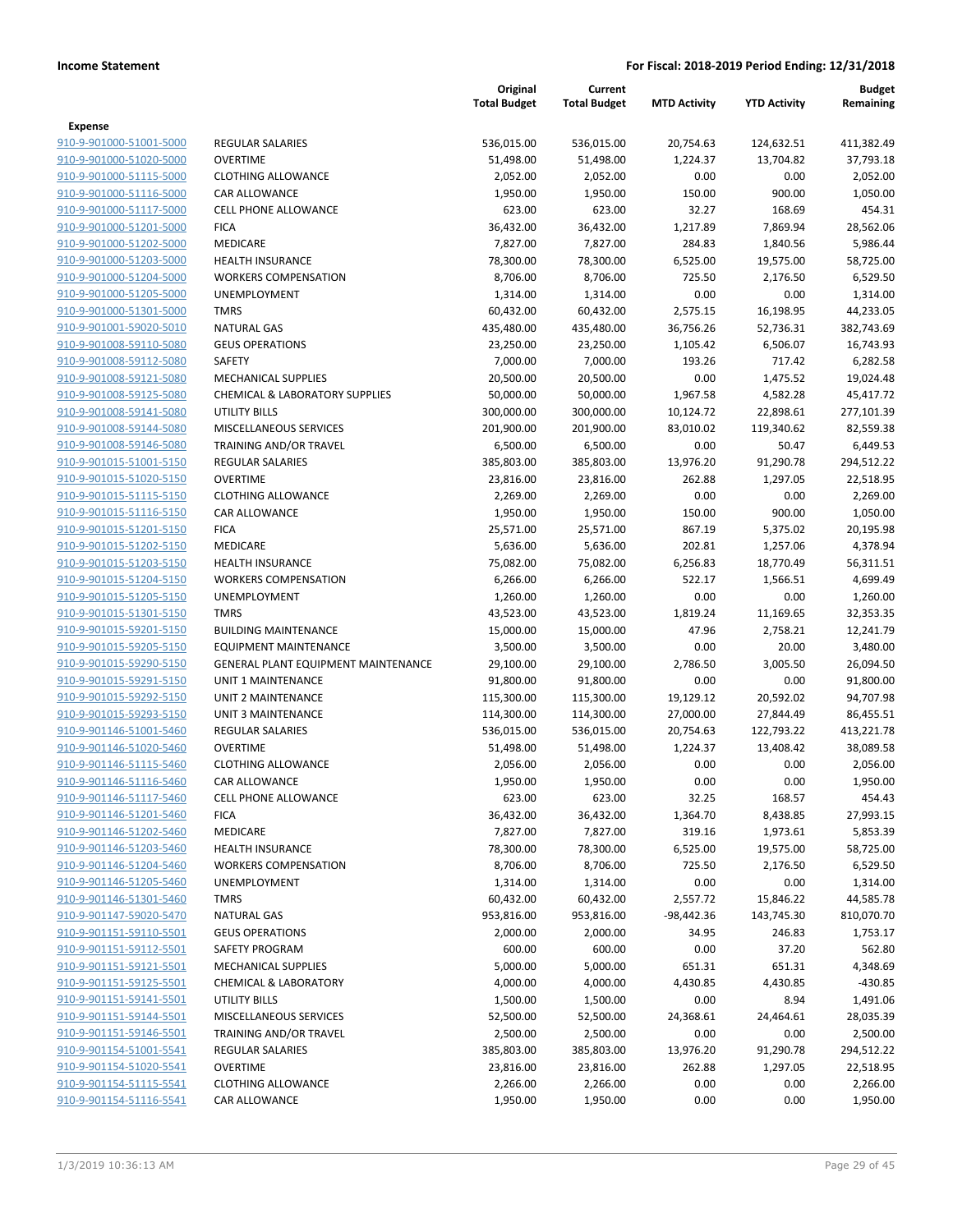|                                                    |                                                           | Original<br><b>Total Budget</b> | Current<br><b>Total Budget</b> | <b>MTD Activity</b> | <b>YTD Activity</b>          | <b>Budget</b><br>Remaining |
|----------------------------------------------------|-----------------------------------------------------------|---------------------------------|--------------------------------|---------------------|------------------------------|----------------------------|
| 910-9-901154-51201-5541                            | <b>FICA</b>                                               | 25,571.00                       | 25,571.00                      | 882.82              | 5,740.43                     | 19,830.57                  |
| 910-9-901154-51202-5541                            | MEDICARE                                                  | 5,636.00                        | 5,636.00                       | 206.47              | 1,342.54                     | 4,293.46                   |
| 910-9-901154-51203-5541                            | <b>HEALTH INSURANCE</b>                                   | 75,082.00                       | 75,082.00                      | 6,256.83            | 18,770.49                    | 56,311.51                  |
| 910-9-901154-51204-5541                            | <b>WORKERS COMPENSATION</b>                               | 6,266.00                        | 6,266.00                       | 522.17              | 1,566.51                     | 4,699.49                   |
| 910-9-901154-51205-5541                            | UNEMPLOYMENT                                              | 1,260.00                        | 1,260.00                       | 0.00                | 0.00                         | 1,260.00                   |
| 910-9-901154-51301-5541                            | <b>TMRS</b>                                               | 43,523.00                       | 43,523.00                      | 1,654.58            | 10,758.65                    | 32,764.35                  |
| 910-9-901154-59201-5541                            | <b>BUILDINGS MAINTENANCE</b>                              | 6,000.00                        | 6,000.00                       | 0.00                | 71.48                        | 5,928.52                   |
| 910-9-901154-59205-5541                            | <b>EQUIPMENT MAINTENANCE</b>                              | 1,000.00                        | 1,000.00                       | 0.00                | 0.00                         | 1,000.00                   |
| 910-9-901154-59290-5541                            | GENERAL PLANT EQUIPMENT MAINTENANCE                       | 18,000.00                       | 18,000.00                      | 2,216.33            | 2,798.30                     | 15,201.70                  |
| 910-9-901154-59291-5541                            | <b>UNIT 1 MAINTENANCE</b>                                 | 59,250.00                       | 59,250.00                      | 13,249.20           | 14,236.22                    | 45,013.78                  |
| 910-9-901154-59292-5541                            | UNIT 2 MAINTENANCE                                        | 59,250.00                       | 59,250.00                      | 1,448.53            | 18,963.94                    | 40,286.06                  |
| 910-9-901154-59293-5541                            | <b>UNIT 3 MAINTENANCE</b>                                 | 59,250.00                       | 59,250.00                      | 4,992.15            | 7,310.21                     | 51,939.79                  |
| 910-9-901190-59344-9900                            | <b>ENGINE PLANT GENERATORS</b>                            | 1,039,600.00                    | 1,039,600.00                   | 0.00                | 0.00                         | 1,039,600.00               |
| 910-9-901190-59345-9900                            | EP ACCESSORY ELEC EQUIPMENT                               | 309,907.00                      | 309,907.00                     | 0.00                | 0.00                         | 309,907.00                 |
| 910-9-901190-59346-9900                            | EP MISCELLANEOUS POWER PLANT EQUIPM                       | 30,000.00                       | 30,000.00                      | 0.00                | 0.00                         | 30,000.00                  |
| 910-9-901500-59040-5550<br>910-9-901500-59050-5550 | TMPA FIXED COST                                           | 2,924,849.00                    | 2,924,849.00                   | 60,415.08           | 181,245.24                   | 2,743,603.76               |
| 910-9-901500-59051-5550                            | DUKE WIND ENERGY                                          | 3,129,447.00                    | 3,129,447.00                   | $-205,351.00$       | 456,677.72                   | 2,672,769.28               |
| 910-9-901500-59052-5550                            | <b>SOLAR ENERGY</b>                                       | 1,321,375.00                    | 1,321,375.00                   | $-5,624.76$         | 204,066.98                   | 1,117,308.02               |
|                                                    | OFF-SYSTEM NET PURCHASES<br><b>ERCOT BALANCING ENERGY</b> | 6,663,548.00                    | 6,663,548.00                   | 0.00                | 1,090,728.80<br>1,072,045.82 | 5,572,819.20               |
| 910-9-901500-59053-5550                            | <b>ANCILLARY SERVICES</b>                                 | 8,702,603.00                    | 8,702,603.00<br>235,990.00     | 0.00<br>0.00        |                              | 7,630,557.18<br>148,710.70 |
| 910-9-901500-59054-5550<br>910-9-901500-59055-5550 | <b>CONTROL CENTER COSTS</b>                               | 235,990.00                      |                                | 0.00                | 87,279.30                    |                            |
| 910-9-901500-59057-5550                            |                                                           | 306,445.00                      | 306,445.00                     |                     | 37,000.00                    | 269,445.00<br>452,168.82   |
| 910-9-901500-59059-5550                            | <b>ERCOT UPLIFT</b>                                       | 513,274.00                      | 513,274.00                     | 0.00                | 61,105.18                    |                            |
| 910-9-901500-59063-5550                            | <b>EILS</b><br><b>ERCOT CONGESTION RIGHTS</b>             | 88,374.00<br>$-743,173.00$      | 88,374.00<br>$-743,173.00$     | 0.00<br>$-9,107.51$ | 0.00<br>$-8,455.42$          | 88,374.00<br>-734,717.58   |
| 910-9-901500-59099-5550                            | <b>GARLAND CLEARING ACCOUNT</b>                           | 5,596.00                        | 5,596.00                       | 249,949.53          | 113.27                       | 5,482.73                   |
| 910-9-901600-51001-5750                            | <b>REGULAR SALARIES</b>                                   | 197,329.00                      | 197,329.00                     | 8,478.40            | 50,544.00                    | 146,785.00                 |
| 910-9-901600-51020-5750                            | <b>OVERTIME</b>                                           | 4,000.00                        | 4,000.00                       | 0.00                | 0.00                         | 4,000.00                   |
| 910-9-901600-51116-5750                            | CAR ALLOWANCE                                             | 1,950.00                        | 1,950.00                       | 75.00               | 450.00                       | 1,500.00                   |
| 910-9-901600-51117-5750                            | <b>CELL PHONE ALLOWANCE</b>                               | 1,068.00                        | 1,068.00                       | 41.07               | 246.42                       | 821.58                     |
| 910-9-901600-51201-5750                            | <b>FICA</b>                                               | 11,920.00                       | 11,920.00                      | 451.14              | 2,717.93                     | 9,202.07                   |
| 910-9-901600-51202-5750                            | MEDICARE                                                  | 2,905.00                        | 2,905.00                       | 105.51              | 635.65                       | 2,269.35                   |
| 910-9-901600-51203-5750                            | <b>HEALTH INSURANCE</b>                                   | 21,450.00                       | 21,450.00                      | 1,787.50            | 5,362.50                     | 16,087.50                  |
| 910-9-901600-51204-5750                            | <b>WORKERS COMPENSATION</b>                               | 3,204.00                        | 3,204.00                       | 267.00              | 801.00                       | 2,403.00                   |
| 910-9-901600-51205-5750                            | UNEMPLOYMENT                                              | 360.00                          | 360.00                         | 17.28               | 100.51                       | 259.49                     |
| 910-9-901600-51301-5750                            | <b>TMRS</b>                                               | 22,439.00                       | 22,439.00                      | 887.12              | 5,305.25                     | 17,133.75                  |
| 910-9-901600-59110-5750                            | <b>GEUS OPERATIONS</b>                                    | 74,900.00                       | 74,900.00                      | 1,165.01            | 1,466.30                     | 73,433.70                  |
| 910-9-901600-59146-5750                            | TRAINING AND/OR TRAVEL                                    | 3,000.00                        | 3,000.00                       | 0.00                | 0.00                         | 3,000.00                   |
| 910-9-910120-51001-9200                            | <b>REGULAR SALARIES</b>                                   | 392,632.00                      | 392,632.00                     | 15,101.24           | 90,026.60                    | 302,605.40                 |
| 910-9-910120-51020-9200                            | <b>OVERTIME</b>                                           | 429.00                          | 429.00                         | 0.00                | 5.42                         | 423.58                     |
| 910-9-910120-51115-9200                            | <b>CLOTHING ALLOWANCE</b>                                 | 256.00                          | 256.00                         | 0.00                | 0.00                         | 256.00                     |
| 910-9-910120-51116-9200                            | CAR ALLOWANCE                                             | 7,550.00                        | 7,550.00                       | 344.23              | 2,065.38                     | 5,484.62                   |
| 910-9-910120-51117-9200                            | <b>CELL PHONE ALLOWANCE</b>                               | 1,686.00                        | 1,686.00                       | 64.82               | 388.92                       | 1,297.08                   |
| 910-9-910120-51201-9200                            | <b>FICA</b>                                               | 19,915.00                       | 19,915.00                      | 558.04              | 3,868.27                     | 16,046.73                  |
| 910-9-910120-51202-9200                            | <b>MEDICARE</b>                                           | 5,829.00                        | 5,829.00                       | 211.72              | 1,275.73                     | 4,553.27                   |
| 910-9-910120-51203-9200                            | <b>HEALTH INSURANCE</b>                                   | 39,146.00                       | 39,146.00                      | 3,262.17            | 9,786.51                     | 29,359.49                  |
| 910-9-910120-51204-9200                            | <b>WORKERS COMPENSATION</b>                               | 6,374.00                        | 6,374.00                       | 531.17              | 1,593.51                     | 4,780.49                   |
| 910-9-910120-51205-9200                            | UNEMPLOYMENT                                              | 657.00                          | 657.00                         | 0.00                | 0.00                         | 657.00                     |
| 910-9-910120-51301-9200                            | <b>TMRS</b>                                               | 45,024.00                       | 45,024.00                      | 1,802.30            | 10,746.93                    | 34,277.07                  |
| 910-9-910121-59110-9210                            | <b>GEUS OPERATIONS</b>                                    | 7,000.00                        | 7,000.00                       | 1,073.29            | 1,174.05                     | 5,825.95                   |
| 910-9-910121-59116-9210                            | <b>BUILDING OPERATIONS</b>                                | 4,500.00                        | 4,500.00                       | 166.08              | 557.53                       | 3,942.47                   |
| 910-9-910121-59141-9210                            | UTILITY BILLS                                             | 81,000.00                       | 81,000.00                      | 7,166.71            | 18,066.60                    | 62,933.40                  |
| 910-9-910121-59143-9210                            | PROFESSIONAL SERVICES                                     | 217,000.00                      | 217,000.00                     | 4,490.02            | 29,537.50                    | 187,462.50                 |
| 910-9-910121-59144-9210                            | MISCELLANEOUS SERVICES                                    | 15,000.00                       | 15,000.00                      | 809.78              | 2,443.96                     | 12,556.04                  |
| 910-9-910121-59193-9210                            | <b>GEUS INTERNET SERVICE</b>                              | 38,000.00                       | 38,000.00                      | 0.00                | 0.00                         | 38,000.00                  |
| 910-9-910121-59198-9210                            | <b>COLOCATION CHARGES</b>                                 | 9,979.00                        | 9,979.00                       | 0.00                | 0.00                         | 9,979.00                   |
| 910-9-910132-59110-9302                            | <b>GEUS OPERATIONS</b>                                    | 10,000.00                       | 10,000.00                      | 534.11              | 960.18                       | 9,039.82                   |
| 910-9-910132-59142-9302                            | <b>MEMBERSHIP FEES</b>                                    | 58,000.00                       | 58,000.00                      | 0.00                | 2,745.00                     | 55,255.00                  |
| 910-9-910132-59146-9302                            | TRAINING AND/OR TRAVEL                                    | 4,000.00                        | 4,000.00                       | 0.00                | 0.00                         | 4,000.00                   |
|                                                    |                                                           |                                 |                                |                     |                              |                            |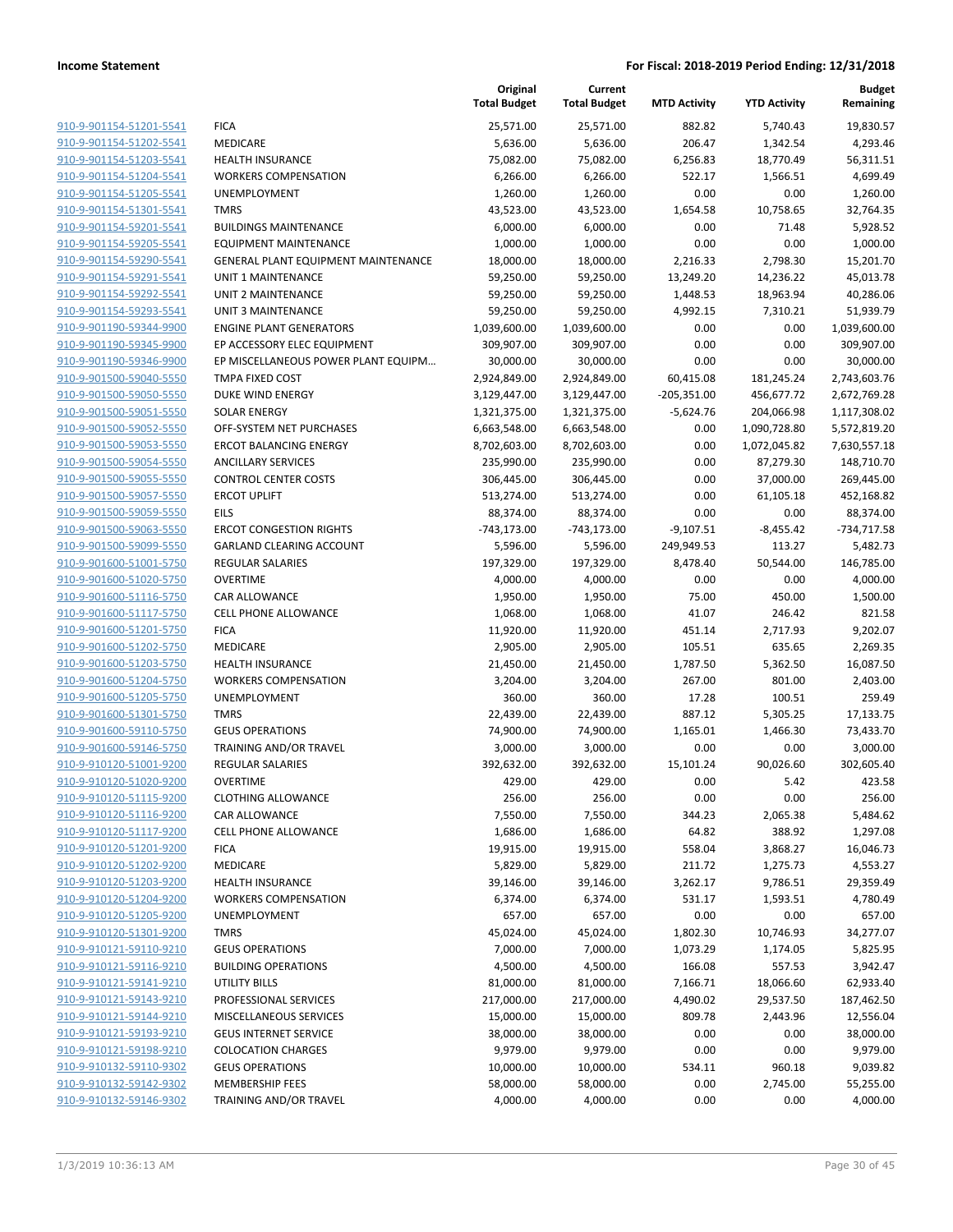|                                                    |                                         | Original<br><b>Total Budget</b> | Current<br><b>Total Budget</b> | <b>MTD Activity</b> | <b>YTD Activity</b> | <b>Budget</b><br>Remaining |
|----------------------------------------------------|-----------------------------------------|---------------------------------|--------------------------------|---------------------|---------------------|----------------------------|
| 910-9-910135-59200-9350                            | <b>LANDSCAPING MAINTENANCE</b>          | 18,500.00                       | 18,500.00                      | 0.00                | 1,404.68            | 17,095.32                  |
| 910-9-910135-59201-9350                            | <b>BUILDING MAINTENANCE</b>             | 40,000.00                       | 40,000.00                      | 876.99              | 2,841.53            | 37,158.47                  |
| 910-9-910135-59205-9350                            | <b>EQUIPMENT MAINTENANCE</b>            | 1,000.00                        | 1,000.00                       | 0.00                | 145.15              | 854.85                     |
| 910-9-910190-59390-9900                            | STRUCTURES & IMPROVEMENTS               | 115,000.00                      | 115,000.00                     | 0.00                | 0.00                | 115,000.00                 |
| 910-9-910190-59391-9900                            | <b>FURNITURE &amp; OFFICE EQUIPMENT</b> | 8,000.00                        | 8,000.00                       | 0.00                | 0.00                | 8,000.00                   |
| 910-9-910190-59392-9900                            | <b>TRANSPORTATION EQUIPMENT</b>         | 21,000.00                       | 21,000.00                      | 0.00                | 0.00                | 21,000.00                  |
| 910-9-911120-51001-9201                            | <b>REGULAR SALARIES</b>                 | 366,878.00                      | 366,878.00                     | 13,888.04           | 82,949.88           | 283,928.12                 |
| 910-9-911120-51020-9201                            | <b>OVERTIME</b>                         | 508.00                          | 508.00                         | 0.00                | 82.83               | 425.17                     |
| 910-9-911120-51102-9201                            | <b>BILINGUAL PAY</b>                    | 510.00                          | 510.00                         | 23.08               | 138.48              | 371.52                     |
| 910-9-911120-51115-9201                            | <b>CLOTHING ALLOWANCE</b>               | 409.00                          | 409.00                         | 0.00                | 0.00                | 409.00                     |
| 910-9-911120-51117-9201                            | <b>CELL PHONE ALLOWANCE</b>             | 1,435.00                        | 1,435.00                       | 55.20               | 331.20              | 1,103.80                   |
| 910-9-911120-51201-9201                            | <b>FICA</b>                             | 22,912.00                       | 22,912.00                      | 827.38              | 4,985.42            | 17,926.58                  |
| 910-9-911120-51202-9201                            | MEDICARE                                | 5,351.00                        | 5,351.00                       | 193.50              | 1,165.94            | 4,185.06                   |
| 910-9-911120-51203-9201                            | <b>HEALTH INSURANCE</b>                 | 67,030.00                       | 67,030.00                      | 5,585.83            | 16,757.49           | 50,272.51                  |
| 910-9-911120-51204-9201                            | <b>WORKERS COMPENSATION</b>             | 5,956.00                        | 5,956.00                       | 496.33              | 1,488.99            | 4,467.01                   |
| 910-9-911120-51205-9201                            | <b>UNEMPLOYMENT</b>                     | 1,125.00                        | 1,125.00                       | 0.00                | 28.44               | 1,096.56                   |
| 910-9-911120-51301-9201                            | <b>TMRS</b>                             | 41,335.00                       | 41,335.00                      | 1,622.88            | 9,705.34            | 31,629.66                  |
| 910-9-911121-59110-9211                            | <b>GEUS OPERATIONS</b>                  | 42,700.00                       | 42,700.00                      | 338.61              | 13,932.99           | 28,767.01                  |
| 910-9-911121-59111-9211                            | MISCELLANEOUS OFFICE EXPENSES           | 0.00                            | 0.00                           | 1,062.00            | 1,023.38            | $-1,023.38$                |
| 910-9-911121-59187-9211                            | <b>EMPLOYEE RELATIONS</b>               | 25,000.00                       | 25,000.00                      | 4,401.02            | 4,485.52            | 20,514.48                  |
| 910-9-911135-59205-9351                            | <b>EQUIPMENT MAINTENANCE</b>            | 6,500.00                        | 6,500.00                       | 210.69              | 1,076.23            | 5,423.77                   |
| 910-9-911190-59393-9900                            | <b>WAREHOUSE EQUIPMENT</b>              | 15,000.00                       | 15,000.00                      | 0.00                | 0.00                | 15,000.00                  |
| 910-9-913101-51001-9301                            | <b>REGULAR SALARIES</b>                 | 210,433.00                      | 210,433.00                     | 8,093.60            | 48,376.81           | 162,056.19                 |
| 910-9-913101-51117-9301                            | <b>CELL PHONE ALLOWANCE</b>             | 1,272.00                        | 1,272.00                       | 48.92               | 293.52              | 978.48                     |
| 910-9-913101-51201-9301                            | <b>FICA</b>                             | 13,125.00                       | 13,125.00                      | 478.71              | 2,886.17            | 10,238.83                  |
| 910-9-913101-51202-9301                            | MEDICARE<br><b>HEALTH INSURANCE</b>     | 3,069.00                        | 3,069.00                       | 111.96              | 675.00              | 2,394.00                   |
| 910-9-913101-51203-9301<br>910-9-913101-51204-9301 | <b>WORKERS COMPENSATION</b>             | 32,175.00<br>3,416.00           | 32,175.00<br>3,416.00          | 2,681.25<br>284.67  | 8,043.75<br>854.01  | 24,131.25<br>2,561.99      |
| 910-9-913101-51205-9301                            | UNEMPLOYMENT                            | 540.00                          | 540.00                         | 0.00                | 0.00                | 540.00                     |
| 910-9-913101-51301-9301                            | <b>TMRS</b>                             | 23,711.00                       | 23,711.00                      | 946.16              | 5,655.49            | 18,055.51                  |
| 910-9-913101-59110-9301                            | <b>GEUS OPERATIONS</b>                  | 22,100.00                       | 22,100.00                      | 1,726.86            | 3,904.95            | 18,195.05                  |
| 910-9-913101-59131-9301                            | NON-BAD DEBT WRITE OFFS                 | 3,000.00                        | 3,000.00                       | 0.00                | 16.11               | 2,983.89                   |
| 910-9-913101-59160-9301                            | ADVERTISING                             | 38,000.00                       | 38,000.00                      | 3,467.71            | 14,481.54           | 23,518.46                  |
| 910-9-913101-59164-9301                            | <b>CONSUMER INFORMATION</b>             | 3,500.00                        | 3,500.00                       | 0.00                | 0.00                | 3,500.00                   |
| 910-9-913101-59167-9301                            | <b>ENERGY EFFICIENCY OPERATIONS</b>     | 25,000.00                       | 25,000.00                      | 0.00                | 300.00              | 24,700.00                  |
| 910-9-913101-59195-9301                            | PUBLIC SERVICE BY GEUS C/I              | 15,000.00                       | 15,000.00                      | 0.00                | 0.00                | 15,000.00                  |
| 910-9-913102-51001-9020                            | <b>REGULAR SALARIES</b>                 | 302,145.00                      | 302,145.00                     | 10,852.91           | 66,134.99           | 236,010.01                 |
| 910-9-913102-51020-9020                            | <b>OVERTIME</b>                         | 20,924.00                       | 20,924.00                      | 622.57              | 5,205.96            | 15,718.04                  |
| 910-9-913102-51115-9020                            | <b>CLOTHING ALLOWANCE</b>               | 3,255.00                        | 3,255.00                       | 0.00                | 0.00                | 3,255.00                   |
| 910-9-913102-51117-9020                            | CELL PHONE ALLOWANCE                    | 1,296.00                        | 1,296.00                       | 49.83               | 298.98              | 997.02                     |
| 910-9-913102-51201-9020                            | <b>FICA</b>                             | 20,111.00                       | 20,111.00                      | 647.51              | 4,105.13            | 16,005.87                  |
| 910-9-913102-51202-9020                            | MEDICARE                                | 4,400.00                        | 4,400.00                       | 151.43              | 960.07              | 3,439.93                   |
| 910-9-913102-51203-9020                            | <b>HEALTH INSURANCE</b>                 | 87,945.00                       | 87,945.00                      | 7,328.75            | 21,986.25           | 65,958.75                  |
| 910-9-913102-51204-9020                            | <b>WORKERS COMPENSATION</b>             | 4,905.00                        | 4,905.00                       | 408.75              | 1,226.25            | 3,678.75                   |
| 910-9-913102-51205-9020                            | UNEMPLOYMENT                            | 1,476.00                        | 1,476.00                       | 0.00                | 26.36               | 1,449.64                   |
| 910-9-913102-51301-9020                            | <b>TMRS</b>                             | 33,985.00                       | 33,985.00                      | 1,339.25            | 8,324.58            | 25,660.42                  |
| 910-9-913102-59110-9020                            | <b>GEUS OPERATIONS</b>                  | 46,200.00                       | 46,200.00                      | 1,818.85            | 7,768.88            | 38,431.12                  |
| 910-9-913102-59169-9020                            | PRE PAID METER COSTS                    | 10,700.00                       | 10,700.00                      | 117.11              | 1,732.17            | 8,967.83                   |
| 910-9-913130-51001-9030                            | REGULAR SALARIES                        | 281,738.00                      | 281,738.00                     | 8,621.12            | 58,322.06           | 223,415.94                 |
| 910-9-913130-51010-9030                            | PART TIME REGULAR                       | 29,339.00                       | 29,339.00                      | 0.00                | 0.00                | 29,339.00                  |
| 910-9-913130-51020-9030                            | <b>OVERTIME</b>                         | 1,302.00                        | 1,302.00                       | 13.92               | 301.37              | 1,000.63                   |
| 910-9-913130-51102-9030                            | <b>BILINGUAL PAY</b>                    | 3,600.00                        | 3,600.00                       | 115.40              | 692.40              | 2,907.60                   |
| 910-9-913130-51201-9030                            | <b>FICA</b>                             | 19,591.00                       | 19,591.00                      | 508.00              | 3,493.04            | 16,097.96                  |
| 910-9-913130-51202-9030                            | MEDICARE                                | 4,564.00                        | 4,564.00                       | 118.81              | 816.93              | 3,747.07                   |
| 910-9-913130-51203-9030                            | <b>HEALTH INSURANCE</b>                 | 107,250.00                      | 107,250.00                     | 8,937.50            | 26,812.50           | 80,437.50                  |
| 910-9-913130-51204-9030                            | <b>WORKERS COMPENSATION</b>             | 5,051.00                        | 5,051.00                       | 420.92              | 1,262.76            | 3,788.24                   |
| 910-9-913130-51205-9030                            | UNEMPLOYMENT                            | 1,800.00                        | 1,800.00                       | 11.87               | 66.03               | 1,733.97                   |
| 910-9-913130-51301-9030                            | <b>TMRS</b>                             | 35,244.00                       | 35,244.00                      | 1,016.81            | 6,892.54            | 28,351.46                  |
| 910-9-913130-59110-9030                            | <b>GEUS OPERATIONS</b>                  | 22,400.00                       | 22,400.00                      | 2,193.28            | 8,198.70            | 14,201.30                  |
|                                                    |                                         |                                 |                                |                     |                     |                            |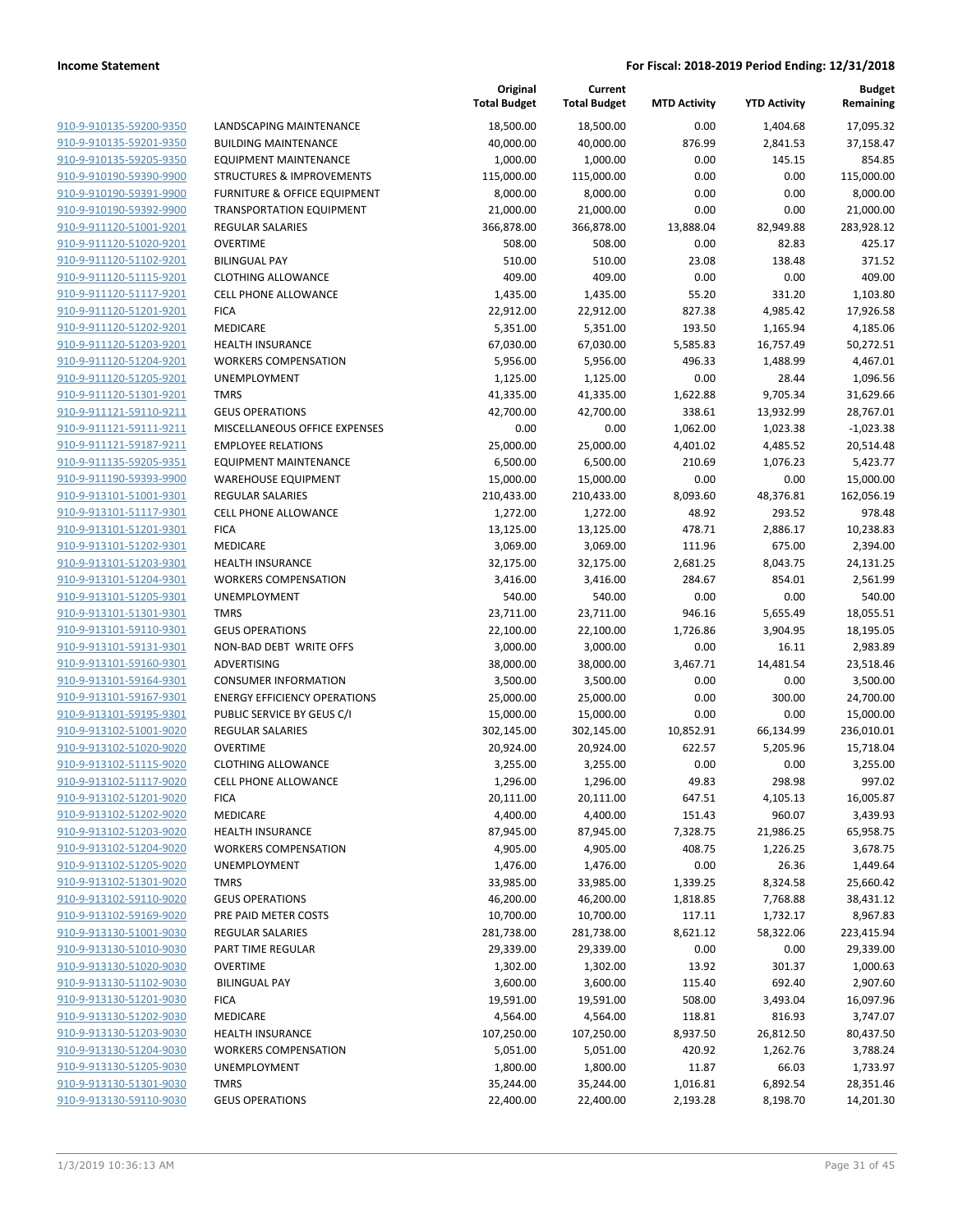| 910-9-913130-59166-9030        |
|--------------------------------|
| 910-9-913131-51001-9031        |
| 910-9-913131-51020-9031        |
| <u>910-9-913131-51102-9031</u> |
| 910-9-913131-51201-9031        |
| 910-9-913131-51202-9031        |
| 910-9-913131-51203-9031        |
| 910-9-913131-51204-9031        |
| 910-9-913131-51205-9031        |
| 910-9-913131-51301-9031        |
|                                |
| 910-9-913131-59110-9031        |
| 910-9-913134-51001-9034        |
| 910-9-913134-51020-9034        |
| 910-9-913134-51201-9034        |
| 910-9-913134-51202-9034        |
| 910-9-913134-51203-9034        |
| 910-9-913134-51204-9034        |
| <u>910-9-913134-51205-9034</u> |
| 910-9-913134-51301-9034        |
| 910-9-913134-59110-9034        |
| 910-9-913135-51001-9035        |
| 910-9-913135-51020-9035        |
| 910-9-913135-51102-9035        |
|                                |
| <u>910-9-913135-51201-9035</u> |
| 910-9-913135-51202-9035        |
| 910-9-913135-51203-9035        |
| 910-9-913135-51204-9035        |
| <u>910-9-913135-51205-9035</u> |
| 910-9-913135-51301-9035        |
| 910-9-913135-59110-9035        |
| 910-9-913135-59170-9035        |
| 910-9-913135-59172-9035        |
| <u>910-9-913135-59173-9035</u> |
| <u>910-9-913135-59174-9035</u> |
| 910-9-913135-59175-9035        |
| 910-9-913136-51001-9036        |
| 910-9-913136-51020-9036        |
| 910-9-913136-51115-9036        |
| 910-9-913136-51201-9036        |
| 910-9-913136-51202-9036        |
|                                |
| 910-9-913136-51203-9036        |
| 910-9-913136-51204-9036        |
| <u>910-9-913136-51205-9036</u> |
| 910-9-913136-51301-9036        |
| <u>910-9-913136-59110-9036</u> |
| <u>910-9-913136-59141-9036</u> |
| 910-9-913139-59780-9240        |
| 910-9-913139-59781-9250        |
| <u>910-9-913139-59902-9301</u> |
| <u>910-9-913139-59926-9301</u> |
| 910-9-913139-59927-9301        |
| 910-9-913139-59928-9301        |
| <u>910-9-913159-59200-9353</u> |
| 910-9-913159-59201-9353        |
| 910-9-913159-59205-9353        |
|                                |
| <u>910-9-913190-59390-9900</u> |
| <u>910-9-913190-59391-9900</u> |
| <u>910-9-930000-59060-5650</u> |
| 910-9-930000-59110-5600        |

| LOW INCOME ASSISTANCE                |
|--------------------------------------|
| REGULAR SALARIES                     |
| <b>OVERTIME</b>                      |
| <b>BILINGUAL PAY</b>                 |
| <b>FICA</b>                          |
| MEDICARE                             |
| HEALTH INSURANCE                     |
| <b>WORKERS COMPENSATION</b>          |
| UNEMPLOYMENT                         |
| <b>TMRS</b>                          |
| GEUS OPERATIONS                      |
| REGULAR SALARIES                     |
| <b>OVERTIME</b>                      |
| <b>FICA</b>                          |
| MEDICARE                             |
| HEALTH INSURANCE                     |
| WORKERS COMPENSATION                 |
| UNEMPLOYMENT                         |
| TMRS                                 |
| <b>GEUS OPERATIONS</b>               |
| <b>REGULAR SALARIES</b>              |
| OVERTIME                             |
| <b>BILINGUAL PAY</b>                 |
| <b>FICA</b>                          |
| MEDICARE<br><b>HEALTH INSURANCE</b>  |
|                                      |
| WORKERS COMPENSATION<br>UNEMPLOYMENT |
| TMRS                                 |
| <b>GEUS OPERATIONS</b>               |
| CREDIT CARD FEES                     |
| LOCKBOX OVER/SHORT                   |
| ONLINE PAYMENT OVER/SHORT            |
| <b>BANK RECS OVER/SHORT</b>          |
| <b>CASHIERS OVER/SHORT</b>           |
| REGULAR SALARIES                     |
| OVERTIME                             |
| CLOTHING ALLOWANCE                   |
| <b>FICA</b>                          |
| <b>MEDICARE</b>                      |
| <b>HEALTH INSURANCE</b>              |
| WORKERS COMPENSATION                 |
| UNEMPLOYMENT                         |
| <b>TMRS</b>                          |
| <b>GEUS OPERATIONS</b>               |
| UTILITY BILLS                        |
| PROPERTY INSURANCE                   |
| <b>LIABILITY INSURANCE</b>           |
| XFER to COG - ADMIN EXPENSES         |
| XFER to COG - GARAGE                 |
| XFER to COG - INSURANCE              |
| XFER to COG - IT                     |
| <b>LANDSCAPING MAINTENANCE</b>       |
| <b>BUILDINGS MAINTNANCE</b>          |
| <b>EQUIPMENT MAINTENANCE</b>         |
| STRUCTURES & IMPROVEMENTS            |
| FURNITURE & OFFICE EQUIPMENT         |
| <b>TRANSMISSION COSTS</b>            |
|                                      |

|                                                    |                                       | Original<br><b>Total Budget</b> | Current<br><b>Total Budget</b> | <b>MTD Activity</b>  | <b>YTD Activity</b>   | <b>Budget</b><br>Remaining |
|----------------------------------------------------|---------------------------------------|---------------------------------|--------------------------------|----------------------|-----------------------|----------------------------|
| 910-9-913130-59166-9030                            | LOW INCOME ASSISTANCE                 | 15,000.00                       | 15,000.00                      | 0.00                 | 2,275.00              | 12,725.00                  |
| 910-9-913131-51001-9031                            | <b>REGULAR SALARIES</b>               | 45,760.00                       | 45,760.00                      | 1,760.00             | 10,500.80             | 35,259.20                  |
| 910-9-913131-51020-9031                            | <b>OVERTIME</b>                       | 99.00                           | 99.00                          | 0.00                 | 0.00                  | 99.00                      |
| 910-9-913131-51102-9031                            | <b>BILINGUAL PAY</b>                  | 600.00                          | 600.00                         | 23.07                | 138.42                | 461.58                     |
| 910-9-913131-51201-9031                            | <b>FICA</b>                           | 2,880.00                        | 2,880.00                       | 102.62               | 619.98                | 2,260.02                   |
| 910-9-913131-51202-9031                            | MEDICARE                              | 672.00                          | 672.00                         | 24.00                | 144.99                | 527.01                     |
| 910-9-913131-51203-9031                            | <b>HEALTH INSURANCE</b>               | 10,725.00                       | 10,725.00                      | 893.75               | 2,681.25              | 8,043.75                   |
| 910-9-913131-51204-9031                            | <b>WORKERS COMPENSATION</b>           | 743.00                          | 743.00                         | 61.92                | 185.76                | 557.24                     |
| 910-9-913131-51205-9031                            | UNEMPLOYMENT                          | 180.00                          | 180.00                         | 0.00                 | 0.00                  | 180.00                     |
| 910-9-913131-51301-9031                            | <b>TMRS</b>                           | 5,192.00                        | 5,192.00                       | 207.19               | 1,236.26              | 3,955.74                   |
| 910-9-913131-59110-9031                            | <b>GEUS OPERATIONS</b>                | 22,900.00                       | 22,900.00                      | 606.95               | 1,080.41              | 21,819.59                  |
| 910-9-913134-51001-9034                            | <b>REGULAR SALARIES</b>               | 116,601.00                      | 116,601.00                     | 4,520.65             | 26,973.62             | 89,627.38                  |
| 910-9-913134-51020-9034                            | <b>OVERTIME</b>                       | 1,310.00                        | 1,310.00                       | 0.00                 | 0.00                  | 1,310.00                   |
| 910-9-913134-51201-9034                            | <b>FICA</b>                           | 7,310.00                        | 7,310.00                       | 251.68               | 1,525.67              | 5,784.33                   |
| 910-9-913134-51202-9034                            | MEDICARE                              | 1,692.00                        | 1,692.00                       | 58.86                | 356.81                | 1,335.19                   |
| 910-9-913134-51203-9034                            | <b>HEALTH INSURANCE</b>               | 24,668.00                       | 24,668.00                      | 2,055.67             | 6,167.01              | 18,500.99                  |
| 910-9-913134-51204-9034                            | <b>WORKERS COMPENSATION</b>           | 1,894.00                        | 1,894.00                       | 157.83               | 473.49                | 1,420.51                   |
| 910-9-913134-51205-9034                            | UNEMPLOYMENT                          | 414.00                          | 414.00                         | 0.00                 | 0.00                  | 414.00                     |
| 910-9-913134-51301-9034                            | <b>TMRS</b>                           | 13,060.00                       | 13,060.00                      | 525.30               | 3,134.34              | 9,925.66                   |
| 910-9-913134-59110-9034                            | <b>GEUS OPERATIONS</b>                | 109,379.69                      | 109,379.69                     | 6,716.24             | 14,536.09             | 94,843.60                  |
| 910-9-913135-51001-9035                            | REGULAR SALARIES                      | 156,686.00                      | 156,686.00                     | 6,026.40             | 35,992.06             | 120,693.94                 |
| 910-9-913135-51020-9035                            | <b>OVERTIME</b>                       | 4,441.00                        | 4,441.00                       | 33.62                | 830.51                | 3,610.49                   |
| 910-9-913135-51102-9035                            | <b>BILINGUAL PAY</b>                  | 600.00                          | 600.00                         | 23.08                | 138.48                | 461.52                     |
| 910-9-913135-51201-9035                            | <b>FICA</b>                           | 10,027.00                       | 10,027.00                      | 339.44               | 2,099.69              | 7,927.31                   |
| 910-9-913135-51202-9035                            | MEDICARE                              | 2,281.00                        | 2,281.00                       | 79.38                | 491.05                | 1,789.95                   |
| 910-9-913135-51203-9035                            | <b>HEALTH INSURANCE</b>               | 42,900.00                       | 42,900.00                      | 3,575.00             | 10,725.00             | 32,175.00                  |
| 910-9-913135-51204-9035                            | <b>WORKERS COMPENSATION</b>           | 2,543.00                        | 2,543.00                       | 211.92               | 635.76                | 1,907.24                   |
| 910-9-913135-51205-9035                            | UNEMPLOYMENT                          | 720.00                          | 720.00                         | 0.00                 | 0.00                  | 720.00                     |
| 910-9-913135-51301-9035<br>910-9-913135-59110-9035 | <b>TMRS</b><br><b>GEUS OPERATIONS</b> | 17,616.00                       | 17,616.00                      | 706.86               | 4,294.88              | 13,321.12                  |
| 910-9-913135-59170-9035                            | <b>CREDIT CARD FEES</b>               | 28,488.00<br>90,000.00          | 28,488.00<br>90,000.00         | 1,840.04<br>6,588.38 | 6,559.84<br>30,121.86 | 21,928.16<br>59,878.14     |
| 910-9-913135-59172-9035                            | LOCKBOX OVER/SHORT                    | 500.00                          | 500.00                         | 0.00                 | 0.00                  | 500.00                     |
| 910-9-913135-59173-9035                            | <b>ONLINE PAYMENT OVER/SHORT</b>      | 500.00                          | 500.00                         | 0.00                 | 0.00                  | 500.00                     |
| 910-9-913135-59174-9035                            | <b>BANK RECS OVER/SHORT</b>           | 100.00                          | 100.00                         | 0.00                 | 0.00                  | 100.00                     |
| 910-9-913135-59175-9035                            | <b>CASHIERS OVER/SHORT</b>            | 100.00                          | 100.00                         | 0.00                 | 99.53                 | 0.47                       |
| 910-9-913136-51001-9036                            | <b>REGULAR SALARIES</b>               | 31,554.00                       | 31,554.00                      | 1,213.61             | 7,257.61              | 24,296.39                  |
| 910-9-913136-51020-9036                            | <b>OVERTIME</b>                       | 114.00                          | 114.00                         | 0.00                 | 0.00                  | 114.00                     |
| 910-9-913136-51115-9036                            | <b>CLOTHING ALLOWANCE</b>             | 256.00                          | 256.00                         | 0.00                 | 0.00                  | 256.00                     |
| 910-9-913136-51201-9036                            | <b>FICA</b>                           | 1,972.00                        | 1,972.00                       | 62.27                | 385.10                | 1,586.90                   |
| 910-9-913136-51202-9036                            | <b>MEDICARE</b>                       | 460.00                          | 460.00                         | 14.56                | 90.06                 | 369.94                     |
| 910-9-913136-51203-9036                            | <b>HEALTH INSURANCE</b>               | 10,725.00                       | 10,725.00                      | 893.75               | 2,681.25              | 8,043.75                   |
| 910-9-913136-51204-9036                            | <b>WORKERS COMPENSATION</b>           | 512.00                          | 512.00                         | 42.67                | 128.01                | 383.99                     |
| 910-9-913136-51205-9036                            | UNEMPLOYMENT                          | 180.00                          | 180.00                         | 0.00                 | 0.00                  | 180.00                     |
| 910-9-913136-51301-9036                            | <b>TMRS</b>                           | 3,550.00                        | 3,550.00                       | 141.02               | 843.33                | 2,706.67                   |
| 910-9-913136-59110-9036                            | <b>GEUS OPERATIONS</b>                | 20,277.00                       | 20,277.00                      | 2,296.07             | 4,160.22              | 16,116.78                  |
| 910-9-913136-59141-9036                            | <b>UTILITY BILLS</b>                  | 50,400.00                       | 50,400.00                      | 3,591.51             | 12,922.38             | 37,477.62                  |
| 910-9-913139-59780-9240                            | PROPERTY INSURANCE                    | 10,000.00                       | 10,000.00                      | 0.00                 | 9,190.21              | 809.79                     |
| 910-9-913139-59781-9250                            | <b>LIABILITY INSURANCE</b>            | 3,800.00                        | 3,800.00                       | 0.00                 | 4,425.68              | $-625.68$                  |
| 910-9-913139-59902-9301                            | XFER to COG - ADMIN EXPENSES          | 109,003.00                      | 109,003.00                     | 9,083.58             | 27,250.74             | 81,752.26                  |
| 910-9-913139-59926-9301                            | XFER to COG - GARAGE                  | 9,001.00                        | 9,001.00                       | 750.08               | 2,250.24              | 6,750.76                   |
| 910-9-913139-59927-9301                            | XFER to COG - INSURANCE               | 6,192.00                        | 6,192.00                       | 516.00               | 1,548.00              | 4,644.00                   |
| 910-9-913139-59928-9301                            | XFER to COG - IT                      | 60,840.00                       | 60,840.00                      | 5,070.00             | 15,210.00             | 45,630.00                  |
| 910-9-913159-59200-9353                            | LANDSCAPING MAINTENANCE               | 3,000.00                        | 3,000.00                       | 0.00                 | 215.01                | 2,784.99                   |
| 910-9-913159-59201-9353                            | <b>BUILDINGS MAINTNANCE</b>           | 19,500.00                       | 19,500.00                      | $-2,250.00$          | $-1,263.24$           | 20,763.24                  |
| 910-9-913159-59205-9353                            | <b>EQUIPMENT MAINTENANCE</b>          | 5,000.00                        | 5,000.00                       | 98.95                | 668.49                | 4,331.51                   |
| 910-9-913190-59390-9900                            | STRUCTURES & IMPROVEMENTS             | 41,000.00                       | 41,000.00                      | 0.00                 | 0.00                  | 41,000.00                  |
| 910-9-913190-59391-9900                            | FURNITURE & OFFICE EQUIPMENT          | 7,000.00                        | 7,000.00                       | 0.00                 | 0.00                  | 7,000.00                   |
| 910-9-930000-59060-5650                            | <b>TRANSMISSION COSTS</b>             | 1,348,585.00                    | 1,348,585.00                   | 101,490.49           | 210,330.65            | 1,138,254.35               |
| 910-9-930000-59110-5600                            | <b>GEUS OPERATIONS</b>                | 100,000.00                      | 100,000.00                     | 10,691.70            | 13,300.70             | 86,699.30                  |
|                                                    |                                       |                                 |                                |                      |                       |                            |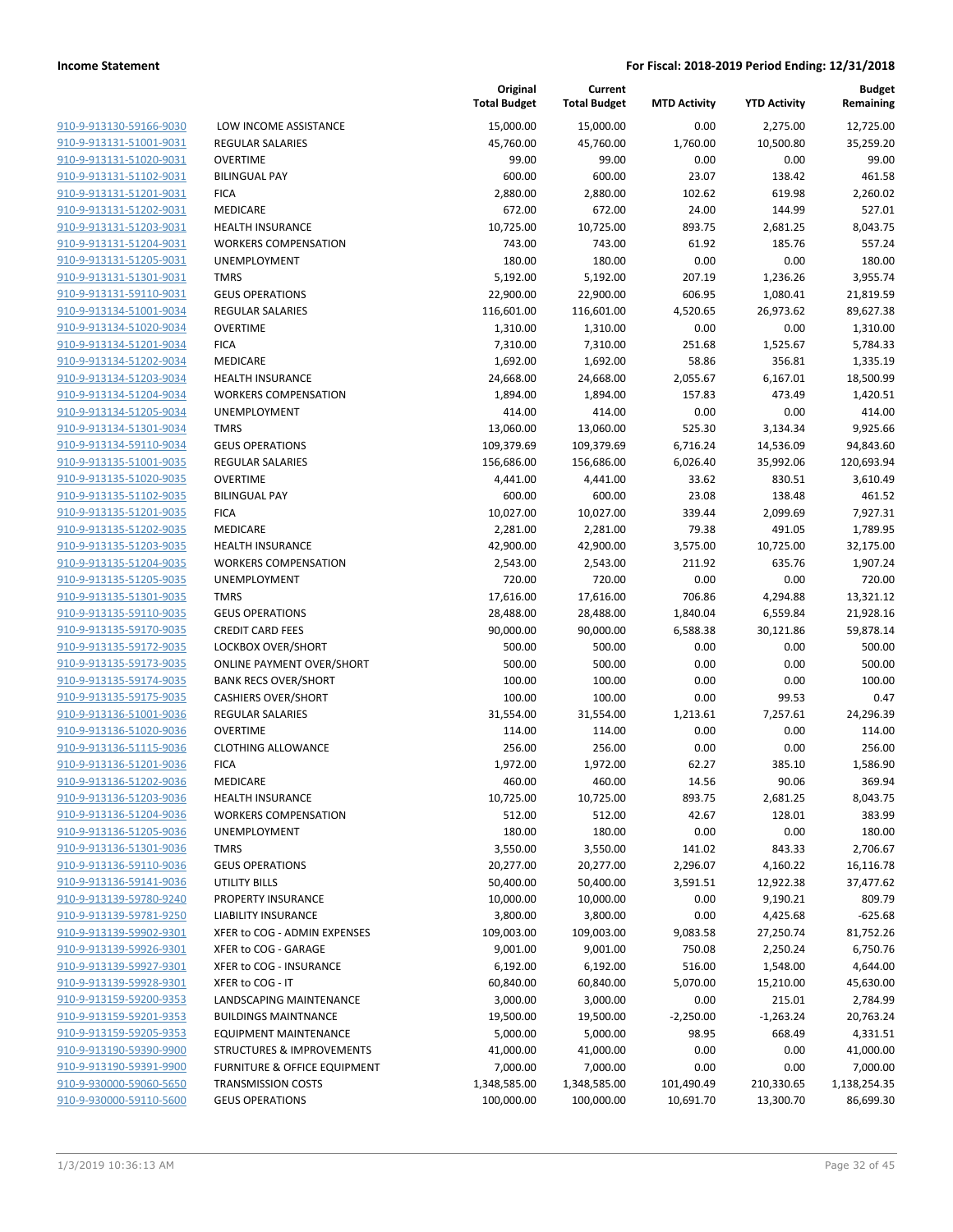**Budget Remaining**

**MTD Activity YTD Activity**

**Current**

**Original**

|                         |                                 | <b>Total Budget</b> | <b>Total Budget</b> | <b>MTD Activity</b> | <b>YTD Activity</b> | Remaining  |
|-------------------------|---------------------------------|---------------------|---------------------|---------------------|---------------------|------------|
| 910-9-930161-51001-5610 | REGULAR SALARIES                | 257,214.00          | 257,214.00          | 9,503.04            | 57,036.21           | 200,177.79 |
| 910-9-930161-51020-5610 | <b>OVERTIME</b>                 | 28,664.00           | 28,664.00           | 707.47              | 7,228.59            | 21,435.41  |
| 910-9-930161-51116-5610 | CAR ALLOWANCE                   | 1,950.00            | 1,950.00            | 75.00               | 450.00              | 1,500.00   |
| 910-9-930161-51117-5610 | <b>CELL PHONE ALLOWANCE</b>     | 432.00              | 432.00              | 16.62               | 99.72               | 332.28     |
| 910-9-930161-51201-5610 | <b>FICA</b>                     | 17,871.00           | 17,871.00           | 592.46              | 3,779.26            | 14,091.74  |
| 910-9-930161-51202-5610 | MEDICARE                        | 3,763.00            | 3,763.00            | 138.56              | 883.86              | 2,879.14   |
| 910-9-930161-51203-5610 | <b>HEALTH INSURANCE</b>         | 36,195.00           | 36,195.00           | 3,016.25            | 9,048.75            | 27,146.25  |
| 910-9-930161-51204-5610 | <b>WORKERS COMPENSATION</b>     | 4,176.00            | 4,176.00            | 348.00              | 1,044.00            | 3,132.00   |
| 910-9-930161-51205-5610 | <b>UNEMPLOYMENT</b>             | 610.00              | 610.00              | 0.00                | 0.00                | 610.00     |
| 910-9-930161-51301-5610 | <b>TMRS</b>                     | 29,075.00           | 29,075.00           | 1,197.10            | 7,531.42            | 21,543.58  |
| 910-9-930161-59110-5610 | <b>GEUS OPERATIONS</b>          | 76,450.00           | 76,450.00           | 403.74              | 590.13              | 75,859.87  |
| 910-9-930161-59146-5610 | TRAINING AND/OR TRAVEL          | 42,000.00           | 42,000.00           | 10,216.79           | 9,947.96            | 32,052.04  |
| 910-9-930181-51001-5810 | REGULAR SALARIES                | 150,228.00          | 150,228.00          | 5,504.98            | 33,164.31           | 117,063.69 |
| 910-9-930181-51020-5810 | <b>OVERTIME</b>                 | 28,664.00           | 28,664.00           | 707.47              | 7,228.59            | 21,435.41  |
| 910-9-930181-51201-5810 | <b>FICA</b>                     | 11,090.00           | 11,090.00           | 385.17              | 2,504.37            | 8,585.63   |
| 910-9-930181-51202-5810 | MEDICARE                        | 2,177.00            | 2,177.00            | 90.08               | 585.69              | 1,591.31   |
| 910-9-930181-51203-5810 | <b>HEALTH INSURANCE</b>         | 25,470.00           | 25,470.00           | 2,122.50            | 6,367.50            | 19,102.50  |
| 910-9-930181-51204-5810 | <b>WORKERS COMPENSATION</b>     | 2,439.00            | 2,439.00            | 203.25              | 609.75              | 1,829.25   |
| 910-9-930181-51205-5810 | UNEMPLOYMENT                    | 430.00              | 430.00              | 0.00                | 0.00                | 430.00     |
| 910-9-930181-51301-5810 | <b>TMRS</b>                     | 16,826.00           | 16,826.00           | 721.88              | 4,693.63            | 12,132.37  |
| 910-9-930181-59110-5810 | <b>GEUS OPERATIONS</b>          | 16,450.00           | 16,450.00           | 350.67              | 437.39              | 16,012.61  |
| 910-9-931080-51001-5800 | <b>REGULAR SALARIES</b>         | 534,240.00          | 534,240.00          | 18,279.74           | 112,273.99          | 421,966.01 |
| 910-9-931080-51011-5800 | PART TIME TEMPORARY             | 74,010.00           | 74,010.00           | 0.00                | 0.00                | 74,010.00  |
| 910-9-931080-51020-5800 | <b>OVERTIME</b>                 | 1,936.00            | 1,936.00            | 0.00                | 0.00                | 1,936.00   |
| 910-9-931080-51115-5800 | <b>CLOTHING ALLOWANCE</b>       | 513.00              | 513.00              | 0.00                | 0.00                | 513.00     |
| 910-9-931080-51116-5800 | CAR ALLOWANCE                   | 3,900.00            | 3,900.00            | 150.00              | 900.00              | 3,000.00   |
| 910-9-931080-51117-5800 | <b>CELL PHONE ALLOWANCE</b>     | 4,070.00            | 4,070.00            | 107.62              | 645.72              | 3,424.28   |
| 910-9-931080-51201-5800 | <b>FICA</b>                     | 36,410.00           | 36,410.00           | 991.05              | 6,674.57            | 29,735.43  |
| 910-9-931080-51202-5800 | MEDICARE                        | 8,940.00            | 8,940.00            | 255.21              | 1,584.42            | 7,355.58   |
| 910-9-931080-51203-5800 | <b>HEALTH INSURANCE</b>         | 79,365.00           | 79,365.00           | 6,613.75            | 19,841.25           | 59,523.75  |
| 910-9-931080-51204-5800 | <b>WORKERS COMPENSATION</b>     | 9,874.00            | 9,874.00            | 822.83              | 2,468.49            | 7,405.51   |
| 910-9-931080-51205-5800 | UNEMPLOYMENT                    | 1,332.00            | 1,332.00            | 0.00                | 0.00                | 1,332.00   |
| 910-9-931080-51301-5800 | <b>TMRS</b>                     | 69,060.00           | 69,060.00           | 2,077.35            | 12,390.43           | 56,669.57  |
| 910-9-931080-59110-5800 | <b>GEUS OPERATIONS</b>          | 25,100.00           | 25,100.00           | 1,636.76            | 3,955.04            | 21,144.96  |
| 910-9-931080-59205-5800 | <b>EQUIPMENT MAINTENANCE</b>    | 3,050.00            | 3,050.00            | 74.00               | 134.88              | 2,915.12   |
| 910-9-931088-51001-5880 | REGULAR SALARIES                | 85,488.00           | 85,488.00           | 3,288.00            | 19,624.81           | 65,863.19  |
| 910-9-931088-51201-5880 | <b>FICA</b>                     | 5,300.00            | 5,300.00            | 182.33              | 1,106.84            | 4,193.16   |
| 910-9-931088-51202-5880 | MEDICARE                        | 1,239.00            | 1,239.00            | 42.64               | 258.85              | 980.15     |
| 910-9-931088-51203-5880 | <b>HEALTH INSURANCE</b>         | 21,450.00           | 21,450.00           | 1,787.50            | 5,362.50            | 16,087.50  |
| 910-9-931088-51204-5880 | <b>WORKERS COMPENSATION</b>     | 1,388.00            | 1,388.00            | 115.67              | 347.01              | 1,040.99   |
| 910-9-931088-51205-5880 | UNEMPLOYMENT                    | 360.00              | 360.00              | 0.00                | 0.00                | 360.00     |
| 910-9-931088-51301-5880 | <b>TMRS</b>                     | 9,575.00            | 9,575.00            | 382.07              | 2,280.42            | 7,294.58   |
| 910-9-931088-59110-5880 | <b>GEUS OPERATIONS</b>          | 10,060.00           | 10,060.00           | 14.33               | 3,907.62            | 6,152.38   |
| 910-9-931092-51001-9202 | <b>REGULAR SALARIES</b>         | 117,926.00          | 117,926.00          | 4,576.00            | 26,668.64           | 91,257.36  |
| 910-9-931092-51117-9202 | <b>CELL PHONE ALLOWANCE</b>     | 1,632.00            | 1,632.00            | 62.77               | 376.62              | 1,255.38   |
| 910-9-931092-51201-9202 | <b>FICA</b>                     | 7,413.00            | 7,413.00            | 267.79              | 1,589.23            | 5,823.77   |
| 910-9-931092-51202-9202 | MEDICARE                        | 1,733.00            | 1,733.00            | 62.63               | 371.67              | 1,361.33   |
| 910-9-931092-51203-9202 | <b>HEALTH INSURANCE</b>         | 18,233.00           | 18,233.00           | 1,519.42            | 4,558.26            | 13,674.74  |
| 910-9-931092-51204-9202 | <b>WORKERS COMPENSATION</b>     | 1,914.00            | 1,914.00            | 159.50              | 478.50              | 1,435.50   |
| 910-9-931092-51205-9202 | UNEMPLOYMENT                    | 306.00              | 306.00              | 0.00                | 0.00                | 306.00     |
| 910-9-931092-51301-9202 | <b>TMRS</b>                     | 13,391.00           | 13,391.00           | 539.03              | 3,142.67            | 10,248.33  |
| 910-9-931092-59110-9212 | <b>GEUS OPERATIONS</b>          | 12,800.00           | 12,800.00           | 53.22               | 1,094.27            | 11,705.73  |
| 910-9-931092-59130-9212 | PHONE MANAGEMENT SERVICE        | 66,900.00           | 66,900.00           | 5,560.00            | 23,893.86           | 43,006.14  |
| 910-9-931092-59133-9212 | REDUNDANT EXCHANGE SERVICES     | 10,920.00           | 10,920.00           | 888.50              | 2,665.50            | 8,254.50   |
| 910-9-931093-59205-9352 | EQUIPMENT MAINTENANCE - IT      | 6,500.00            | 6,500.00            | 27.44               | 27.44               | 6,472.56   |
| 910-9-931099-59392-9900 | <b>TRANSPORTATION EQUIPMENT</b> | 30,000.00           | 30,000.00           | 0.00                | 0.00                | 30,000.00  |
| 910-9-931462-51001-5620 | <b>REGULAR SALARIES</b>         | 95,566.00           | 95,566.00           | 2,501.46            | 14,959.70           | 80,606.30  |
| 910-9-931462-51115-5620 | <b>CLOTHING ALLOWANCE</b>       | 154.00              | 154.00              | 0.00                | 0.00                | 154.00     |
| 910-9-931462-51117-5620 | CELL PHONE ALLOWANCE            | 480.00              | 480.00              | 18.46               | 110.76              | 369.24     |
|                         |                                 |                     |                     |                     |                     |            |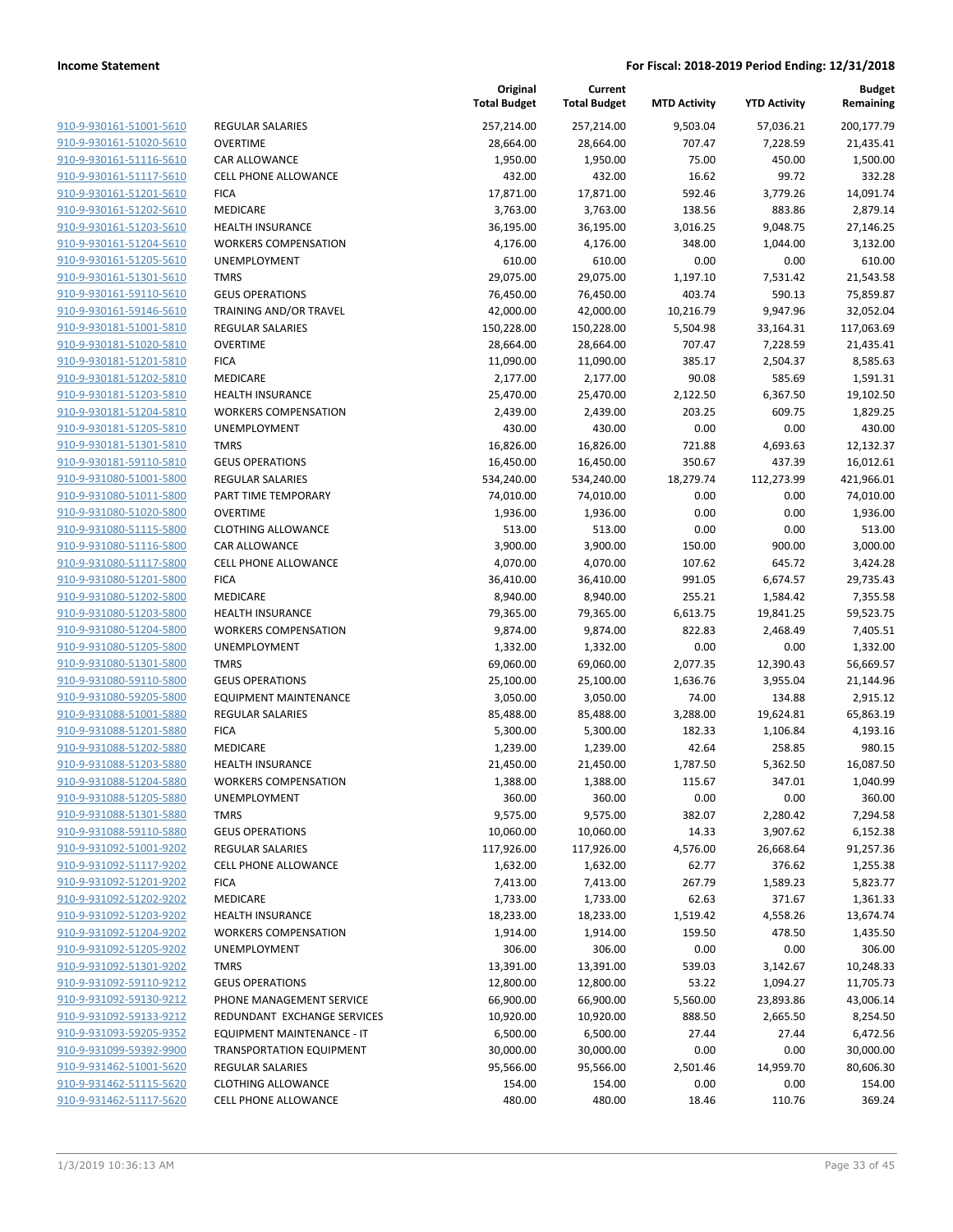|                                                    |                                     | Original<br><b>Total Budget</b> | Current<br><b>Total Budget</b> | <b>MTD Activity</b> | <b>YTD Activity</b> | <b>Budget</b><br>Remaining |
|----------------------------------------------------|-------------------------------------|---------------------------------|--------------------------------|---------------------|---------------------|----------------------------|
| 910-9-931462-51201-5620                            | <b>FICA</b>                         | 5,883.00                        | 5,883.00                       | 136.77              | 838.00              | 5,045.00                   |
| 910-9-931462-51202-5620                            | <b>MEDICARE</b>                     | 1,394.00                        | 1,394.00                       | 31.99               | 196.00              | 1,198.00                   |
| 910-9-931462-51203-5620                            | <b>HEALTH INSURANCE</b>             | 10,726.00                       | 10,726.00                      | 893.83              | 2,681.49            | 8,044.51                   |
| 910-9-931462-51204-5620                            | <b>WORKERS COMPENSATION</b>         | 1,577.00                        | 1,577.00                       | 131.42              | 394.26              | 1,182.74                   |
| 910-9-931462-51205-5620                            | <b>UNEMPLOYMENT</b>                 | 180.00                          | 180.00                         | 0.00                | 0.00                | 180.00                     |
| 910-9-931462-51301-5620                            | <b>TMRS</b>                         | 10,765.00                       | 10,765.00                      | 292.81              | 1,751.16            | 9,013.84                   |
| 910-9-931462-59110-5620                            | <b>GEUS OPERATIONS</b>              | 14,492.00                       | 14,492.00                      | 1,598.77            | 3,015.44            | 11,476.56                  |
| 910-9-931462-59198-5620                            | <b>COLOCATION CHARGES</b>           | 9,979.00                        | 9,979.00                       | 0.00                | 0.00                | 9,979.00                   |
| 910-9-931462-59199-5620                            | <b>LEASE OF DARK FIBER</b>          | 206,520.00                      | 206,520.00                     | 0.00                | 0.00                | 206,520.00                 |
| 910-9-931470-51001-5700                            | <b>REGULAR SALARIES</b>             | 76,053.00                       | 76,053.00                      | 2,982.80            | 17,807.20           | 58,245.80                  |
| 910-9-931470-51020-5700                            | <b>OVERTIME</b>                     | 3,132.00                        | 3,132.00                       | 71.71               | 540.29              | 2,591.71                   |
| 910-9-931470-51115-5700                            | <b>CLOTHING ALLOWANCE</b>           | 525.00                          | 525.00                         | 0.00                | 0.00                | 525.00                     |
| 910-9-931470-51117-5700                            | <b>CELL PHONE ALLOWANCE</b>         | 432.00                          | 432.00                         | 16.62               | 99.72               | 332.28                     |
| 910-9-931470-51201-5700                            | <b>FICA</b>                         | 4,937.00                        | 4,937.00                       | 164.27              | 1,013.20            | 3,923.80                   |
| 910-9-931470-51202-5700                            | <b>MEDICARE</b>                     | 1,109.00                        | 1,109.00                       | 38.42               | 236.96              | 872.04                     |
| 910-9-931470-51203-5700                            | HEALTH INSURANCE                    | 10,726.00                       | 10,726.00                      | 893.83              | 2,681.49            | 8,044.51                   |
| 910-9-931470-51204-5700                            | <b>WORKERS COMPENSATION</b>         | 1,259.00                        | 1,259.00                       | 104.92              | 314.76              | 944.24                     |
| 910-9-931470-51205-5700                            | UNEMPLOYMENT                        | 180.00                          | 180.00                         | 0.00                | 0.00                | 180.00                     |
| 910-9-931470-51301-5700                            | <b>TMRS</b>                         | 8,567.00                        | 8,567.00                       | 356.87              | 2,143.57            | 6,423.43                   |
| 910-9-931470-59205-5700                            | <b>EQUIPMENT MAINTENANCE</b>        | 5,550.00                        | 5,550.00                       | 0.00                | 1,793.30            | 3,756.70                   |
| 910-9-931470-59253-5700                            | TRANSMISSION SUBSTATION MAINT       | 17,500.00                       | 17,500.00                      | 404.08              | 849.18              | 16,650.82                  |
| 910-9-931490-59353-9900                            | <b>TRANSMISSION SUBSTATIONS</b>     | 284,950.00                      | 284,950.00                     | 4,440.04            | 34,134.32           | 250,815.68                 |
| 910-9-931490-59392-9900                            | <b>TRANSPORTATION EQUIPMENT</b>     | 30,000.00                       | 30,000.00                      | 0.00                | 0.00                | 30,000.00                  |
| 910-9-931491-51001-9911                            | <b>REGULAR SALARIES</b>             | 3,000.00                        | 3,000.00                       | 0.00                | 0.00                | 3,000.00                   |
| 910-9-931491-51201-9911                            | <b>FICA</b>                         | 186.00                          | 186.00                         | 0.00                | 0.00                | 186.00                     |
| 910-9-931491-51202-9911                            | MEDICARE                            | 44.00                           | 44.00                          | 0.00                | 0.00                | 44.00                      |
| 910-9-931491-51301-9911                            | <b>TMRS</b>                         | 336.00                          | 336.00                         | 0.00                | 0.00                | 336.00                     |
| 910-9-931528-51001-5820                            | <b>REGULAR SALARIES</b>             | 95,816.00                       | 95,816.00                      | 2,501.46            | 14,959.70           | 80,856.30                  |
| 910-9-931528-51115-5820                            | <b>CLOTHING ALLOWANCE</b>           | 154.00                          | 154.00                         | 0.00                | 0.00                | 154.00<br>369.24           |
| 910-9-931528-51117-5820<br>910-9-931528-51201-5820 | <b>CELL PHONE ALLOWANCE</b>         | 480.00                          | 480.00                         | 18.46               | 110.76              |                            |
| 910-9-931528-51202-5820                            | <b>FICA</b><br>MEDICARE             | 5,898.00<br>1,397.00            | 5,898.00<br>1,397.00           | 156.24<br>36.54     | 934.39<br>218.53    | 4,963.61<br>1,178.47       |
| 910-9-931528-51203-5820                            | <b>HEALTH INSURANCE</b>             | 10,726.00                       | 10,726.00                      | 893.83              | 2,681.49            | 8,044.51                   |
| 910-9-931528-51204-5820                            | <b>WORKERS COMPENSATION</b>         | 1,577.00                        | 1,577.00                       | 131.42              | 394.26              | 1,182.74                   |
| 910-9-931528-51205-5820                            | <b>UNEMPLOYMENT</b>                 | 180.00                          | 180.00                         | 0.00                | 0.00                | 180.00                     |
| 910-9-931528-51301-5820                            | <b>TMRS</b>                         | 10,793.00                       | 10,793.00                      | 292.81              | 1,751.16            | 9,041.84                   |
| 910-9-931528-59110-5820                            | <b>GEUS OPERATIONS</b>              | 15,900.00                       | 15,900.00                      | 1,399.68            | 2,919.40            | 12,980.60                  |
| 910-9-931529-51001-5920                            | <b>REGULAR SALARIES</b>             | 76,305.00                       | 76,305.00                      | 2,982.80            | 17,807.20           | 58,497.80                  |
| 910-9-931529-51020-5920                            | <b>OVERTIME</b>                     | 3,132.00                        | 3,132.00                       | 71.71               | 540.29              | 2,591.71                   |
| 910-9-931529-51115-5920                            | <b>CLOTHING ALLOWANCE</b>           | 525.00                          | 525.00                         | 0.00                | 0.00                | 525.00                     |
| 910-9-931529-51117-5920                            | <b>CELL PHONE ALLOWANCE</b>         | 432.00                          | 432.00                         | 16.60               | 99.60               | 332.40                     |
| 910-9-931529-51201-5920                            | <b>FICA</b>                         | 4,952.00                        | 4,952.00                       | 190.41              | 1,143.71            | 3,808.29                   |
| 910-9-931529-51202-5920                            | <b>MEDICARE</b>                     | 1,112.00                        | 1,112.00                       | 44.53               | 267.48              | 844.52                     |
| 910-9-931529-51203-5920                            | <b>HEALTH INSURANCE</b>             | 10,726.00                       | 10,726.00                      | 893.83              | 2,681.49            | 8,044.51                   |
| 910-9-931529-51204-5920                            | <b>WORKERS COMPENSATION</b>         | 1,259.00                        | 1,259.00                       | 104.92              | 314.76              | 944.24                     |
| 910-9-931529-51205-5920                            | <b>UNEMPLOYMENT</b>                 | 180.00                          | 180.00                         | 0.00                | 0.00                | 180.00                     |
| 910-9-931529-51301-5920                            | <b>TMRS</b>                         | 8,595.00                        | 8,595.00                       | 356.87              | 2,143.57            | 6,451.43                   |
| 910-9-931529-59205-5920                            | <b>EQUIPMENT MAINTENANCE</b>        | 6,950.00                        | 6,950.00                       | 0.00                | 1,983.57            | 4,966.43                   |
| 910-9-931529-59262-5920                            | DISTRIBUTION SUBSTATION MAINTENANCE | 21,500.00                       | 21,500.00                      | 1,447.79            | 1,447.79            | 20,052.21                  |
| 910-9-931590-59362-9900                            | <b>DISTRIBUTION SUBSTATIONS</b>     | 1,386,000.00                    | 1,386,000.00                   | 10,869.54           | 84,076.21           | 1,301,923.79               |
| 910-9-931590-59392-9900                            | <b>TRANSPORTATION EQUIPMENT</b>     | 65,000.00                       | 65,000.00                      | 0.00                | 0.00                | 65,000.00                  |
| 910-9-931591-51001-9912                            | <b>REGULAR SALARIES</b>             | 2,500.00                        | 2,500.00                       | 0.00                | 0.00                | 2,500.00                   |
| 910-9-931591-51201-9912                            | <b>FICA</b>                         | 155.00                          | 155.00                         | 0.00                | 0.00                | 155.00                     |
| 910-9-931591-51202-9912                            | <b>MEDICARE</b>                     | 37.00                           | 37.00                          | 0.00                | 0.00                | 37.00                      |
| 910-9-931591-51301-9912                            | <b>TMRS</b>                         | 280.00                          | 280.00                         | 0.00                | 0.00                | 280.00                     |
| 910-9-932467-51001-5671                            | REGULAR SALARIES                    | 40,530.00                       | 40,530.00                      | 2,562.87            | 13,597.89           | 26,932.11                  |
| 910-9-932467-51011-5671                            | PART TIME TEMPORARY                 | 36,930.00                       | 36,930.00                      | 0.00                | 0.00                | 36,930.00                  |
| 910-9-932467-51020-5671                            | <b>OVERTIME</b>                     | 6,233.00                        | 6,233.00                       | 419.64              | 629.46              | 5,603.54                   |
| 910-9-932467-51115-5671                            | <b>CLOTHING ALLOWANCE</b>           | 578.00                          | 578.00                         | 0.00                | 0.00                | 578.00                     |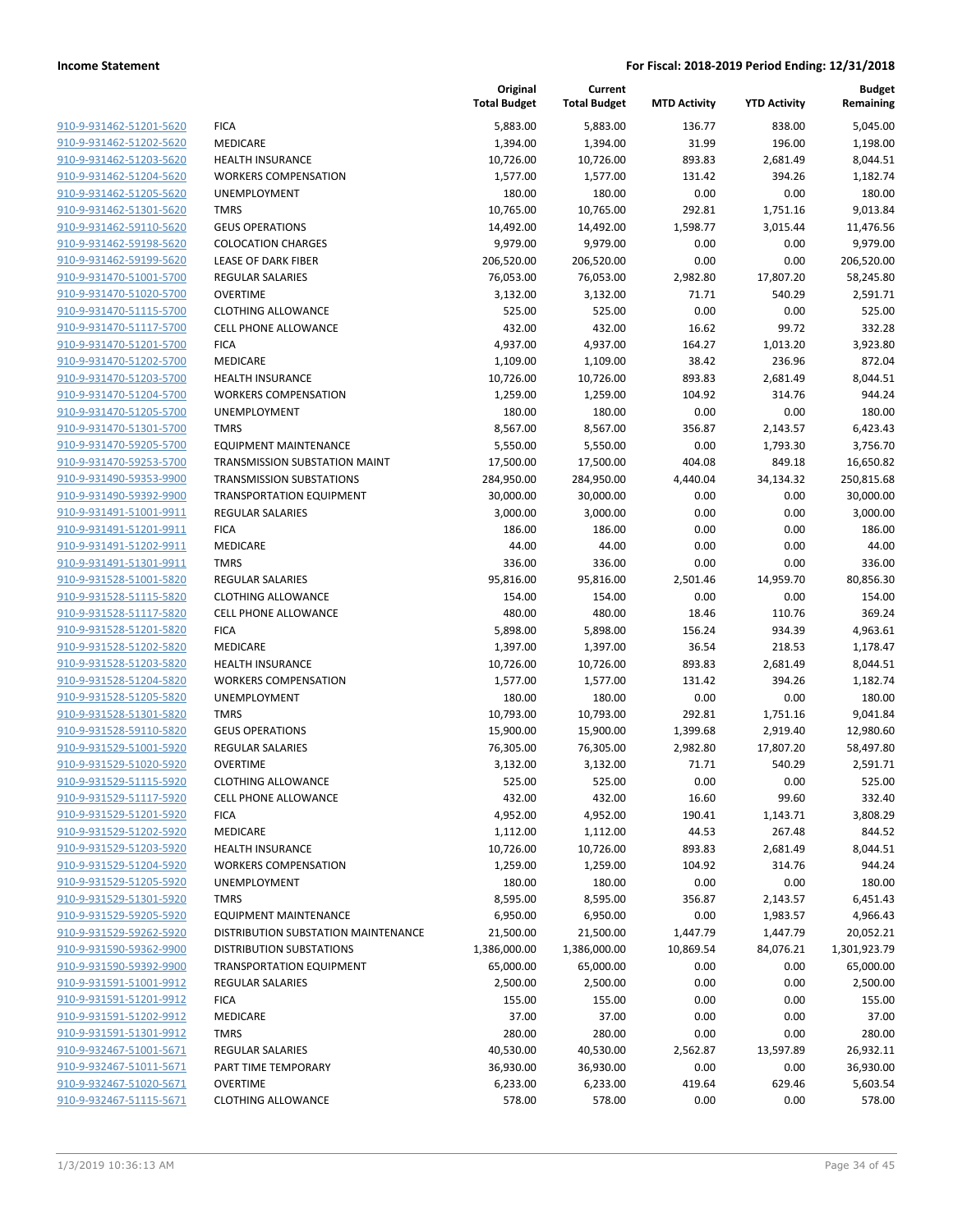|                                                    |                                      | Original<br><b>Total Budget</b> | Current<br><b>Total Budget</b> | <b>MTD Activity</b> | <b>YTD Activity</b> | <b>Budget</b><br>Remaining |
|----------------------------------------------------|--------------------------------------|---------------------------------|--------------------------------|---------------------|---------------------|----------------------------|
| 910-9-932467-51201-5671                            | <b>FICA</b>                          | 5,189.00                        | 5,189.00                       | 170.57              | 808.98              | 4,380.02                   |
| 910-9-932467-51202-5671                            | MEDICARE                             | 1,122.00                        | 1,122.00                       | 39.89               | 189.20              | 932.80                     |
| 910-9-932467-51203-5671                            | <b>HEALTH INSURANCE</b>              | 21,450.00                       | 21,450.00                      | 1,787.50            | 5,362.50            | 16,087.50                  |
| 910-9-932467-51204-5671                            | <b>WORKERS COMPENSATION</b>          | 1,769.00                        | 1,769.00                       | 147.42              | 442.26              | 1,326.74                   |
| 910-9-932467-51205-5671                            | UNEMPLOYMENT                         | 360.00                          | 360.00                         | 0.00                | 0.00                | 360.00                     |
| 910-9-932467-51301-5671                            | <b>TMRS</b>                          | 8,675.00                        | 8,675.00                       | 294.61              | 977.80              | 7,697.20                   |
| 910-9-932467-59110-5671                            | <b>GEUS OPERATIONS</b>               | 14,000.00                       | 14,000.00                      | 3,787.31            | 4,855.16            | 9,144.84                   |
| 910-9-932474-51001-5740                            | <b>REGULAR SALARIES</b>              | 32,855.00                       | 32,855.00                      | 1,191.19            | 7,061.49            | 25,793.51                  |
| 910-9-932474-51020-5740                            | <b>OVERTIME</b>                      | 6,497.00                        | 6,497.00                       | 371.28              | 804.66              | 5,692.34                   |
| 910-9-932474-51115-5740                            | <b>CLOTHING ALLOWANCE</b>            | 578.00                          | 578.00                         | 0.00                | 0.00                | 578.00                     |
| 910-9-932474-51201-5740                            | <b>FICA</b>                          | 2,440.00                        | 2,440.00                       | 87.40               | 438.81              | 2,001.19                   |
| 910-9-932474-51202-5740                            | MEDICARE                             | 476.00                          | 476.00                         | 20.44               | 102.62              | 373.38                     |
| 910-9-932474-51203-5740                            | <b>HEALTH INSURANCE</b>              | 10,725.00                       | 10,725.00                      | 893.75              | 2,681.25            | 8,043.75                   |
| 910-9-932474-51204-5740                            | <b>WORKERS COMPENSATION</b>          | 1,045.00                        | 1,045.00                       | 87.08               | 261.24              | 783.76                     |
| 910-9-932474-51205-5740                            | UNEMPLOYMENT                         | 180.00                          | 180.00                         | 0.00                | 0.00                | 180.00                     |
| 910-9-932474-51301-5740                            | <b>TMRS</b>                          | 3,680.00                        | 3,680.00                       | 181.56              | 914.05              | 2,765.95                   |
| 910-9-932474-59257-5740                            | <b>TRANSMISSION LINE MAINTENANCE</b> | 41,700.00                       | 41,700.00                      | 2,998.04            | 2,998.04            | 38,701.96                  |
| 910-9-932490-59356-9900                            | <b>GEUS TRANSMISSION LINES</b>       | 175,000.00                      | 175,000.00                     | 0.00                | 0.00                | 175,000.00                 |
| 910-9-932491-51001-9913                            | REGULAR SALARIES                     | 63,000.00                       | 63,000.00                      | 0.00                | 5,781.64            | 57,218.36                  |
| 910-9-932491-51020-9913                            | <b>OVERTIME</b>                      | 0.00                            | 0.00                           | 0.00                | 237.36              | $-237.36$                  |
| 910-9-932491-51201-9913                            | <b>FICA</b>                          | 3,906.00                        | 3,906.00                       | 0.00                | 365.69              | 3,540.31                   |
| 910-9-932491-51202-9913                            | <b>MEDICARE</b>                      | 914.00                          | 914.00                         | 0.00                | 85.53               | 828.47                     |
| 910-9-932491-51301-9913                            | <b>TMRS</b>                          | 7,056.00                        | 7,056.00                       | 0.00                | 699.41              | 6,356.59                   |
| 910-9-932500-51001-5801                            | <b>REGULAR SALARIES</b>              | 126,339.00                      | 126,339.00                     | 4,859.20            | 29,019.20           | 97,319.80                  |
| 910-9-932500-51115-5801                            | <b>CLOTHING ALLOWANCE</b>            | 256.00                          | 256.00                         | 0.00                | 0.00                | 256.00                     |
| 910-9-932500-51117-5801                            | <b>CELL PHONE ALLOWANCE</b>          | 636.00                          | 636.00                         | 24.46               | 146.76              | 489.24                     |
| 910-9-932500-51201-5801                            | <b>FICA</b>                          | 7,881.00                        | 7,881.00                       | 287.18              | 1,727.80            | 6,153.20                   |
| 910-9-932500-51202-5801                            | MEDICARE                             | 1,843.00                        | 1,843.00                       | 67.16               | 404.07              | 1,438.93                   |
| 910-9-932500-51203-5801                            | <b>HEALTH INSURANCE</b>              | 10,725.00                       | 10,725.00                      | 893.75              | 2,681.25            | 8,043.75                   |
| 910-9-932500-51204-5801                            | <b>WORKERS COMPENSATION</b>          | 2,051.00                        | 2,051.00                       | 170.92              | 512.76              | 1,538.24                   |
| 910-9-932500-51205-5801                            | UNEMPLOYMENT                         | 180.00                          | 180.00                         | 0.00                | 0.00                | 180.00                     |
| 910-9-932500-51301-5801                            | <b>TMRS</b>                          | 14,237.00                       | 14,237.00                      | 567.48              | 3,389.08            | 10,847.92                  |
| 910-9-932500-59110-5801                            | <b>GEUS OPERATIONS</b>               | 7,280.00                        | 7,280.00                       | 281.81              | 910.27              | 6,369.73                   |
| 910-9-932500-59112-5801                            | <b>SAFETY</b>                        | 52,170.00                       | 52,170.00                      | 0.00                | 19,614.01           | 32,555.99                  |
| 910-9-932500-59146-5801                            | TRAINING AND/OR TRAVEL               | 16,200.00                       | 16,200.00                      | 0.00                | 3,623.81            | 12,576.19                  |
| 910-9-932503-51001-5830                            | REGULAR SALARIES                     | 121,031.00                      | 121,031.00                     | 4,374.59            | 28,110.15           | 92,920.85                  |
| 910-9-932503-51020-5830                            | <b>OVERTIME</b>                      | 10,259.00                       | 10,259.00                      | 237.36              | 1,134.83            | 9,124.17                   |
| 910-9-932503-51115-5830                            | <b>CLOTHING ALLOWANCE</b>            | 1,257.00                        | 1,257.00                       | 0.00                | 0.00                | 1,257.00                   |
| 910-9-932503-51117-5830                            | <b>CELL PHONE ALLOWANCE</b>          | 318.00                          | 318.00                         | 12.23               | 73.38               | 244.62                     |
| 910-9-932503-51201-5830                            | <b>FICA</b>                          | 8,166.00                        | 8,166.00                       | 242.69              | 1,604.33            | 6,561.67                   |
| 910-9-932503-51202-5830<br>910-9-932503-51203-5830 | MEDICARE<br><b>HEALTH INSURANCE</b>  | 1,761.00                        | 1,761.00                       | 56.76               | 375.20              | 1,385.80                   |
| 910-9-932503-51204-5830                            | <b>WORKERS COMPENSATION</b>          | 21,452.00<br>2,680.00           | 21,452.00<br>2,680.00          | 1,787.67<br>223.33  | 5,363.01<br>669.99  | 16,088.99<br>2,010.01      |
| 910-9-932503-51205-5830                            | UNEMPLOYMENT                         | 360.00                          | 360.00                         | 0.00                | 0.00                | 360.00                     |
| 910-9-932503-51301-5830                            | <b>TMRS</b>                          | 13,599.00                       | 13,599.00                      | 537.33              | 3,406.79            | 10,192.21                  |
| 910-9-932503-59110-5830                            | <b>GEUS OPERATIONS</b>               | 85,000.00                       | 85,000.00                      | 1,543.02            | 7,637.10            | 77,362.90                  |
| 910-9-932504-51001-5840                            | <b>REGULAR SALARIES</b>              | 122,377.00                      | 122,377.00                     | 4,374.59            | 28,110.15           | 94,266.85                  |
| 910-9-932504-51020-5840                            | <b>OVERTIME</b>                      | 10,259.00                       | 10,259.00                      | 237.36              | 1,134.83            | 9,124.17                   |
| 910-9-932504-51115-5840                            | <b>CLOTHING ALLOWANCE</b>            | 1,257.00                        | 1,257.00                       | 0.00                | 0.00                | 1,257.00                   |
| 910-9-932504-51117-5840                            | <b>CELL PHONE ALLOWANCE</b>          | 318.00                          | 318.00                         | 12.23               | 73.38               | 244.62                     |
| 910-9-932504-51201-5840                            | <b>FICA</b>                          | 8,249.00                        | 8,249.00                       | 286.70              | 1,817.74            | 6,431.26                   |
| 910-9-932504-51202-5840                            | MEDICARE                             | 1,781.00                        | 1,781.00                       | 67.05               | 425.10              | 1,355.90                   |
| 910-9-932504-51203-5840                            | <b>HEALTH INSURANCE</b>              | 21,452.00                       | 21,452.00                      | 1,787.67            | 5,363.01            | 16,088.99                  |
| 910-9-932504-51204-5840                            | <b>WORKERS COMPENSATION</b>          | 2,680.00                        | 2,680.00                       | 223.33              | 669.99              | 2,010.01                   |
| 910-9-932504-51205-5840                            | UNEMPLOYMENT                         | 360.00                          | 360.00                         | 0.00                | 0.00                | 360.00                     |
| 910-9-932504-51301-5840                            | <b>TMRS</b>                          | 13,750.00                       | 13,750.00                      | 537.33              | 3,406.79            | 10,343.21                  |
| 910-9-932504-59110-5840                            | <b>GEUS OPERATIONS</b>               | 68,000.00                       | 68,000.00                      | 9,121.78            | 17,725.63           | 50,274.37                  |
| 910-9-932505-51001-5850                            | <b>REGULAR SALARIES</b>              | 708.00                          | 708.00                         | 0.00                | 0.00                | 708.00                     |
| 910-9-932505-51201-5850                            | <b>FICA</b>                          | 49.00                           | 49.00                          | 0.00                | 0.00                | 49.00                      |
|                                                    |                                      |                                 |                                |                     |                     |                            |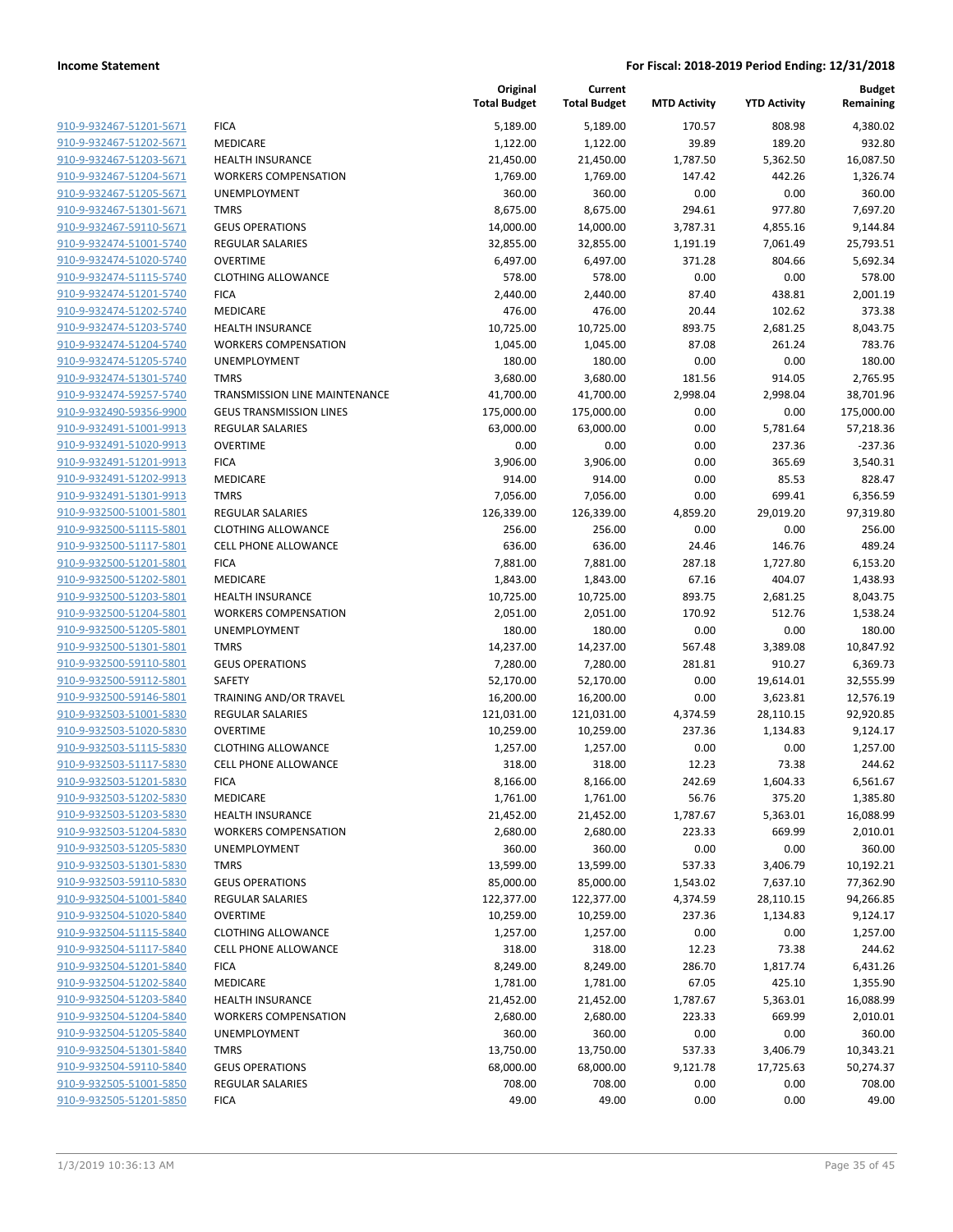| <u>910-9-932505-51202-5850</u> |
|--------------------------------|
| 910-9-932505-51301-5850        |
| 910-9-932505-59110-5850        |
| 910-9-932506-51001-5860        |
| 910-9-932506-51020-5860        |
| <u>910-9-932506-51115-5860</u> |
| 910-9-932506-51117-5860        |
| 910-9-932506-51201-5860        |
| 910-9-932506-51202-5860        |
| 910-9-932506-51203-5860        |
| 910-9-932506-51204-5860        |
| 910-9-932506-51205-5860        |
| 910-9-932506-51301-5860        |
| 910-9-932506-59110-5860        |
|                                |
| 910-9-932507-51001-5870        |
| <u>910-9-932507-51201-5870</u> |
| 910-9-932507-51202-5870        |
| 910-9-932507-51301-5870        |
| 910-9-932507-59110-5870        |
| 910-9-932509-59147-5890        |
| <u>910-9-932510-51001-5900</u> |
| 910-9-932510-51020-5900        |
| 910-9-932510-51102-5900        |
| 910-9-932510-51115-5900        |
| 910-9-932510-51201-5900        |
| <u>910-9-932510-51202-5900</u> |
| 910-9-932510-51203-5900        |
| 910-9-932510-51204-5900        |
| 910-9-932510-51205-5900        |
| 910-9-932510-51301-5900        |
| <u>910-9-932510-59205-5900</u> |
| 910-9-932514-51001-5941        |
| 910-9-932514-51020-5941        |
| 910-9-932514-51102-5941        |
| 910-9-932514-51115-5941        |
|                                |
| <u>910-9-932514-51201-5941</u> |
| 910-9-932514-51202-5941        |
| 910-9-932514-51203-5941        |
| 910-9-932514-51204-5941        |
| 910-9-932514-51205-5941        |
| <u>910-9-932514-51301-5941</u> |
| 910-9-932514-59275-5941        |
| 910-9-932515-51001-5950        |
| 910-9-932515-51201-5950        |
| 910-9-932515-51202-5950        |
| 910-9-932515-51301-5950        |
| 910-9-932515-59282-5950        |
| 910-9-932516-51001-5960        |
| 910-9-932516-51020-5960        |
| 910-9-932516-51201-5960        |
| <u>910-9-932516-51202-5960</u> |
| 910-9-932516-51205-5960        |
| 910-9-932516-51301-5960        |
| 910-9-932516-59284-5960        |
| 910-9-932517-51001-5970        |
| 910-9-932517-51020-5970        |
|                                |
| 910-9-932517-51115-5970        |
| 910-9-932517-51201-5970        |
| 910-9-932517-51202-5970        |

|                         |                                      | Original<br><b>Total Budget</b> | Current<br><b>Total Budget</b> | <b>MTD Activity</b> | <b>YTD Activity</b> | <b>Budget</b><br>Remaining |
|-------------------------|--------------------------------------|---------------------------------|--------------------------------|---------------------|---------------------|----------------------------|
| 910-9-932505-51202-5850 | <b>MEDICARE</b>                      | 10.00                           | 10.00                          | 0.00                | 0.00                | 10.00                      |
| 910-9-932505-51301-5850 | <b>TMRS</b>                          | 78.00                           | 78.00                          | 0.00                | 0.00                | 78.00                      |
| 910-9-932505-59110-5850 | <b>GEUS OPERATIONS</b>               | 100.00                          | 100.00                         | 0.00                | 0.00                | 100.00                     |
| 910-9-932506-51001-5860 | REGULAR SALARIES                     | 114,400.00                      | 114,400.00                     | 3,216.80            | 19,207.20           | 95,192.80                  |
| 910-9-932506-51020-5860 | <b>OVERTIME</b>                      | 1,201.00                        | 1,201.00                       | 60.62               | 181.84              | 1,019.16                   |
| 910-9-932506-51115-5860 | <b>CLOTHING ALLOWANCE</b>            | 525.00                          | 525.00                         | 0.00                | 0.00                | 525.00                     |
| 910-9-932506-51117-5860 | <b>CELL PHONE ALLOWANCE</b>          | 399.00                          | 399.00                         | 16.61               | 99.66               | 299.34                     |
| 910-9-932506-51201-5860 | <b>FICA</b>                          | 7,191.00                        | 7,191.00                       | 202.67              | 1,201.63            | 5,989.37                   |
| 910-9-932506-51202-5860 | <b>MEDICARE</b>                      | 1,665.00                        | 1,665.00                       | 47.40               | 281.03              | 1,383.97                   |
| 910-9-932506-51203-5860 | <b>HEALTH INSURANCE</b>              | 16,088.00                       | 16,088.00                      | 1,340.67            | 4,022.01            | 12,065.99                  |
| 910-9-932506-51204-5860 | <b>WORKERS COMPENSATION</b>          | 1,874.00                        | 1,874.00                       | 156.17              | 468.51              | 1,405.49                   |
| 910-9-932506-51205-5860 | UNEMPLOYMENT                         | 270.00                          | 270.00                         | 0.00                | 0.00                | 270.00                     |
| 910-9-932506-51301-5860 | <b>TMRS</b>                          | 12,857.00                       | 12,857.00                      | 382.77              | 2,264.59            | 10,592.41                  |
| 910-9-932506-59110-5860 | <b>GEUS OPERATIONS</b>               | 13,410.00                       | 13,410.00                      | 371.12              | 1,497.04            | 11,912.96                  |
| 910-9-932507-51001-5870 | REGULAR SALARIES                     | 774.00                          | 774.00                         | 0.00                | 0.00                | 774.00                     |
| 910-9-932507-51201-5870 | <b>FICA</b>                          | 53.00                           | 53.00                          | 0.00                | 0.00                | 53.00                      |
| 910-9-932507-51202-5870 | MEDICARE                             | 10.00                           | 10.00                          | 0.00                | 0.00                | 10.00                      |
| 910-9-932507-51301-5870 | <b>TMRS</b>                          | 86.00                           | 86.00                          | 0.00                | 0.00                | 86.00                      |
| 910-9-932507-59110-5870 | <b>GEUS OPERATIONS</b>               | 50.00                           | 50.00                          | 0.00                | 0.00                | 50.00                      |
| 910-9-932509-59147-5890 | <b>RENT</b>                          | 161.00                          | 161.00                         | 0.00                | 0.00                | 161.00                     |
| 910-9-932510-51001-5900 | <b>REGULAR SALARIES</b>              | 62,171.00                       | 62,171.00                      | 2,475.20            | 14,675.20           | 47,495.80                  |
| 910-9-932510-51020-5900 | <b>OVERTIME</b>                      | 10,088.00                       | 10,088.00                      | 0.00                | 890.04              | 9,197.96                   |
| 910-9-932510-51102-5900 | <b>BILINGUAL PAY</b>                 | 600.00                          | 600.00                         | 23.08               | 138.48              | 461.52                     |
| 910-9-932510-51115-5900 | <b>CLOTHING ALLOWANCE</b>            | 525.00                          | 525.00                         | 0.00                | 0.00                | 525.00                     |
| 910-9-932510-51201-5900 | <b>FICA</b>                          | 4,517.00                        | 4,517.00                       | 131.65              | 854.54              | 3,662.46                   |
| 910-9-932510-51202-5900 | MEDICARE                             | 910.00                          | 910.00                         | 30.79               | 199.86              | 710.14                     |
| 910-9-932510-51203-5900 | <b>HEALTH INSURANCE</b>              | 10,725.00                       | 10,725.00                      | 893.75              | 2,681.25            | 8,043.75                   |
| 910-9-932510-51204-5900 | <b>WORKERS COMPENSATION</b>          | 1,009.00                        | 1,009.00                       | 84.08               | 252.24              | 756.76                     |
| 910-9-932510-51205-5900 | UNEMPLOYMENT                         | 180.00                          | 180.00                         | 0.00                | 0.00                | 180.00                     |
| 910-9-932510-51301-5900 | <b>TMRS</b>                          | 7,030.00                        | 7,030.00                       | 290.30              | 1,824.77            | 5,205.23                   |
| 910-9-932510-59205-5900 | <b>EQUIPMENT MAINTENANCE</b>         | 87,000.00                       | 87,000.00                      | 245.94              | 3,816.27            | 83,183.73                  |
| 910-9-932514-51001-5941 | <b>REGULAR SALARIES</b>              | 492,457.00                      | 492,457.00                     | 15,473.68           | 89,733.49           | 402,723.51                 |
| 910-9-932514-51020-5941 | <b>OVERTIME</b>                      | 53,651.00                       | 53,651.00                      | 1,432.13            | 9,316.81            | 44,334.19                  |
| 910-9-932514-51102-5941 | <b>BILINGUAL PAY</b>                 | 1,185.00                        | 1,185.00                       | 46.16               | 230.80              | 954.20                     |
| 910-9-932514-51115-5941 | <b>CLOTHING ALLOWANCE</b>            | 5,775.00                        | 5,775.00                       | 0.00                | 0.00                | 5,775.00                   |
| 910-9-932514-51201-5941 | <b>FICA</b>                          | 33,922.00                       | 33,922.00                      | 988.84              | 5,834.84            | 28,087.16                  |
| 910-9-932514-51202-5941 | <b>MEDICARE</b>                      | 7,160.00                        | 7,160.00                       | 231.26              | 1,364.60            | 5,795.40                   |
| 910-9-932514-51203-5941 | <b>HEALTH INSURANCE</b>              | 114,973.00                      | 114,973.00                     | 9,581.08            | 28,743.24           | 86,229.76                  |
| 910-9-932514-51204-5941 | <b>WORKERS COMPENSATION</b>          | 8,051.00                        | 8,051.00                       | 670.92              | 2,012.76            | 6,038.24                   |
| 910-9-932514-51205-5941 | UNEMPLOYMENT                         | 1,929.00                        | 1,929.00                       | 18.49               | 279.36              | 1,649.64                   |
| 910-9-932514-51301-5941 | <b>TMRS</b>                          | 55,288.00                       | 55,288.00                      | 1,969.81            | 11,525.71           | 43,762.29                  |
| 910-9-932514-59275-5941 | POLES, OH, UG & SERVICES MAINTENANCE | 204,000.00                      | 204,000.00                     | 17,114.92           | 28,423.15           | 175,576.85                 |
| 910-9-932515-51001-5950 | <b>REGULAR SALARIES</b>              | 562.00                          | 562.00                         | 0.00                | 0.00                | 562.00                     |
| 910-9-932515-51201-5950 | <b>FICA</b>                          | 39.00                           | 39.00                          | 0.00                | 0.00                | 39.00                      |
| 910-9-932515-51202-5950 | MEDICARE                             | 8.00                            | 8.00                           | 0.00                | 0.00                | 8.00                       |
| 910-9-932515-51301-5950 | <b>TMRS</b>                          | 64.00                           | 64.00                          | 0.00                | 0.00                | 64.00                      |
| 910-9-932515-59282-5950 | TRANSFORMERS MAINTENANCE             | 7,000.00                        | 7,000.00                       | 0.00                | 0.00                | 7,000.00                   |
| 910-9-932516-51001-5960 | <b>REGULAR SALARIES</b>              | 12,231.00                       | 12,231.00                      | 451.71              | 2,308.72            | 9,922.28                   |
| 910-9-932516-51020-5960 | <b>OVERTIME</b>                      | 1,337.00                        | 1,337.00                       | 56.30               | 531.60              | 805.40                     |
| 910-9-932516-51201-5960 | <b>FICA</b>                          | 840.00                          | 840.00                         | 31.50               | 176.11              | 663.89                     |
| 910-9-932516-51202-5960 | MEDICARE                             | 177.00                          | 177.00                         | 7.37                | 41.19               | 135.81                     |
| 910-9-932516-51205-5960 | UNEMPLOYMENT                         | 40.00                           | 40.00                          | 0.00                | 0.00                | 40.00                      |
| 910-9-932516-51301-5960 | <b>TMRS</b>                          | 1,369.00                        | 1,369.00                       | 59.03               | 330.05              | 1,038.95                   |
| 910-9-932516-59284-5960 | ST LIGHTING & SIGNALS MAINTENANCE    | 10,000.00                       | 10,000.00                      | 582.70              | 2,175.83            | 7,824.17                   |
| 910-9-932517-51001-5970 | REGULAR SALARIES                     | 59,196.00                       | 59,196.00                      | 1,346.40            | 8,059.20            | 51,136.80                  |
| 910-9-932517-51020-5970 | <b>OVERTIME</b>                      | 221.00                          | 221.00                         | 25.25               | 50.50               | 170.50                     |
| 910-9-932517-51115-5970 | <b>CLOTHING ALLOWANCE</b>            | 525.00                          | 525.00                         | 0.00                | 0.00                | 525.00                     |
| 910-9-932517-51201-5970 | <b>FICA</b>                          | 3,683.00                        | 3,683.00                       | 73.60               | 445.60              | 3,237.40                   |
| 910-9-932517-51202-5970 | MEDICARE                             | 858.00                          | 858.00                         | 17.21               | 104.21              | 753.79                     |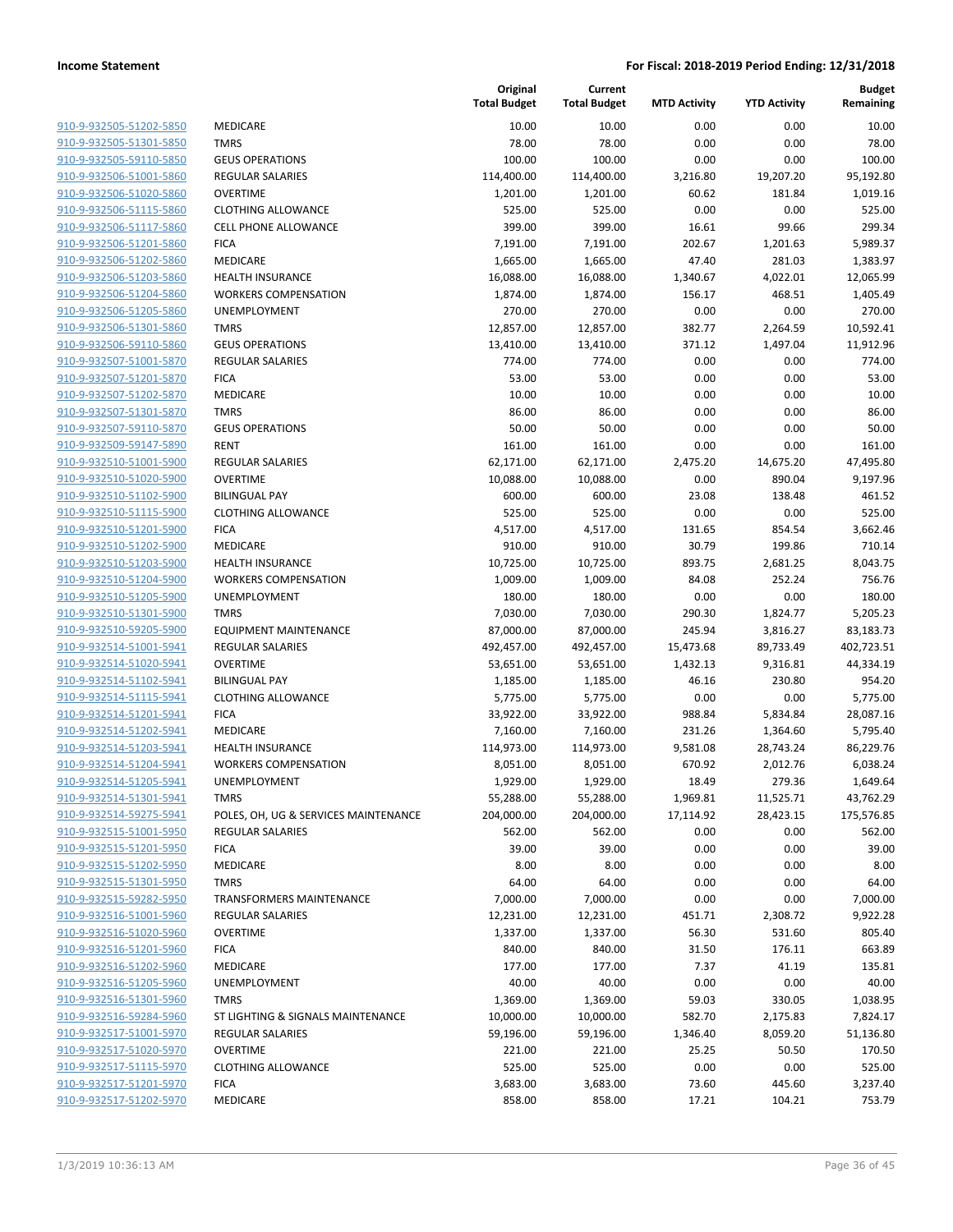| 910-9-932517-51203-5970                            | <b>HEALTH I</b>       |
|----------------------------------------------------|-----------------------|
| 910-9-932517-51204-5970                            | <b>WORKER</b>         |
| 910-9-932517-51205-5970                            | <b>UNEMPL</b>         |
| 910-9-932517-51301-5970                            | <b>TMRS</b>           |
| 910-9-932517-59270-5970                            | <b>METERS</b>         |
| 910-9-932518-51001-5980                            | REGULAR               |
| 910-9-932518-51020-5980                            | OVERTIM               |
| 910-9-932518-51201-5980                            | <b>FICA</b>           |
| 910-9-932518-51202-5980                            | <b>MEDICAR</b>        |
| 910-9-932518-51205-5980                            | <b>UNEMPL</b>         |
| 910-9-932518-51301-5980                            | <b>TMRS</b>           |
| 910-9-932518-59288-5980                            | VAPOR LI              |
| 910-9-932519-51001-5990                            | REGULAR               |
| 910-9-932519-51201-5990                            | <b>FICA</b>           |
| 910-9-932519-51202-5990                            | <b>MEDICAR</b>        |
| 910-9-932519-51205-5990                            | <b>UNEMPL</b>         |
| 910-9-932519-51301-5990                            | TMRS                  |
| 910-9-932590-59364-9900                            | <b>POLES</b>          |
| 910-9-932590-59365-9900                            | OH COND               |
| 910-9-932590-59366-9900                            | UG COND               |
| 910-9-932590-59367-9900                            | UG COND               |
| 910-9-932590-59368-9900                            | <b>TRANSFO</b>        |
| 910-9-932590-59369-9900                            | <b>SERVICE</b>        |
| 910-9-932590-59370-9900                            | METERS                |
| 910-9-932590-59371-9900                            | <b>VAPOR LI</b>       |
| 910-9-932590-59375-9900                            | STREET LI             |
| 910-9-932590-59392-9900                            | <b>TRANSPC</b>        |
| 910-9-932590-59396-9900                            | POWER C               |
| 910-9-932590-59398-9900                            | <b>MISCELLA</b>       |
| 910-9-932591-51001-9914                            | REGULAR               |
| 910-9-932591-51020-9914                            | OVERTIM               |
| 910-9-932591-51201-9914                            | <b>FICA</b>           |
| 910-9-932591-51202-9914                            | <b>MEDICAR</b>        |
| 910-9-932591-51205-9914                            | <b>UNEMPL</b>         |
| 910-9-932591-51301-9914                            | TMRS                  |
| 910-9-932592-51001-9915                            | <b>REGULAR</b>        |
| 910-9-932592-51020-9915                            | OVERTIM               |
| 910-9-932592-51201-9915                            | <b>FICA</b>           |
| 910-9-932592-51202-9915                            | MEDICAR               |
| 910-9-932592-51205-9915                            | <b>UNEMPL</b>         |
| 910-9-932592-51301-9915                            | <b>TMRS</b>           |
| 910-9-932593-51001-9916                            | REGULAR               |
| 910-9-932593-51020-9916                            | <b>OVERTIM</b>        |
| 910-9-932593-51201-9916                            | <b>FICA</b>           |
| 910-9-932593-51202-9916                            | <b>MEDICAR</b>        |
| 910-9-932593-51205-9916                            | <b>UNEMPL</b>         |
| 910-9-932593-51301-9916                            | TMRS                  |
| 910-9-932594-51001-9917                            | REGULAR               |
| 910-9-932594-51020-9917                            | <b>OVERTIM</b>        |
| 910-9-932594-51201-9917                            | <b>FICA</b>           |
| 910-9-932594-51202-9917                            | <b>MEDICAR</b>        |
| 910-9-932594-51205-9917                            | <b>UNEMPL</b>         |
| 910-9-932594-51301-9917                            | TMRS                  |
| 910-9-932595-51001-9918                            | REGULAR               |
| 910-9-932595-51201-9918                            | <b>FICA</b>           |
| 910-9-932595-51202-9918                            | <b>MEDICAR</b>        |
| 910-9-932595-51205-9918<br>910-9-932595-51301-9918 | <b>UNEMPL</b><br>TMRS |
| 910-9-932596-51001-9919                            | REGULAR               |
|                                                    |                       |

|                         |                                      | Original<br><b>Total Budget</b> | Current<br><b>Total Budget</b> | <b>MTD Activity</b> | <b>YTD Activity</b> | <b>Budget</b><br>Remaining |
|-------------------------|--------------------------------------|---------------------------------|--------------------------------|---------------------|---------------------|----------------------------|
| 910-9-932517-51203-5970 | <b>HEALTH INSURANCE</b>              | 10,726.00                       | 10,726.00                      | 893.83              | 2,681.49            | 8,044.51                   |
| 910-9-932517-51204-5970 | <b>WORKERS COMPENSATION</b>          | 997.00                          | 997.00                         | 83.08               | 249.24              | 747.76                     |
| 910-9-932517-51205-5970 | UNEMPLOYMENT                         | 176.00                          | 176.00                         | 0.00                | 0.00                | 176.00                     |
| 910-9-932517-51301-5970 | <b>TMRS</b>                          | 6,629.00                        | 6,629.00                       | 159.39              | 942.35              | 5,686.65                   |
| 910-9-932517-59270-5970 | <b>METERS MAINTENANCE</b>            | 600.00                          | 600.00                         | 0.00                | 0.00                | 600.00                     |
| 910-9-932518-51001-5980 | <b>REGULAR SALARIES</b>              | 1,826.00                        | 1,826.00                       | 91.89               | 829.19              | 996.81                     |
| 910-9-932518-51020-5980 | <b>OVERTIME</b>                      | 205.00                          | 205.00                         | 0.00                | 137.90              | 67.10                      |
| 910-9-932518-51201-5980 | <b>FICA</b>                          | 126.00                          | 126.00                         | 5.70                | 59.95               | 66.05                      |
| 910-9-932518-51202-5980 | MEDICARE                             | 26.00                           | 26.00                          | 1.33                | 14.02               | 11.98                      |
| 910-9-932518-51205-5980 | UNEMPLOYMENT                         | 9.00                            | 9.00                           | 0.00                | 0.00                | 9.00                       |
| 910-9-932518-51301-5980 | <b>TMRS</b>                          | 204.00                          | 204.00                         | 10.68               | 112.36              | 91.64                      |
| 910-9-932518-59288-5980 | <b>VAPOR LIGHTS MAINTENANCE</b>      | 700.00                          | 700.00                         | 43.02               | 98.40               | 601.60                     |
| 910-9-932519-51001-5990 | <b>REGULAR SALARIES</b>              | 1,229.00                        | 1,229.00                       | 0.00                | 0.00                | 1,229.00                   |
| 910-9-932519-51201-5990 | <b>FICA</b>                          | 76.00                           | 76.00                          | 0.00                | 0.00                | 76.00                      |
| 910-9-932519-51202-5990 | MEDICARE                             | 18.00                           | 18.00                          | 0.00                | 0.00                | 18.00                      |
| 910-9-932519-51205-5990 | UNEMPLOYMENT                         | 4.00                            | 4.00                           | 0.00                | 0.00                | 4.00                       |
| 910-9-932519-51301-5990 | <b>TMRS</b>                          | 138.00                          | 138.00                         | 0.00                | 0.00                | 138.00                     |
| 910-9-932590-59364-9900 | <b>POLES</b>                         | 160,000.00                      | 160,000.00                     | 5,728.07            | 27,081.84           | 132,918.16                 |
| 910-9-932590-59365-9900 | OH CONDUCTOR & DEVICES               | 70,000.00                       | 70,000.00                      | 3,391.24            | 11,412.78           | 58,587.22                  |
| 910-9-932590-59366-9900 | <b>UG CONDUIT</b>                    | 75,000.00                       | 75,000.00                      | 1,840.29            | 7,852.29            | 67,147.71                  |
| 910-9-932590-59367-9900 | <b>UG CONDUCTOR &amp; DEVICES</b>    | 50,000.00                       | 50,000.00                      | 17,484.38           | 27,207.61           | 22,792.39                  |
| 910-9-932590-59368-9900 | <b>TRANSFORMERS &amp; CAPACITORS</b> | 150,000.00                      | 150,000.00                     | $-11,662.61$        | 53,196.27           | 96,803.73                  |
| 910-9-932590-59369-9900 | <b>SERVICE CONNECTIONS</b>           | 45,000.00                       | 45,000.00                      | 0.00                | 23.83               | 44,976.17                  |
| 910-9-932590-59370-9900 | <b>METERS</b>                        | 809,547.00                      | 809,547.00                     | 2,961.52            | 32,474.71           | 777,072.29                 |
| 910-9-932590-59371-9900 | <b>VAPOR LIGHTS</b>                  | 6,000.00                        | 6,000.00                       | 811.01              | 1,216.52            | 4,783.48                   |
| 910-9-932590-59375-9900 | <b>STREET LIGHTING &amp; SIGNALS</b> | 20,000.00                       | 20,000.00                      | 329.14              | 789.91              | 19,210.09                  |
| 910-9-932590-59392-9900 | TRANSPORTATION EQUIPMENT             | 189,000.00                      | 189,000.00                     | 32,793.00           | 32,793.00           | 156,207.00                 |
| 910-9-932590-59396-9900 | POWER OPERATED EQUIPMENT             | 120,000.00                      | 120,000.00                     | 0.00                | 0.00                | 120,000.00                 |
| 910-9-932590-59398-9900 | MISCELLANEOUS EQUIPMENT              | 10,000.00                       | 10,000.00                      | 0.00                | 0.00                | 10,000.00                  |
| 910-9-932591-51001-9914 | <b>REGULAR SALARIES</b>              | 19,515.00                       | 19,515.00                      | 1,811.40            | 15,943.13           | 3,571.87                   |
| 910-9-932591-51020-9914 | <b>OVERTIME</b>                      | 0.00                            | 0.00                           | 0.00                | 927.60              | $-927.60$                  |
| 910-9-932591-51201-9914 | <b>FICA</b>                          | 1,210.00                        | 1,210.00                       | 112.31              | 1,047.42            | 162.58                     |
| 910-9-932591-51202-9914 | MEDICARE                             | 283.00                          | 283.00                         | 26.27               | 244.97              | 38.03                      |
| 910-9-932591-51205-9914 | UNEMPLOYMENT                         | 0.00                            | 0.00                           | 0.00                | 8.45                | $-8.45$                    |
| 910-9-932591-51301-9914 | <b>TMRS</b>                          | 2,186.00                        | 2,186.00                       | 114.93              | 1,414.63            | 771.37                     |
| 910-9-932592-51001-9915 | <b>REGULAR SALARIES</b>              | 24,513.00                       | 24,513.00                      | 5,782.20            | 29,809.20           | $-5,296.20$                |
| 910-9-932592-51020-9915 | <b>OVERTIME</b>                      | 0.00                            | 0.00                           | 524.27              | 5,887.05            | $-5,887.05$                |
| 910-9-932592-51201-9915 | <b>FICA</b>                          | 1,520.00                        | 1,520.00                       | 391.00              | 2,214.60            | $-694.60$                  |
| 910-9-932592-51202-9915 | MEDICARE                             | 356.00                          | 356.00                         | 91.44               | 517.94              | $-161.94$                  |
| 910-9-932592-51205-9915 | UNEMPLOYMENT                         | 0.00                            | 0.00                           | 0.00                | 7.80                | $-7.80$                    |
| 910-9-932592-51301-9915 | <b>TMRS</b>                          | 2,746.00                        | 2,746.00                       | 650.28              | 3,680.04            | $-934.04$                  |
| 910-9-932593-51001-9916 | <b>REGULAR SALARIES</b>              | 29,382.00                       | 29,382.00                      | 1,382.22            | 12,269.03           | 17,112.97                  |
| 910-9-932593-51020-9916 | <b>OVERTIME</b>                      | 0.00                            | 0.00                           | 232.17              | 1,171.03            | $-1,171.03$                |
| 910-9-932593-51201-9916 | <b>FICA</b>                          | 1,822.00                        | 1,822.00                       | 100.09              | 836.22              | 985.78                     |
| 910-9-932593-51202-9916 | MEDICARE                             | 426.00                          | 426.00                         | 23.41               | 195.58              | 230.42                     |
| 910-9-932593-51205-9916 | UNEMPLOYMENT                         | 0.00                            | 0.00                           | 0.00                | 26.54               | $-26.54$                   |
| 910-9-932593-51301-9916 | <b>TMRS</b>                          | 3,291.00                        | 3,291.00                       | 187.60              | 1,567.27            | 1,723.73                   |
| 910-9-932594-51001-9917 | <b>REGULAR SALARIES</b>              | 13,300.00                       | 13,300.00                      | 3,141.61            | 10,362.04           | 2,937.96                   |
| 910-9-932594-51020-9917 | <b>OVERTIME</b>                      | 0.00                            | 0.00                           | 1,101.15            | 2,755.72            | $-2,755.72$                |
| 910-9-932594-51201-9917 | <b>FICA</b>                          | 825.00                          | 825.00                         | 264.57              | 816.25              | 8.75                       |
| 910-9-932594-51202-9917 | MEDICARE                             | 193.00                          | 193.00                         | 61.87               | 190.91              | 2.09                       |
| 910-9-932594-51205-9917 | UNEMPLOYMENT                         | 0.00                            | 0.00                           | 0.00                | 25.92               | $-25.92$                   |
| 910-9-932594-51301-9917 | <b>TMRS</b>                          | 1,490.00                        | 1,490.00                       | 495.85              | 1,529.80            | $-39.80$                   |
| 910-9-932595-51001-9918 | <b>REGULAR SALARIES</b>              | 1,225.00                        | 1,225.00                       | 797.36              | 2,925.13            | $-1,700.13$                |
| 910-9-932595-51201-9918 | <b>FICA</b>                          | 76.00                           | 76.00                          | 49.44               | 181.36              | $-105.36$                  |
| 910-9-932595-51202-9918 | MEDICARE                             | 18.00                           | 18.00                          | 11.56               | 42.41               | $-24.41$                   |
| 910-9-932595-51205-9918 | UNEMPLOYMENT                         | 0.00                            | 0.00                           | 0.00                | 6.36                | $-6.36$                    |
| 910-9-932595-51301-9918 | <b>TMRS</b>                          | 138.00                          | 138.00                         | 92.66               | 339.91              | $-201.91$                  |
| 910-9-932596-51001-9919 | REGULAR SALARIES                     | 615.00                          | 615.00                         | 129.04              | 562.97              | 52.03                      |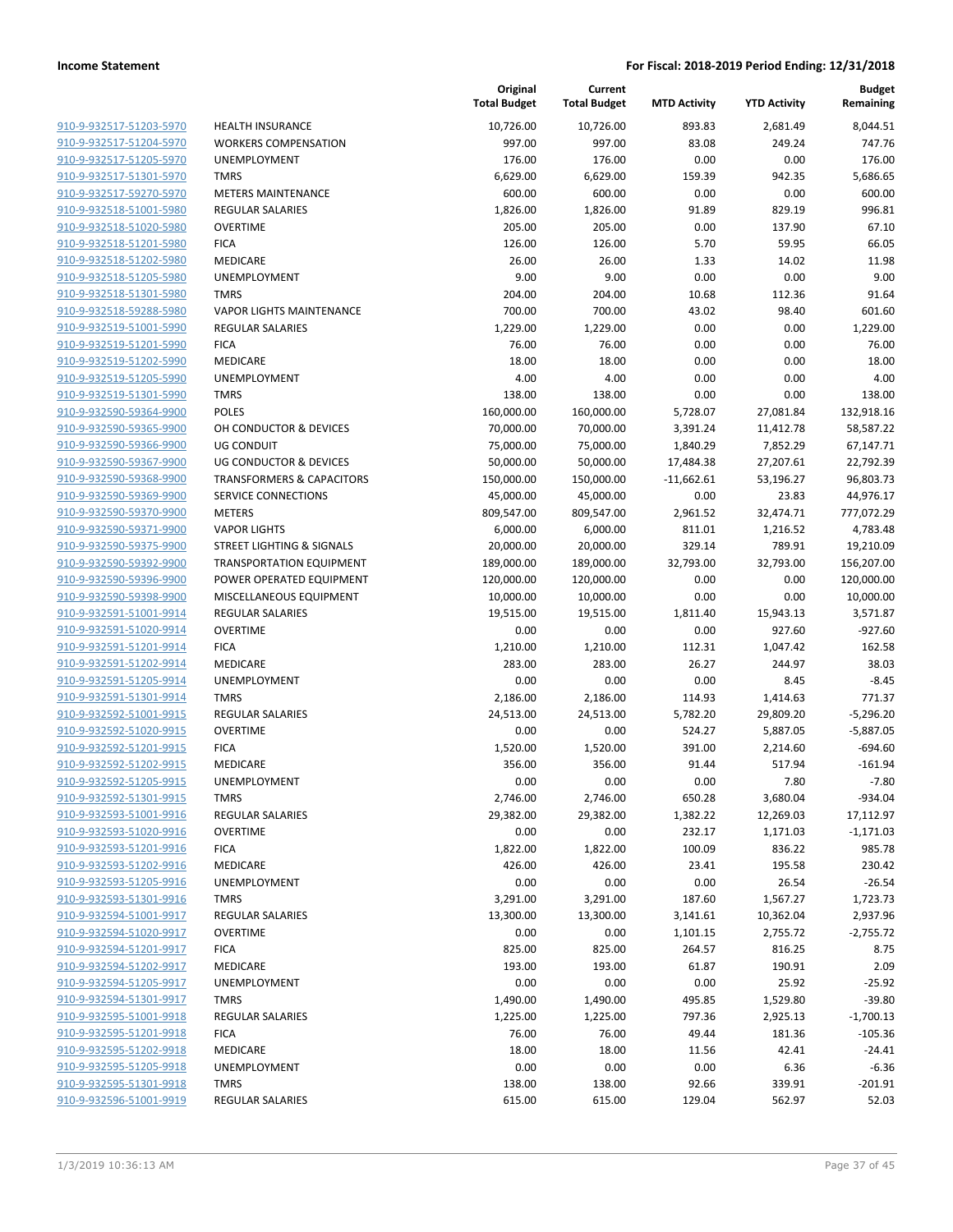|                                     |                                                        | Original<br><b>Total Budget</b> | Current<br><b>Total Budget</b> | <b>MTD Activity</b> | <b>YTD Activity</b> | <b>Budget</b><br>Remaining |
|-------------------------------------|--------------------------------------------------------|---------------------------------|--------------------------------|---------------------|---------------------|----------------------------|
| 910-9-932596-51020-9919             | <b>OVERTIME</b>                                        | 0.00                            | 0.00                           | 0.00                | 139.67              | $-139.67$                  |
| 910-9-932596-51201-9919             | <b>FICA</b>                                            | 39.00                           | 39.00                          | 8.00                | 43.57               | $-4.57$                    |
| 910-9-932596-51202-9919             | MEDICARE                                               | 9.00                            | 9.00                           | 1.87                | 10.19               | $-1.19$                    |
| 910-9-932596-51301-9919             | <b>TMRS</b>                                            | 69.00                           | 69.00                          | 14.99               | 81.63               | $-12.63$                   |
| 910-9-932597-51001-9920             | <b>REGULAR SALARIES</b>                                | 2,040.00                        | 2,040.00                       | 217.44              | 712.85              | 1,327.15                   |
| 910-9-932597-51020-9920             | <b>OVERTIME</b>                                        | 0.00                            | 0.00                           | 0.00                | 108.68              | $-108.68$                  |
| 910-9-932597-51201-9920             | <b>FICA</b>                                            | 127.00                          | 127.00                         | 13.48               | 50.93               | 76.07                      |
| 910-9-932597-51202-9920             | MEDICARE                                               | 30.00                           | 30.00                          | 3.15                | 11.91               | 18.09                      |
| 910-9-932597-51301-9920             | <b>TMRS</b>                                            | 229.00                          | 229.00                         | 25.26               | 95.46               | 133.54                     |
| 910-9-932598-51001-9921             | <b>REGULAR SALARIES</b>                                | 145.00                          | 145.00                         | 54.36               | 109.94              | 35.06                      |
| 910-9-932598-51201-9921             | <b>FICA</b>                                            | 9.00                            | 9.00                           | 3.37                | 6.82                | 2.18                       |
| 910-9-932598-51202-9921             | MEDICARE                                               | 3.00                            | 3.00                           | 0.79                | 1.60                | 1.40                       |
| 910-9-932598-51301-9921             | <b>TMRS</b>                                            | 17.00                           | 17.00                          | 6.32                | 12.78               | 4.22                       |
| 910-9-932599-51001-9922             | <b>REGULAR SALARIES</b>                                | 270.00                          | 270.00                         | 0.00                | 0.00                | 270.00                     |
| 910-9-932599-51201-9922             | <b>FICA</b>                                            | 17.00                           | 17.00                          | 0.00                | 0.00                | 17.00                      |
| 910-9-932599-51202-9922             | MEDICARE                                               | 4.00                            | 4.00                           | 0.00                | 0.00                | 4.00                       |
| 910-9-932599-51301-9922             | <b>TMRS</b>                                            | 31.00                           | 31.00                          | 0.00                | 0.00                | 31.00                      |
| 910-9-970000-59703-4030             | <b>DEPRECIATION EXPENSE</b>                            | 2,957,960.00                    | 2,957,960.00                   | 0.00                | 0.00                | 2,957,960.00               |
| 910-9-970000-59720-9705             | <b>BANK FEES</b>                                       | 25,000.00                       | 25,000.00                      | 0.00                | 1,155.69            | 23,844.31                  |
| 910-9-970000-59730-9250             | <b>INVENTORY LOSS/GAIN</b>                             | 1,000.00                        | 1,000.00                       | 0.00                | 0.00                | 1,000.00                   |
| 910-9-970000-59731-9250             | <b>GASOLINE LOSSES/GAINS</b>                           | 500.00                          | 500.00                         | 0.00                | 70.62               | 429.38                     |
| 910-9-970000-59732-9250             | FUEL OIL LOSSES/GAINS                                  | 500.00                          | 500.00                         | 0.00                | 0.00                | 500.00                     |
| 910-9-970000-59734-4210             | ASSET DISPOSAL LOSSES/GAINS                            | 1,000.00                        | 1,000.00                       | 0.00                | 0.00                | 1,000.00                   |
| 910-9-970000-59750-9260             | <b>ACCRUED PTO PAY</b>                                 | 125,000.00                      | 125,000.00                     | 1,266.99            | 2,636.69            | 122,363.31                 |
| 910-9-970000-59770-9997             | CONTINGENCY                                            | 350,000.00                      | 350,000.00                     | 0.00                | 0.00                | 350,000.00                 |
| 910-9-970000-59771-9997             | PAYROLL CONTINGENCY                                    | 125,488.00                      | 125,488.00                     | 0.00                | 0.00                | 125,488.00                 |
| 910-9-970000-59780-9240             | PROPERTY INSURANCE                                     | 153,000.00                      | 153,000.00                     | 0.00                | 178,571.11          | $-25,571.11$               |
| 910-9-970000-59781-9250             | <b>LIABILITY INSURANCE</b>                             | 67,500.00                       | 67,500.00                      | 0.00                | 79,347.42           | $-11,847.42$               |
| 910-9-980000-59841-4280             | AMORTIZATION OF DISCOUNT                               | $-42,051.00$                    | $-42,051.00$                   | 0.00                | 0.00                | $-42,051.00$               |
| 910-9-990000-59901-9270             | XFER to COG - FRANCHISE FEES                           | 2,776,548.00                    | 2,776,548.00                   | 0.00                | 0.00                | 2,776,548.00               |
| 910-9-990000-59902-9200             | XFER to COG- ADMIN EXPENSES                            | 261,772.00                      | 261,772.00                     | 21,814.33           | 65,442.99           | 196,329.01                 |
| 910-9-990000-59903-4082             | XFER to COG - PILOT                                    | 326,809.00                      | 326,809.00                     | 0.00                | 0.00                | 326,809.00                 |
| 910-9-990000-59912-9999             | XFER TO 912 - DEBT SERVICE                             | 8,732,723.00                    | 8,732,723.00                   | 0.00                | 1,455,453.84        | 7,277,269.16               |
| 910-9-990000-59926-9330             | XFER to COG - GARAGE                                   | 69,686.00                       | 69,686.00                      | 5,807.17            | 17,421.51           | 52,264.49                  |
| 910-9-990000-59927-9200             | XFER to COG - INSURANCE                                | 18,401.00                       | 18,401.00                      | 1,533.42            | 4,600.26            | 13,800.74                  |
| 910-9-990000-59928-9200             | XFER to COG - IT                                       | 26,049.00                       | 26,049.00                      | 2,165.50            | 6,496.50            | 19,552.50                  |
| 910-9-990000-59930-9270             | XFER to GBOD                                           | 555,310.00                      | 555,310.00                     | 0.00                | 0.00                | 555,310.00                 |
|                                     | <b>Expense Total:</b>                                  | 61,630,669.69                   | 61,630,669.69                  | 991,173.09          | 8,674,107.18        | 52,956,562.51              |
|                                     | Fund: 910 - ELECTRIC OPERATING FUND Surplus (Deficit): | -846,694.69                     | -846,694.69                    | 2,888,660.42        | 4,979,679.66        | $-5,826,374.35$            |
| Fund: 911 - ELECTRIC DEBT REDUCTION |                                                        |                                 |                                |                     |                     |                            |
| Revenue                             |                                                        |                                 |                                |                     |                     |                            |
| 911-9-000000-49801-4190             | <b>INTEREST INCOME</b>                                 | 0.00                            | 0.00                           | 0.00                | 2,805.92            | $-2,805.92$                |
|                                     | <b>Revenue Total:</b>                                  | 0.00                            | 0.00                           | 0.00                | 2,805.92            | $-2,805.92$                |
|                                     | Fund: 911 - ELECTRIC DEBT REDUCTION Total:             | 0.00                            | 0.00                           | 0.00                | 2,805.92            | $-2,805.92$                |
| Fund: 912 - ELECTRIC DEBT SERVICE   |                                                        |                                 |                                |                     |                     |                            |
| Revenue                             |                                                        |                                 |                                |                     |                     |                            |
| 912-9-000000-49710-4999             | TRANFSER FROM GEUS 910 - ELECTRIC OP                   | 8,732,723.00                    | 8,732,723.00                   | 0.00                | 1,455,453.84        | 7,277,269.16               |
|                                     | <b>Revenue Total:</b>                                  | 8,732,723.00                    | 8,732,723.00                   | 0.00                | 1,455,453.84        | 7,277,269.16               |
| <b>Expense</b>                      |                                                        |                                 |                                |                     |                     |                            |
| 912-9-980000-59801-9800             | PAYING AGENT FEES                                      | 1,000.00                        | 1,000.00                       | 0.00                | 0.00                | 1,000.00                   |
| 912-9-980000-59810-9800             | ARBITRAGE                                              | 5,000.00                        | 5,000.00                       | 4,775.00            | 4,775.00            | 225.00                     |
| 912-9-980000-59811-9800             | CONTINUING DISCLOSURE                                  | 1,000.00                        | 1,000.00                       | 0.00                | 0.00                | 1,000.00                   |
| 912-9-980000-59820-9800             | <b>SURETY BOND</b>                                     | 800.00                          | 800.00                         | 0.00                | 0.00                | 800.00                     |
| 912-9-980000-59852-9800             | PRINCIPAL 2008 ISSUE                                   | 515,000.00                      | 515,000.00                     | 0.00                | 0.00                | 515,000.00                 |
| 912-9-980000-59853-4270             | INTEREST 2008 ISSUE                                    | 648,169.00                      | 648,169.00                     | 0.00                | 0.00                | 648,169.00                 |
| 912-9-980000-59856-9800             | PRINCIPAL 2010 ISSUE                                   | 1,745,000.00                    | 1,745,000.00                   | 0.00                | 0.00                | 1,745,000.00               |
| 912-9-980000-59857-4270             | <b>INTEREST 2010 ISSUE</b>                             | 2,542,165.00                    | 2,542,165.00                   | 0.00                | 0.00                | 2,542,165.00               |
| 912-9-980000-59858-9800             | Principal on 2015 Tax-Exempt                           | 2,447,000.00                    | 2,447,000.00                   | 0.00                | 0.00                | 2,447,000.00               |
|                                     |                                                        |                                 |                                |                     |                     |                            |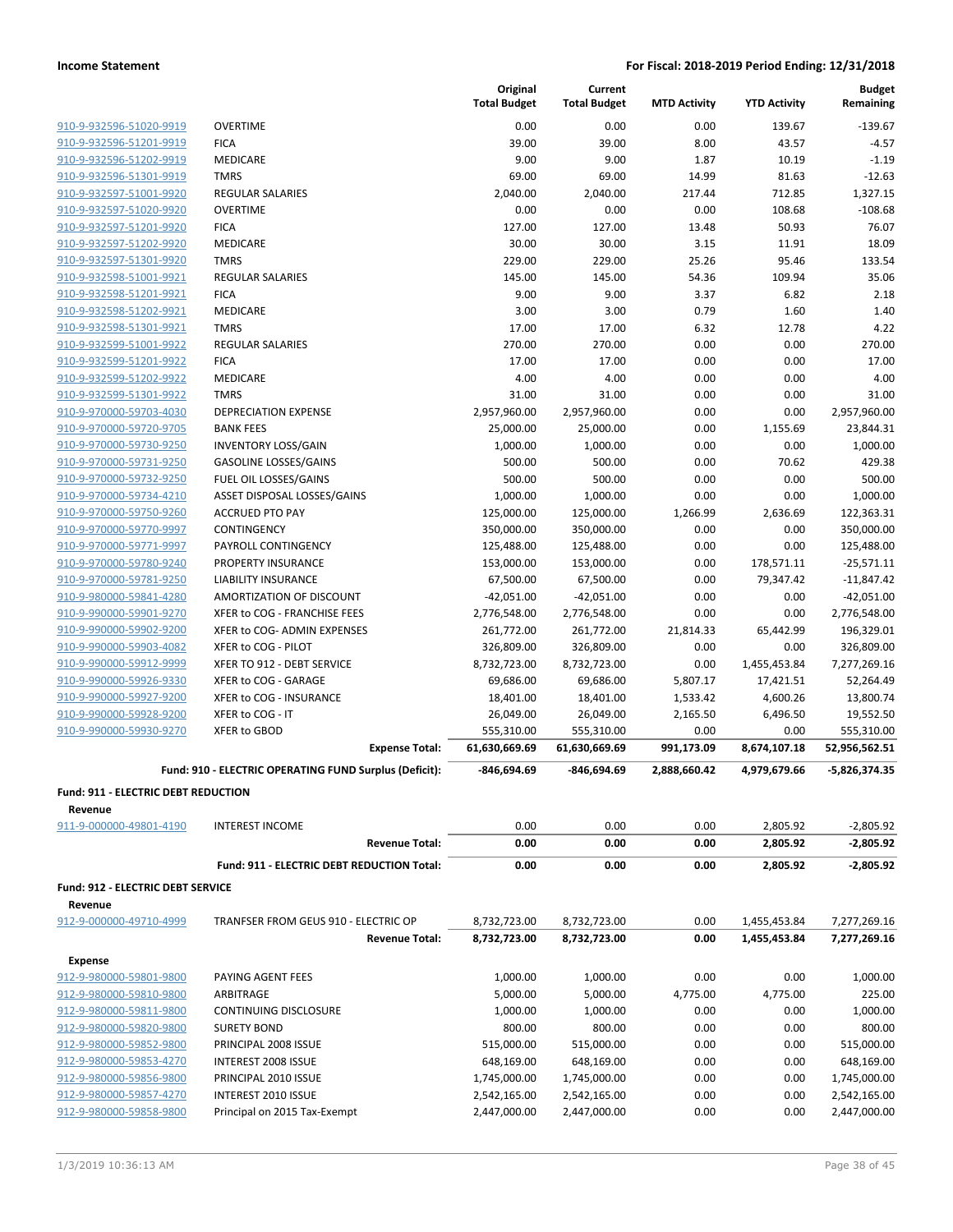|                                        |                                                      | Original<br><b>Total Budget</b> | Current<br><b>Total Budget</b> | <b>MTD Activity</b> | <b>YTD Activity</b>  | <b>Budget</b><br>Remaining |
|----------------------------------------|------------------------------------------------------|---------------------------------|--------------------------------|---------------------|----------------------|----------------------------|
| 912-9-980000-59859-4270                | Interest on 2015 Tax Exempt                          | 20,922.00                       | 20,922.00                      | 0.00                | 0.00                 | 20,922.00                  |
| 912-9-980000-59860-9800                | Principal on 2015 Taxable                            | 796,000.00                      | 796,000.00                     | 0.00                | 0.00                 | 796,000.00                 |
| 912-9-980000-59861-4270                | Interest on 2015 Taxable                             | 10,667.00                       | 10,667.00                      | 0.00                | 0.00                 | 10,667.00                  |
|                                        | <b>Expense Total:</b>                                | 8,732,723.00                    | 8,732,723.00                   | 4,775.00            | 4,775.00             | 8,727,948.00               |
|                                        | Fund: 912 - ELECTRIC DEBT SERVICE Surplus (Deficit): | 0.00                            | 0.00                           | $-4,775.00$         | 1,450,678.84         | -1,450,678.84              |
| Fund: 913 - ELECTRIC CONSTRUCTION FUND |                                                      |                                 |                                |                     |                      |                            |
| Revenue                                |                                                      |                                 |                                |                     |                      |                            |
| 913-9-000000-49801-4190                | <b>INTEREST INCOME</b>                               | 400.00                          | 400.00                         | 0.00                | 524.29               | $-124.29$<br>$-124.29$     |
|                                        | <b>Revenue Total:</b>                                | 400.00                          | 400.00                         | 0.00                | 524.29               |                            |
|                                        | Fund: 913 - ELECTRIC CONSTRUCTION FUND Total:        | 400.00                          | 400.00                         | 0.00                | 524.29               | $-124.29$                  |
| Fund: 950 - CABLE / INTERNET           |                                                      |                                 |                                |                     |                      |                            |
| Revenue<br>950-9-000000-48001-3950     | <b>CABLE REVENUES</b>                                | 3,036,210.00                    | 3,036,210.00                   | 226,158.32          | 681,510.37           | 2,354,699.63               |
| 950-9-000000-48002-3950                | MOVIE PAY-PER-VIEW                                   | 100.00                          | 100.00                         | 0.00                | 0.00                 | 100.00                     |
| 950-9-000000-48003-3950                | SET-TOP                                              | 170,000.00                      | 170,000.00                     | 12,488.65           | 37,667.98            | 132,332.02                 |
| 950-9-000000-48030-3950                | <b>CONTRACT CHANNELS</b>                             | 9,600.00                        | 9,600.00                       | 800.00              | 2,400.00             | 7,200.00                   |
| 950-9-000000-48040-3950                | <b>BROADCASTS</b>                                    | 600.00                          | 600.00                         | 100.00              | 300.00               | 300.00                     |
| 950-9-000000-48101-3950                | <b>INTERNET REVENUES</b>                             | 2,649,815.00                    | 2,649,815.00                   | 206,586.84          | 620,940.49           | 2,028,874.51               |
| 950-9-000000-48201-3950                | LATE CHARGES                                         | 75,000.00                       | 75,000.00                      | 6,141.26            | 17,365.59            | 57,634.41                  |
| 950-9-000000-48202-3950                | <b>SERVICE CHARGES</b>                               | 60,000.00                       | 60,000.00                      | 1,974.50            | 8,758.63             | 51,241.37                  |
| 950-9-000000-48203-3950                | LOST/DAMAGED EQUIPMENT                               | 30,000.00                       | 30,000.00                      | 80.00               | 7,335.00             | 22,665.00                  |
| 950-9-000000-48301-3950                | <b>TRANSFER TO COG</b>                               | 299,164.00                      | 299,164.00                     | 22,430.67           | 67,869.40            | 231,294.60                 |
|                                        | <b>TRANSFER TO GBOD</b>                              |                                 |                                |                     |                      |                            |
| 950-9-000000-48307-3950                |                                                      | 59,833.00                       | 59,833.00                      | 4,487.31            | 13,575.28            | 46,257.72                  |
| 950-9-000000-48434-3950                | <b>CHANNEL 34</b>                                    | 2,000.00                        | 2,000.00                       | 200.00              | 400.00               | 1,600.00                   |
| 950-9-000000-48488-3950                | AD INSERTIONS                                        | 30,000.00                       | 30,000.00                      | 5,768.24            | 19,711.88            | 10,288.12                  |
| 950-9-000000-48498-3950                | PRODUCTION REVENUES                                  | 75.00                           | 75.00                          | 0.00                | 0.00                 | 75.00                      |
| 950-9-000000-48501-3950                | <b>CUSTOMER AID TO CONSTRUCTION</b>                  | 2,500.00                        | 2,500.00                       | 0.00                | 0.00                 | 2,500.00                   |
| 950-9-000000-48502-3950                | OTHER REIMBURSEMENTS                                 | 500.00                          | 500.00                         | 0.00                | 0.00                 | 500.00                     |
| 950-9-000000-48503-3950                | FIBER MAINTENANCE FEES                               | 2,772.00                        | 2,772.00                       | 0.00                | 0.00                 | 2,772.00                   |
| 950-9-000000-48801-4190                | INTEREST INCOME                                      | 2,000.00                        | 2,000.00                       | 0.00                | 5,547.19             | $-3,547.19$                |
| 950-9-000000-48991-3950                | GEUS ELECTRIC PAYMENT FOR INTERNET                   | 38,000.00                       | 38,000.00                      | 0.00                | 0.00                 | 38,000.00                  |
| 950-9-000000-48993-3950                | GEUS ELECTRIC PAYMENT FOR PUBLIC SVC                 | 15,000.00                       | 15,000.00                      | 0.00                | 0.00                 | 15,000.00                  |
| 950-9-000000-48994-3950                | <b>LEASE OF DARK FIBER</b>                           | 206,520.00                      | 206,520.00                     | 0.00                | 0.00                 | 206,520.00                 |
| 950-9-000000-48995-3950                | <b>COLOCATION FOR SCADA &amp; PHONE SYSTEM</b>       | 20,000.00                       | 20,000.00<br>6,709,689.00      | 0.00<br>487,215.79  | 0.00<br>1,483,381.81 | 20,000.00                  |
|                                        | <b>Revenue Total:</b>                                | 6,709,689.00                    |                                |                     |                      | 5,226,307.19               |
| <b>Expense</b>                         | <b>REGULAR SALARIES</b>                              |                                 |                                |                     |                      |                            |
| 950-9-951050-51001-8500                |                                                      | 64,293.00                       | 64,293.00                      | 2,472.80            | 14,726.80            | 49,566.20<br>123.00        |
| 950-9-951050-51115-8500                | <b>CLOTHING ALLOWANCE</b>                            | 123.00                          | 123.00                         | 0.00                | 0.00                 |                            |
| 950-9-951050-51116-8500                | <b>CAR ALLOWANCE</b>                                 | 975.00                          | 975.00                         | 75.00               | 450.00               | 525.00                     |
| 950-9-951050-51117-8500                | CELL PHONE ALLOWANCE                                 | 312.00                          | 312.00                         | 12.00               | 72.00                | 240.00                     |
| 950-9-951050-51201-8500                | <b>FICA</b>                                          | 4,071.00                        | 4,071.00                       | 131.86              | 810.99               | 3,260.01                   |
| 950-9-951050-51202-8500                | <b>MEDICARE</b>                                      | 952.00                          | 952.00                         | 30.84               | 189.68               | 762.32                     |
| 950-9-951050-51203-8500                | <b>HEALTH INSURANCE</b>                              | 6,436.00                        | 6,436.00                       | 536.33              | 1,608.99             | 4,827.01                   |
| 950-9-951050-51204-8500                | <b>WORKERS COMPENSATION</b>                          | 1,044.00                        | 1,044.00                       | 87.00               | 261.00               | 783.00                     |
| 950-9-951050-51205-8500                | UNEMPLOYMENT                                         | 108.00                          | 108.00                         | 0.00                | 0.00                 | 108.00                     |
| 950-9-951050-51301-8500                | <b>TMRS</b>                                          | 7,353.00                        | 7,353.00                       | 297.44              | 1,771.86             | 5,581.14                   |
| 950-9-951050-59110-8500                | <b>GEUS OPERATIONS</b>                               | 115,000.00                      | 115,000.00                     | 4,830.41            | 12,207.12            | 102,792.88                 |
| 950-9-951050-59141-8500                | <b>UTILITY BILLS</b>                                 | 69,600.00                       | 69,600.00                      | 6,785.47            | 19,837.65            | 49,762.35                  |
| 950-9-951050-59191-8500                | POLE USE                                             | 18,800.00                       | 18,800.00                      | 0.00                | 0.00                 | 18,800.00                  |
| 950-9-951051-51001-8510                | <b>REGULAR SALARIES</b>                              | 68,204.00                       | 68,204.00                      | 2,694.65            | 15,463.28            | 52,740.72                  |
| 950-9-951051-51020-8510                | <b>OVERTIME</b>                                      | 4,919.00                        | 4,919.00                       | 0.00                | 220.80               | 4,698.20                   |
| 950-9-951051-51117-8510                | <b>CELL PHONE ALLOWANCE</b>                          | 432.00                          | 432.00                         | 16.61               | 99.66                | 332.34                     |
| 950-9-951051-51201-8510                | <b>FICA</b>                                          | 4,561.00                        | 4,561.00                       | 162.00              | 946.82               | 3,614.18                   |
| 950-9-951051-51202-8510                | MEDICARE                                             | 996.00                          | 996.00                         | 37.89               | 221.42               | 774.58                     |
| 950-9-951051-51203-8510                | <b>HEALTH INSURANCE</b>                              | 21,450.00                       | 21,450.00                      | 1,787.50            | 5,362.50             | 16,087.50                  |
| 950-9-951051-51204-8510                | <b>WORKERS COMPENSATION</b>                          | 1,107.00                        | 1,107.00                       | 92.25               | 276.75               | 830.25                     |
| 950-9-951051-51205-8510                | UNEMPLOYMENT                                         | 360.00                          | 360.00                         | 0.00                | 0.00                 | 360.00                     |
| 950-9-951051-51301-8510                | <b>TMRS</b>                                          | 7,687.00                        | 7,687.00                       | 315.05              | 1,834.07             | 5,852.93                   |
|                                        |                                                      |                                 |                                |                     |                      |                            |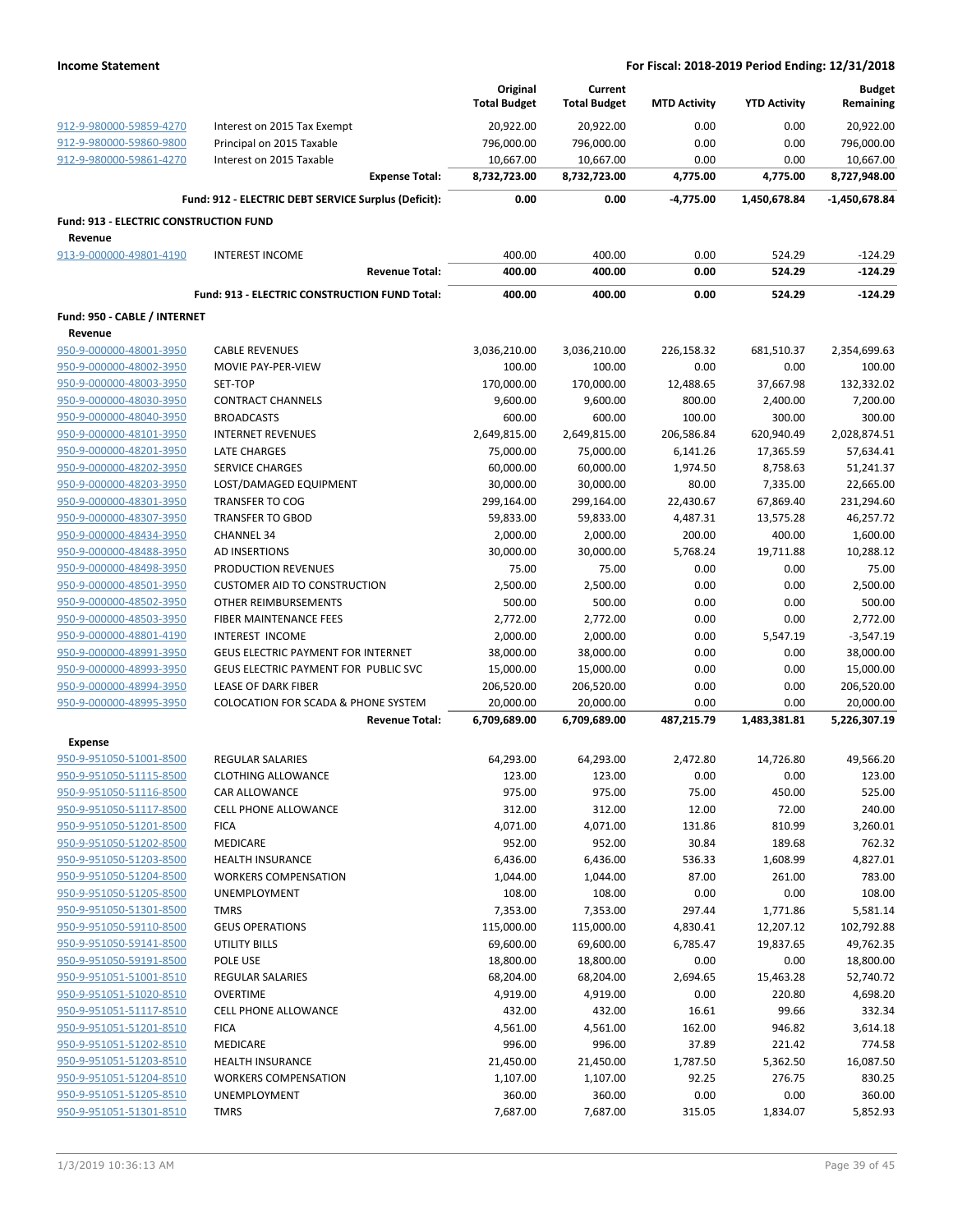|                                                    |                                                        | Original<br><b>Total Budget</b> | Current<br><b>Total Budget</b> | <b>MTD Activity</b> | <b>YTD Activity</b> | <b>Budget</b><br>Remaining |
|----------------------------------------------------|--------------------------------------------------------|---------------------------------|--------------------------------|---------------------|---------------------|----------------------------|
| 950-9-951051-59110-8510                            | <b>GEUS OPERATIONS</b>                                 | 12,000.00                       | 12,000.00                      | 164.45              | 385.85              | 11,614.15                  |
| 950-9-951051-59151-8510                            | <b>BASIC PROGRAM EXPENSE</b>                           | 2,891,854.00                    | 2,891,854.00                   | 207,707.34          | 418,504.15          | 2,473,349.85               |
| 950-9-951051-59152-8510                            | PREMIUM PROGRAM EXPENSE                                | 78,842.00                       | 78,842.00                      | 6,455.29            | 13,128.28           | 65,713.72                  |
| 950-9-951051-59154-8510                            | <b>TIVO Fees</b>                                       | 37,907.00                       | 37,907.00                      | 2,677.55            | 5,405.50            | 32,501.50                  |
| 950-9-951051-59155-8510                            | OTHER PROGRAM EXPENSE                                  | 7,500.00                        | 7,500.00                       | 0.00                | 0.00                | 7,500.00                   |
| 950-9-951052-51001-8520                            | <b>REGULAR SALARIES</b>                                | 66,363.00                       | 66,363.00                      | 2,562.50            | 15,208.56           | 51,154.44                  |
| 950-9-951052-51115-8520                            | <b>CLOTHING ALLOWANCE</b>                              | 123.00                          | 123.00                         | 0.00                | 0.00                | 123.00                     |
| 950-9-951052-51116-8520                            | CAR ALLOWANCE                                          | 975.00                          | 975.00                         | 0.00                | 0.00                | 975.00                     |
| 950-9-951052-51117-8520                            | <b>CELL PHONE ALLOWANCE</b>                            | 408.00                          | 408.00                         | 15.68               | 94.08               | 313.92                     |
| 950-9-951052-51201-8520                            | <b>FICA</b>                                            | 4,205.00                        | 4,205.00                       | 159.85              | 948.76              | 3,256.24                   |
| 950-9-951052-51202-8520                            | <b>MEDICARE</b>                                        | 983.00                          | 983.00                         | 37.38               | 221.89              | 761.11                     |
| 950-9-951052-51203-8520                            | <b>HEALTH INSURANCE</b>                                | 7,508.00                        | 7,508.00                       | 625.67              | 1,877.01            | 5,630.99                   |
| 950-9-951052-51204-8520                            | <b>WORKERS COMPENSATION</b>                            | 1,078.00                        | 1,078.00                       | 89.83               | 269.49              | 808.51                     |
| 950-9-951052-51205-8520                            | UNEMPLOYMENT                                           | 126.00                          | 126.00                         | 0.00                | 0.00                | 126.00                     |
| 950-9-951052-51301-8520                            | <b>TMRS</b>                                            | 7,596.00                        | 7,596.00                       | 299.59              | 1,778.18            | 5,817.82                   |
| 950-9-951052-59110-8520                            | <b>GEUS OPERATIONS</b>                                 | 120,000.00                      | 120,000.00                     | 2,625.54            | 7,228.95            | 112,771.05                 |
| 950-9-951052-59150-8520                            | ISP SERVICE EXPENSE                                    | 722,640.00                      | 722,640.00                     | 25,456.95           | 156,094.65          | 566,545.35                 |
| 950-9-951053-51001-8530                            | <b>REGULAR SALARIES</b>                                | 49,587.00                       | 49,587.00                      | 1,907.20            | 11,329.49           | 38,257.51                  |
| 950-9-951053-51020-8530                            | <b>OVERTIME</b>                                        | 3,576.00                        | 3,576.00                       | 0.00                | 60.69               | 3,515.31                   |
| 950-9-951053-51117-8530                            | <b>CELL PHONE ALLOWANCE</b>                            | 432.00                          | 432.00                         | 16.61               | 99.66               | 332.34                     |
| 950-9-951053-51201-8530                            | <b>FICA</b>                                            | 3,323.00                        | 3,323.00                       | 119.05              | 711.25              | 2,611.75                   |
| 950-9-951053-51202-8530                            | MEDICARE                                               | 725.00                          | 725.00                         | 27.84               | 166.33              | 558.67                     |
| 950-9-951053-51203-8530                            | <b>HEALTH INSURANCE</b><br><b>WORKERS COMPENSATION</b> | 10,725.00                       | 10,725.00                      | 893.75              | 2,681.25            | 8,043.75                   |
| 950-9-951053-51204-8530<br>950-9-951053-51205-8530 |                                                        | 805.00                          | 805.00                         | 67.08               | 201.24              | 603.76<br>180.00           |
| 950-9-951053-51301-8530                            | <b>UNEMPLOYMENT</b><br><b>TMRS</b>                     | 180.00<br>5,602.00              | 180.00<br>5,602.00             | 0.00<br>223.55      | 0.00                | 4,266.86                   |
| 950-9-951053-59110-8530                            | <b>GEUS OPERATIONS</b>                                 | 3,000.00                        | 3,000.00                       | 375.00              | 1,335.14<br>376.29  | 2,623.71                   |
| 950-9-951053-59160-8530                            | ADVERTISING                                            | 27,800.00                       | 27,800.00                      | 458.93              | 1,497.84            | 26,302.16                  |
| 950-9-951053-59164-8530                            | <b>CONSUMER INFORMATION</b>                            | 3,500.00                        | 3,500.00                       | 0.00                | 0.00                | 3,500.00                   |
| 950-9-951054-51001-8540                            | <b>REGULAR SALARIES</b>                                | 171,486.00                      | 171,486.00                     | 6,759.81            | 40,366.62           | 131,119.38                 |
| 950-9-951054-51020-8540                            | <b>OVERTIME</b>                                        | 3,043.00                        | 3,043.00                       | 26.73               | 285.29              | 2,757.71                   |
| 950-9-951054-51117-8540                            | <b>CELL PHONE ALLOWANCE</b>                            | 216.00                          | 216.00                         | 8.31                | 49.86               | 166.14                     |
| 950-9-951054-51201-8540                            | <b>FICA</b>                                            | 10,834.00                       | 10,834.00                      | 396.24              | 2,396.26            | 8,437.74                   |
| 950-9-951054-51202-8540                            | MEDICARE                                               | 2,491.00                        | 2,491.00                       | 92.67               | 560.42              | 1,930.58                   |
| 950-9-951054-51203-8540                            | <b>HEALTH INSURANCE</b>                                | 48,263.00                       | 48,263.00                      | 4,021.92            | 12,065.76           | 36,197.24                  |
| 950-9-951054-51204-8540                            | <b>WORKERS COMPENSATION</b>                            | 2,785.00                        | 2,785.00                       | 232.08              | 696.24              | 2,088.76                   |
| 950-9-951054-51205-8540                            | UNEMPLOYMENT                                           | 810.00                          | 810.00                         | 0.00                | 0.00                | 810.00                     |
| 950-9-951054-51301-8540                            | <b>TMRS</b>                                            | 19,230.00                       | 19,230.00                      | 789.56              | 4,729.53            | 14,500.47                  |
| 950-9-951054-59110-8540                            | <b>GEUS OPERATIONS</b>                                 | 8,000.00                        | 8,000.00                       | 776.26              | 1,414.12            | 6,585.88                   |
| 950-9-951055-51001-8550                            | <b>REGULAR SALARIES</b>                                | 126,422.00                      | 126,422.00                     | 4,823.23            | 28,991.83           | 97,430.17                  |
| 950-9-951055-51020-8550                            | <b>OVERTIME</b>                                        | 3,145.00                        | 3,145.00                       | 74.48               | 775.42              | 2,369.58                   |
| 950-9-951055-51102-8550                            | <b>BILINGUAL PAY</b>                                   | 90.00                           | 90.00                          | 0.00                | 0.00                | 90.00                      |
| 950-9-951055-51115-8550                            | <b>CLOTHING ALLOWANCE</b>                              | 42.00                           | 42.00                          | 0.00                | 0.00                | 42.00                      |
| 950-9-951055-51116-8550                            | <b>CAR ALLOWANCE</b>                                   | 1,400.00                        | 1,400.00                       | 0.00                | 0.00                | 1,400.00                   |
| 950-9-951055-51117-8550                            | <b>CELL PHONE ALLOWANCE</b>                            | 503.00                          | 503.00                         | 19.35               | 116.10              | 386.90                     |
| 950-9-951055-51201-8550                            | <b>FICA</b>                                            | 7,402.00                        | 7,402.00                       | 217.81              | 1,417.55            | 5,984.45                   |
| 950-9-951055-51202-8550                            | MEDICARE                                               | 1,866.00                        | 1,866.00                       | 71.30               | 433.30              | 1,432.70                   |
| 950-9-951055-51203-8550                            | <b>HEALTH INSURANCE</b>                                | 19,842.00                       | 19,842.00                      | 1,653.50            | 4,960.50            | 14,881.50                  |
| 950-9-951055-51204-8550                            | <b>WORKERS COMPENSATION</b>                            | 2,053.00                        | 2,053.00                       | 171.08              | 513.24              | 1,539.76                   |
| 950-9-951055-51205-8550                            | <b>UNEMPLOYMENT</b>                                    | 333.00                          | 333.00                         | 0.00                | 3.02                | 329.98                     |
| 950-9-951055-51301-8550                            | <b>TMRS</b>                                            | 14,388.00                       | 14,388.00                      | 571.37              | 3,472.47            | 10,915.53                  |
| 950-9-951055-59110-8550                            | <b>GEUS OPERATIONS</b>                                 | 7,200.00                        | 7,200.00                       | 720.98              | 1,109.84            | 6,090.16                   |
| 950-9-951055-59112-8550                            | SAFETY                                                 | 2,000.00                        | 2,000.00                       | 0.00                | 0.00                | 2,000.00                   |
| 950-9-951055-59158-8550                            | C/I BILLING                                            | 42,500.00                       | 42,500.00                      | 0.00                | 42,027.96           | 472.04                     |
| 950-9-951060-51001-8600                            | REGULAR SALARIES                                       | 197,614.00                      | 197,614.00                     | 7,382.70            | 44,506.08           | 153,107.92                 |
| 950-9-951060-51011-8600                            | PART TIME TEMPORARY                                    | 4,028.00                        | 4,028.00                       | 0.00                | 0.00                | 4,028.00                   |
| 950-9-951060-51020-8600                            | <b>OVERTIME</b>                                        | 12,725.00                       | 12,725.00                      | 167.95              | 1,852.85            | 10,872.15                  |
| 950-9-951060-51115-8600                            | <b>CLOTHING ALLOWANCE</b>                              | 2,079.00                        | 2,079.00                       | 0.00                | 0.00                | 2,079.00                   |
| 950-9-951060-51116-8600                            | CAR ALLOWANCE                                          | 1,950.00                        | 1,950.00                       | 150.00              | 900.00              | 1,050.00                   |
|                                                    |                                                        |                                 |                                |                     |                     |                            |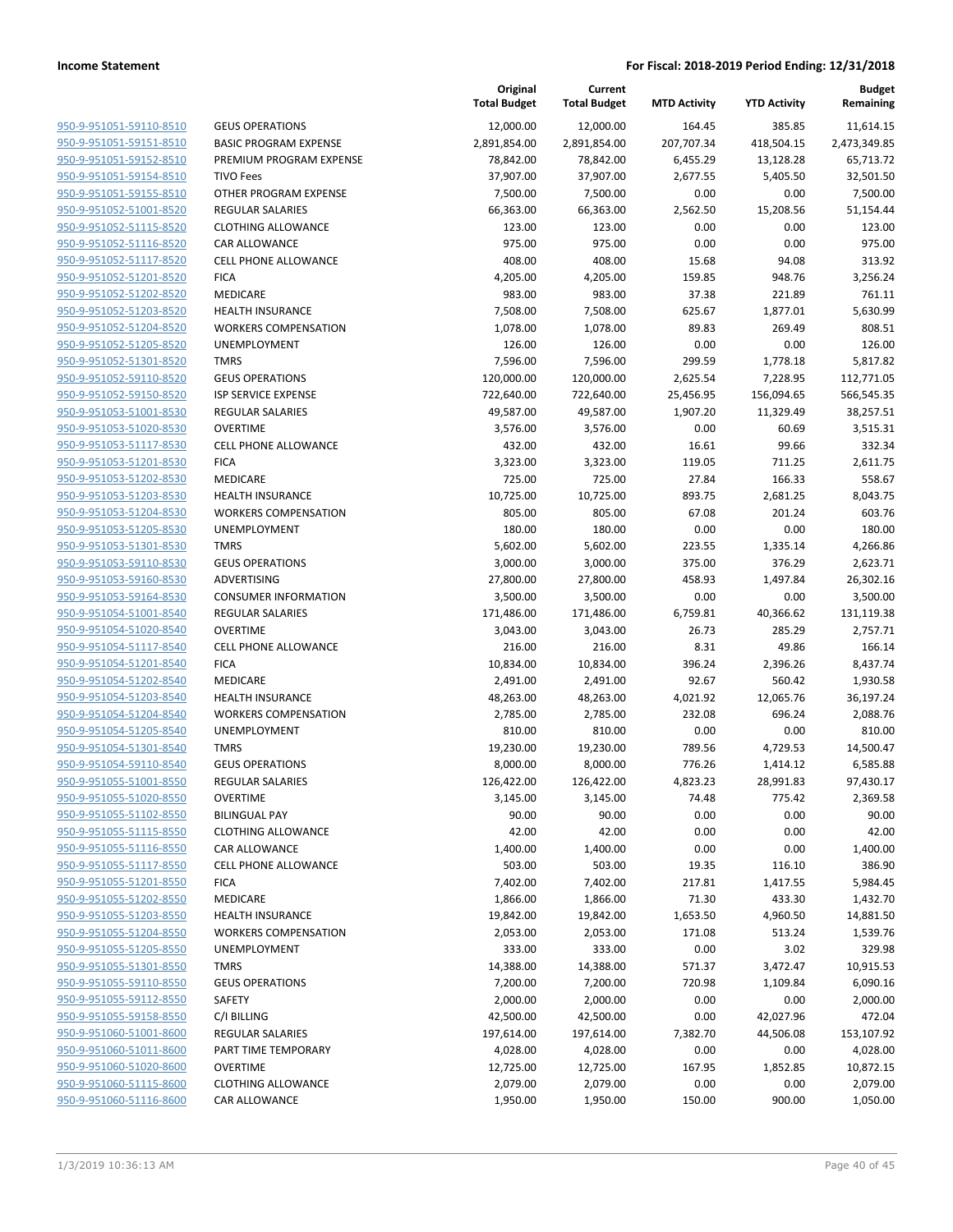|                                |                                                 | Original<br><b>Total Budget</b> | Current<br><b>Total Budget</b> | <b>MTD Activity</b> | <b>YTD Activity</b> | <b>Budget</b><br>Remaining |
|--------------------------------|-------------------------------------------------|---------------------------------|--------------------------------|---------------------|---------------------|----------------------------|
| 950-9-951060-51117-8600        | <b>CELL PHONE ALLOWANCE</b>                     | 1,731.00                        | 1,731.00                       | 58.16               | 348.96              | 1,382.04                   |
| 950-9-951060-51201-8600        | <b>FICA</b>                                     | 13,544.00                       | 13,544.00                      | 427.21              | 2,680.90            | 10,863.10                  |
| 950-9-951060-51202-8600        | <b>MEDICARE</b>                                 | 2,984.00                        | 2,984.00                       | 99.91               | 626.99              | 2,357.01                   |
| 950-9-951060-51203-8600        | <b>HEALTH INSURANCE</b>                         | 45,583.00                       | 45,583.00                      | 3,798.58            | 11,395.74           | 34,187.26                  |
| 950-9-951060-51204-8600        | <b>WORKERS COMPENSATION</b>                     | 3,560.00                        | 3,560.00                       | 296.67              | 890.01              | 2,669.99                   |
| 950-9-951060-51205-8600        | UNEMPLOYMENT                                    | 768.00                          | 768.00                         | 0.00                | 0.00                | 768.00                     |
| 950-9-951060-51301-8600        | <b>TMRS</b>                                     | 23,043.00                       | 23,043.00                      | 871.05              | 5,348.85            | 17,694.15                  |
| 950-9-951060-59201-8600        | <b>BUILDINGS MAINTNANCE</b>                     | 23,000.00                       | 23,000.00                      | 14,172.41           | 15,277.66           | 7,722.34                   |
| 950-9-951060-59205-8600        | <b>EQUIPMENT MAINTENANCE</b>                    | 10,000.00                       | 10,000.00                      | 135.56              | 558.51              | 9,441.49                   |
| 950-9-951060-59231-8600        | <b>CABLE PLANT MAINTENANCE</b>                  | 30,000.00                       | 30,000.00                      | 0.00                | 2,050.42            | 27,949.58                  |
| 950-9-951060-59235-8600        | FIBER OPTICS PLANT MAINTENANCE                  | 20,000.00                       | 20,000.00                      | 0.00                | 0.00                | 20,000.00                  |
| 950-9-951061-51001-8610        | <b>REGULAR SALARIES</b>                         | 197,614.00                      | 197,614.00                     | 7,382.45            | 44,505.83           | 153,108.17                 |
| 950-9-951061-51011-8610        | PART TIME TEMPORARY                             | 12,083.00                       | 12,083.00                      | 0.00                | 0.00                | 12,083.00                  |
| 950-9-951061-51020-8610        | <b>OVERTIME</b>                                 |                                 |                                |                     |                     |                            |
| 950-9-951061-51115-8610        | <b>CLOTHING ALLOWANCE</b>                       | 12,725.00<br>2,079.00           | 12,725.00<br>2,079.00          | 167.95<br>0.00      | 1,851.35<br>0.00    | 10,873.65<br>2,079.00      |
| 950-9-951061-51116-8610        | CAR ALLOWANCE                                   |                                 |                                |                     |                     |                            |
|                                | <b>CELL PHONE ALLOWANCE</b>                     | 1,950.00                        | 1,950.00                       | 0.00                | 0.00                | 1,950.00                   |
| 950-9-951061-51117-8610        |                                                 | 1,731.00                        | 1,731.00                       | 58.12               | 348.72              | 1,382.28                   |
| 950-9-951061-51201-8610        | <b>FICA</b>                                     | 14,044.00                       | 14,044.00                      | 461.81              | 2,844.42            | 11,199.58                  |
| 950-9-951061-51202-8610        | <b>MEDICARE</b>                                 | 3,101.00                        | 3,101.00                       | 108.00              | 665.24              | 2,435.76                   |
| 950-9-951061-51203-8610        | <b>HEALTH INSURANCE</b>                         | 50,946.00                       | 50,946.00                      | 4,245.50            | 12,736.50           | 38,209.50                  |
| 950-9-951061-51204-8610        | <b>WORKERS COMPENSATION</b>                     | 3,691.00                        | 3,691.00                       | 307.58              | 922.74              | 2,768.26                   |
| 950-9-951061-51205-8610        | UNEMPLOYMENT                                    | 858.00                          | 858.00                         | 0.00                | 0.00                | 858.00                     |
| 950-9-951061-51301-8610        | <b>TMRS</b>                                     | 23,945.00                       | 23,945.00                      | 853.58              | 5,244.01            | 18,700.99                  |
| 950-9-951061-59205-8610        | <b>EQUIPMENT MAINTENANCE</b>                    | 2,500.00                        | 2,500.00                       | 0.00                | 0.00                | 2,500.00                   |
| 950-9-951061-59233-8610        | INTERNET PLANT MAINTENANCE                      | 6,000.00                        | 6,000.00                       | 0.00                | 0.00                | 6,000.00                   |
| 950-9-951090-59510-9900        | HEADEND, TRUNK & DISTRIBUTION SYSTEM            | 100,000.00                      | 100,000.00                     | 0.00                | 0.00                | 100,000.00                 |
| 950-9-951090-59511-9900        | <b>HEADEND EQUIPMENT</b>                        | 80,000.00                       | 80,000.00                      | 0.00                | 0.00                | 80,000.00                  |
| 950-9-951090-59512-9900        | <b>DROPS</b>                                    | 100,000.00                      | 100,000.00                     | 9,731.57            | 18,993.89           | 81,006.11                  |
| 950-9-951090-59590-9900        | <b>STRUCTURES &amp; IMPROVEMENTS</b>            | 0.00                            | 0.00                           | 0.00                | 77,244.50           | $-77,244.50$               |
| 950-9-951090-59595-9900        | LABORATORY EQUIPMENT                            | 15,000.00                       | 15,000.00                      | 0.00                | 0.00                | 15,000.00                  |
| 950-9-951091-51001-9958        | <b>REGULAR SALARIES</b>                         | 35,000.00                       | 35,000.00                      | 985.80              | 6,032.35            | 28,967.65                  |
| 950-9-951091-51020-9958        | <b>OVERTIME</b>                                 | 0.00                            | 0.00                           | 54.93               | 445.30              | $-445.30$                  |
| 950-9-951091-51201-9958        | <b>FICA</b>                                     | 2,170.00                        | 2,170.00                       | 65.14               | 405.33              | 1,764.67                   |
| 950-9-951091-51202-9958        | <b>MEDICARE</b>                                 | 508.00                          | 508.00                         | 15.24               | 94.80               | 413.20                     |
| 950-9-951091-51301-9958        | <b>TMRS</b>                                     | 3,920.00                        | 3,920.00                       | 122.09              | 759.65              | 3,160.35                   |
| 950-9-970000-59703-4030        | <b>DEPRECIATION EXPENSE</b>                     | 748,044.00                      | 748,044.00                     | 0.00                | 0.00                | 748,044.00                 |
| 950-9-970000-59720-9705        | <b>CREDIT CARD &amp; BANK FEES</b>              | 15,000.00                       | 15,000.00                      | 734.90              | 3,375.59            | 11,624.41                  |
| 950-9-970000-59730-9250        | <b>INVENTORY LOSS/GAIN</b>                      | 1,000.00                        | 1,000.00                       | 0.00                | 0.00                | 1,000.00                   |
| 950-9-970000-59734-4210        | ASSET DISPOSAL LOSSES/GAINS                     | 1,000.00                        | 1,000.00                       | 0.00                | 0.00                | 1,000.00                   |
| <u>950-9-970000-59750-9260</u> | <b>ACCRUED PTO PAY</b>                          | 5,000.00                        | 5,000.00                       | 0.00                | 0.00                | 5,000.00                   |
| 950-9-970000-59770-9970        | CONTINGENCY                                     | 50,000.00                       | 50,000.00                      | 0.00                | 0.00                | 50,000.00                  |
| 950-9-970000-59771-9970        | PAYROLL CONTINGENCY                             | 11,800.00                       | 11,800.00                      | 0.00                | 0.00                | 11,800.00                  |
| 950-9-970000-59780-9240        | PROPERTY INSURANCE                              | 14,000.00                       | 14,000.00                      | 0.00                | 14,758.58           | $-758.58$                  |
| 950-9-970000-59781-9250        | LIABILITY INSURANCE                             | 11,000.00                       | 11,000.00                      | 0.00                | 12,758.86           | $-1,758.86$                |
| 950-9-990000-59901-9270        | TRANSFER to COG - FRANCHISE FEES                | 299,165.00                      | 299,165.00                     | 0.00                | 0.00                | 299,165.00                 |
| 950-9-990000-59902-9200        | TRANSFER to COG - ADMIN EXPENSES                | 42,115.00                       | 42,115.00                      | 3,509.58            | 10,528.74           | 31,586.26                  |
| 950-9-990000-59903-4082        | TRANSFER to COG - PILOT                         | 41,465.00                       | 41,465.00                      | 0.00                | 0.00                | 41,465.00                  |
| 950-9-990000-59926-9330        | TRANSFER to COG - GARAGE                        | 14,104.00                       | 14,104.00                      | 1,175.33            | 3,525.99            | 10,578.01                  |
| 950-9-990000-59927-9200        | TRANSFER to COG - INSURANCE                     | 4,205.00                        | 4,205.00                       | 350.42              | 1,051.26            | 3,153.74                   |
| 950-9-990000-59928-9200        | XFER to COG - IT                                | 4,190.00                        | 4,190.00                       | 349.17              | 1,047.51            | 3,142.49                   |
| 950-9-990000-59930-9270        | TRANSFER to GBOD                                | 59,833.00                       | 59,833.00                      | 0.00                | 0.00                | 59,833.00                  |
| 950-9-990000-59954-8559        | TRANSFER TO 910 - BILLING                       | 77,382.00                       | 77,382.00                      | 0.00                | 12,897.00           | 64,485.00                  |
| 950-9-990000-59955-8559        | TRANSFER TO 910 - CASHIERING                    | 56,077.00                       | 56,077.00                      | 0.00                | 9,346.16            | 46,730.84                  |
|                                | <b>Expense Total:</b>                           | 7,482,344.00                    | 7,482,344.00                   | 352,997.77          | 1,191,172.54        | 6,291,171.46               |
|                                | Fund: 950 - CABLE / INTERNET Surplus (Deficit): | -772,655.00                     | -772,655.00                    | 134,218.02          | 292,209.27          | -1,064,864.27              |
|                                | <b>Total Surplus (Deficit):</b>                 | -201,290.37                     | $-162,629.78$                  | 4,310,054.56        | 7,278,811.41        | -7,441,441.19              |
|                                |                                                 |                                 |                                |                     |                     |                            |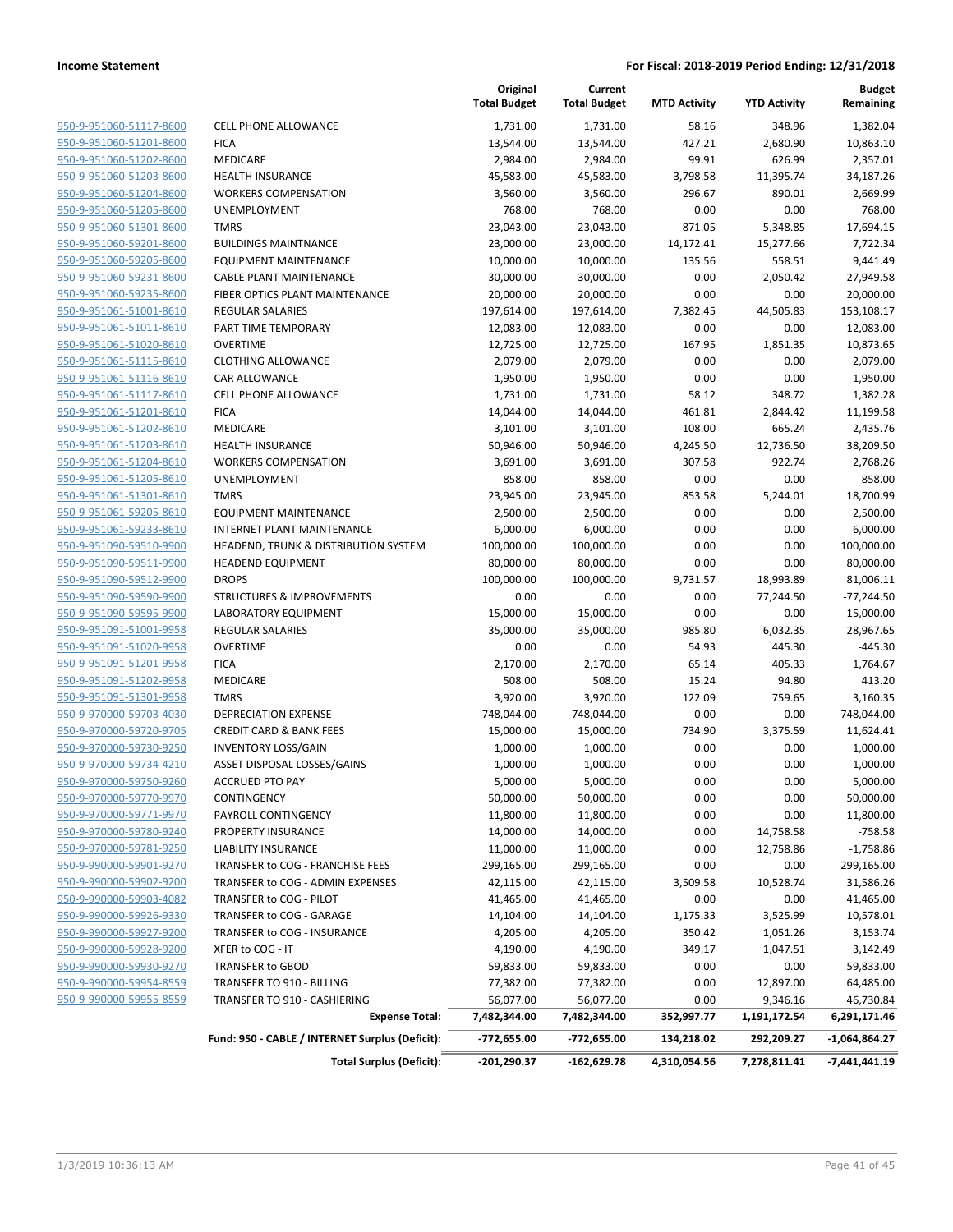## **Group Summary**

| <b>Account Type</b>                                                       | Original<br><b>Total Budget</b> | Current<br><b>Total Budget</b> | <b>MTD Activity</b> | <b>YTD Activity</b> | <b>Budget</b><br>Remaining |
|---------------------------------------------------------------------------|---------------------------------|--------------------------------|---------------------|---------------------|----------------------------|
| Fund: 100 - GENERAL FUND                                                  |                                 |                                |                     |                     |                            |
| Revenue                                                                   | 24,474,298.85                   | 24,474,298.85                  | 1,426,185.71        | 4,171,844.48        | 20,302,454.37              |
| Expense                                                                   | 26,032,854.92                   | 26,032,854.92                  | 1,380,749.12        | 5,956,912.09        | 20,075,942.83              |
| Fund: 100 - GENERAL FUND Surplus (Deficit):                               | $-1,558,556.07$                 | -1,558,556.07                  | 45,436.59           | $-1,785,067.61$     | 226,511.54                 |
| <b>Fund: 101 - MUNICIPAL COURT BUILDING SECURITY FEES</b>                 |                                 |                                |                     |                     |                            |
| Revenue                                                                   | 0.00                            | 0.00                           | 286.17              | 1,499.34            | $-1,499.34$                |
| Expense                                                                   | 0.00                            | 0.00                           | 0.00                | 3.67                | $-3.67$                    |
| Fund: 101 - MUNICIPAL COURT BUILDING SECURITY FEES Surplus (Deficit):     | 0.00                            | 0.00                           | 286.17              | 1,495.67            | $-1,495.67$                |
| Fund: 102 - MUNICIPAL COURT TECH FUND                                     |                                 |                                |                     |                     |                            |
| Revenue                                                                   | 0.00                            | 0.00                           | 381.59              | 1,780.38            | $-1,780.38$                |
| Expense                                                                   | 0.00                            | 0.00                           | 0.00                | 2.23                | $-2.23$                    |
| Fund: 102 - MUNICIPAL COURT TECH FUND Surplus (Deficit):                  | 0.00                            | 0.00                           | 381.59              | 1,778.15            | $-1,778.15$                |
| <b>Fund: 103 - MUNICIPAL COURT CHILD SAFETY FUND</b>                      |                                 |                                |                     |                     |                            |
| Revenue                                                                   | 28,616.00                       | 28,616.00                      | 0.00                | 94.08               | 28,521.92                  |
| Expense                                                                   | 28,010.00                       | 28,010.00                      | 0.00                | 0.86                | 28,009.14                  |
| Fund: 103 - MUNICIPAL COURT CHILD SAFETY FUND Surplus (Deficit):          | 606.00                          | 606.00                         | 0.00                | 93.22               | 512.78                     |
| <b>Fund: 111 - RECREATION ACTIVITIES FUND</b>                             |                                 |                                |                     |                     |                            |
| Revenue                                                                   | 273,109.00                      | 273,109.00                     | 4,833.27            | 17,333.40           | 255,775.60                 |
| Expense                                                                   | 268,345.00                      | 268.345.00                     | 8,930.55            | 27,000.90           | 241,344.10                 |
| Fund: 111 - RECREATION ACTIVITIES FUND Surplus (Deficit):                 | 4,764.00                        | 4,764.00                       | -4,097.28           | $-9,667.50$         | 14,431.50                  |
| Fund: 112 - GUN RANGE FUND                                                |                                 |                                |                     |                     |                            |
| Revenue                                                                   | 2,050.00                        | 2,050.00                       | 0.00                | 70.00               | 1,980.00                   |
| Expense                                                                   | 1,010.00                        | 1,010.00                       | 0.00                | 70.00               | 940.00                     |
| Fund: 112 - GUN RANGE FUND Surplus (Deficit):                             | 1,040.00                        | 1,040.00                       | 0.00                | 0.00                | 1,040.00                   |
| Fund: 113 - HOTEL / MOTEL OCCUPANCY TAX FUND                              |                                 |                                |                     |                     |                            |
| Revenue                                                                   | 622,555.00                      | 622,555.00                     | 34,883.86           | 132,876.32          | 489,678.68                 |
| Expense                                                                   | 603,945.00                      | 603,945.00                     | 50,150.60           | 214,028.67          | 389,916.33                 |
| Fund: 113 - HOTEL / MOTEL OCCUPANCY TAX FUND Surplus (Deficit):           | 18,610.00                       | 18,610.00                      | -15,266.74          | $-81,152.35$        | 99,762.35                  |
| Fund: 114 - VENUE MANAGEMENT FUND                                         |                                 |                                |                     |                     |                            |
| Revenue                                                                   | 211,784.00                      | 211,784.00                     | 5,935.77            | 18,683.77           | 193,100.23                 |
| Expense                                                                   | 233,717.00                      | 233,717.00                     | 18,025.73           | 73,874.29           | 159,842.71                 |
| Fund: 114 - VENUE MANAGEMENT FUND Surplus (Deficit):                      | $-21,933.00$                    | $-21,933.00$                   | $-12,089.96$        | -55,190.52          | 33,257.52                  |
| <b>Fund: 123 - PTRAIN - POLICE REIMBURSEMENT GRANTS &amp; CONT EDUCAT</b> |                                 |                                |                     |                     |                            |
| Revenue                                                                   | 0.00                            | 0.00                           | 0.00                | 54.57               | $-54.57$                   |
| Expense                                                                   | 0.00                            | 0.00                           | 0.00                | 0.67                | $-0.67$                    |
| Fund: 123 - PTRAIN - POLICE REIMBURSEMENT GRANTS & CONT EDUCAT Surp       | 0.00                            | 0.00                           | 0.00                | 53.90               | $-53.90$                   |
| Fund: 140 - DEBT SERVICE FUND                                             |                                 |                                |                     |                     |                            |
| Revenue                                                                   | 6,152,327.00                    | 6,152,327.00                   | 450,741.83          | 1,397,090.65        | 4,755,236.35               |
| Expense                                                                   | 6,112,358.00                    | 6,112,358.00                   | 0.00                | 73.42               | 6,112,284.58               |
| Fund: 140 - DEBT SERVICE FUND Surplus (Deficit):                          | 39,969.00                       | 39,969.00                      | 450,741.83          | 1,397,017.23        | -1,357,048.23              |
| Fund: 160 - GENERAL CAPITAL IMPROVEMENT FUND                              |                                 |                                |                     |                     |                            |
| Revenue                                                                   | 3,483,144.00                    | 3,483,144.00                   | 301,212.08          | 883,934.55          | 2,599,209.45               |
| Expense                                                                   | 3,985,045.00                    | 3,985,045.00                   | 417,030.15          | 496,019.25          | 3,489,025.75               |
| Fund: 160 - GENERAL CAPITAL IMPROVEMENT FUND Surplus (Deficit):           | $-501,901.00$                   | -501,901.00                    | -115,818.07         | 387,915.30          | -889,816.30                |
| Fund: 161 - STREET CONSTRUCTION FUND                                      |                                 |                                |                     |                     |                            |
| Revenue                                                                   | 4,000.00                        | 4,000.00                       | 0.00                | 4,444.55            | $-444.55$                  |
| Expense                                                                   | 500.00                          | 500.00                         | 0.00                | 54.14               | 445.86                     |
| Fund: 161 - STREET CONSTRUCTION FUND Surplus (Deficit):                   | 3,500.00                        | 3,500.00                       | 0.00                | 4,390.41            | $-890.41$                  |
| Fund: 164 - 2013 CO CAPITAL FUND                                          |                                 |                                |                     |                     |                            |
| Revenue                                                                   | 150.00                          | 150.00                         | 0.00                | 173.67              | $-23.67$                   |
| Expense                                                                   | 15.00                           | 15.00                          | 0.00                | 2.03                | 12.97                      |
| Fund: 164 - 2013 CO CAPITAL FUND Surplus (Deficit):                       | 135.00                          | 135.00                         | 0.00                | 171.64              | $-36.64$                   |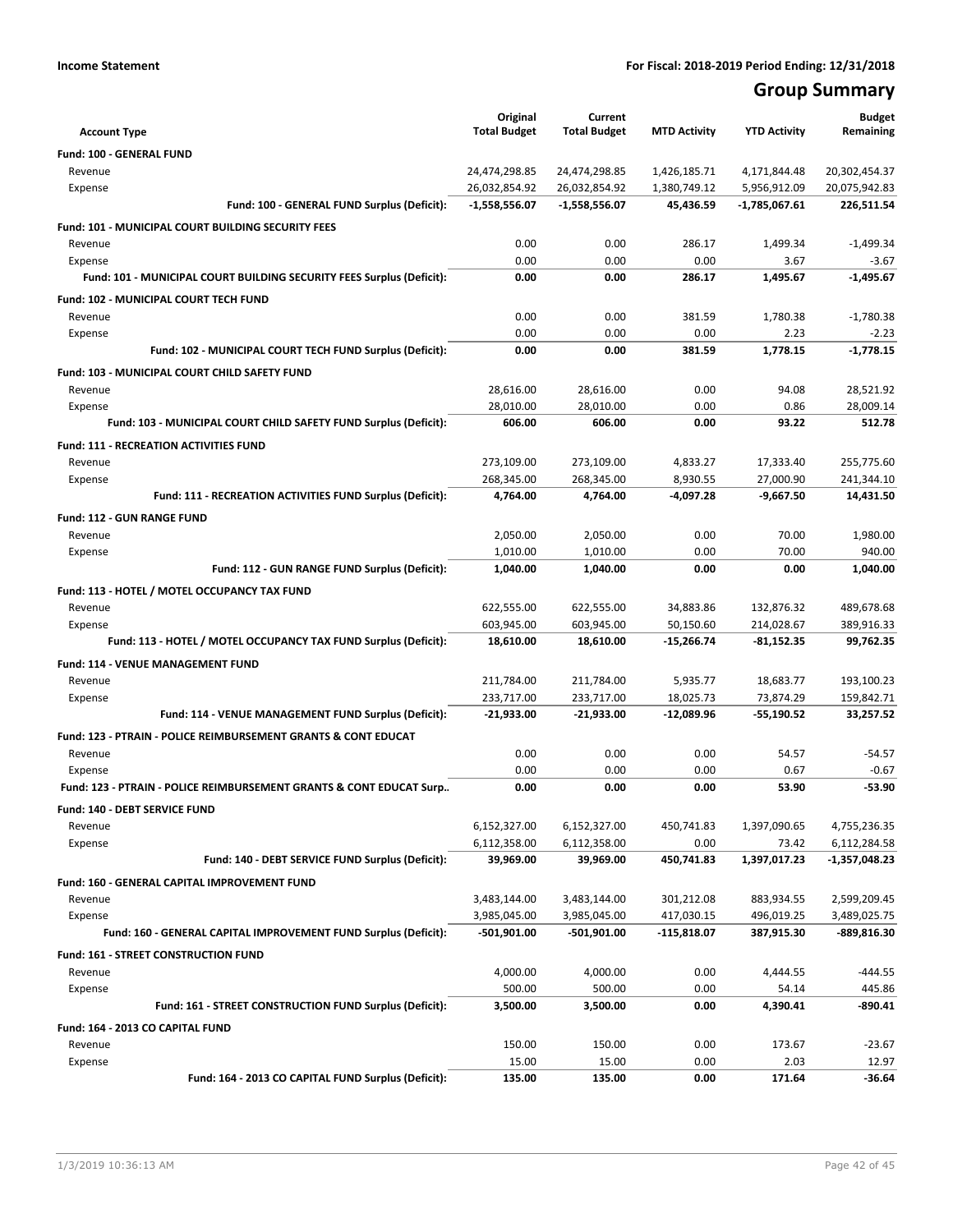| For Fiscal: 2018-2019 Period Ending: 12/31/2018 |  |  |
|-------------------------------------------------|--|--|
|-------------------------------------------------|--|--|

| <b>Income Statement</b>                                          |                               |                               | For Fiscal: 2018-2019 Period Ending: 12/31/2018 |                            |                              |
|------------------------------------------------------------------|-------------------------------|-------------------------------|-------------------------------------------------|----------------------------|------------------------------|
|                                                                  | Original                      | Current                       |                                                 |                            | <b>Budget</b>                |
| <b>Account Type</b>                                              | <b>Total Budget</b>           | <b>Total Budget</b>           | <b>MTD Activity</b>                             | <b>YTD Activity</b>        | Remaining                    |
| Fund: 165 - 2014 GO FUND                                         |                               |                               |                                                 |                            |                              |
| Revenue                                                          | 25,000.00                     | 25,000.00                     | 0.00                                            | 2,834.61                   | 22,165.39                    |
| Fund: 165 - 2014 GO FUND Total:                                  | 25,000.00                     | 25,000.00                     | 0.00                                            | 2,834.61                   | 22,165.39                    |
| Fund: 171 - MAIN STREET SPECIAL REVENUE                          |                               |                               |                                                 |                            |                              |
| Expense                                                          | 0.00                          | 0.00                          | 1,100.00                                        | 7,591.21                   | $-7,591.21$                  |
| Fund: 171 - MAIN STREET SPECIAL REVENUE Total:                   | 0.00                          | 0.00                          | 1,100.00                                        | 7,591.21                   | -7,591.21                    |
|                                                                  |                               |                               |                                                 |                            |                              |
| Fund: 200 - WATER / WASTEWATER FUND                              |                               |                               |                                                 |                            |                              |
| Revenue                                                          | 14,440,684.00                 | 14,440,684.00                 | 1,039,895.87                                    | 3,361,271.96               | 11,079,412.04                |
| Expense                                                          | 10,253,810.20<br>4,186,873.80 | 10,253,810.20<br>4,186,873.80 | 815,597.65<br>224,298.22                        | 2,929,618.39<br>431,653.57 | 7,324,191.81<br>3,755,220.23 |
| Fund: 200 - WATER / WASTEWATER FUND Surplus (Deficit):           |                               |                               |                                                 |                            |                              |
| Fund: 212 - TX COMMUNITY DEV SWR SYSTEM IMPROV PROG GRANT        |                               |                               |                                                 |                            |                              |
| Expense                                                          | 0.00                          | 0.00                          | 1,250.00                                        | 2,500.00                   | $-2,500.00$                  |
| Fund: 212 - TX COMMUNITY DEV SWR SYSTEM IMPROV PROG GRANT Total: | 0.00                          | 0.00                          | 1,250.00                                        | 2,500.00                   | $-2,500.00$                  |
| Fund: 216 - UTILIITY CIP FUND                                    |                               |                               |                                                 |                            |                              |
| Revenue                                                          | 21,644,968.00                 | 21,644,968.00                 | 135,406.58                                      | 406,219.74                 | 21,238,748.26                |
| Expense                                                          | 22,481,977.00                 | 22,481,977.00                 | 462,146.11                                      | 1,221,694.42               | 21,260,282.58                |
| Fund: 216 - UTILIITY CIP FUND Surplus (Deficit):                 | -837,009.00                   | -837,009.00                   | -326,739.53                                     | -815,474.68                | -21,534.32                   |
| <b>Fund: 217 - WASTEWATER RECLAMATION FUND</b>                   |                               |                               |                                                 |                            |                              |
| Revenue                                                          | 12,281.00                     | 12,281.00                     | 0.00                                            | 2,749.89                   | 9,531.11                     |
| Expense                                                          | 410,000.00                    | 410,000.00                    | 0.00                                            | 0.00                       | 410,000.00                   |
| Fund: 217 - WASTEWATER RECLAMATION FUND Surplus (Deficit):       | -397,719.00                   | -397,719.00                   | 0.00                                            | 2,749.89                   | -400,468.89                  |
| Fund: 300 - AIRPORT FUND                                         |                               |                               |                                                 |                            |                              |
| Revenue                                                          | 724,626.50                    | 724,626.50                    | 4,799.42                                        | 186,740.10                 | 537,886.40                   |
| Expense                                                          | 180,843.82                    | 180,843.82                    | 9,211.93                                        | 42,714.33                  | 138,129.49                   |
| Fund: 300 - AIRPORT FUND Surplus (Deficit):                      | 543,782.68                    | 543,782.68                    | -4,412.51                                       | 144,025.77                 | 399,756.91                   |
|                                                                  |                               |                               |                                                 |                            |                              |
| Fund: 360 - AIRPORT CAPITAL FUND                                 |                               |                               |                                                 |                            |                              |
| Revenue                                                          | 75,000.00                     | 75,000.00                     | 833.33                                          | 9,056.73                   | 65,943.27                    |
| Expense                                                          | 12,000.00                     | 12,000.00                     | 0.00                                            | 79.85                      | 11,920.15                    |
| Fund: 360 - AIRPORT CAPITAL FUND Surplus (Deficit):              | 63,000.00                     | 63,000.00                     | 833.33                                          | 8,976.88                   | 54,023.12                    |
| Fund: 362 - AIRPORT FBO FUEL                                     |                               |                               |                                                 |                            |                              |
| Revenue                                                          | 0.00                          | 0.00                          | 30,605.05                                       | 88,125.70                  | -88,125.70                   |
| Expense                                                          | 0.00                          | 0.00                          | 907.32                                          | 3,917.04                   | $-3,917.04$                  |
| Fund: 362 - AIRPORT FBO FUEL Surplus (Deficit):                  | 0.00                          | 0.00                          | 29,697.73                                       | 84,208.66                  | -84,208.66                   |
| Fund: 400 - GOLF FUND                                            |                               |                               |                                                 |                            |                              |
| Revenue                                                          | 248,115.00                    | 248,115.00                    | 9,134.87                                        | 29,294.54                  | 218,820.46                   |
| Expense                                                          | 244,493.00                    | 244,493.00                    | 2,825.86                                        | 47,303.59                  | 197,189.41                   |
| Fund: 400 - GOLF FUND Surplus (Deficit):                         | 3,622.00                      | 3,622.00                      | 6,309.01                                        | $-18,009.05$               | 21,631.05                    |
| <b>Fund: 500 - SANITATION FUND</b>                               |                               |                               |                                                 |                            |                              |
| Revenue                                                          | 5,374,632.68                  | 5,374,632.68                  | 444,157.29                                      | 1,351,399.55               | 4,023,233.13                 |
| Expense                                                          | 5,241,578.02                  | 5,241,578.02                  | 53,805.10                                       | 365,402.99                 | 4,876,175.03                 |
| Fund: 500 - SANITATION FUND Surplus (Deficit):                   | 133,054.66                    | 133,054.66                    | 390,352.19                                      | 985,996.56                 | -852,941.90                  |
|                                                                  |                               |                               |                                                 |                            |                              |
| Fund: 601 - CENTRAL SERVICE FUND                                 |                               |                               |                                                 |                            |                              |
| Revenue                                                          | 865,367.00                    | 865,367.00                    | 72,113.92                                       | 216,341.76                 | 649,025.24                   |
| Expense                                                          | 910,947.00                    | 910,947.00                    | 47,014.16                                       | 192,614.15                 | 718,332.85                   |
| Fund: 601 - CENTRAL SERVICE FUND Surplus (Deficit):              | -45,580.00                    | -45,580.00                    | 25,099.76                                       | 23,727.61                  | -69,307.61                   |
| Fund: 602 - INSURANCE FUND                                       |                               |                               |                                                 |                            |                              |
| Revenue                                                          | 5,563,649.00                  | 5,563,649.00                  | 449,470.52                                      | 1,416,537.09               | 4,147,111.91                 |
| Expense                                                          | 5,382,387.00                  | 5,382,387.00                  | 26,390.24                                       | 1,785,178.82               | 3,597,208.18                 |
| Fund: 602 - INSURANCE FUND Surplus (Deficit):                    | 181,262.00                    | 181,262.00                    | 423,080.28                                      | $-368,641.73$              | 549,903.73                   |
| Fund: 604 - MIS FUND                                             |                               |                               |                                                 |                            |                              |
| Revenue                                                          | 529,279.00                    | 529,279.00                    | 44,106.59                                       | 132,319.77                 | 396,959.23                   |
| Expense                                                          | 780,034.75                    | 780,034.75                    | 131,899.57                                      | 245,572.10                 | 534,462.65                   |
| Fund: 604 - MIS FUND Surplus (Deficit):                          | -250,755.75                   | -250,755.75                   | -87,792.98                                      | $-113,252.33$              | -137,503.42                  |
| Fund: 660 - VEHICLE REPLACEMENT FUND                             |                               |                               |                                                 |                            |                              |
| Revenue                                                          | 693,393.00                    | 693,393.00                    | 62,119.19                                       | 173,298.00                 | 520,095.00                   |
|                                                                  |                               |                               |                                                 |                            |                              |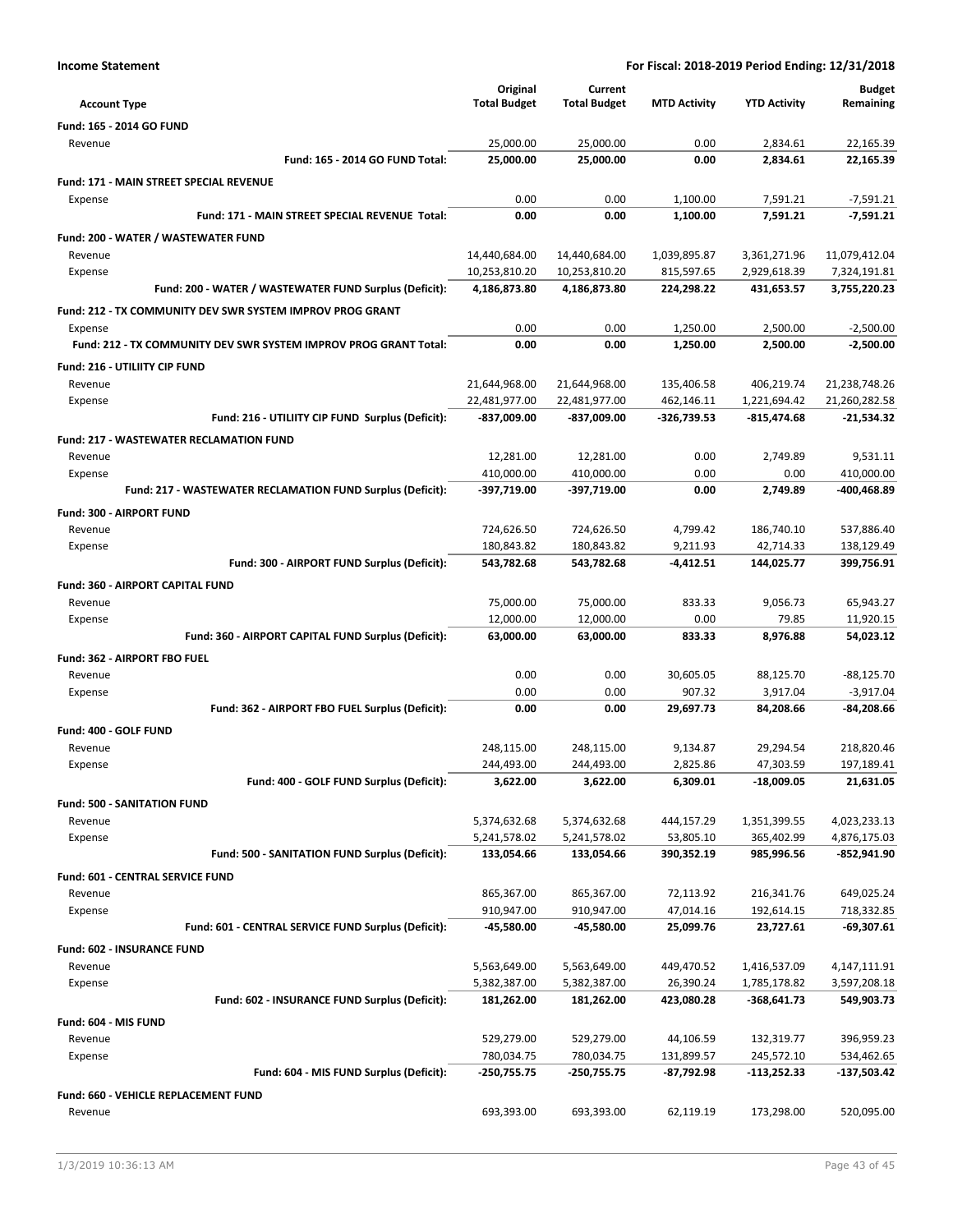| <b>Account Type</b>                                                        | Original<br><b>Total Budget</b> | Current<br><b>Total Budget</b> | <b>MTD Activity</b> | <b>YTD Activity</b> | <b>Budget</b><br>Remaining |
|----------------------------------------------------------------------------|---------------------------------|--------------------------------|---------------------|---------------------|----------------------------|
| Expense                                                                    | 1,446,832.00                    | 1,446,832.00                   | 37,586.93           | 103,940.72          | 1,342,891.28               |
| Fund: 660 - VEHICLE REPLACEMENT FUND Surplus (Deficit):                    | -753,439.00                     | -753,439.00                    | 24,532.26           | 69,357.28           | -822,796.28                |
| <b>Fund: 800 - SPENCE FUND</b>                                             |                                 |                                |                     |                     |                            |
| Revenue                                                                    | 6.000.00                        | 6,000.00                       | 0.00                | 2,128.60            | 3,871.40                   |
| Expense                                                                    | 600.00                          | 600.00                         | 50.00               | 150.00              | 450.00                     |
| Fund: 800 - SPENCE FUND Surplus (Deficit):                                 | 5,400.00                        | 5,400.00                       | $-50.00$            | 1,978.60            | 3,421.40                   |
| <b>Fund: 801 - JONES LIBRARY TRUST</b>                                     |                                 |                                |                     |                     |                            |
| Revenue                                                                    | 0.00                            | 0.00                           | 0.00                | 81.03               | -81.03                     |
| Expense                                                                    | 0.00                            | 0.00                           | 0.00                | 0.99                | $-0.99$                    |
| Fund: 801 - JONES LIBRARY TRUST Surplus (Deficit):                         | 0.00                            | 0.00                           | 0.00                | 80.04               | $-80.04$                   |
| Fund: 809 - GREENVILLE IDC (L-3)                                           |                                 |                                |                     |                     |                            |
| Revenue                                                                    | 0.00                            | 0.00                           | 934,146.32          | 1,350,710.07        | $-1,350,710.07$            |
| Expense                                                                    | 0.00                            | 0.00                           | 705,229.84          | 1,121,792.59        | $-1,121,792.59$            |
| Fund: 809 - GREENVILLE IDC (L-3) Surplus (Deficit):                        | 0.00                            | 0.00                           | 228,916.48          | 228,917.48          | -228,917.48                |
| Fund: 810 - SEIZURE FUNDS - STATE RULES                                    |                                 |                                |                     |                     |                            |
| Revenue                                                                    | 200.00                          | 200.00                         | 0.00                | 1,389.50            | $-1,189.50$                |
| Expense                                                                    | 250.00                          | 250.00                         | 0.00                | 16.94               | 233.06                     |
| Fund: 810 - SEIZURE FUNDS - STATE RULES Surplus (Deficit):                 | $-50.00$                        | $-50.00$                       | 0.00                | 1,372.56            | $-1,422.56$                |
| Fund: 811 - SEIZURE FUNDS - FED RULES                                      |                                 |                                |                     |                     |                            |
| Revenue                                                                    | 225.00                          | 225.00                         | 0.00                | 1,558.12            | $-1,333.12$                |
| Expense                                                                    | 100.00                          | 100.00                         | 0.00                | 18.98               | 81.02                      |
| Fund: 811 - SEIZURE FUNDS - FED RULES Surplus (Deficit):                   | 125.00                          | 125.00                         | 0.00                | 1,539.14            | $-1,414.14$                |
| Fund: 820 - TIRZ FUND (Tax Increment Reinvestment Zone)                    |                                 |                                |                     |                     |                            |
| Revenue                                                                    | 696,033.00                      | 734,693.59                     | 18,852.75           | 37,486.17           | 697,207.42                 |
| Expense                                                                    | 122,175.00                      | 122,175.00                     | 8,250.00            | 8,359.91            | 113,815.09                 |
| Fund: 820 - TIRZ FUND (Tax Increment Reinvestment Zone) Surplus (Deficit): | 573,858.00                      | 612,518.59                     | 10,602.75           | 29,126.26           | 583,392.33                 |
| Fund: 899 - POOLED CASH                                                    |                                 |                                |                     |                     |                            |
| Revenue                                                                    | 0.00                            | 0.00                           | 0.00                | $-0.02$             | 0.02                       |
| Fund: 899 - POOLED CASH Total:                                             | 0.00                            | 0.00                           | 0.00                | $-0.02$             | 0.02                       |
| <b>Fund: 910 - ELECTRIC OPERATING FUND</b>                                 |                                 |                                |                     |                     |                            |
| Revenue                                                                    | 60,783,975.00                   | 60,783,975.00                  | 3,879,833.51        | 13,653,786.84       | 47,130,188.16              |
| Expense                                                                    | 61,630,669.69                   | 61,630,669.69                  | 991,173.09          | 8,674,107.18        | 52,956,562.51              |
| Fund: 910 - ELECTRIC OPERATING FUND Surplus (Deficit):                     | -846,694.69                     | -846,694.69                    | 2,888,660.42        | 4,979,679.66        | -5,826,374.35              |
| <b>Fund: 911 - ELECTRIC DEBT REDUCTION</b>                                 |                                 |                                |                     |                     |                            |
| Revenue                                                                    | 0.00                            | 0.00                           | 0.00                | 2,805.92            | $-2,805.92$                |
| Fund: 911 - ELECTRIC DEBT REDUCTION Total:                                 | 0.00                            | 0.00                           | 0.00                | 2,805.92            | $-2,805.92$                |
| Fund: 912 - ELECTRIC DEBT SERVICE                                          |                                 |                                |                     |                     |                            |
| Revenue                                                                    | 8,732,723.00                    | 8,732,723.00                   | 0.00                | 1,455,453.84        | 7,277,269.16               |
| Expense                                                                    | 8,732,723.00                    | 8,732,723.00                   | 4,775.00            | 4,775.00            | 8,727,948.00               |
| Fund: 912 - ELECTRIC DEBT SERVICE Surplus (Deficit):                       | 0.00                            | 0.00                           | $-4,775.00$         | 1,450,678.84        | -1,450,678.84              |
| Fund: 913 - ELECTRIC CONSTRUCTION FUND                                     |                                 |                                |                     |                     |                            |
| Revenue                                                                    | 400.00                          | 400.00                         | 0.00                | 524.29              | $-124.29$                  |
| Fund: 913 - ELECTRIC CONSTRUCTION FUND Total:                              | 400.00                          | 400.00                         | 0.00                | 524.29              | $-124.29$                  |
| Fund: 950 - CABLE / INTERNET                                               |                                 |                                |                     |                     |                            |
| Revenue                                                                    | 6,709,689.00                    | 6,709,689.00                   | 487,215.79          | 1,483,381.81        | 5,226,307.19               |
| Expense                                                                    | 7,482,344.00                    | 7,482,344.00                   | 352,997.77          | 1,191,172.54        | 6,291,171.46               |
| Fund: 950 - CABLE / INTERNET Surplus (Deficit):                            | -772,655.00                     | $-772,655.00$                  | 134,218.02          | 292,209.27          | -1,064,864.27              |
| <b>Total Surplus (Deficit):</b>                                            | $-201,290.37$                   | -162,629.78                    | 4,310,054.56        | 7,278,811.41        | $-7,441,441.19$            |